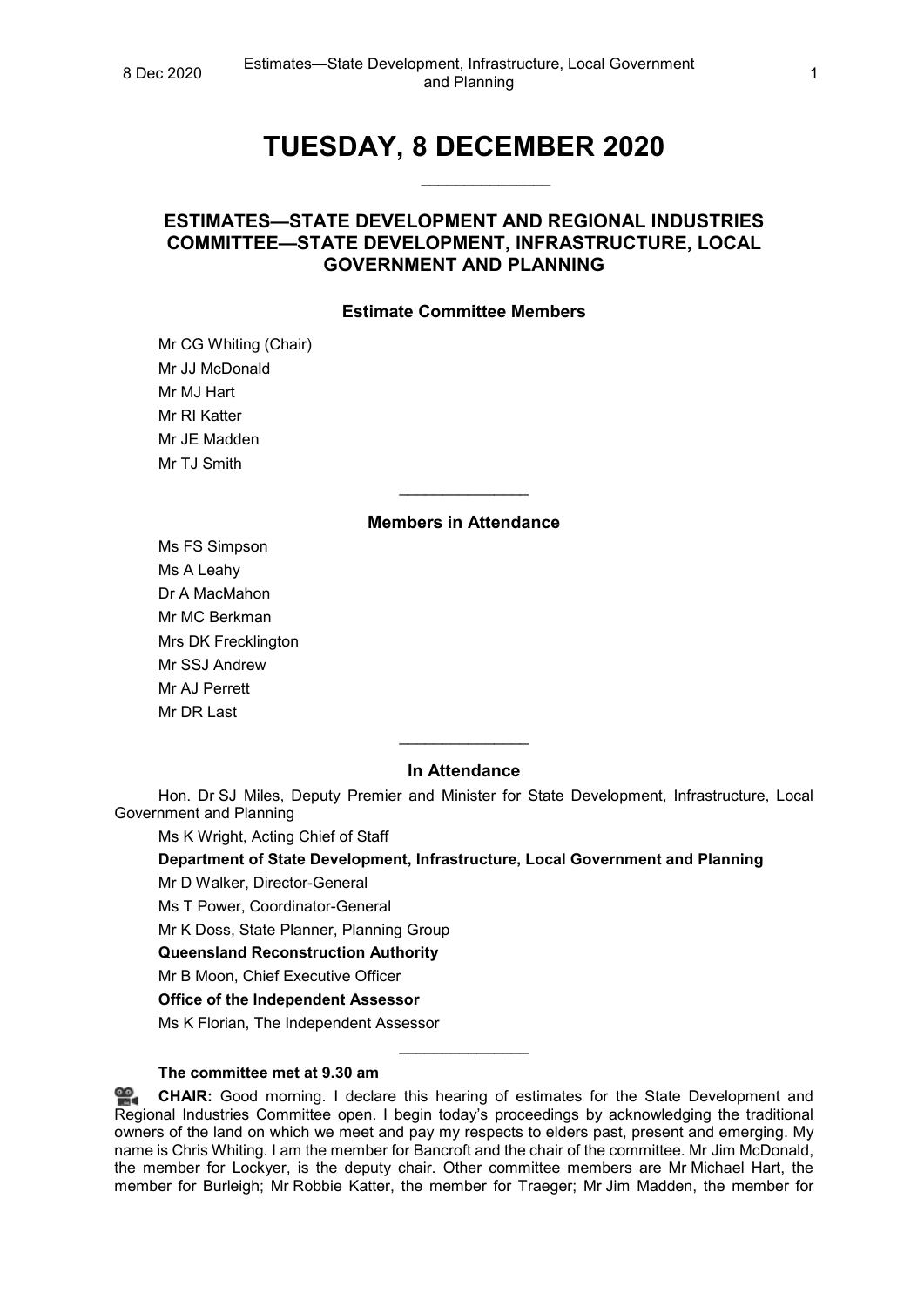Ipswich West; and Mr Tom Smith, the member for Bundaberg. The committee has granted leave for non-committee members to attend and ask questions at the hearing today, so other members may be present over the course of the proceedings.

Today the committee will consider the Appropriation (2020-2021) Bill 2020 and the estimates for the committee's area of responsibility. I remind everyone present that any person may be excluded from the proceedings at my discretion as the chair of the committee. The committee has authorised its hearings to be broadcast live, televised and photographed. Copies of the committee's conditions for broadcasters of the proceedings are available from the secretariat. I ask all present to ensure that phones and other electronic devices are switched to silent, if not turned off. I also remind you that food and drink are not permitted in this chamber.

This year the committee has determined the program for the committee's estimates hearing. The committee will examine the portfolio areas in the following order: state development from 9.30 am to 10.30 am; infrastructure and planning from 10.30 am to 11.45 am; local government from 12 pm to 1 pm; water from 1.45 pm to 3.15 pm; regional development and manufacturing from 3.30pm to 4.30 pm; agricultural industry development and rural communities from 4.45 pm to 6.15 pm; and fisheries from 6.30 pm to 8 pm. The committee will now examine the proposed expenditure in the appropriation bill for the portfolio areas of the Deputy Premier and Minister for State Development, Infrastructure, Local Government and Planning.

Visiting committee members are the member for Maroochydore, Ms Fiona Simpson; the member for Warrego, Ms Ann Leahy; the member for South Brisbane, Amy MacMahon; and the member for Maiwar, Mr Michael Berkman. Other members who have leave to appear are Mr David Crisafulli, the Leader of the Opposition and member for Broadwater; Mr David Janetzki, the member for Toowoomba South; Mr Jarrod Bleijie, the member for Kawana; Mrs Deb Frecklington, the member for Nanango; Mr Tony Perrett, the member for Gympie; Mr Dale Last, the member for Burdekin; Mr Stephen Andrew, the member for Mirani; and Ms Sandy Bolton, the member for Noosa.

The committee will examine the Deputy Premier's portfolio until 1 pm, starting with the area of state development. The committee will suspend proceedings during this time for a break between 11.45 am and 12 noon. I remind those present today that the committee's proceedings are proceedings of the Queensland parliament and are subject to the standing rules and orders of the Legislative Assembly. It is important that questions and answers remain relevant and succinct. The same rules for questions that apply in parliament also apply in this hearing. I refer to standing orders 112 and 115 in this regard. Questions should be brief and relate to one issue and should not contain lengthy or subjective preambles, argument or opinion. I intend to guide proceedings today so that the relevant issues can be explored fully and to ensure that there is adequate opportunity to address questions from government and non-government members.

On behalf of the committee, I welcome the Deputy Premier and Minister for State Development, Infrastructure, Local Government and Planning, the director-general, officials and departmental officers, and members of the public. For the benefit of Hansard, I ask officials and departmental officers to identify themselves the first time they answer a question referred to them by the Deputy Premier or the director-general. I now declare the proposed expenditure for the Deputy Premier's portfolio areas of state development, infrastructure, local government and planning open for examination. The question before the committee is—

#### That the proposed expenditure be agreed to.

Deputy Premier, if you wish, you may make an opening statement of no more than three minutes.

**Dr MILES:** Thank you for the opportunity to address the committee today on the budget as it relates to my portfolio. I, too, acknowledge the traditional owners of the land and thank yourself and committee members and other members who have joined us for today. As members will be aware, I spent most of 2020 helping lead the health response to COVID-19. After the election the Premier asked me to shift focus to the economic response, working to get more Queenslanders back to work. I am very proud of what we achieved in health—one of the best and most successful pandemic responses in the world—and I am excited to turn my attention now to leveraging that response to create good, secure jobs.

We took our economic recovery plan to the election and it was endorsed by Queenslanders. The budget we are scrutinising today delivers on those promises. It is a budget focused on one thing: creating jobs through economic recovery. I want to first and foremost say thank you to the workers who have kept our state moving throughout this year. From our health staff, the truckies, police officers, researchers and supermarket staff to all Queenslanders who listened to the health advice, thank you.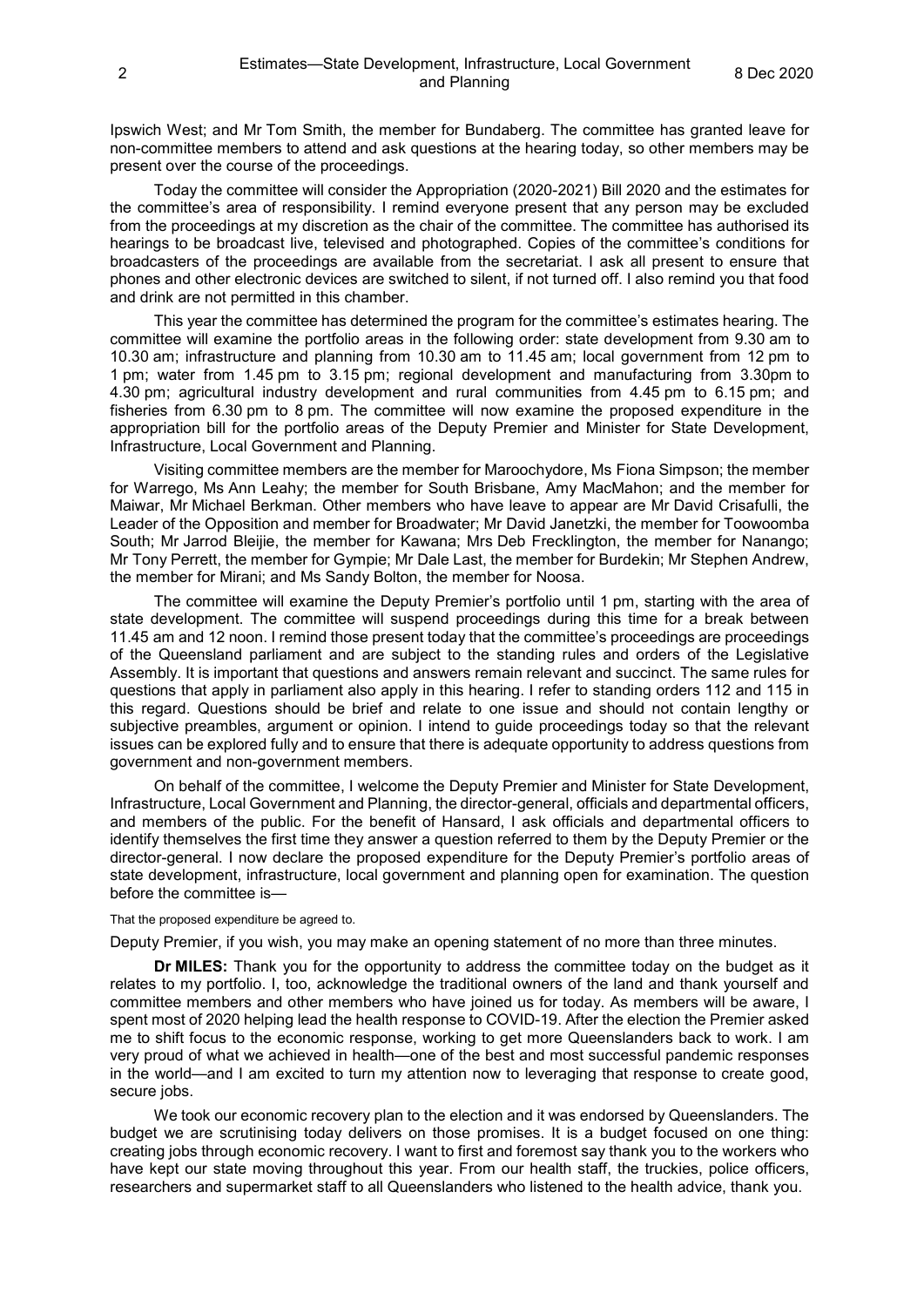Now we have the opportunity to unite and recover together. When times are tough, it is critical that governments invest. Programs like COVID Works for Queensland have done just that—investing in regional communities. In July we announced that the \$200 million program would support 520 projects which councils report will support more than 4,600 local jobs. The south-east's councils are also benefiting through the \$50 million Unite and Recover Community Stimulus Package, \$45 million of which is expected to be paid out during 2020-21. This program is supporting the fast-tracking of shovel-ready projects that create jobs in South-East Queensland. Combined, more than 1,565 jobs are expected to be created or supported by this program across 12 councils.

These programs are building on the success of the Works for Queensland program. Over the first three rounds of this \$600 million initiative, 1,862 local projects are underway or completed. Councils are reporting that Works for Queensland projects have created or supported more than 20,600 local jobs so far. From Mount Isa to Moranbah, from Thursday Island to Thuringowa, that is a fantastic result. Our government is backing job-creating projects right across the state.

Through the \$50 million Essential Goods and Supply Chain Program, Brisbane based biotech company Ellume will introduce advanced manufacturing processes to speed up and enhance production capability of a rapid COVID-19 test which is currently going through US regulatory approval and will deliver a result in 15 minutes. That is just one of the new investments I will be announcing today. Funding will allow Ellume to ramp up production of the COVID-19 rapid tests from 60,000 a day to more than 200,000 and to also bring back manufacturing jobs of critical component parts to Queensland, including electronics. The project is expected to support over 500 jobs when fully operational, with up to an additional 200 jobs created during construction.

We will also invest through this budget \$7.5 million this year alone to build the Haughton pipeline stage 2 for Townsville, delivering the first of more than 500 jobs. We have made a \$30 million investment towards upgrading the Cairns Marine Precinct, reeling in 150 new jobs during construction. In Toowoomba we are delivering new jobs in emerging sectors and partnering with Wellcamp to deliver the Wellcamp Entertainment Precinct that will transform Toowoomba's tourism offerings. Today as we meet earthworks are underway for a new export centre at Wellcamp.

Here in Brisbane we have partnered with medical technology startup Vaxxas to help them design and manufacture a needle-free vaccine in Queensland. Our investments will help to deliver up to 39 jobs and an innovative new way to deliver health care. Queensland has world-class research and researchers. They are the researchers who are delivering us a shot at another COVID-19 vaccine.

This budget delivers exactly what we promised Queenslanders: a budget that gets the Queensland economy back on track, to get people back into jobs, to keep businesses open and to allow businesses to create jobs. May I introduce Mr Damien Walker, the director-general of the Department of State Development, Infrastructure, Local Government and Planning. Mr Walker has overseen, since the election, a very substantial machinery of government change. I note for the record at the start that while we have done our very best to be prepared to answer questions across the changes that that machinery of government change has delivered, there may be some questions we are simply unable to answer because it is a new department.

**CHAIR:** Thank you. I will now go to the first questions, which will come from the non-government members.

**Ms SIMPSON:** Good morning, Minister and everyone. My question is to the Coordinator-General. I will perhaps call the Coordinator-General and I will go on to another question before I address it to the Coordinator-General. To the Deputy Premier, do you have a private email account that you have used for government business?

**Dr MILES:** No. I do have a private email account though.

**Ms SIMPSON:** Have you used it for government business since the Premier changed the ministerial code of conduct in 2018?

**Mr MADDEN:** Excuse me, Chair.

**CHAIR:** You have a point of order, member for Ipswich West?

**Mr MADDEN:** Yes. I would be grateful if my colleague could address where this appears in the Service Delivery Statements. We are here today to discuss the budget and I would be grateful if my friend could direct me as to how this particular issue she is beginning a line of questioning with refers to the Service Delivery Statement.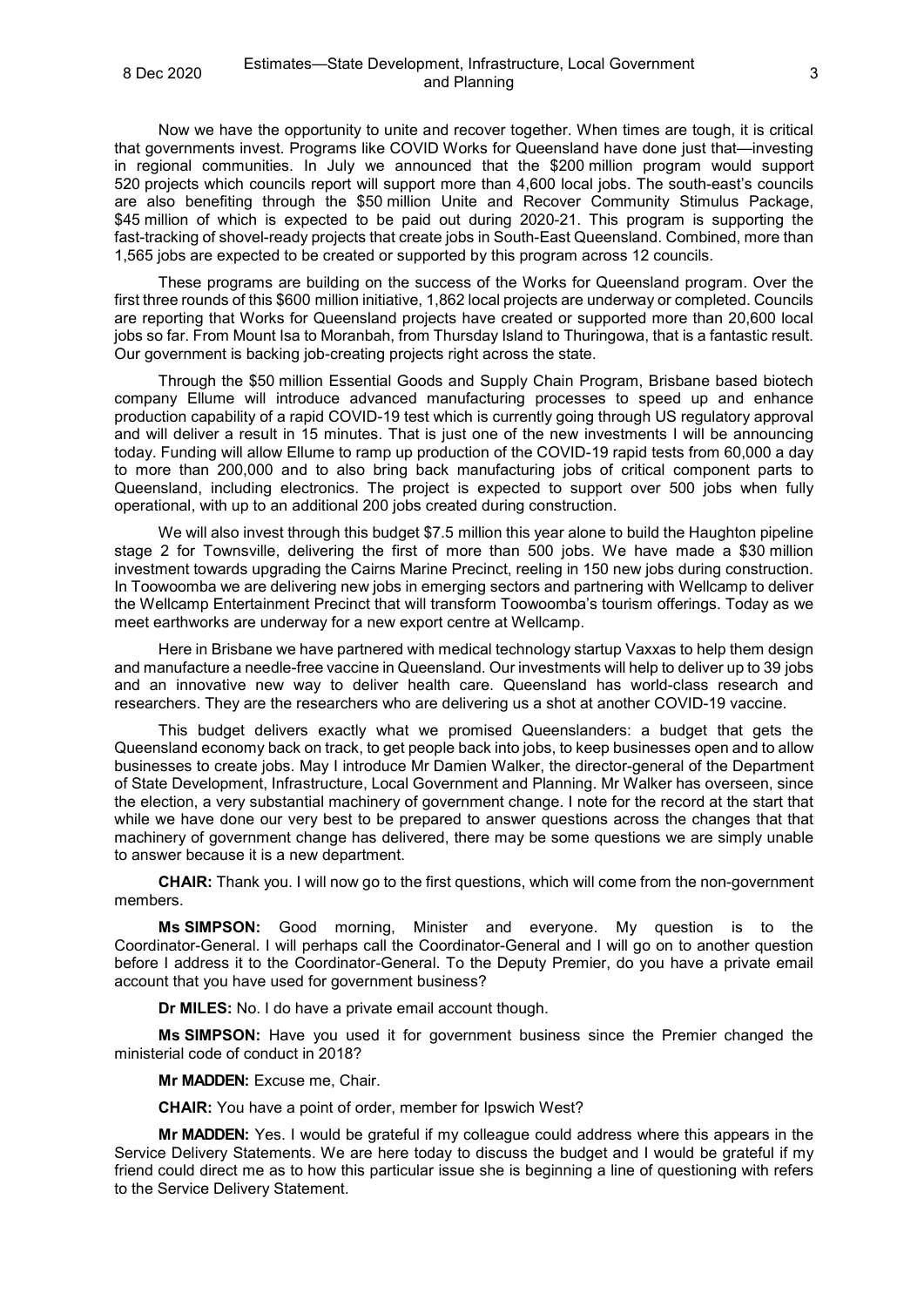**CHAIR:** I know this will be a theme throughout estimates. On the issue of private emails and what was sent previously, can I point out to the opposition members that you have to connect this to the expenditure of the budget this current year and for the rest of this financial year. You can dip into what has been done in previous budgets to discover a pattern of expenditure, but I am not going to have much patience for going down this line of looking at what is in private emails. Member for Maroochydore, are you going to make this relevant?

**Ms SIMPSON:** With respect, there are actually precedents in previous estimates during your time in government where it does not have to be connected to an SDS. This actually goes to a pattern of integrity and accountability. The minister, the Deputy Premier, has received a charter letter from the Premier about integrity and accountability. My question to the Deputy Premier is: have you used your private email account for government business since the Premier changed the ministerial code of conduct in 2018?

**CHAIR:** Before we answer that, I understand your point of view on that and I understand how it relates to the minister's area of administration. I am going to let you rephrase it otherwise I will be tempted to rule that out of order.

**Ms SIMPSON:** Deputy Premier, have you received a charter letter from the Premier that requires you to address issues of integrity and accountability in performing your duties?

## **Dr MILES:** Yes.

**Ms SIMPSON:** Deputy Premier, have you ever sent an email to stacia1 @ bigpond.com?

#### **Dr MILES:** No.

**Ms SIMPSON:** My next question is to the Coordinator-General. Good morning. I refer to the ninth request for change application to the EIS for the Cross River Rail project, which is set to cause serious disruption. At what date was the Coordinator-General aware that this ninth application was pending?

**Ms Power:** I thank the honourable member for the question. I have regular meetings with the Cross River Rail Delivery Authority to discuss potential changes to their project so I have been in conversation with them about what could be imminent changes. Change request No. 8 was lodged in August and they applied for an evaluation for the offsets. In relation to change request No. 9, I will have to get the detail for you on the date when this request was put to us, but it is very recent.

**Ms SIMPSON:** I would appreciate it if you could come back to us on that. The application does propose substantial additional impacts on the local community. Is it common practice for there to be so many requests for change in an EIS?

**CHAIR:** Before we get into that, we are talking about Cross River Rail. Are these questions that would be better put to the minister responsible or are you specifically looking at what the Coordinator-General's role is in this particular project?

**Ms SIMPSON:** Correct. The Coordinator-General is responsible for the EIS process and there is a ninth request for amendment currently pending before the Coordinator-General pertaining to the southern portal where there is going to be a cut and fill and substantial disruption to the local community. Could I put that question to the Coordinator-General?

**Ms Power:** Thank you for the question. It is quite usual for such mega projects that are so long in their design and planning and construction phase to have a number of changes. Given the scale and complexity of the Cross River Rail project it would be quite usual for major project changes as the delivery authority or any proponent refines their design and moves into construction. I clarify that it was November 2020 that they lodged change request No. 9.

**Ms SIMPSON:** Can I clarify the date in November 2020? It was after 31 October. If the Coordinator-General could come back to me with a specific date. That was after the 31 October election. The changes in the No. 9 application for variation to the EIS were mooted, I take it, some time prior to the formal application being put forward. Would the Coordinator-General be able to advise when those proposed changes, such as the cut and fill and major disruption to the community, were first raised with the Coordinator-General?

**Ms Power:** I can confirm it was 20 November that the change request was lodged with me.

**Ms SIMPSON:** Once again, well after the election. With the elements of that change request No. 9 having substantial impacts on the local area, when were those issues of a cut and fill and haulage of trucks in and out of this community first mooted with the Coordinator-General?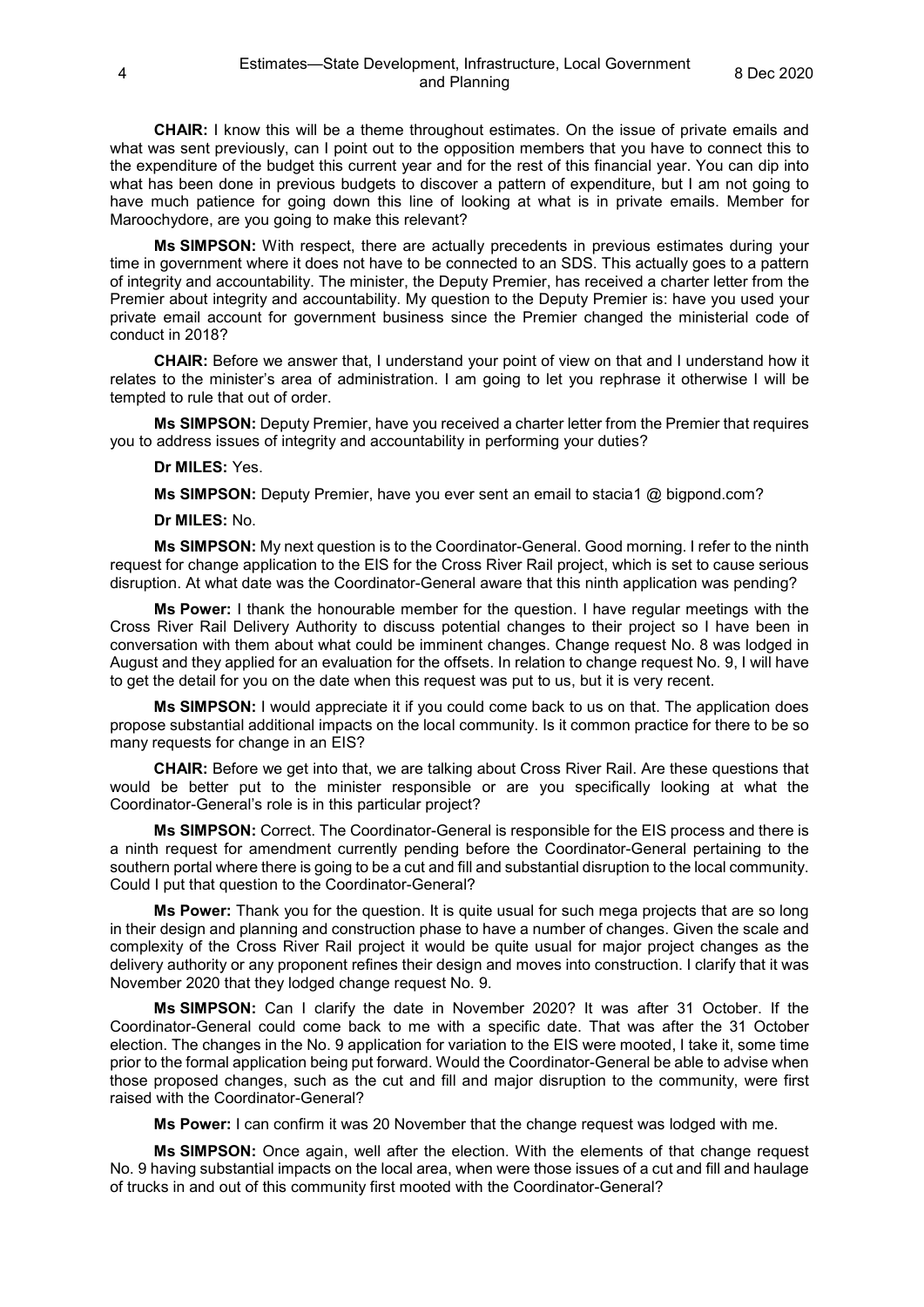**Ms Power:** While I might have conversations with members and my staff have conversations with members of the delivery authority, it is not until we actually receive the official change request that I will consider what may be asked for. That change request lodged on 20 November is the official request for that change and that is the change that is now publicly notified. We will be considering that after Christmas. It is open for consultation until 24 December.

**Ms SIMPSON:** I note the Coordinator-General's response and note the submissions close on Christmas Eve, but I will go back to that issue again as to when was the issue of a variation with cut and fill, with major disruption to the community, first raised with the Coordinator-General in conversations with your staff and yourself and the Cross River Rail authority?

**CHAIR:** Member for Maroochydore, I think you have asked the question three times now. I think you have got an answer. Does the Coordinator-General want to furnish any more information on that?

**Ms Power:** I would prefer to simply say that when we get a formal application, that is when we consider those changes. Prior to that anything is fundamentally a conceptual conversation.

**CHAIR:** Any further questions?

**Ms SIMPSON:** I do, more specifically to the Coordinator-General. Did those conversations occur within or prior to the government being in caretaker mode?

**CHAIR:** Member for Maroochydore, that is the fourth time you have asked the same question. I do not know if the Coordinator-General is going to furnish any more information. I am concerned that we do not repeat our questions and take up time. Did the Coordinator-General want to furnish any more information on that?

**Ms Power:** I am quite comfortable to say I have regular meetings with the Cross River Rail Delivery Authority and that many of the decisions that the Coordinator-General takes are taken independent of the government so we were able to continue those conversations during caretaker mode. We would have briefed any government following the election outcome.

**Ms SIMPSON:** Deputy Premier, why have you had the Cross River Rail project as a whole taken out of your portfolio of state development and infrastructure when your predecessors previously undertook that role?

**CHAIR:** Member for Maroochydore, you are straying into government policy. The allocation of portfolios does not come under the Deputy Premier's powers or responsibilities. Do you want to rephrase that question?

**Ms SIMPSON:** Deputy Premier, the Coordinator-General is certainly under the infrastructure portfolio, which is within your domain. Did your government have in anyway an influence on ensuring that the issue of the cut-and-fill and major disruption to the critical seat of South Brisbane, with the community being impacted by a new means of constructing this controversial element of Cross River Rail, did not come forward prior to the election?

**Mr SMITH:** Chair, I have a point of order.

**CHAIR:** One moment. We have a point of order from the member for Bundaberg.

**Mr SMITH:** My point of order is around the word 'controversial'. I would argue that there is imputation in that question.

**CHAIR:** Member for Maroochydore, you might want to rephrase the question to make it straightforward and avoid imputations, hypotheticals or arguments. That would be useful.

**Ms SIMPSON:** Was the Deputy Premier or his predecessors in the department aware that this major impact was looming with Cross River Rail upon the South Brisbane community because of this new method of construction, with the major haulage, the noise, the dust and the impact on small businesses and residents?

**Dr MILES:** The member will be aware that before the election I was the health minister and I cannot speak to what people were and were not aware of in this portfolio prior to that. I would emphasise, though, that change requests are made to the Coordinator-General and not to the minister. They are not cabinet decisions; they are Coordinator-General decisions.

Now that I get the chance to respond I will say that the imputation that this was carried over in some way until after the election I think the Coordinator-General has addressed. It is clearly contradicted by the fact that, while you might be focused on change request 9, change request 8 was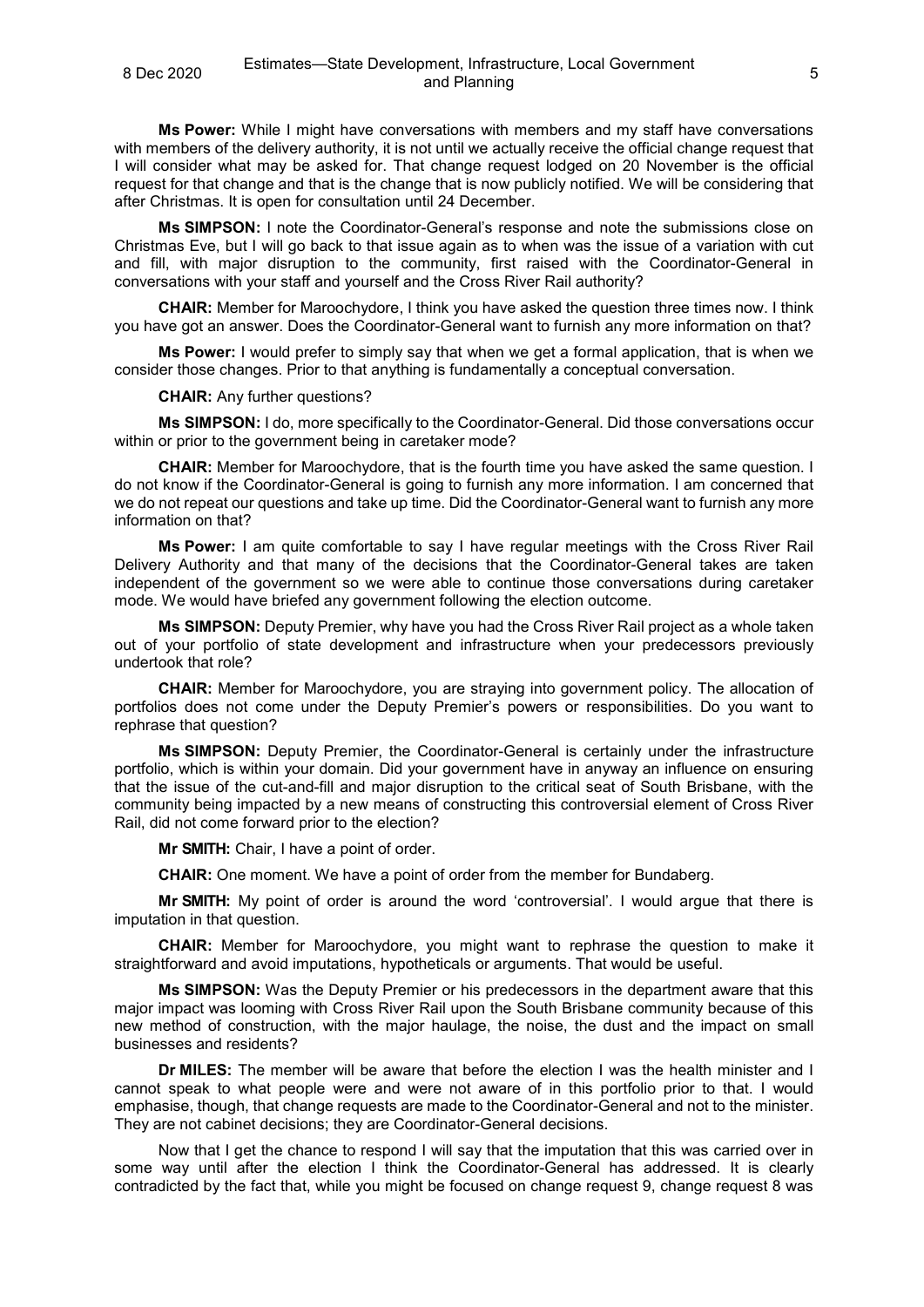made in August 2020. It is not unusual in projects of this scale that, as the more detailed design and construction commences, they find new and different ways to deliver the project and that they ask the Coordinator-General if they can make small variations in order to accommodate those. They requested one in August, which you have chosen to ignore, and another in November, which you have chosen to focus on. I do not think there is any substance to the line of inquiry.

**Ms SIMPSON:** Deputy Premier, I am happy to reference some of the other applications for change that have occurred this year. I think there have been four in total, including the current one, but the current one is quite substantial. My question is to the Coordinator-General. Within these variations in the EIS, are there updates to the projected overall cost of Cross River Rail?

**Ms Power:** As I am aware, the delivery authority has said that the project is on time and on budget, but the cost of the project would need to be directed to the Minister for Transport and Main Roads or the Cross River Rail Delivery Authority.

**Ms SIMPSON:** I have a further question to the Coordinator-General. Does the EIS cover elements of the project's cost benefit and update that as there are variations in the project progressing?

**Ms Power:** No. The EIS is about change requests and the environmental or social impacts of those requests on the community.

**Ms SIMPSON:** Coordinator-General, as application No. 9 for change in the EIS does have a substantial impact on the community, with submissions due to close on Christmas Eve, can you advise what range of mitigations are within the scope of consideration to try to lessen the impact on businesses and residents with a cut-and-fill method of construction through that southern portal area?

**CHAIR:** Member for Maroochydore, I would question whether these would be better directed at the minister responsible for the project. These are quite specific. Obviously the Coordinator-General can answer what is in the Coordinator-General's powers. You may want to think about where the questions are directed. I will let the Coordinator-General respond.

**Ms Power:** It would be premature for me to forecast what the mitigation measures might be, but certainly the purpose of community consultation is to understand the community's concerns. Then the proponent is always asked to consider those impacts and how they would intend to avoid them, minimise them, mitigate them or manage them. That will actually inform the final report.

**CHAIR:** Member for Traeger, do you have any questions?

**Mr KATTER:** Yes, I do. My first question refers to the Service Delivery Statements No. 1, page 52. I refer to the recent announcements of the government's intention for the South-East Queensland Olympics bid. To attract the Olympics will retard public investment in regional and North Queensland, as obviously there will be a need to increase the spend in the south-east. Any visitor benefit received by NQ will be offset by the long-term reduction in public investment. How does the minister reconcile this intent by the government with the future development of North Queensland as outlined in the budget?

**Dr MILES:** The member for Traeger will have seen the Premier's announcement yesterday that, after suspending efforts towards winning the 2032 Olympics, we are re-engaging with those. She met with Australian representatives of the Olympics yesterday to indicate that. Obviously the various cost benefits for the state and what infrastructure and other facilities need to be invested in will be a matter that they will work on throughout that. I have no doubt, member for Traeger, that there will be a significant focus on making sure that all of the state benefits from that opportunity. I am sure that will be a key focus of the Premier and the relevant ministers.

**Mr KATTER:** Let me single out particular developments, for instance, Cross River Rail, which I think would fit the category of required infrastructure that would be seen as a benefit to facilitate an Olympics bid. Would the minister see that as impacting on developments such as Ootan Road, which requires 90 kilometres of bitumen seal to open up the Cape to triple road trains, which CSIRO has nominated as one of the highest value beef roads that could be built in Queensland?

**Dr MILES:** I do not think the Cross River Rail project would impact or preclude the opportunity to invest in other projects such as that one. Clearly we have already made the commitment to Cross River Rail. That predates any Olympics bid. I am broadly aware of the project that the member refers to and I do not think the two are related.

**CHAIR:** We will move to a block of questions from government members and I will lead off. With reference to SDS volume 1, page 51, can the Deputy Premier update the committee on the progress of the Queen's Wharf development, including the current local content on that \$3.6 billion project?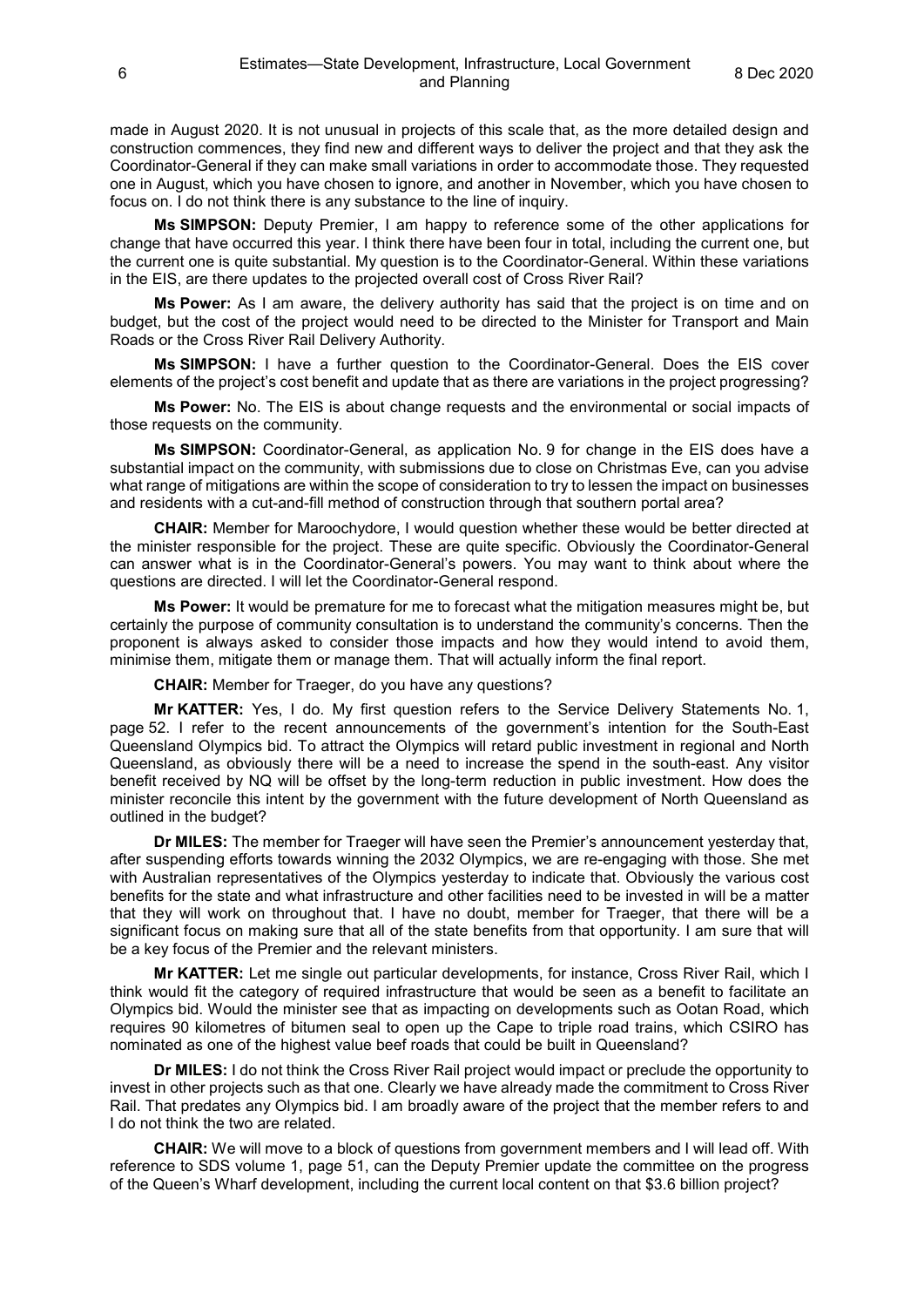**Dr MILES:** I am really pleased to. For the first time since construction commenced, I had the chance to visit the Queen's Wharf development site this morning and it looks amazing. I was joined by Star Entertainment Group and Destination Brisbane Consortium executives to check out the progress on that amazing tourism development. The countdown is 100 weeks until we open the \$3.6 billion Queen's Wharf integrated resort, with its 50 bars and restaurants.

Queen's Wharf Brisbane, an integrated resort, is Queensland's largest private construction project. It will deliver some 12 football fields of high-quality public space, with multiple connections to the CBD as well as a pedestrian bridge to South Bank and the cultural precinct. The restoration of nine heritage buildings will be underway soon, with the first tender for this work currently in progress. It is employing locals and contributing to our economic recovery. There are more than 500 workers currently on site daily, and that number will increase to 2,000 next year. I want to congratulate them for not having missed a beat during this year. In fact, I was advised this morning that they are about to hire an additional 50 staff here in Queensland. There are not many other places in the world that are creating jobs like that in this pandemic. From my previous role as health minister I can say that I know how closely our Chief Health Officer worked with the construction industry to ensure they could keep operating safely throughout the lockdown periods, and the Queen's Wharf project was no different.

Over 380 different work packages have been awarded to contractors so far. I am pleased to detail that, at present, this exciting project is sourcing more than 85 per cent of its material from Queensland. This includes hundreds of tonnes of precast concrete from Toowoomba and steel fabricated at Beenleigh. More than 200 tonnes of steel is being delivered weekly to the site. By the time the podium levels are complete, a massive 4,000 tonnes of Queensland fabricated steel will have been delivered and installed.

The size and location of the development also necessitates innovative construction techniques. Using precast structural products enables the installation of the locally fabricated steel to be raised in a single crane lift. This enables a safer and faster installation sequencing of a stronger product.

As well as the incredible site progress, Brisbane's first river bridge in more than 10 years is underway, connecting our iconic South Bank to Queen's Wharf's restaurants and retail levels and to the CBD beyond. Named in honour of our first Indigenous parliamentarian, the late senator Neville Bonner, the striking Neville Bonner Bridge will be used by an estimated 9,000 people each day.

In another vote of confidence, more than 90 per cent of the residential apartments in the 64-storey tower have been sold, bringing forward the possibility to fast-track the second residential tower within the development. With construction of the podium levels continuing through to mid-2021 and the facade elements being installed towards the middle of next year, Queen's Wharf is on track to be one of Australia's most sought after destinations. It is a signature product and playing a lead role in helping to keep the economy moving during our recovery from the economic impacts of the pandemic.

All going well, the plan remains for this to start opening in late 2022. In the meantime, hundreds and thousands of jobs will be needed to make it happen. Nearly a quarter of a million training hours have been provided to workers to date. All of the workers—not just those on site but also those involved across the south-east—deserve thanks for their efforts. Post COVID, this magnificent resort will be a magnet for an estimated 1.4 million international, interstate and local visitors annually.

Star Entertainment Group was very proud to inform that, upon completion, Queen's Wharf will have four hotels, over 50 restaurants and bars, retail areas and the Treasury Casino replacement, but I was more excited to hear of the more than 8,000 ongoing jobs it is expected to support—a real boon for Queensland's economic recovery. Queen's Wharf Brisbane is providing significant economic stimulus now and will contribute to Queensland's tourism economic recovery when the main areas of it open in late 2022 by luring large numbers of visitors to the state.

**Mr MADDEN:** With reference to page 50 of Service Delivery Statements volume 1, can the Deputy Premier update the committee on Economic Development Queensland's record capital investment planned for South-East Queensland over the next 12 to 24 months?

**Dr MILES:** Thank you, member for Ipswich West, for your question. Queensland's economic recovery is well and truly underway. Our plan for economic recovery is protecting Queenslanders' jobs and creating new ones every day. I am pleased to inform the committee that Economic Development Queensland—the state's specialist land use planning and property development unit—is entering an unprecedented level of capital investment in the Queensland economy to deliver construction projects and jobs across the state. EDQ is working with the private sector to inject record-breaking levels of investment into projects across Queensland.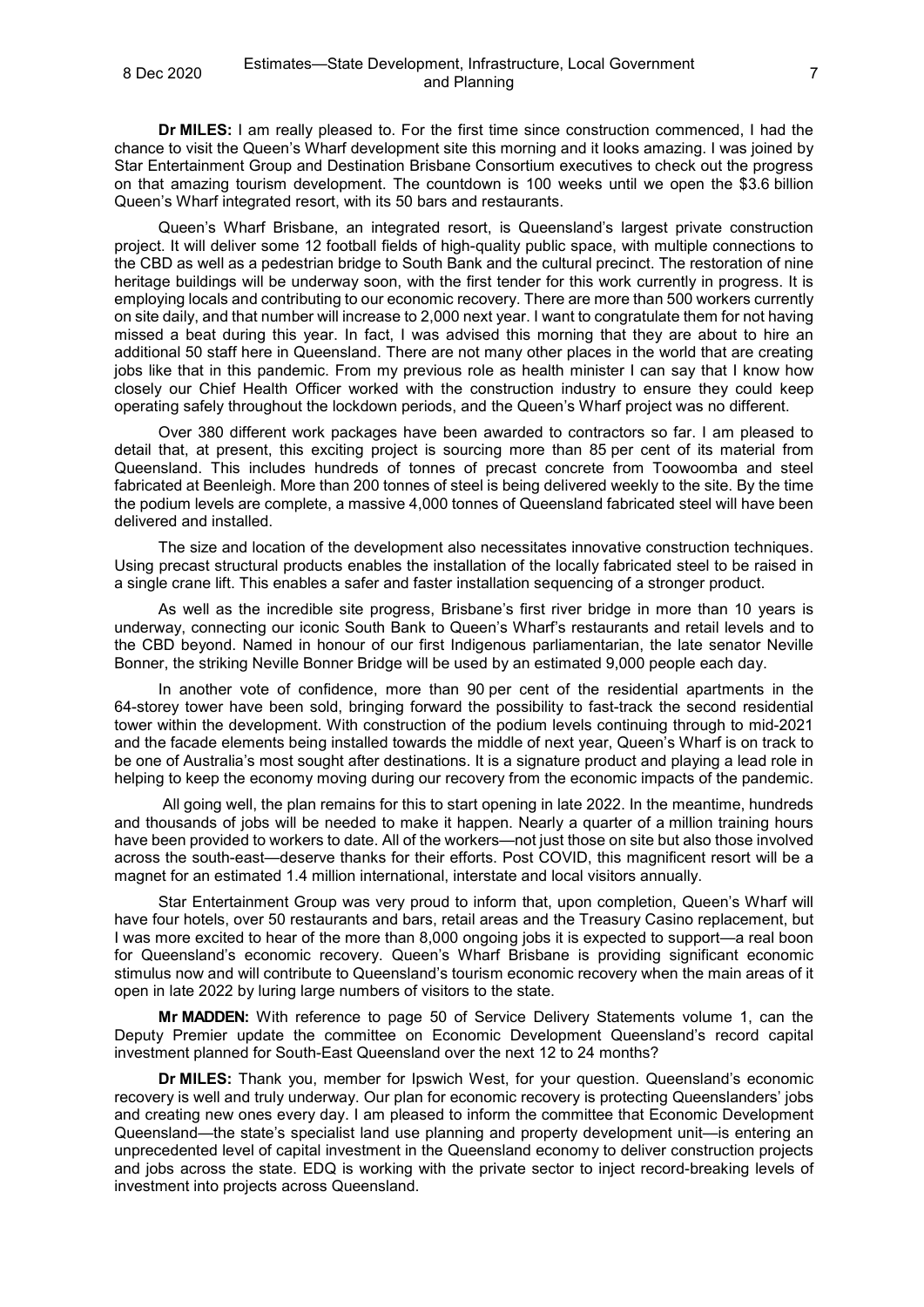Over the next two years, Economic Development Queensland will invest over \$200 million in South-East Queensland alone. This investment will help build Queensland's infrastructure of the future and enable works to begin on complex building projects. This capital works program is about building industry confidence, generating jobs and economic growth, innovation and maximising our potential across civil and construction sectors. There are over 20 projects in the pipeline including roadworks, services and civil construction, building and refurbishment contracts. The investment in this state ranges from half a million dollars to \$20 million. These projects will support over 650 construction jobs and enable more than \$1 billion in private sector investment.

Queenslanders know that when their government works with businesses it is everyday Queenslanders who benefit with better and more secure jobs. It is not just our economy that will benefit from these investments. Recently our government announced the delivery of a new research and manufacturing facility at North Shore for Vaxxas. Vaxxas will produce over 300 million needle-free vaccines a year at this facility. This is just one example of an innovative project that EDQ will be seeking open-market expressions of interest for this year.

EDQ is currently fast-tracking delivery of \$66 million in capital works, facilitating \$330 million in private sector investment and supporting 975 jobs in the next 12 months. Work is either underway or due to the start in the next four months at Carseldine Village, Oxley, Yeronga, North Shore Hamilton, the Gold Coast Health and Knowledge Precinct, Sunshine Coast Industrial Precinct, Roma Hospital student accommodation and Yeppoon Station Quarter precinct. These levels of investment are unprecedented as Queenslanders unite to deliver our economic recovery.

In 2019-20, EDQ facilitated \$237.4 million in private sector investment, supporting 783 jobs. Projects included King Truss's new factory on the Sunshine Coast, Cassowary Coast Cartons' expansion of their manufacturing facility in Innisfail, and Rheinmetall NIOA starting construction of their forging and manufacturing plant in Maryborough. There are many other projects that recently completed construction, including the \$6.5 million sport and recreation precinct and the \$1 million pedestrian bridge within Carseldine Village. The sport precinct and pedestrian bridge supported up to 25 jobs.

The first stage of the state-of-the-art \$53.7 million wastewater treatment plant to service the Greater Flagstone Priority Development Area has also completed construction. The Palaszczuk government invested \$40 million in that project. In total, we have invested over \$73.6 million in catalyst infrastructure in the Greater Flagstone PDA. Construction is underway at Binnies Road West in the Ripley Valley Priority Development Area. This project is supporting around 36 jobs and providing infrastructure for up to 3,300 new homes which could be built once the road is completed. We have invested more than \$36.6 million in infrastructure in the Ripley Valley PDA.

Economic Development Queensland is currently assessing over 100 development applications across a number of priority development areas which will help enable \$520 million in investment supporting up to 1,170 jobs. Priority development area declarations and development assessments help stimulate investment by reducing holding costs to developers by releasing land more quickly to market and providing certainty for long-term investment through coordinated state interests and streamlined planning and development assessments.

The Palaszczuk government has a plan to rebuild the economy and stimulate investment in our great state and create more jobs for Queenslanders.

**Mr SMITH:** Deputy Premier, with reference to page 51 of SDS volume 1, as a former health minister and now Minister for State Development, how important do you believe it is to support local manufacturers of innovative vaccines and vaccine delivery systems?

**Dr MILES:** Thank you, member for Bundaberg, for your question. The pandemic this year caught the whole world off guard, but we have seen a concerted effort to develop a vaccine on a global scale never seen before. In under a year, we are seeing several promising vaccines that I understand could be rolled out in Australia as early as March. Australian ingenuity has been key to some of these breakthroughs, and it has shown how vital it is that we support and grow our medical research and development capabilities. COVID-19 may have been the disease that focused our attention, but we must also look to how these advances can protect us from other diseases and future pandemics.

Winter is usually the worst time of the year for a health minister because the flu has the capability to be a very serious, contagious and deadly disease, depending on how it mutates each year. It is hard for some to recall, but in 2019 Queensland suffered through its worst year for flu for nearly two decades, with an average of five people a week dying from the disease. Some 264 people died in Queensland as a direct result of contracting influenza in 2019 and we had 68,148 lab confirmed cases. So far this year there has been just 6,000 lab confirmed cases.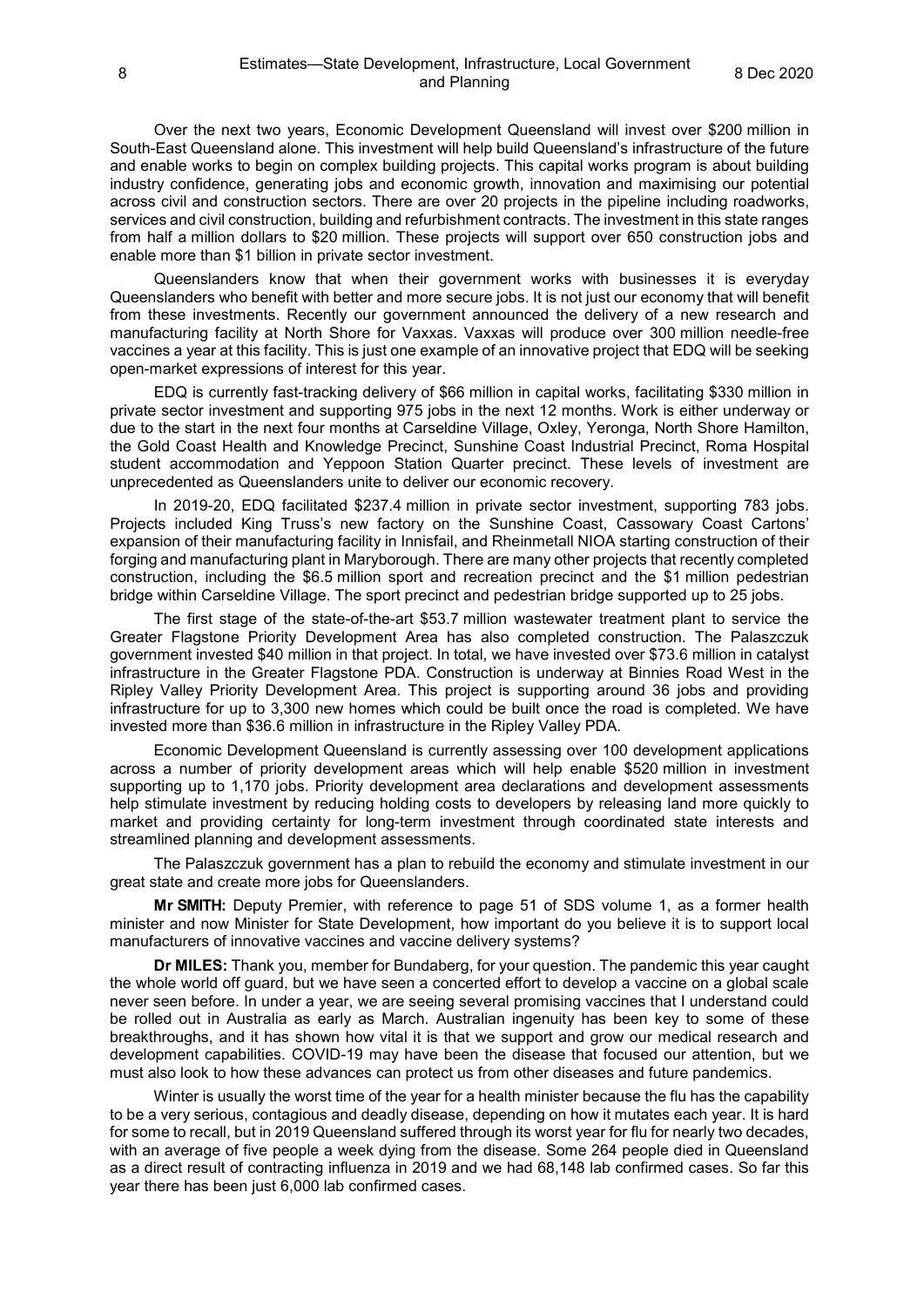When international travel returns, we will face the same challenges with contagious diseases and the only way to combat them will be to continue to have a widespread take-up of vaccines. Recently we announced that the Palaszczuk will partner with Vaxxas to enable it to manufacture its high-density micro array patch vaccine delivery system in Queensland. This is very exciting not only as the former health minister but also as a father of three young children. I know how hard it can be to convince a six-year-old to get a needle.

The Vaxxas technology uses a small patch with a surface of thousands of microprojections just a quarter of a millimetre long which are dry coated in the vaccine. When applied to the skin for a few seconds, the patch directly deposits vaccine through the skin. Their research suggests that this elicits an efficient and effective immune response. Their initial focus for the patch will be on delivering an influenza vaccine, but Vaxxas will also investigate opportunities to improve the performance of other pandemic vaccines, including against COVID-19.

This is homegrown technology has the potential to play an important role in future pandemics because it allows vaccines to be quickly and easily deployed to people, even by mail. Imagine and easy-to-use patch that does not require a nurse or a doctor to administer delivered straight to your door. Some surveys suggest that up to 20 per cent of people avoid the flu vaccine due to a fear of needles. It could also eliminate the needle stick injuries and cross-contamination events that are risks. That is why I am so excited to see the outcome of their next phase of clinical trials.

Attracting and retaining high-skilled jobs in advanced manufacturing industries like medical technology is a key part of Queensland's economic recovery from COVID-19. This virus has reminded us about the importance of being adaptable, innovative and self-reliant and this deal with Vaxxas is a fine example. The company, which was spun out of the University of Queensland in 2011, will manufacturer its globally renowned needle-free vaccine technology at a new facility in North Shore, Hamilton. Now as state development minister, I am pleased to say the project will create up to 139 new jobs over 10 years thanks to the Palaszczuk government. Once this new facility is up and running Vaxxas expect to initially manufacture vaccines for phase 2 and 3 clinical studies. Once these studies are successfully completed, the facility can produce commercial volumes of up to 300 million doses annually.

This is significant progress towards the Palaszczuk government's vision of making Queensland a globally competitive Asia-Pacific biomedical hub. Over the next 10 years this rate of production is expect to contribute \$497 million to the Queensland economy. Our government is 100 per cent focused on rebuilding Queensland's economy and creating local jobs. Supporting local biomedical companies to scale up and grow is good for Queensland and good for the world. This partnership will give a great boost to our economic recovery in the weeks, months and years to come.

**CHAIR:** I will now go to non-government members. I will give you 10 minutes. We have state development until 10.30 am. I am happy to give non-government members 10 minutes and we will take five minutes.

**Ms LEAHY:** My first question is to Brendan Moon of the Queensland Reconstruction Authority. Did the lowering of the Paradise Dam wall by 5.8 metres increase the potential flood risk for Bundaberg and if so what decisions were taken in relation to the flood levee at Bundaberg?

**Mr Moon:** As this is not under the functions nor legislative functions of the Queensland Reconstruction Authority, I think that is a question best directed to the agencies responsible for the management of dams.

**CHAIR:** Member for Warrego, certainly feel free to ask more questions, but please be mindful of where they need to go.

**Ms SIMPSON:** I have a question to the director-general of state development. In reference to the global tourism hub process for Cairns, before COVID what stage did this project reach and what were the outcomes that were measured as KPIs for that project?

**Mr Walker:** Could you just remind me of the time line you referred to?

**Ms SIMPSON:** Before COVID occurred.

**Mr Walker:** In Cairns the proposals the government received just did not stack up in terms of what was submitted to the assessment group. Some time prior to COVID we were not in a position to move forward with that particular transaction.

**Ms SIMPSON:** I understand—and I am happy to be corrected—the public announcement about that project not proceeding was from former minister Kate Jones in about June or July of this year or was there a previous date on which that project was publicly announced it was not proceeding?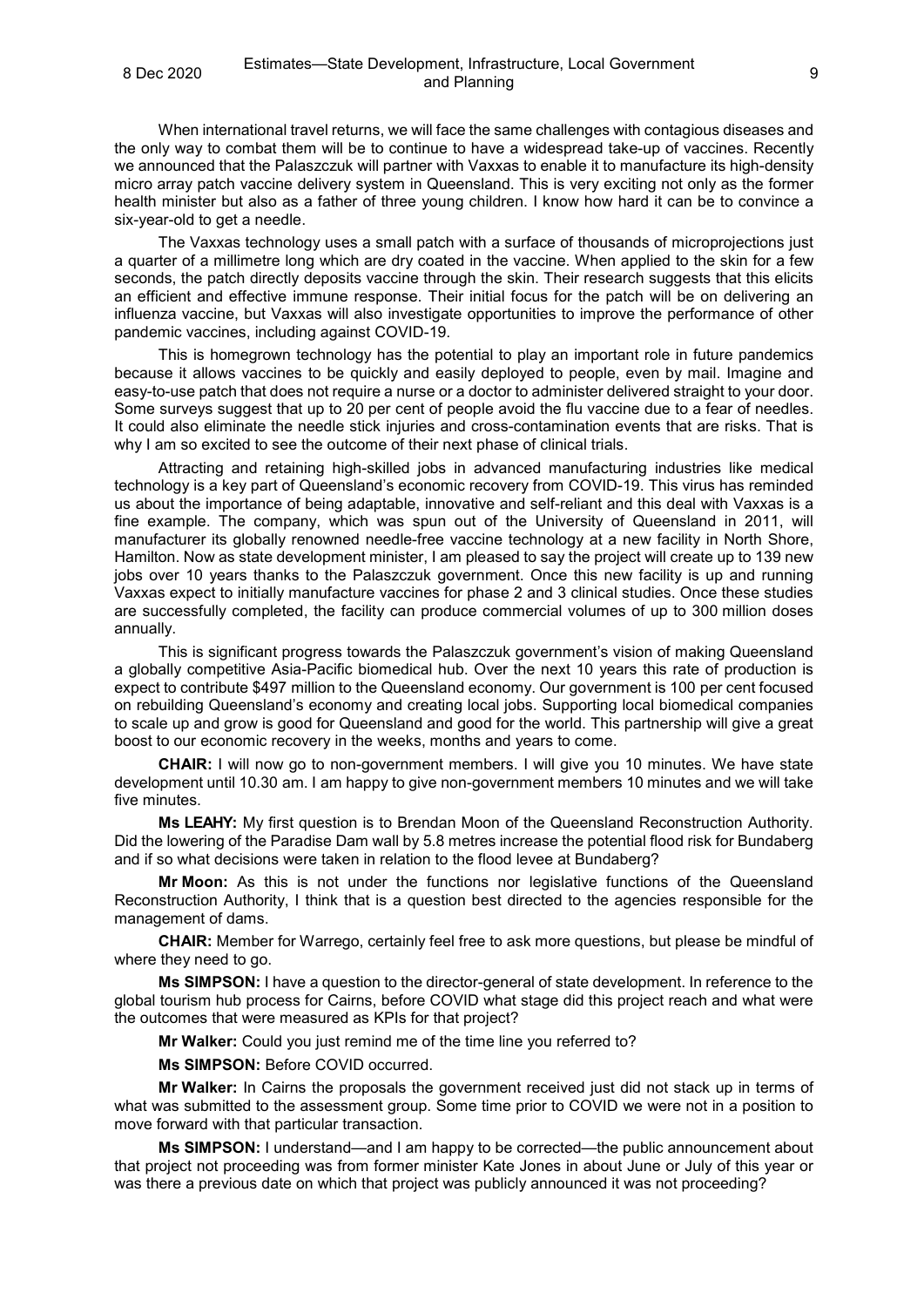**Mr Walker:** I might need to get some advice on when precisely the announcement took place. I must admit that I do not recall precisely. I do not believe there were two public announcements. I think there might have only been the one.

**Ms SIMPSON:** If I can get it confirmed as to when the decision was made not to proceed with the global tourism hub in Cairns that would be helpful.

**Mr Walker:** Do you mind if I just seek clarity? I thought the question was when it was publicly announced.

**Ms SIMPSON:** I understand it was publicly announced in the middle of the year, but I will stand corrected. Could you clarify when it was publicly announced but also when it was decided that it would not proceed? I thought—and, once again, please correct me if I misunderstood—the director-general was saying that the decision to not proceed because it did not stack up occurred far earlier than when the public announcement was made.

**Dr MILES:** I think the director-general was indicating that the proposals that were received up until that point were assessed as not able to deliver the value that would have justified proceeding. That does not mean there were not ongoing efforts. We will find that information before the end of the session.

**Ms SIMPSON:** If I could clarify when it was decided the process did not stack up that would be helpful. How much funding has been spent to date on both global tourism hubs?

**Mr Walker:** I vaguely recall that this might have been a question on notice asked and answered previously. I might need to seek clarity on that.

**CHAIR:** If that is the case, it has been the practice that you can refer to the answer given to questions on notice.

**Dr MILES:** I have that here. That was question on notice No. 866 which was asked by the Leader of the Opposition to then minister Kate Jones.

**CHAIR:** Member for Maroochydore, did you want to proceed down that line given that you may have that answer in an answer to a question on notice?

**Ms SIMPSON:** I have further questions about the global tourism hubs because obviously a lot of time and money of government has been invested in these processes and we are all keen to see economic development, particularly in places like Cairns.

**CHAIR:** Can I help you there by asking you to bring that into the budget under consideration for this area. That would be great.

**Ms SIMPSON:** Of course. My question to the Deputy Premier is: where are things at currently with Cairns now that the global hub has been canned for Cairns in regard to trying to generate economic activity and jobs growth with tourism projects and other economic projects to fill the void of the tourism hub?

**Dr MILES:** The pure facts of it are that globally there is not a market right now to be investing in new products that are reliant on international tourists nor are there any international tourists. That is an existential threat to the effort to identify proponents for global tourism hubs. In fact, Star was telling me this morning that Queen's Wharf is pretty much the only global tourism hub of its kind currently under construction anywhere in the world. That is going to give it and us a great head start once international tourism does get up and running again. They anticipate it will be more than five years before any other project can get up and running and open. That is a great window for Brisbane and Queensland being the only home of an integrated resort of its kind. Clearly, as international tourism recovers, there will be opportunities for our other tourist hotspots such as Cairns. We will continue to be alert to those opportunities. It is just not the case that there is investment around at the moment for products that are reliant on international tourism.

**Ms SIMPSON:** Deputy Premier, given that the global tourism hubs were a 2017 election commitment and there is no evidence that there had been substantive progress made on Cairns before COVID hit, how can you hide behind COVID in regard to economic development in Cairns?

**Dr MILES:** I reject the premise of the question from the member. The government went to market to identify proponents who could deliver sufficient benefit to Cairns, and such proposals were not forthcoming. Proposals that were forthcoming were assessed and deemed not to be suitable. That work continued. However, I think it was appropriate that, come the pandemic, come the closing of international borders, the then minister was frank with the community that it was going to be some time before that kind of market returned.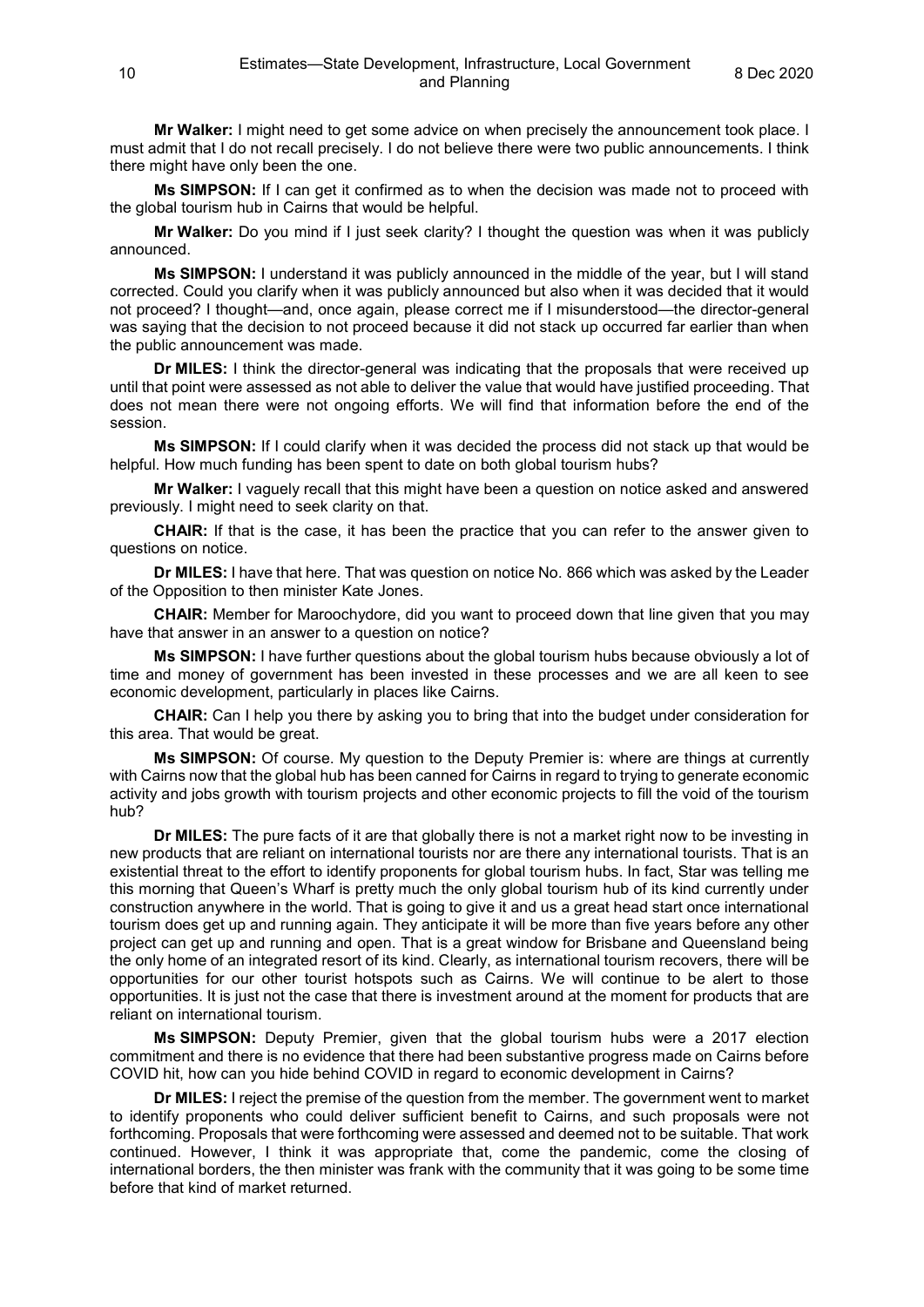While we will maintain a capability so that if and when that changes down the track we are well placed, I would emphasise that the kinds of investment we are talking about—the dollar figure in that QON I referred to was \$2 million; Queen's Wharf is delivering \$3.6 billion—that the member is trying to imply are a waste are very, very small when compared to the potential return to the state for these kinds of projects: billions of dollars and hundreds of thousands of jobs.

**Ms SIMPSON:** My question is to the director-general. Which site has been chosen for the proposed Gold Coast global tourism hub?

**Mr Walker:** There is no process for the global tourism hub on the Gold Coast. It has been ended for the time being. Again, my memory serves that that was announced some months ago.

**CHAIR:** Before we go to questions from government members, do you have a final brief question, member for Maroochydore?

**Ms SIMPSON:** Yes. I would like to follow up with the director-general. Who was consulted? Could we clarify when that process was ended—when that was publicly reported for the Gold Coast global tourism hub?

**CHAIR:** We will have a brief amount of time at the end to come back to any of those questions. I will start with questions from government members. Deputy Premier, with reference to SDS volume 1 page 51, can you outline the steps that have been undertaken to progress the \$1.5 billion CopperString project in the state's north-west?

**Dr MILES:** The Palaszczuk government is transforming regional Queensland and opening up some of our most remote and rural communities for development. By investing in massive infrastructure projects, we are improving the quality of life for thousands of regional Queenslanders and delivering jobs in every corner of our great state.

The North Queensland corridor has significant potential for demand from new economy minerals including CopperString 2.0, minerals, processing, manufacturing and hydrogen. The \$1.5 billion CopperString project will be a major boon for Queensland's north-west. It is already electrifying Queensland's imagination.

A 1,100-kilometre overhead high-voltage electricity transmission line will connect the North West Minerals Province and Mount Isa to the National Electricity Market grid south of Townsville. It will also be the nation's largest geographical expansion of the National Electricity Market. It is an absolute game changer for the entire region. It will deliver 350 full-time jobs during the construction phase alone, with CopperString supporting 30 ongoing jobs on completion.

The flow-on effect of CopperString will be even greater, connecting the North West Minerals Province to the NEM and opening the entire region up for further development. Achieving internationally competitive energy prices in the North West Minerals Province would mean jobs in North Queensland delivering the minerals needed globally for batteries, renewables and electronics.

As part of the Palaszczuk government's economic recovery plan, we are investing \$15.98 million for the potential 1,100-kilometre CopperString 2.0 high-voltage transmission line to provide cheaper power and supercharge investment. By extending the National Electricity Market grid from Townsville across the north to Mount Isa, CopperString is expected to underpin the creation of thousands of minerals, mining and industrial manufacturing jobs for generations to come and stimulate large-scale renewable energy investment.

The \$15.98 million investment is to enable the CopperString project to continue its important development activities and prepare for construction in 2021. The project will include a 720-kilometre high-voltage overhead electricity transmission line from Woodstock south of Townsville to Chumvale near Cloncurry and, subject to demand, an extension of the high-voltage overhead electricity transmission line from Chumvale west to Mount Isa and south to Phosphate Hill and Cannington, which would increase the length of the transmission line to 1,100 kilometres. It will support towers every 400 to 600 metres and optical fibre network capability. Substations will be built at Woodstock and Chumvale, with the potential to include intermediate substations for future connections plus substations at Mount Isa, Phosphate Hill and Cannington subject to demand.

It will also support a minimum of four construction camps which would operate concurrently along the transmission line. That will mean hundreds of jobs in construction. Importantly, however, it means lowering energy costs for the North West Minerals Province where we have half a trillion dollars in the new economy minerals needed for batteries and renewables.

The potential wider economic benefits from unlocked private investment are modelled at over 3,500 jobs in North Queensland and \$79 billion of economic uplift over 30 years. It is not only job creation for North Queensland's resource and manufacturing sectors; it will ensure regional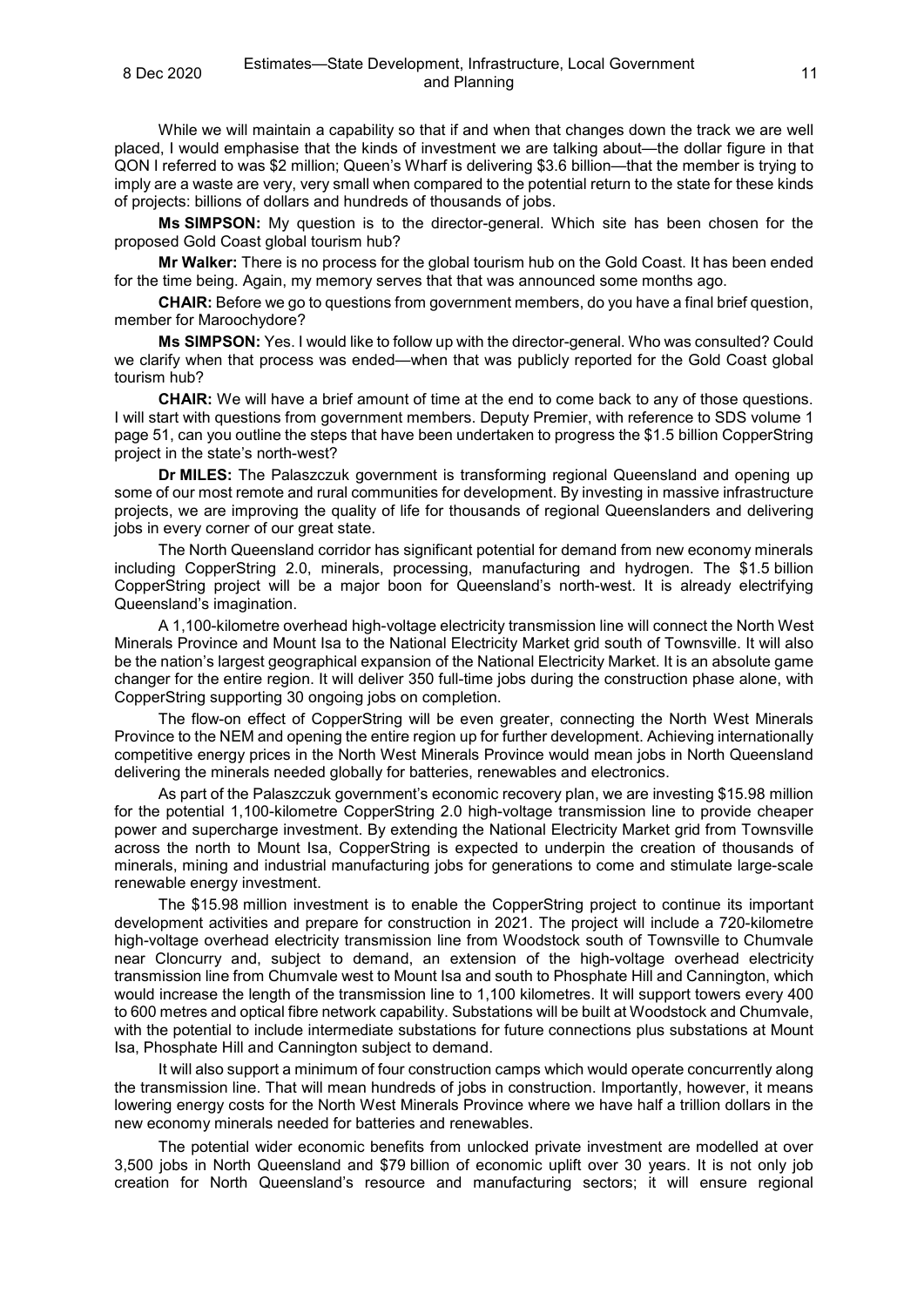Queensland has the right infrastructure to maximise its opportunities from one of the largest and most valuable mineral deposits in the world. It is great news for the business and service providers in Townsville and communities along the corridor to Mount Isa. The CopperString team is getting on with the job of getting this nation-building project ready for construction in the first half of 2021.

**CHAIR:** I believe the member for Maiwar or the member for South Brisbane has a question.

**Dr MacMAHON:** My question is to the director-general. The development scheme for the Woolloongabba Cross River Rail Priority Development Area is being prepared and is due to be advertised in early 2021. Can the department confirm that public land will not be privatised, sold or leased to private developers, with at least 50 per cent of the PDA area allocated to public parkland?

**Mr Walker:** I will seek some advice from my team around that matter, whether it is one that is being worked through as part of the PDA or something to do with the commitments by the Cross River Rail Delivery Authority itself. With your permission, Deputy Premier, I will chase down that information from the team.

**Dr MILES:** If the chair is happy, maybe we can do that in the break and report back after the break. Would that be okay?

**CHAIR:** Yes. We will have to come back with that information for you. We have come to the close of the portfolio area. There is some information that we were chasing. Did anyone want to give any information about some of those questions that were asked at some time this morning?

**Dr MILES:** No. We have taken a note of those, Chair. With the committee's indulgence, we will chase them down during the break and report back at the next session.

**CHAIR:** You can report back at the end of the next session on infrastructure and planning. Mr Walker, did you have any information on that last question asked by the member for South Brisbane?

**Mr Walker:** No. I will follow that up, if you do not mind, Mr Chair.

**CHAIR:** We are pretty much smack bang on 10.30 am. We have confirmed that we will have information come back at the end of the next session at 11.45 am. The time allocated for the consideration of estimates of expenditure for the Deputy Premier's portfolio area of State Development has expired. I will ask witnesses to kindly vacate the chamber quickly to facilitate a quick changeover before we start Infrastructure and Planning.

**The committee will now examine the proposed expenditure for the Deputy Premier's portfolio** area of Infrastructure and Planning. Deputy Premier, if you wish, you can make an opening statement of no more than three minutes.

**Dr MILES:** I am happy to go straight into questions.

**CHAIR:** We will go to the non-government members.

**Ms LEAHY:** I have a further question for Mr Moon of the QRA. Mr Moon, in September 2019 the worst bushfire season the nation has ever seen hit Queensland, with 23 local government areas activated for disaster assistance through the Disaster Recovery Funding Arrangement; however, I note that as of August 2020 only 35 per cent of the 12 2019 events have been completed, even though 46 per cent of the time had elapsed. With the deadline for delivery in six months at June 2021, are you confident that 100 per cent of the events will be completed by this deadline in June next year?

**Mr Moon:** We currently have over 70 of our local government areas throughout Queensland responding or reconstructing their infrastructure networks and recovering their communities after 23 events that have occurred since 2018. Under the Disaster Recovery Funding Arrangement, local government and state agencies and other community groups have two years in which to deliver their reconstruction and recovery programs, at the end of which the funding ceases. If, however, there are other circumstances which make it difficult for a particular delivery agency to meet those time frames, we are able to seek an extension of time from the Commonwealth for that, as we have done earlier this year when we recognised the impact of COVID-19 on the ability of local councils throughout Queensland to access contractors for delivery of those works, and we have been granted those from the Commonwealth.

As part of our process also we do have regional liaison officers who work very, very closely with those councils—technical specialists—to ensure they are on track and that works will be delivered on time. Where we do get early information that would suggest there will be difficulty in delivering to a time line, we have in the past gone to the Commonwealth.

I am advised that, in relation to the 2020 program, we had four requests for extensions of time which have been approved and no others at this particular point that are pending.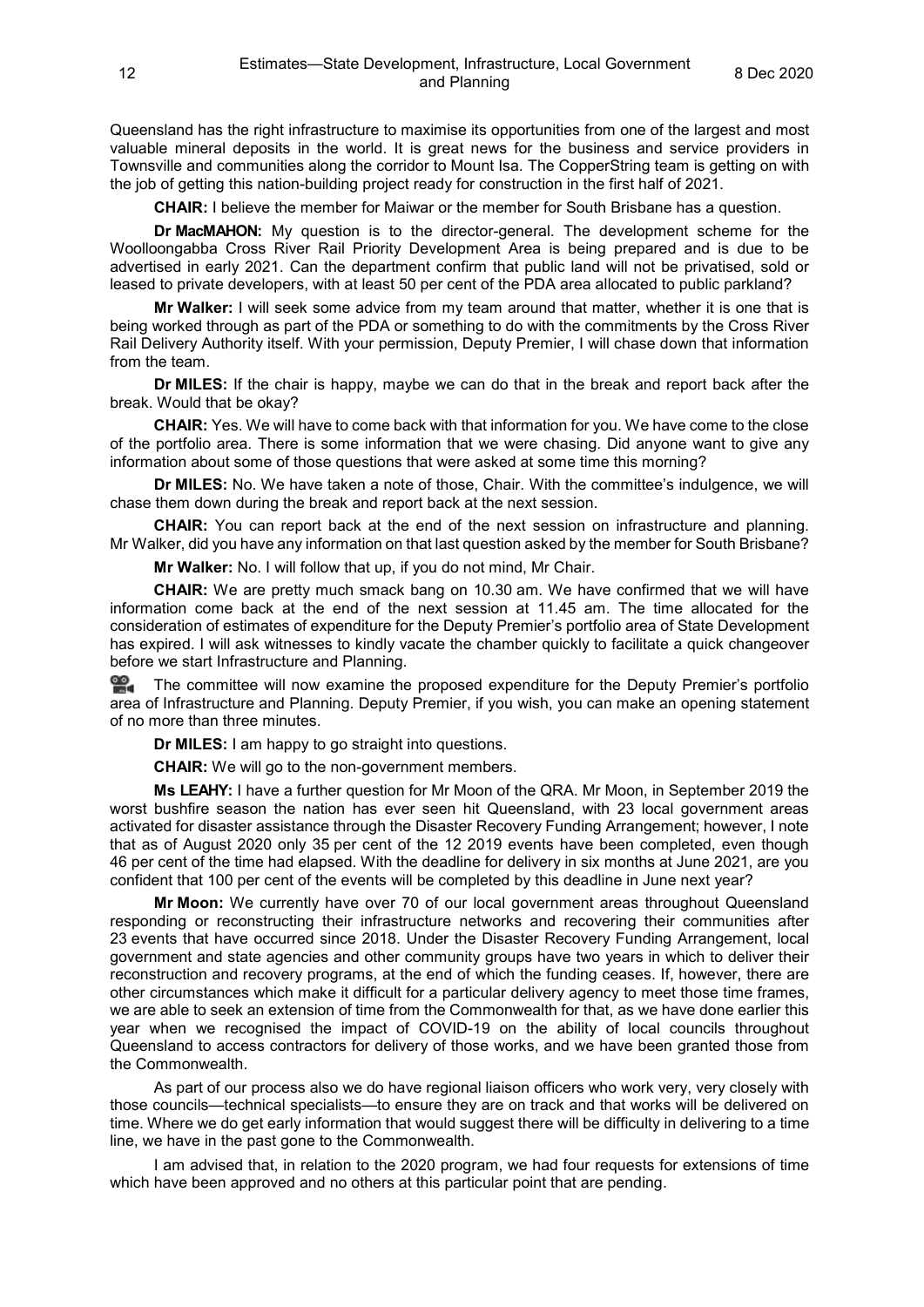**Ms LEAHY:** Have all of the 2018 events been completed?

**Mr Moon:** My apologies.

**CHAIR:** This obviously goes back to a time before the budget we are currently examining, so it may take a moment to find the figures the member is searching for.

**Mr Moon:** We currently are on track to deliver all of those that are scheduled to be delivered in the allotted time frame. We presently have had 42 submissions requesting an extension of time for their program for that particular program, which have been approved by the Commonwealth. That totals some \$23 million of delivery works.

**Ms LEAHY:** Are there any particular reasons for those requests for extensions?

**Mr Moon:** If we look at the number of councils that have been impacted, of the 70 throughout Queensland what we have seen is that over 50 of those have had multiple activations, so they have been hit by multiple events in the last three years. This impacts their ability to deliver their works. Also, as I said, we monitor that very, very closely, and we have a process by which we can request extensions of time from the Commonwealth.

**Ms LEAHY:** I just have one other very quick question. How many times has the Queensland Reconstruction Authority board met this year?

**Mr Moon:** I will have to take some advice on that. We are currently required to meet eight times per year, but I will take some advice and come back to the committee, if I may, in terms of how many we have had thus far.

**Dr MILES:** The QRA's annual report will have outlined in it how many times they met in the 2019-20 financial year. We are happy to find out how many times they have met so far in the 2020-21 financial year.

**CHAIR:** We will come back to that at the end of this session.

**Mr HART:** I would like to clarify something the director-general said in an answer before. I think the director-general said the search for a global tourism hub had been stopped temporarily, or something along those lines. Can the director-general please tell us whether the search for a global tourism hub on the Gold Coast has been terminated or just stopped for the time being?

**CHAIR:** Before we go into that, this was something we talked about in our last session. Can I suggest that is something you may want to follow up—

**Mr HART:** It is a planning issue.

**CHAIR:** It is the same issue that we talked about in the state development session. Which part of it intersects on planning?

**Mr HART:** It is planning for a global tourism hub.

**CHAIR:** I am not sure if that is strictly under the—

**Mr HART:** It is a simple question, Mr Chair.

**CHAIR:** I know it is a simple question. We want to make sure we are asking them in the order they are meant to be. Bearing in mind we can come back to that, does the director-general want to provide any information on that where he can?

**Mr Walker:** Essentially, it is the same as I advised previously. I am just seeking some advice from my team around the public announcement by government, and in that it should spell out precisely what the announcement was at the time.

**Mr HART:** Deputy Premier, in my electorate on the Gold Coast we are seeing an increased approval of developments that have increased density, increased site cover, increased height and reduced setbacks when these things are compared to the outcomes under the local town plans, but council is allowed to do this under state planning laws as far as performance outcomes go. Can the minister tell us if the government has done any modelling to see if this is a growing trend in Queensland and whether it is an acceptable trend to the government?

**CHAIR:** Just to clarify, that question is about modelling done on population density; is that correct, member for Burleigh?

**Mr HART:** No, performance outcomes under the planning scheme.

**CHAIR:** Modelling done on performance outcomes under the planning scheme. I am going to allow some latitude in addressing that particular question.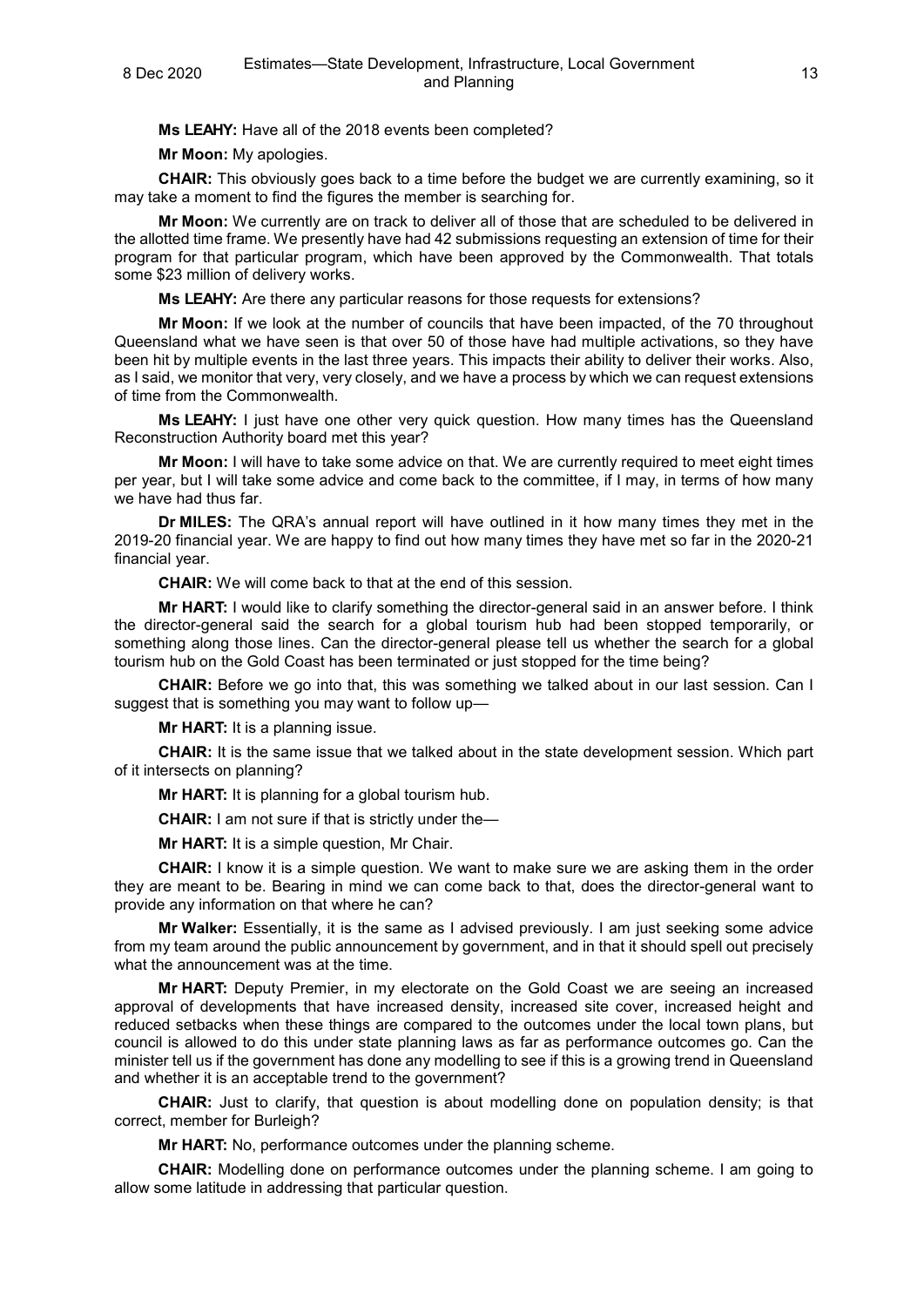**Dr MILES:** In a moment I might call forward Kerry Doss, the state planner, who will be much more knowledgeable than I am about how those things interrelate, how the planning scheme interacts with council decision making-making. I will just emphasise that the decision-maker in most cases on those development applications is the council—in that case, the Gold Coast council—but I am very happy for Kerry to address the member's question in terms of compliance and that kind of thing.

**CHAIR:** Member for Burleigh, did you want to do that now or have you got another question?

**Mr HART:** Yes, please.

**Dr MILES:** Whilst Mr Doss comes forward, I understand that Mr Moon has the answer to the number of times they have met.

**Mr Moon:** In relation to the number of times the QRA board has met, it has been eight times this year.

**CHAIR:** Member for Maroochydore, we will come back to your question in a moment. We will go to Mr Doss.

**Mr Doss:** I thank the honourable member for his question. In terms of monitoring of performance based planning in Queensland, I can advise that there are currently no programs under way that are looking at performance based planning and how that is occurring. I would say, however, that in cases where there are proposals that exceed some of the code assessable requirements in planning schemes, in the majority of cases those applications are required to be publicly notified and that allows for the public to have scrutiny of those proposals.

**CHAIR:** Thank you, Mr Doss.

**Ms SIMPSON:** My question is to the director-general. Did the department recommend that Building Queensland be taken in-house as a government savings measure?

**Mr Walker:** I thank the member for the question. I must admit that Building Queensland and the infrastructure group are only recent additions to my departmental responsibilities. I am not aware of the advice that was put forward to government at that point in time.

**Ms SIMPSON:** I wish to ask a question of the Deputy Premier. What advice has been given to government for Building Queensland to be taken in-house, and what are the reasons for that?

**Dr MILES:** I thank the member for her question. I understand the Treasurer outlined in the COVID Fiscal and Economic Review a range of initiatives designed to increase efficiency of government's effort. Two of those were to absorb Building Queensland and the Queensland Productivity Commission into the then Treasury department. With the machinery of government changes, the most suitable home for the Building Queensland functions is my agency, the Department of state Development, Infrastructure, Planning and Local Government.

It is very much our view that the functions delivered by Building Queensland can continue to be delivered from within the department without some of the overheads associated with a separate statutory body, and that was the rationale for that decision. We are in the process, from a mechanical point of view, of determining how precisely that will work. Clearly, the parliament will also need to consider the legislative arrangements in place that were put there to create Building Queensland.

**Ms SIMPSON:** Deputy Premier, the Auditor-General's report tabled in May this year titled *Evaluating major infrastructure projects* made six recommendations, including improving transparency. How does bringing Building Queensland being in-house improve transparency of the delivery and planning for major infrastructure in Queensland?

**Dr MILES:** I thank the member for the question. I understand Building Queensland have been working to implement the six recommendations made by the QAO and that they are well progressed in that regard. I would argue that the organisational structure of Building Queensland need not affect the transparency of their efforts and that we can continue to ensure that their work is efficient and useful in government decision-making while housing them within a more traditional government structure.

**CHAIR:** Before I go to the member for Traeger, member for Maroochydore, have you got a quick final question?

**Ms SIMPSON:** Yes. Deputy Premier, there was supposed to be a pipeline of infrastructure projects reported as part of Building Queensland. One of the criticisms of your government has been the lack of transparency of pipeline of infrastructure at a time of great economic need. What is going to happen to this publishing of the infrastructure pipeline? Will it be brought forward to six monthly rather than 12 monthly as currently required?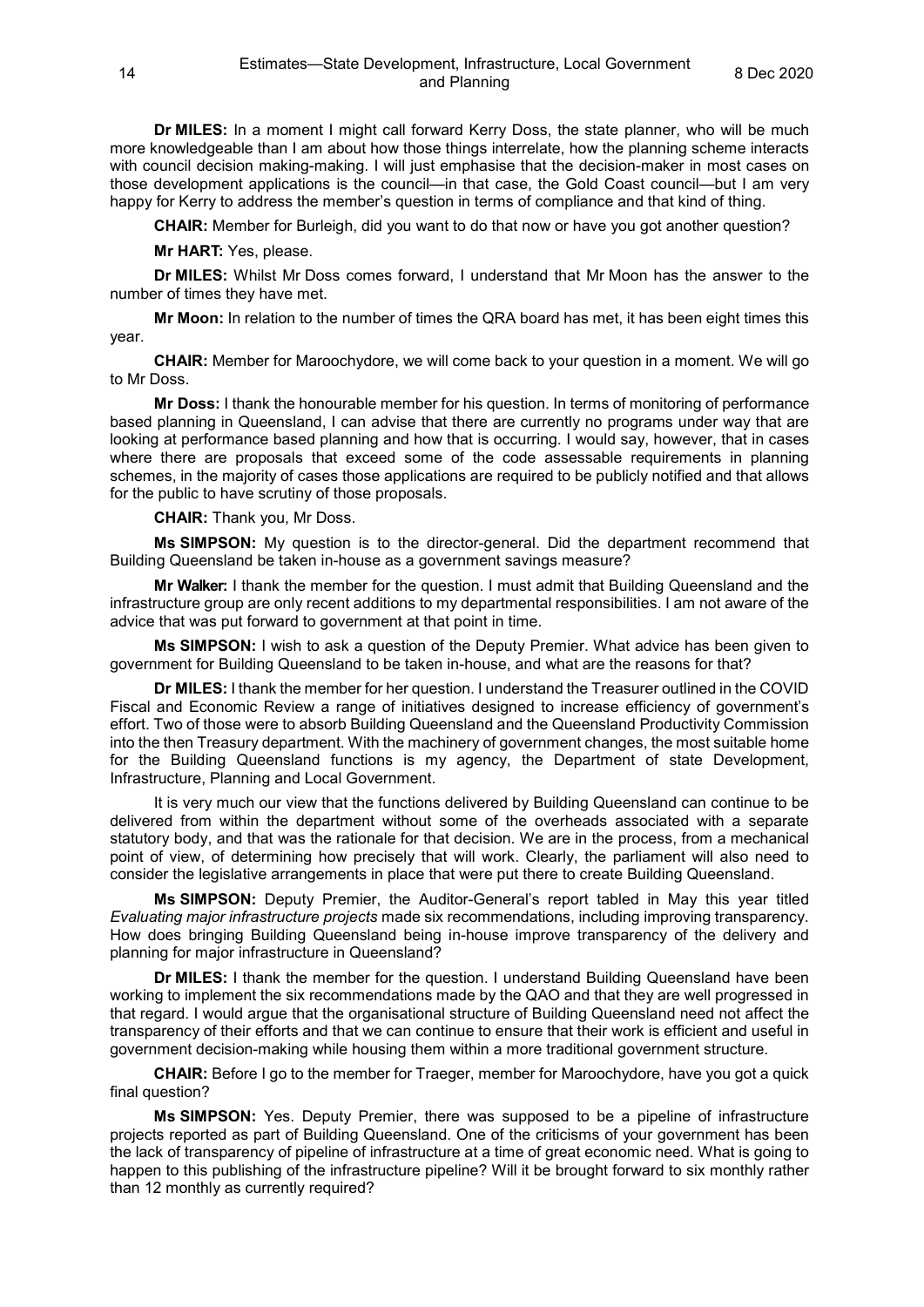**CHAIR:** We have a point of order here.

**Mr SMITH:** Under standing order 115 and suggestion that there has been criticism.

**CHAIR:** And obviously the preamble. Member for Maroochydore, do you want to ask that question again and bring it down to the crux without the preamble?

**Ms SIMPSON:** What is going to happen to the pipeline of works that was published by Building Queensland?

**Dr MILES:** I am happy to take the question, Chair. The intention is that, moving forward, once Building Queensland has transitioned to the department, the *Infrastructure Pipeline Report* will be reported from within the State Infrastructure Plan, which is sensible. That report was delayed this year as efforts were redirected to the COVID response, but it is very much our intention to continue to report on the infrastructure pipeline.

**CHAIR:** I will ask the member for Traeger if he has a question.

**Mr KATTER:** I certainly do. This question relates to the portfolio in the last session but also this one directly. There were statements made under the previous portfolio about biofuels and maintaining crucial momentum, but in this one it also says redraw recovery and facilitating strategic cross-government economic social infrastructure. I ask the minister how that reconciles with the inaction by the government that led to the closure of the Dalby ethanol plant. There were some 100 jobs there that required assistance from the government in terms of storage so that they could produce hand sanitiser in COVID. There was no significant assistance so one of the two major ethanol plants in Queensland is now closed due to assistance in that field of infrastructure.

**CHAIR:** There is a point of order from the member for Ipswich West.

**Mr MADDEN:** I am just concerned about the length of the preamble and ask my friend to come straight to the question.

**Mr KATTER:** I can cut that down.

**CHAIR:** That should be fine. I was about to add on to that, member for Traeger, that this was also covered in a question on notice. You are asking about the Dalby project. I ask if the Deputy Premier has anything to add in addition to what was in the question on notice.

**Dr MILES:** I am happy to because I know the member for Traeger is really interested in this. He has asked questions here and elsewhere about it. I think the precursor events are clear to everybody. The market conditions, record low oil and fuel prices, and drought affected grain prices all impacted on the business viability of the biorefinery. State Development worked very closely with them to try to avoid a closure. That included assisting them to access products that they needed in order to rekit and produce hand sanitiser. They were also encouraged to submit an application for the Essential Goods and Supply Chain Program. It is not clear to me but, for whatever reason, they chose not to proceed with that grant application and that is what led in June to their standing down of 50 staff. Our officers have made themselves available to assist those workers to identify other roles.

I understand that since then the owners have said that the plant is closed indefinitely—that was in August—and that it has recently been put on the market for sale. While it is clearly disappointing—I share your disappointment—I think from what I have seen, and again this predates my time in the role, State Development did their best to help the biorefinery find a product with a viable market. Failing that, they did their best to also assist the workers who had to be stood down.

**Mr KATTER:** I have one more question.

**CHAIR:** Just very briefly.

**Mr KATTER:** I want to follow up on that CopperString statement, Minister. In 2010 Glencore—or Xstrata, as it was then—pulled out and determined the future of the north-west at that point. What is the government doing this time to ensure that a global mining company does not determine the future prosperity of the north-west, rather than the government making sure that we benefit from the CopperString project?

**Dr MILES:** I thank the member for his question. Obviously, his history with the project predates mine. I think from my interactions—and I am sure the member has his own insights—the team behind this CopperString 2.0 appear to have a much more advanced sense of how they can make it work and how they can make it stack up.

I am pleased to advise the member that they submitted their draft EIS to the Coordinator-General on 20 November. We anticipate that that will be released for public comment late this year, early next year, so certainly in terms of our processes and approval processes it continues to move on. I am happy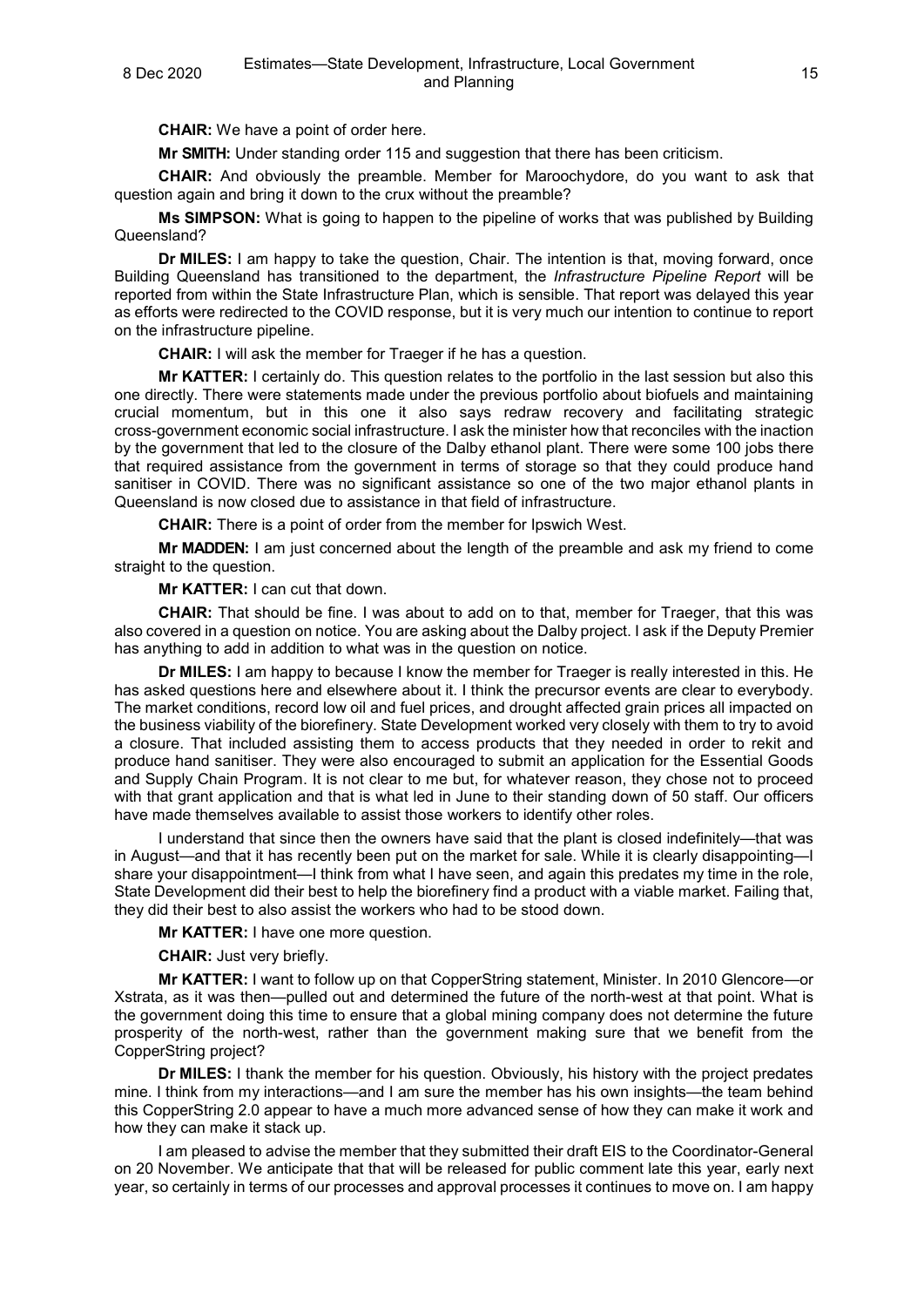to take on board the question as effectively a piece of advice for us to keep in mind that we should make sure that the project is not reliant on a single partner who might make a commercial decision at a point in time where the state's interests might extend well beyond that point in time. I take on board what the member says.

**CHAIR:** We will go to government questions now and I will lead off with that Deputy Premier. With reference to SDS volume 1, page 51, how is the Queensland government keeping the regional economy moving without privatisation?

**Dr MILES:** I thank the member for the question. I am delighted to advise the committee that in the 2020-21 budget the Palaszczuk government will invest \$14.8 billion on capital projects across the state with more than 58 per cent of that investment being delivered outside the state's south-east. This investment is a critical component of Queensland's plan for economic recovery which has already begun thanks to our strong health response.

Over this financial year that investment will deliver 28,700 jobs outside of Greater Brisbane and 46,000 jobs right across the state. We are pro jobs and we will not apologise for the investment we are making in Queensland. For example, the member for Bundaberg is well aware of the impact those investments are making for people in his community. Across the Wide Bay region we have invested \$948 million this financial year which is a massive 61 per cent increase in capital expenditure on the previous year, supporting 3,400 jobs in regional centres like Bundaberg. The monies supporting infrastructure at the Port of Bundaberg and upgrading roads across Wide Bay are all delivering jobs.

Chair, I work very closely with you in the Moreton Bay region where we are seeing our investments pay off there every single day, too. In 2020-21 we will inject \$1.6 billion into our local economy, supporting 5,200 jobs as part of Queensland's plan for economic recovery.

For the member for Ipswich West's benefit, Ipswich is not missing out either with \$802 million in capital investment in Ipswich supporting 2,600 jobs for locals there. In the Darling Downs region we are supporting 2,400 jobs by investing in infrastructure projects including building the Carrara wind farm and the Wellcamp entertainment precinct. Both projects will deliver good local construction jobs in the near future as well as sustainable jobs well into the future. I point out that this capital investment by the Palaszczuk government has increased every single year since 2015-16 without the need to sell any of our state's revenue generating assets.

**Mr MADDEN:** Deputy Premier, with reference to SDS volume 1, page 54, can you provide a brief overview of how infrastructure will help to lead Queensland's plan for economic recovery?

**Dr MILES:** I can, member for Ipswich West. Last week our government was proud to hand down its 2020-21 budget which continues the implementation of Queensland's economic recovery plan by creating economic development opportunities and jobs across the state. This government knows that investment in vital infrastructure will drive our state's recovery, resilience and confidence. Equally importantly, major infrastructure projects create thousands of jobs which is exactly what will get our economy back up and running.

Infrastructure has been a core focus of the Palaszczuk government's staged approach to managing the economic impacts of the pandemic and it will continue to be as we execute our economic recovery plan. We are delivering on our infrastructure guarantee. This budget sees the value of the government's capital works and infrastructure program increased to \$56 billion over the next four years, the highest spend over the past decade. This will directly support diverse employment and economic activity across all regions, with \$14.8 billion worth of infrastructure investment in 2020-21 estimated to support 46,000 jobs. Around 28,700 of these jobs will be outside the Greater Brisbane area. Over 58 per cent of the total jobs supported are in regional Queensland.

The Palaszczuk government knows that economic recovery needs to take place in all corners of our state. Almost half of the state's population lives outside of Greater Brisbane, and these communities deserve support to recover and grow as we emerge from the COVID-19 crisis. The Building our Regions program has approved over \$348.3 million in grants to councils for delivery of regional infrastructure projects with expected expenditure of more than \$62 million included in this year's budget.

The Palaszczuk government is also investing \$42.5 million to help build the East Bundaberg flood levee to protect the people of Bundaberg who have suffered enough through devastating floods in the recent past. Construction of the levee is expected to support 679 jobs over three years of construction.

The government will also continue its local government grant programs which have provided targeted support to communities for vital infrastructure projects during the pandemic. This includes an investment of \$200 million in the COVID Works for Queensland program which is providing funding to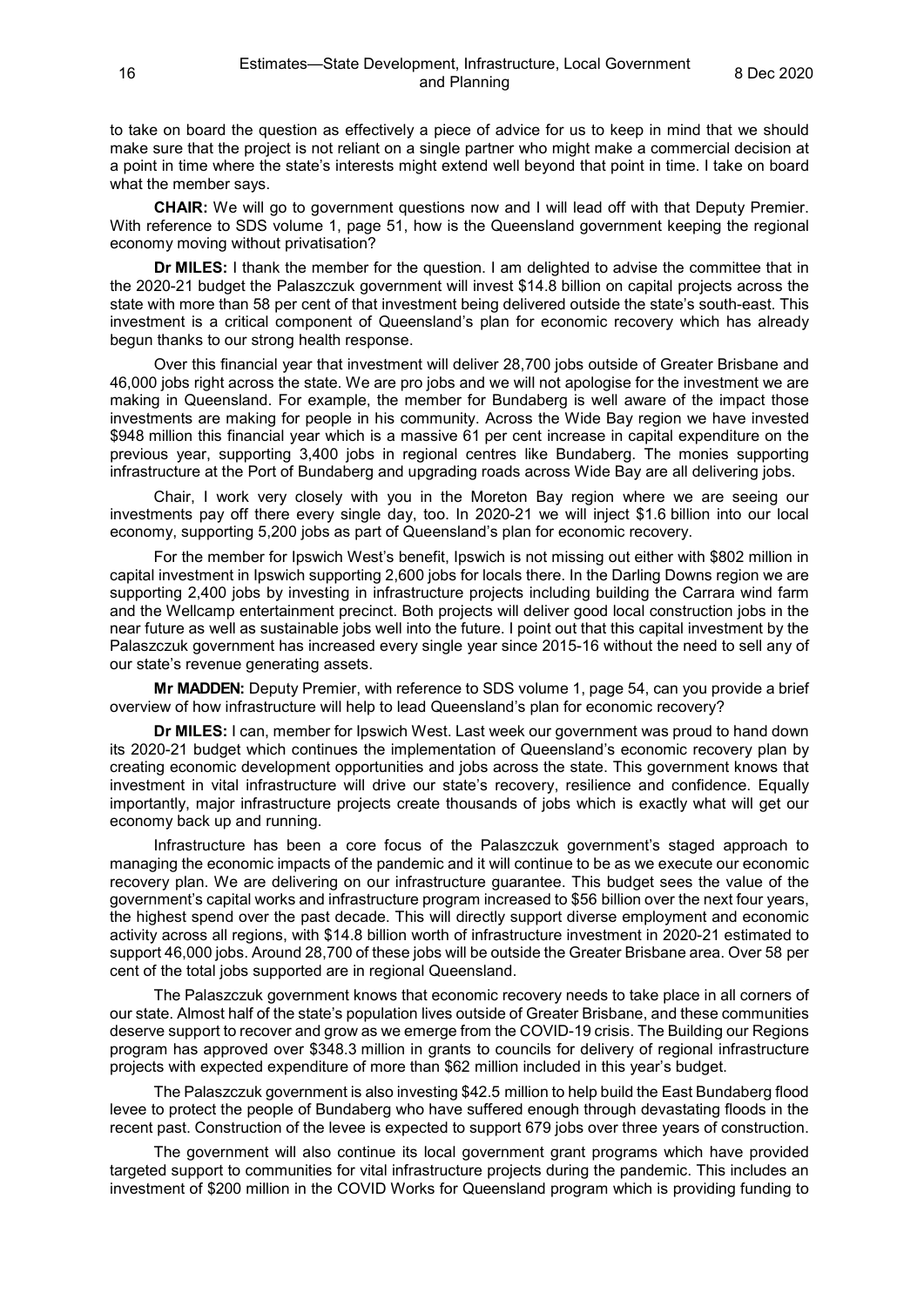77 local governments for 520 projects to build productive infrastructure. Some \$180 million of this funding is budgeted to be provided during 2020-21, and councils have until 30 June 2021 to deliver these projects.

We also announced a further commitment, during the election, of \$400 million over six years for future rounds of the Works for Queensland program and \$200 million over six years for the South-East Queensland Communities Stimulus Package to fast-track investment in new infrastructure and community assets. This builds on the \$50 million delivered to 12 SEQ councils through the Unite and Recover community stimulus package program of which \$45 million is being provided in the current financial year 2020-21.

Finally, the Palaszczuk government will continue its signature Works for Queensland program, investing \$34 million in 2020-21. These programs are supporting jobs and providing economic stimulus to local economies right across the state. Thanks to the Palaszczuk government's strong health response, we are able to get on with the job of rebuilding our state and getting our economy moving again.

The 2020-21 budget includes \$110.2 million for the \$654 million expansion of the Southern Queensland Correctional Precinct near Gatton. The new 1,000-bed correctional centre will deliver over 400 jobs in the Lockyer Valley region with up to 900 jobs supported during peak periods of construction. The design will enable Queensland Corrective Services and Queensland Health to provide rehabilitation and treatment to help address substance addiction and mental health issues among prisoners. It will also be safer for staff.

Throughout the pandemic we continue to invest in roads and transport. In 2020-21 the government will deliver a \$6.3 billion investment in transformative transport infrastructure. A highlight is our \$1.5 billion investment to continue construction of the Cross River Rail, which is Queensland's biggest rail project.

We are also delivering \$3.4 billion of works on the M1, jointly funded by the Australian and Queensland governments, for our state's busiest major highway. Major projects include: the Varsity Lakes to Tugun upgrade, Eight Mile Plains to Daisy Hill upgrade, and the Yatala South exit 41 and Pimpama exit 49 interchange upgrades. We are delivering the jointly funded \$1.5 billion Coomera Connector stage one project between Nerang and Coomera to provide for a second M1.

The Palaszczuk government is also providing a boost to the Bruce. We will continue to work with the Australian government to deliver the Bruce Highway Upgrade program aimed at improving safety, flood resilience and capacity along its length.

The government has also committed to funding new stadiums across the state to improve facilities and support local jobs. This includes redevelopments and upgrades at Harrup Park in Mackay, Browne Park in Rockhampton, Ballymore, the Gabba and Sunshine Coast Stadium. We remain committed to creating opportunities and fast-tracking vital infrastructure projects to further stimulate economic recovery and sustain construction sector activity across Queensland.

**Mr SMITH:** With reference to SDS volume 1 page 54, will the Deputy Premier advise the committee what the government has done to make it easier for businesses to operate during COVID-19?

**Dr MILES:** I thank the member for his question. During the COVID-19 pandemic we saw unprecedented demand for groceries like non-perishable food, toilet paper and other essentials. While our mighty Queensland manufacturers and food processors were able to keep many of those supplies flowing, the government needed to make urgent changes to get products on the shelves as quickly as possible. Our government worked closely with industry to identify problems and to take actions to ensure supply chains remained strong.

In response to the COVID-19 pandemic, the Queensland government led the nation with emergency amendments to Queensland's planning framework in March 2020. The amendments to the Planning Act 2016 and the Economic Development Act 2012 ensured important services could continue to be provided to the community throughout the pandemic. The urgent reforms which the government was able to swiftly bring into effect when they were needed most were targeted to help ensure supermarkets stayed well stocked, to deal with that unprecedented demand for groceries which we experienced during the first few months of the pandemic.

There is now a new emergency provision, known as an applicable event, that I as the planning minister can declare in the event of a similar emergency. When an applicable event is declared, business and industry can apply for temporary changes to operating hours, pivoting to new or changed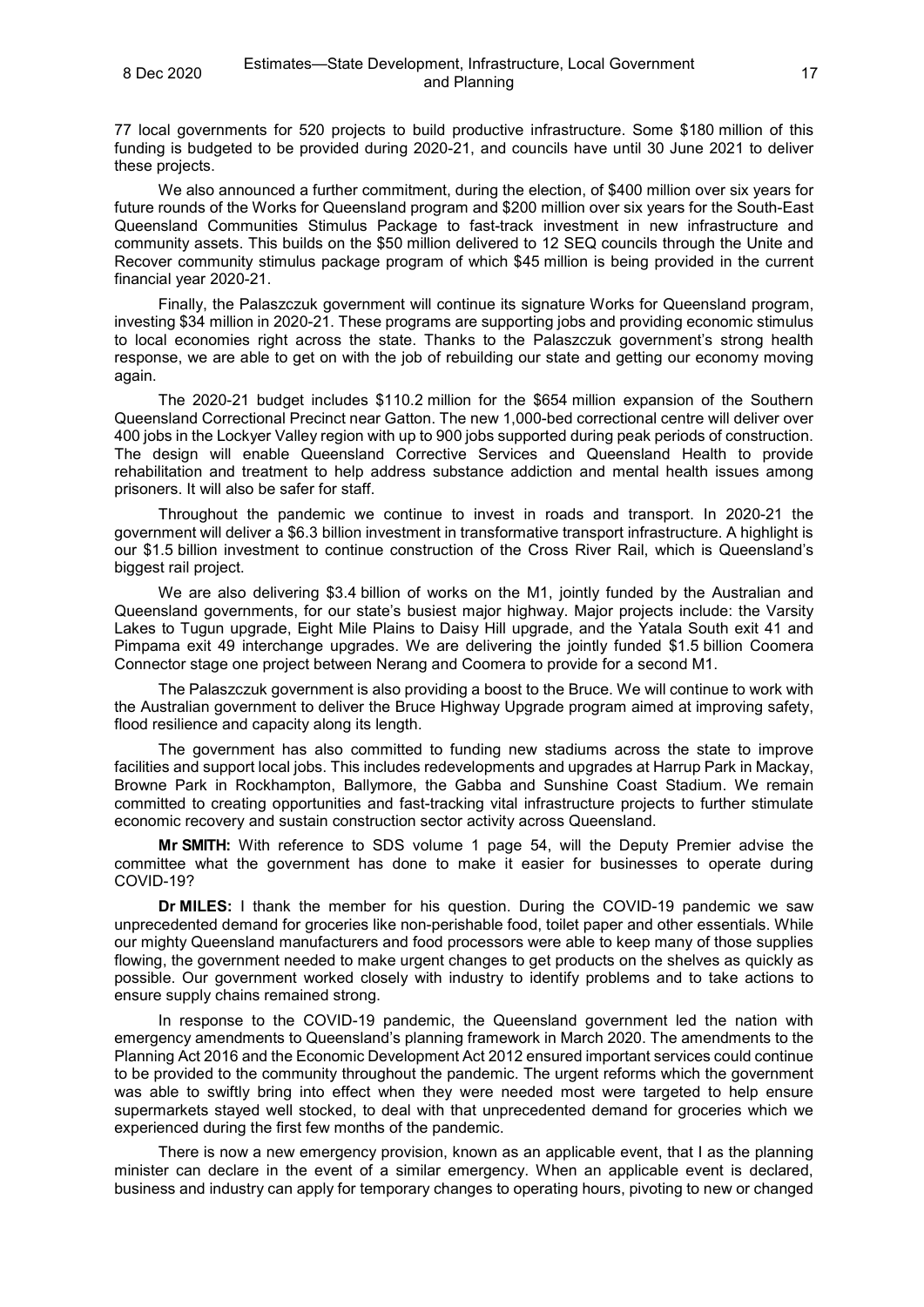modes of operation and to produce new products. The new laws also enable the government to address planning conditions that otherwise restricted the operating hours of loading docks and distribution centres supplying supermarkets. One of the key outcomes of these changes was the ability of supermarkets to resupply around the clock when there were shortages of essential supplies such as cleaning products and food. This included exemptions from delivery curfews to allow trucks to deliver and shelves to be stacked 24 hours a day. Supermarkets were then able to restock around the clock. When announced, the changes were met with significant third-party support. Chris Peters, the general manager of Queensland Woolworths Supermarkets, said—

We're grateful that the Queensland Government has acted in support of community need at this time. The short-term exemption from delivery curfews will allow our teams more flexibility and additional delivery windows to respond to consumer demand.

Similarly, Jerry Farrell, the Coles Queensland state general manager, also welcomed the changes. He said—

We welcome the support of the Queensland government in working with Coles to ensure we can get more deliveries into our stores and customers can buy the things they need.

Between March 2020 and 31 October 2020, 43 temporary use licences were issued. This helped keep Queensland moving during the pandemic. Queensland is no stranger to natural disasters and the supply chain challenges that often follow. These changes can also be quickly stood up in the event of cyclones, foods, bushfires and other natural disasters.

The former department of state development, manufacturing, infrastructure and planning also established a new Essential Goods Supply Committee during the pandemic. The committee worked with retailers, manufacturers, meat and food processors, essential goods manufacturers, transport and logistics companies, wholesalers and unions to ensure essential supply chains kept flowing during an emergency event.

Our government also made changes to support the construction industry. While the majority of Queenslanders were following the health advice, staying home and working from home, the traffic in the CBD during peak hours was almost non-existent. The government temporarily relaxed the heavy vehicle lockout period during morning and afternoon peak hours for the Queen's Wharf project. This allowed for extra truck movements and helped keep the project on track during the pandemic.

The Palaszczuk government also made changes to planning regulations that can be opted in to by local governments. These amendments allow councils to effectively manage development applications across priority development areas. The changes ensure that if there are delays due to staff shortages in considering development applications for new buildings, they will not be approved by default due to the automatic operation of the law. Local governments have now begun to opt in to these provisions.

The Palaszczuk government's strong health response has placed our state in an enviable position of recovery and stability, but earlier this year this was not the case. Queensland and Australia faced down the significant challenge of controlling the spread of the COVID-19 virus while keeping our businesses afloat. Our nation-leading planning law changes helped support businesses during the pandemic. We are proud that businesses affected by production, supply, import or manufacturing issues could rely on us to respond quickly during this time. We are proud that Queenslanders and businesses alike could rely on our government to help as best we could in that time of crisis.

**CHAIR:** I will now go to 15 minutes of questions from non-government members and 15 minutes from government members. Then we will go to crossbenchers before we wrap up this session.

**Ms SIMPSON:** My question is to the Deputy Premier regarding Building Queensland and the government's decision to close it down. How much will the government save by closing down Building Queensland?

**Mr MADDEN:** Chair, is this a hypothetical?

**CHAIR:** I might ask the member for Maroochydore to rephrase that without offending standing orders regarding hypotheticals, imputations et cetera.

**Ms SIMPSON:** With respect, Mr Chair, it has been announced that the government is taking Building Queensland apart—closing it down and incorporating their functions into other government departments.

**CHAIR:** 'Incorporation' is probably the operative word here. Would you like to rephrase your question?

**Ms SIMPSON:** Building Queensland is a statutory authority and it is under legislation, so I think the mooted point that it is going to be legislated out of existence means it is being closed down.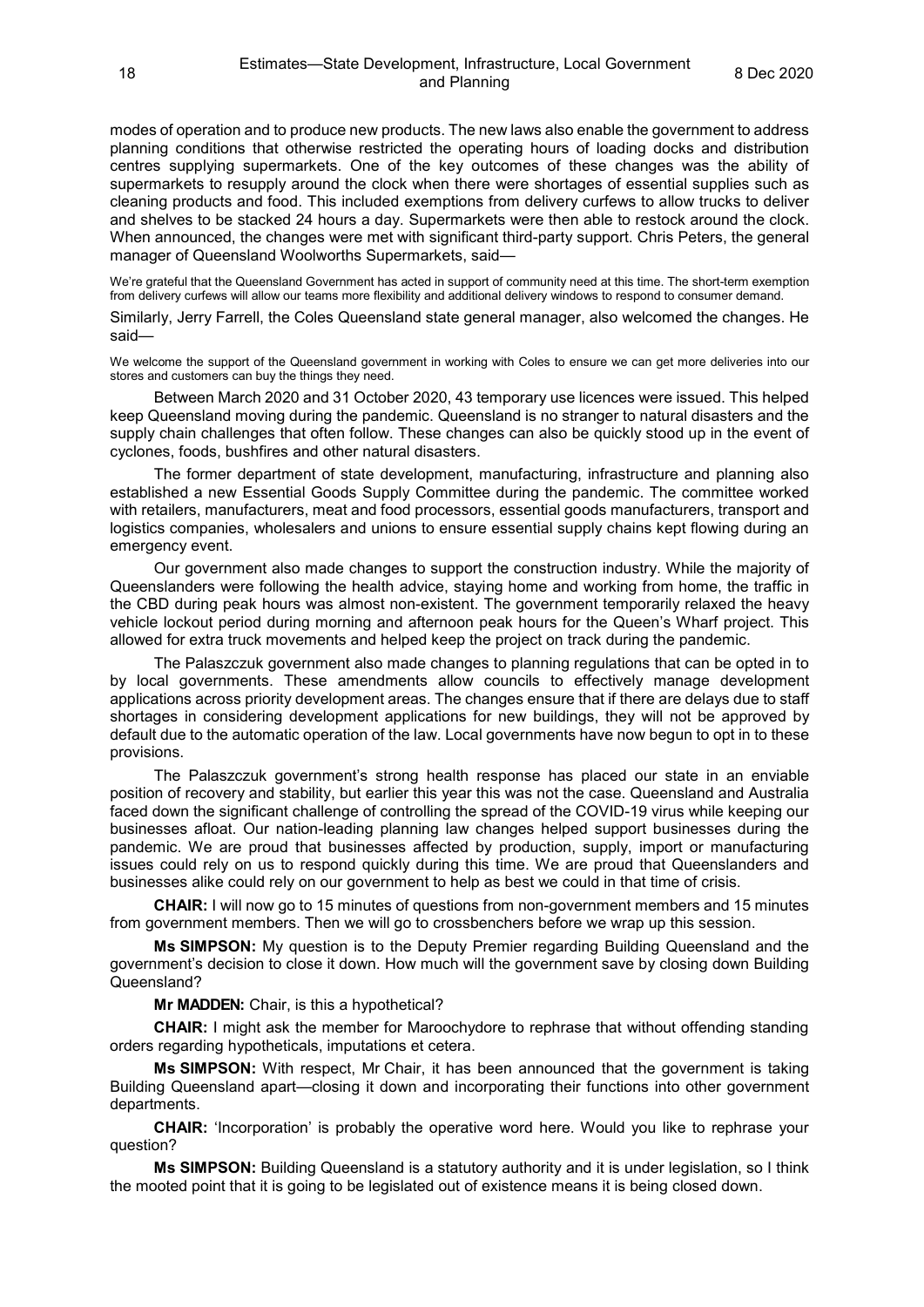**CHAIR:** Be that as it may, please come straight to your question.

**Ms SIMPSON:** Deputy Premier, how much is the government saving by closing down Building Queensland?

**Dr MILES:** I thank the member for the question. I correct the claim that it is being closed down. As I have indicated, it is being absorbed into the department. The efficiencies that we anticipate gaining are less about direct savings and more about integration with the other functions of the department. We have not put a specific cost on it. There will be a saving in overheads and that kind of thing, but the focus is on delivering greater efficiency of the important work that Building Queensland does. All of the staff will transfer into the department. Their existing employment arrangements will continue—all, as you would expect, in line with government policy. There will be no forced redundancies. We are very much intending for this to be a continuation of the important and valuable work of Building Queensland. As always, we are focused on continually improving how we do this work. It is the government's view that we can do better, be more efficient, by delivering these services from within a more traditional government agency.

**Ms SIMPSON:** Deputy Premier, with regard to industry concerns about the need for pipeline visibility of infrastructure—I quote the Infrastructure Association of Queensland investor survey as well as the 2020 IAQ survey about the importance of a clear pipeline of work—can you advise whether the pipeline report of Building Queensland in its new form will still come out every 12 months with that level of detail?

**Dr MILES:** As I indicated to the member earlier, the intention is for that pipeline to be included in the State Infrastructure Plan. We will continue to do that. As I indicated, the delay this year was related to the redirection of resources during the pandemic, but it is very much our intention to continue to do that. I look forward to engaging with stakeholders like the Infrastructure Association to see how they think we can improve that.

We do have the infrastructure guarantee—that floor on the amount of infrastructure we intend to deliver—and the budget through the forward estimates delivers significantly greater than that infrastructure guarantee. The guarantee is just under \$52 billion and we have budgeted for \$56 billion worth. I know agencies themselves have very significant published pipelines of planned infrastructure. I know that transport, for instance, and health and education have significant work there too.

**Ms SIMPSON:** Deputy Premier, I seek your assistance: how much is the incorporation of Building Queensland and the removal of this entity from the statutes and putting the functions into other areas of government going to save government? There must have been analysis done as to what you believe the savings will be.

**Dr MILES:** Let me first of all correct your question. We are not putting the functions in different parts of government; we are putting the functions in one part of government. The intention is very much that this will allow us to better integrate those functions with our infrastructure and planning work as well as bring together the planning of infrastructure right across government. There is not a very significant dollar saving to be made there. There will be some, but given that it is the intention for all of the staff to continue to be engaged and for them to come across at their current level it is not a dollar-saving initiative. I have indicated there will be a small saving, but it is more about how we think we can better harness those very talented people to assist us better both within the department and across government.

**Ms SIMPSON:** Deputy Premier, I understand that it has been put into the government savings plan. However, you do not seem to be able to tell us how much it is going to save.

**Mr SMITH:** Chair, I raise a point of order. Under standing order 236, this is tedious repetition. The question has been asked time and time again and the Deputy Premier has provided an answer.

**CHAIR:** I take your point of order. I note that the question has been put three times now. There has been some—

**Ms SIMPSON:** Well, we have not had an answer. That is why.

**CHAIR:** You have had an answer. It may not be the one you like, but I will ask in terms—

**Ms SIMPSON:** But the Deputy Premier is not answering it. There is nothing wrong with trying to get an answer to something that is in the government savings plan.

**CHAIR:** Member for Maroochydore, I am still speaking. The question has been asked three times. You have had an answer. You may be looking for some more. I am going to ask that perhaps if the Deputy Premier can furnish a bit more information and then we will go on to the next question.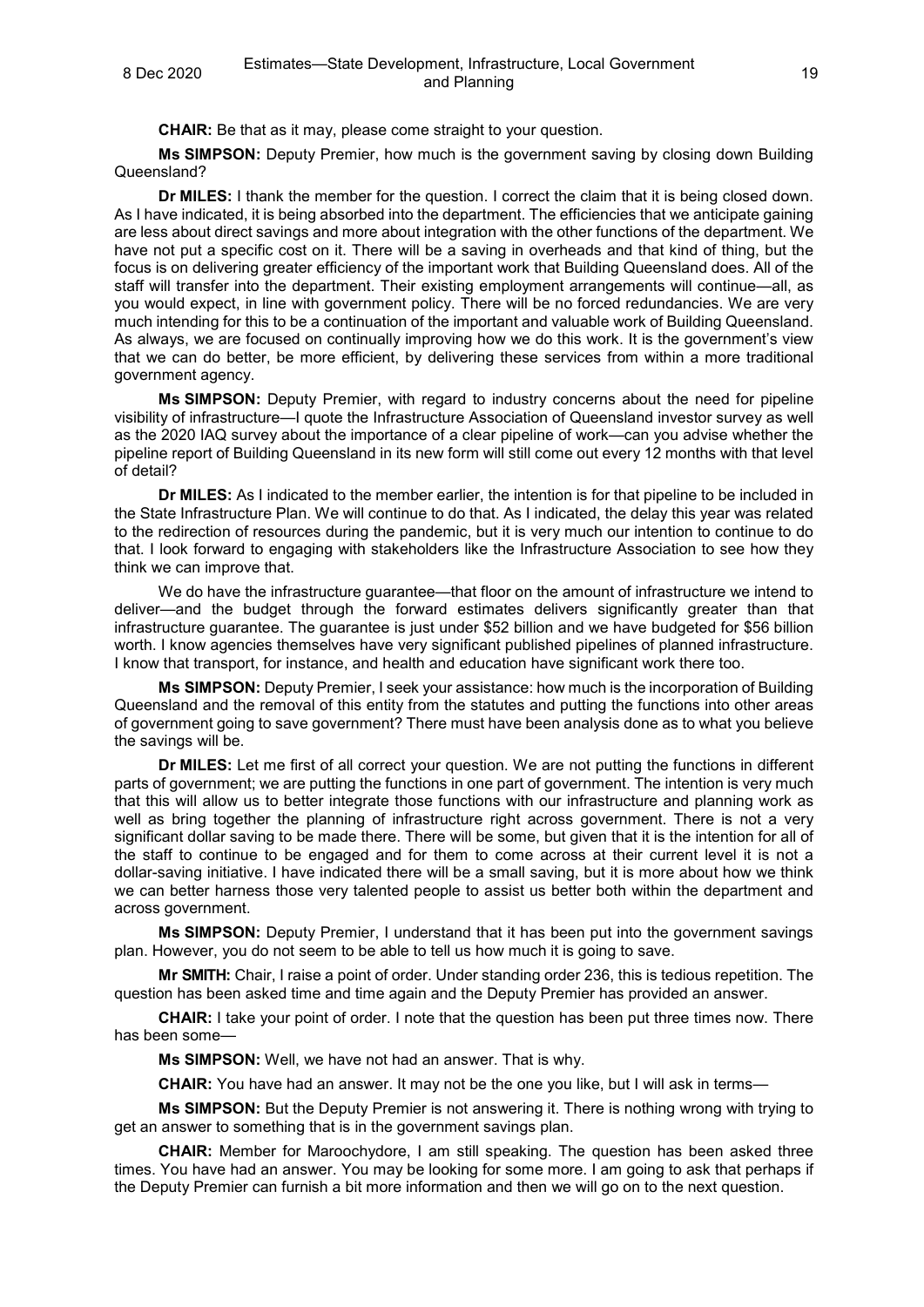**Mr McDONALD:** Chair, I raise a point of order. With respect to the question that was asked, the third question was with reference to the savings plan. The Deputy Premier outlined that there was not a saving and the shadow minister has correctly pointed out that it was recorded in the government's savings plan and we are seeking clarification around that point.

**CHAIR:** Thank you, member for Lockyer. I am sure that has been heard by the director-general and the Deputy Premier. As I said, there is maybe some more information that can be furnished, but the question has been answered, maybe not the way you wanted. I am asking—I take on board what you are saying—for the Deputy Premier to perhaps furnish some more information.

**Dr MILES:** Thank you, Chair. Clearly as we finalise the plans for the transition and the precise arrangements that will be put in place, we will be able to quantify it at that point in time, but it is not currently included as a dollar figure.

**Mr HART:** So you are just making it up as you go?

**Ms SIMPSON:** So, Deputy Premier—

**CHAIR:** One moment, please.

**Ms SIMPSON:**—why was it put in the savings plan when the government does not know—

**CHAIR:** One moment, please.

**Ms SIMPSON:**—how much you are going to save?

**CHAIR:** Member for Maroochydore! I have just called you to order. Member for Lockyer, I appreciate what you are doing, but please do not do it again. Deputy Premier, did you want to add anything before we go to the next question?

**Dr MILES:** No, Chair.

**CHAIR:** Okay. Next question.

**Mr HART:** I raise a point of order, Mr Chair. That was actually me, not the member for Lockyer.

**CHAIR:** Okay. Member for Lockyer, take that as a compliment.

**Dr MILES:** The member for Lockyer is well above that kind of thing.

**Mr HART:** It was a question.

**CHAIR:** Well done to the member for Burleigh for owning up to that one. Do you have another question?

**Ms SIMPSON:** Yes, Mr Chair. The government has published a savings plan when the government does not know how much it is going to save with this item, so I think it is relevant to ask the Deputy Premier why this item was put into the savings plan.

**Mr MADDEN:** Surely this is repetition, Chair.

**CHAIR:** It is. Member for Maroochydore, I have asked you to go on to another question. That is the fourth time in the various forms you have asked this one. Do you have a question in another area, or do you want to give it to someone else?

**Ms SIMPSON:** I note that it is not going to be answered, so we will note for the record that it is not going to get answered.

**CHAIR:** Once again I will point out that you have got an answer for that, maybe not the one you are searching for. Do you have another question that does not touch on what we have just talked about?

**Mr McDONALD:** I have a question. Will the minister advise whether he or his department have had any discussions with the CFMEU in relation to the recent acquisition of seven lots of land in Campbell Street, Edgar Street and Hazelmount Street in Bowen Hills?

**Dr MILES:** I have not and—

**CHAIR:** One moment, Deputy Premier. I just put on the record that, as the member well knows, I am a member of the CFMEU, so I will declare an interest in that. Deputy Premier, I am not sure how we will deal with that one, but as the chair I have noted a conflict of interest on that. We might need to come back to that particular question because I do not want to vacate the chair at this point.

**Mr HART:** I raise a point of order, Mr Chair.

**CHAIR:** I have declared that interest, Deputy Premier, but I ask you to proceed with caution on that one.

**Dr MILES:** Certainly, Chair. I thank the member for his question. My only awareness of that transaction is through media reports. I have not discussed it with anyone from the CFMEU and I am not aware of any contact between them and any of the agencies that I am responsible for.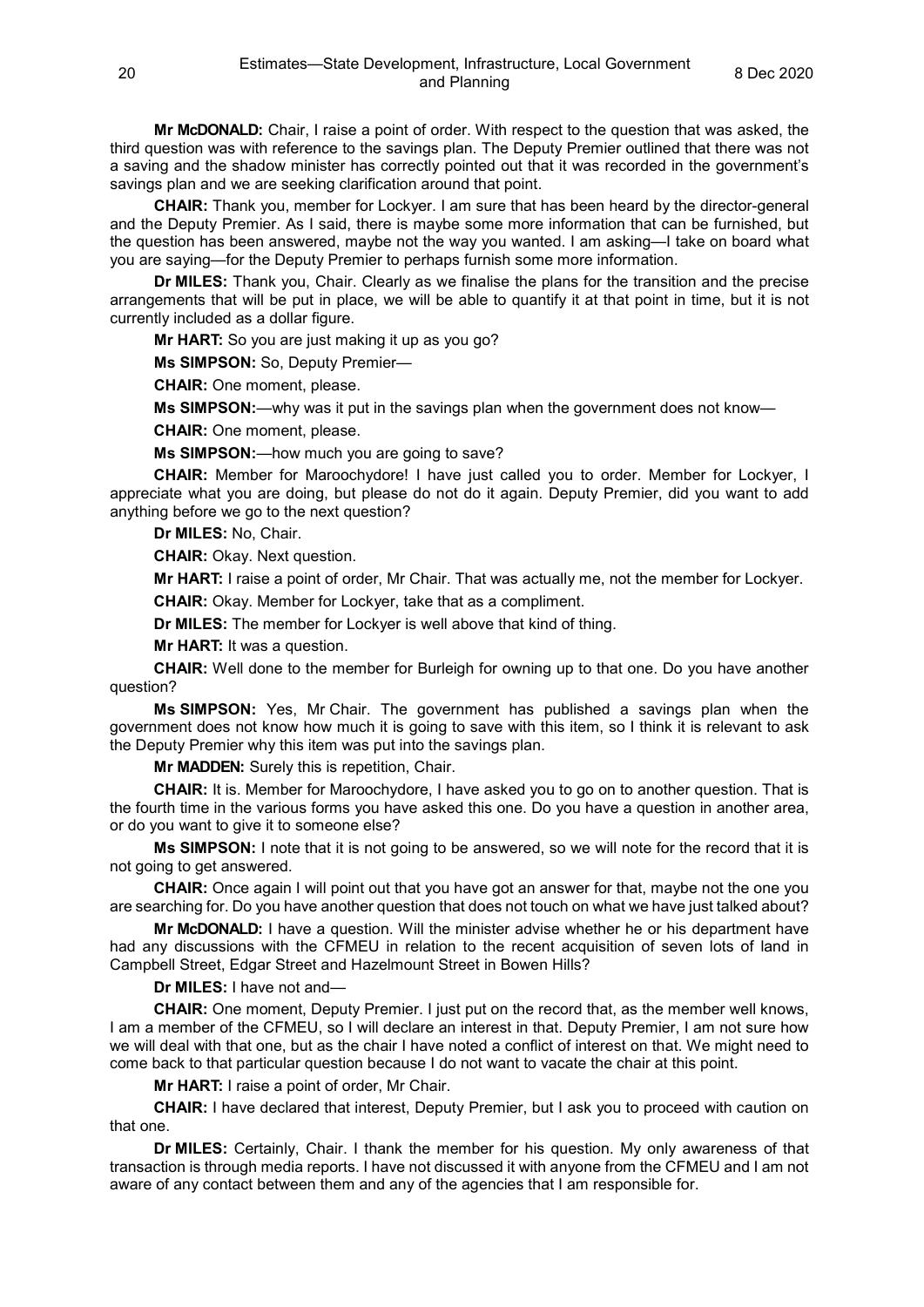#### <sup>8</sup> Dec <sup>2020</sup> Estimates—State Development, Infrastructure, Local Government and Planning and Planning Local Government<br>and Planning

**Ms SIMPSON:** Deputy Premier, the population projections in the budget outlook predict a lower population growth for Queensland predicated, I understand, on the loss of overseas migration at this time. However, in South-East Queensland there are predictions also of a population boom and a very tight rental market. My question is: has the government revised its forecasts of SEQ population growth in light of COVID and these demands and, if so, what is the modelling showing?

**Mr SMITH:** Mr Chair, I raise a point of order. While I do note that there was a question at the end there, the preamble was quite long and I feel that the first half of that could have disappeared to just get to a direct question.

**CHAIR:** Yes, I understand. Member for Maroochydore, do you want to quickly repeat the question part of that?

**Ms SIMPSON:** Predictions are that Queensland's population is going to go down relative to what had originally been forecast. However, South-East Queensland is still under a lot of population pressure. Has the government revised its modelling in respect of South-East Queensland with regard to population increases?

**Dr MILES:** I thank the member for her question. Yes, that work is ongoing and we take into account projections provided to us. The impact of, effectively, zero net overseas migration will have an impact on Queensland's population growth. Overseas migration usually accounts for just under 40 per cent of our migration, but you will have seen in the budget we are anticipated to receive a disproportionate number of interstate migrants—people moving from other states to Queensland—and so that is being taken into account in both the population growth figures projected in the budget but also the input data into our land supply modelling and that information will be released, as we regularly do.

I understand there is a new report due towards the end of this year after it has been consulted on with stakeholders and we will have more information about that available then. Domestic migration will need to overcome both the collapse in overseas migration and a projected reduction in the natural increase in population. Apparently there is a phenomena of people delaying having children due to COVID, so that is having an effect as well.

**Ms SIMPSON:** A follow-up question to the Deputy Premier: the Property Council has said the lack of action on a Build-to-Rent program is a missed opportunity in this budget to attract job generation investment in Queensland. What is the Deputy Premier and his department doing to incentivise or propose incentives for the rental market to take the pressure off rental prices and help people get into homes?

**Dr MILES:** I thank the member for her question. I will ask Kerry if he has some further information on this, but I understand we are progressing with two Build-to-Rent schemes. They are already underway. The lead agency for those is Housing in conjunction with Queensland Treasury, but I am aware of those two projects. I think they will be important contributors to housing affordability. I will ask if Kerry has any further information.

**Mr Doss:** I thank the honourable member for her question. I can say that through the work of the department there are a range of activities going on which are looking at land supply which have subsequent positive impacts on the provision of housing in South-East Queensland. We have a number of benchmarks under the South East Queensland Regional Plan which we track to ensure adequate land supply. One of those is having at least a 15-year supply of land that is zoned and able to be serviced for residential development. I can say, looking at the preliminary figures which will come out in our Land Supply and Development Monitoring Report, we have at least 15 years of zoned land supply throughout every local government in South-East Queensland. We have a second benchmark, which is looking at the number of years of approvals in the system. That is to have at least four years of approvals in place throughout South-East Queensland. We have that at the present point in time.

As the Deputy Premier pointed out, in South-East Queensland and in Queensland in general we have three components of population growth. One of those is net overseas migration, which has been the largest proportion of our population growth. Obviously with COVID-19 that has fallen away markedly. The next largest component is natural increase and the third component is net interstate migration. We have seen effectively more than a third of our population growth fall away and that means that the supply we have in the pipeline will actually last a bit longer. From what we have seen from population modelling which came out in the federal budget, we will not see that catch up for some time. There is a bit of a buffer in the system, but nonetheless we see it as very important to get on with and assist both local governments and the development industry with getting projects to go forward. One of those is the \$200 million Building Acceleration Fund which allows for local governments, developers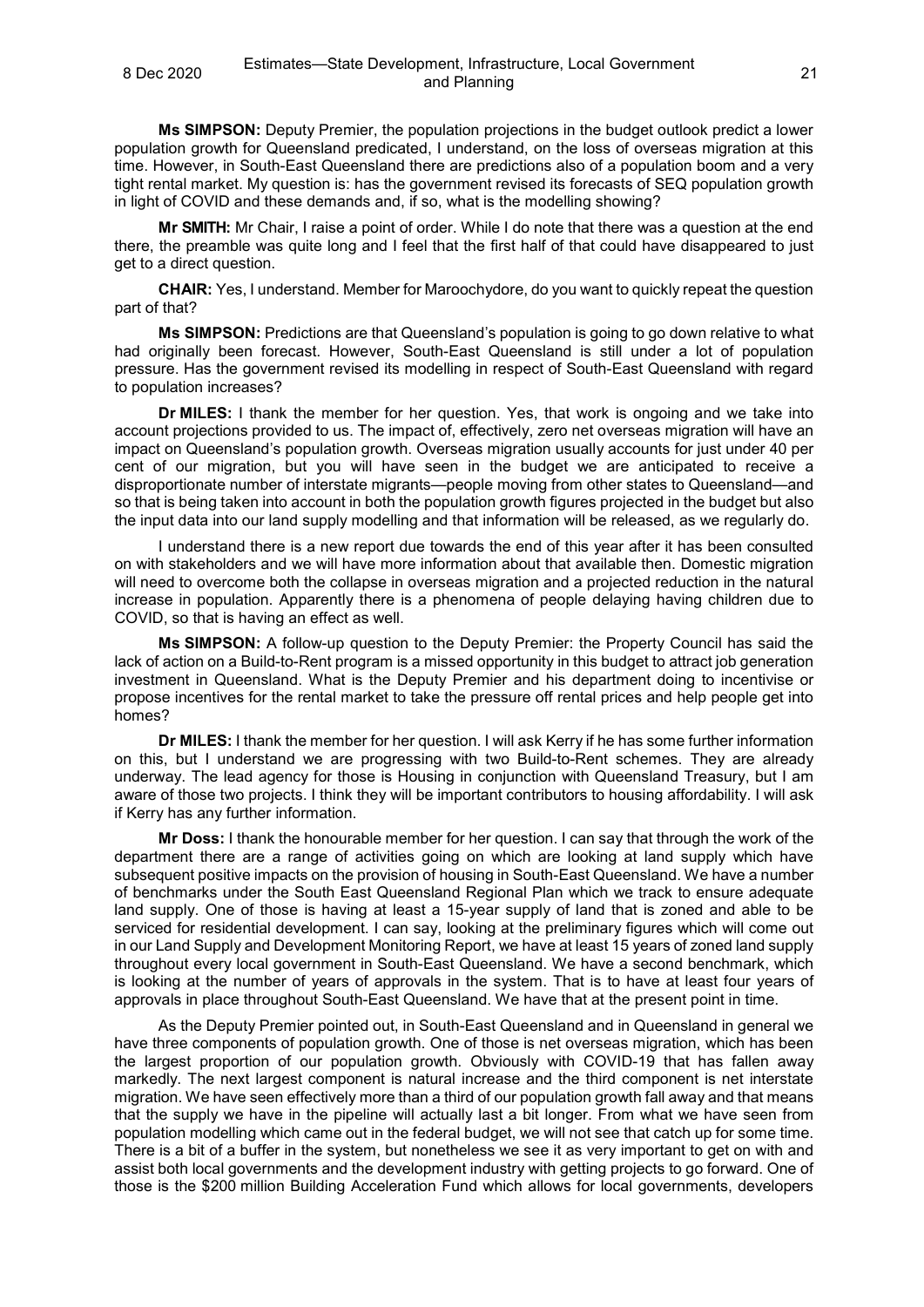and utility providers to seek funding towards catalyst infrastructure which opens up new growth areas which, in turn, allows for additional housing. We also have a number of other measures where we are working with local governments to help them bring forward land supply in those areas.

**Dr MILES:** In response to the member's question, I did not have in my head more detail about the two build-to-rent schemes, but I have them to hand now. Under the Build-to-Rent program the Queensland government secured agreement with two of the nation's leading builders, Frasers Property Australia and Mirvac, and they will develop two affordable housing projects under the Build-to-Rent program. Construction on those will start mid 2021. It will help to stimulate the construction industry, support more than 440 full-time jobs over two years and ensure Queenslanders have access to affordable housing. That is our progress on Build-to-Rent.

I might go back briefly to the member's questioning regarding anticipated savings with the absorption of Building Queensland into the department. I have advice from Queensland Treasury that in the savings and debt plan there is an anticipated saving of \$1 million each year which is from both the absorption of the Productivity Commission into Treasury and Building Queensland into my department. Those costs are largely the costs of the board as well as accommodation for those organisations.

**CHAIR:** I note that five minutes before the end of the session we will address any other issues. We will now have 10 minutes of government questions and then go to the member for Traeger and crossbenchers. With reference to SDS volume 1 page 57, what tools has the government created to improve local government planning and planning transparency specifically?

**Dr MILES:** Thank you, member for Bancroft, for your question. The Palaszczuk government is committed to improving transparency in all levels of government decision-making, including local governments. We know that many members of the community are often overwhelmed by the complexity of local government planning decisions, including development application decisions and plan making. We are committed to making sure all Queenslanders can understand and navigate this system. We know that local residents are the experts in their own communities and we want them to be able to actively contribute to shaping how their communities grow and change. That is why we have developed a new online dashboard to improve local government planning transparency. This dashboard will provide the latest information about local government plan making taking place under the Queensland Planning Act. We want to put more planning information in the hands of Queenslanders. This planmaking dashboard will give communities a greater understanding of what planning changes are being considered or progressed at a local level. This includes changes to planning schemes that affect neighbourhood design which we know can have a significant impact on quality of life. It will also keep industry and small business informed about the area of future development, bringing new infrastructure and new jobs, both so crucial to our COVID economic fightback.

This builds on our previous work where local governments were required to publish the amount of infrastructure charges being collected and where that money is being spent. Infrastructure charges are money that councils collect from developers, be they large-scale development companies or everyday Queenslanders building new buildings, which help to fund the infrastructure that our growing communities rely on such as roads and utilities. But we know that some communities have borne the brunt of new development and yet do not necessarily see where infrastructure upgrades have occurred to cope with this growth. These changes mean that Queenslanders can have a better understanding of how development activity benefits the broader community through improved infrastructure and services such as stormwater, transport, public parks and land for community facilities.

It will also highlight the considerable infrastructure being delivered by local councils to support regional growth. Developers pay significant amounts to local governments to build and upgrade infrastructure to support their development so it is important the community knows where councils are spending these funds. From 1 January 2020 councils have been required to publish online the value of infrastructure charges they received and how and where these funds are spent. This includes publishing information, such as infrastructure charges notices and documents used in the review, making or amendment of a local government infrastructure plan. Any member of the public can now search for their suburb and see how much in infrastructure charges have been collected and what infrastructure has been delivered. The Palaszczuk government is committed to ensuring that all Queenslanders help to shape the future of our towns and cities, and being able to navigate the planning and development system is a crucial step in this.

**CHAIR:** Thank you very much. Member for Ipswich West, do you have a question?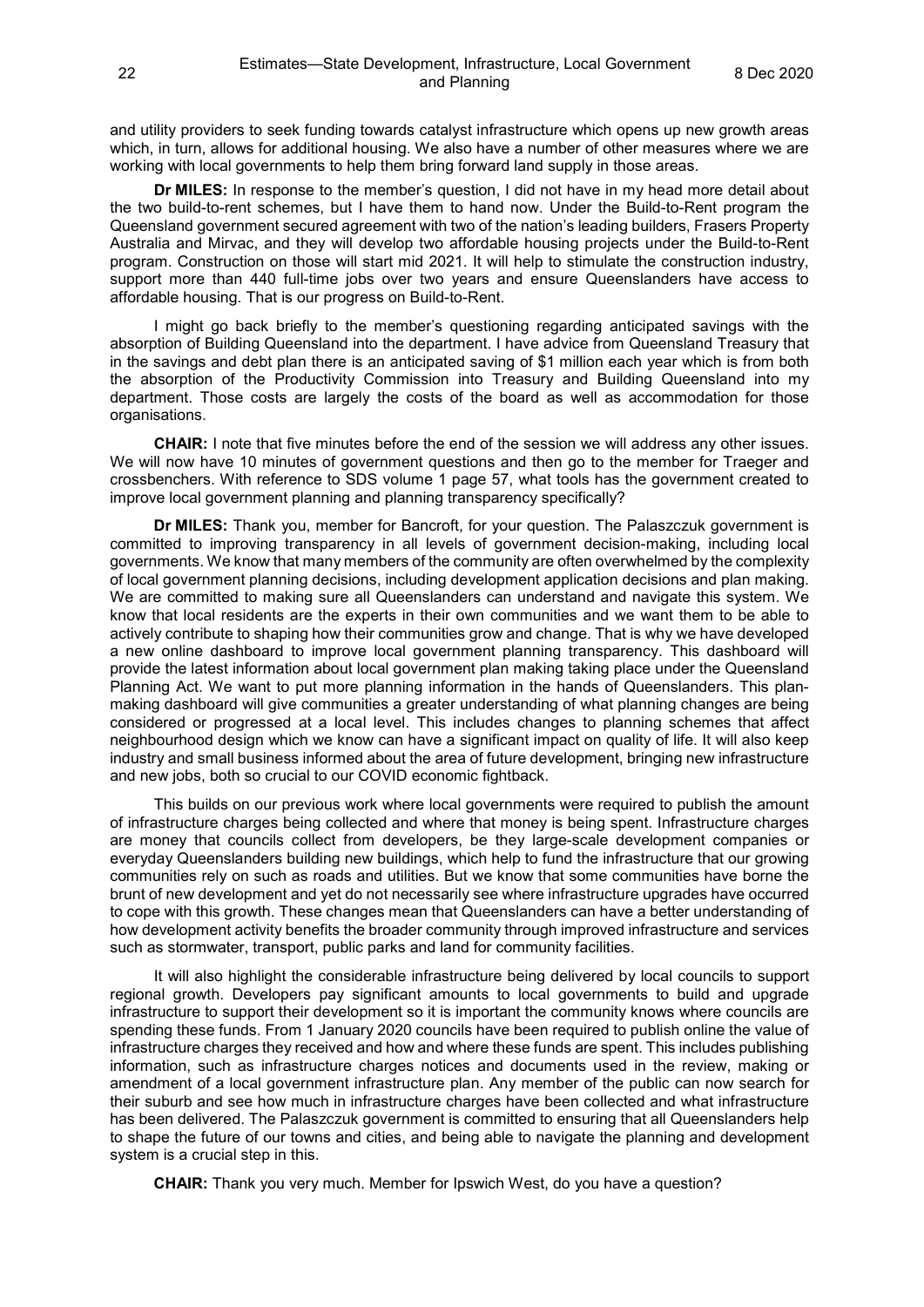**Mr MADDEN:** Yes, I do, Chair. Deputy Premier, with reference to SDS volume 1 page 57, how is the Queensland government progressing effective neighbourhood design to support community health and wellbeing, which is now more important than ever?

**Dr MILES:** The layout of our communities—the layout of streets, the number of trees and footpaths—is something many often overlook, but the design of our suburbs, towns and communities has a fundamental impact on how we live. Hot unshaded footpaths make walking difficult, especially in summer. We have even had new suburbs built that lack footpaths altogether, meaning people are forced to drive because they have no real alternative, particularly people in wheelchairs or mobility devices and parents with prams. The Palaszczuk government is committed to changing that to ensure that Queensland communities are designed with our climate and our lifestyle in mind.

Prior to the pandemic, we undertook extensive community consultation about how effective neighbourhood design could support community health and wellbeing. Now more than ever, as we unite and recover from COVID-19, implementing those changes will mean that we design and build better communities and ensure local neighbours have the fundamentals such as footpaths, street trees, nearby parks and open space.

Many Queenslanders spent a lot of time in their local communities this year, more than they usually would, due to circumstances beyond their control. That really highlighted the differences between some communities with connected footpaths and shops and parks within walking distance compared to other communities where people must rely on their cars to travel to local parks and shops. We want to ensure that all Queenslanders live in communities that are well designed.

The mandatory provisions commenced on 28 September 2020 and require new communities to have connectivity for pedestrians through a grid-like street layout responding to the local landscape. Block lengths must be no more than 250 metres, a comfortable five-minute walk around the block. They must have footpaths on at least one side of local neighbourhood roads and both sides of main streets. They must ensure at least one street tree is provided per 15 metres on each side of all streets. These changes will implement best practice urban design and were created in partnership with the community, industry and urban designers and planners.

The Palaszczuk government has developed a range of complementary guidance documents to assist local councils to implement the mandatory provisions. The mandatory provisions and model code support the Queensland economic recovery plan's top priority to safeguard the health of Queenslanders and also deliver on Queensland's first walking strategy, released in 2019.

We also know that many established neighbourhoods are not conducive to walking and retrofitting will require an investment from councils. To help councils we have developed the Walkability Improvement Tool, which gives them a step-by-step guide to identify and prioritise walkability improvements based on the greatest return on investment: things as simple as planting street trees to create more shade, repairing footpaths to ensure smoother walking journeys and completing the gaps in the footpath network and more large-scale projects such as pedestrian crossings. The walkability tool helps councils to identify where investments will create greater return for the community.

We know that healthier communities are happier communities. The Palaszczuk government is committed to ensuring that all Queenslanders live in well designed and well serviced towns, suburbs and cities.

**CHAIR:** Deputy Premier, in relation to SDS volume 1 page 51, in this COVID-impacted world how is the state government providing more flexibility for Public Service workers and the opportunity to work closer to home?

**Dr MILES:** We know that there are lots of lessons to be learnt from this year. Lots of businesses and employers had to adapt to new working conditions. We also saw a need for essential businesses to quickly ramp up their production. The Palaszczuk government led the nation in taking swift action to roll out a suite of planning law changes that have and continue to benefit all Queenslanders.

As I mentioned earlier, those changes allowed essential businesses such as loading docks and distribution centres to operate 24 hours, seven days a week, to keep our supermarkets stocked and our chemists supplied. Manufacturers were also provided with temporary-use licences allowing, for example, a brewer to pivot production to hand sanitizer, to quickly set up respiratory clinics and for childcare centres to increase the numbers of children to accommodate the children of essential workers. That was fundamental to the success of our pandemic response. So far we have issued 43 temporary-use licences to support businesses and the state's health response.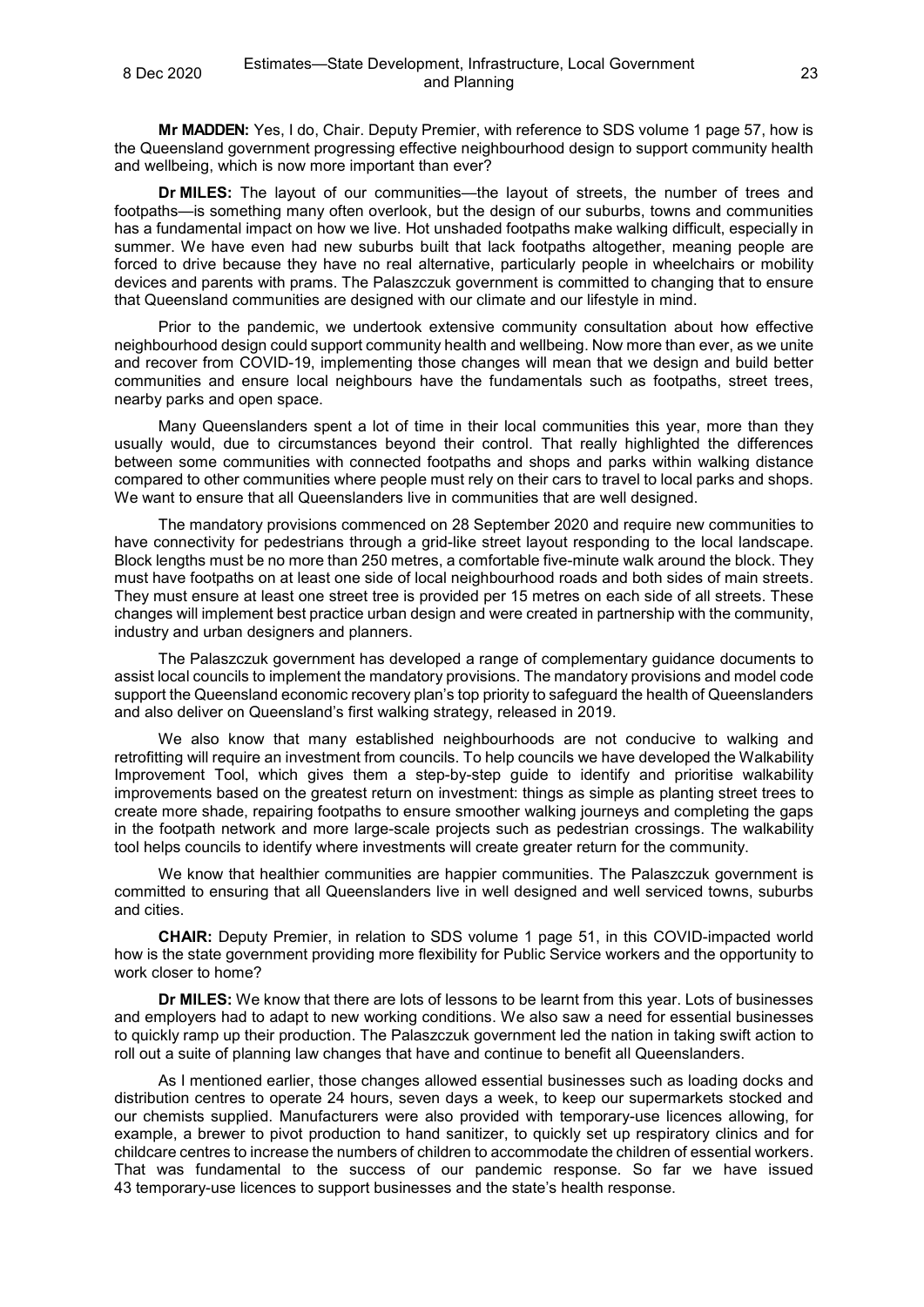Due to the impact of COVID-19 on the survival of some regional newspapers, amendments were made to the planning framework allowing online notification of development proposals where there is no local paper. Temporary amendments have also been made to statutory requirements around public availability of DA documents during public notification periods.

To support the Queensland government's economic recovery plan, planning has worked to allow businesses to trade more quickly and propel job creation. Further changes to Queensland's planning laws have allowed job-creating infrastructure projects to keep progressing across the state despite restrictions. The streamlining of those processes, although a small change, has been crucial to ensuring big projects can keep Queensland moving forward.

On top of that, many Queenslanders had to adapt their own work practices during the COVID-19 response: things like reducing staff on the floor and in the office, working remotely or changing shifts. While for many this has been extremely challenging, many workers have also experienced the benefits of more flexible working environments. By working closer to home or even at home, more Queenslanders were able to pick up their kids from school and have more time for leisure, to exercise or for any of the other things they would rather be doing than sitting in their cars commuting.

The Palaszczuk government is committed to setting the example for workplaces across our state so that we can take on board some of the positive outcomes of this year. Queensland government workers can work closer to home as part of the Palaszczuk government's plan to provide more flexibility for public servants. This plan gives up to 1,500 workers the chance to work in an office much closer to their community. The Palaszczuk government has expanded the role of our distributed work centres: government office spaces that allow workers to be based at Ipswich, Logan, Robina or Maroochydore instead of the Brisbane CBD. This keeps workers in less concentrated spaces, limiting the damage that could be caused if we were to see an outbreak.

For residents of the Gold Coast, Sunshine Coast, Ipswich and Logan, distributed work centres provide the opportunity to do the same job but much closer to home. Less crowded offices and public transport improve community safety while increasing the amount of time Queenslanders can spend with their family. It will also provide more customers to businesses in our outer suburbs. We are determined to learn lessons from the COVID-19 response so that they can inform government decision-making into the future and provide a better quality of life for all Queenslanders.

**CHAIR:** We will go to the crossbenches and the member for Traeger.

**Mr KATTER:** Deputy Premier, the current GOC model on asset pricing that we have now was developed around the time that government embarked on an asset sales program, and there was some public commentary that it was being fattened up for sale. Regardless of the impetus, a different price structure was established for new and existing infrastructure. Some of those costs, such as borrowing costs, are a constraint on new business or new infrastructure. If the government is not intent on selling any of those assets, will you commit to or look into reducing or amending those price models given that you have committed to not selling those assets?

**Dr MILES:** I think I can see what the member is—

**Mr KATTER:** I can be more specific, if you like.

**Dr MILES:** I think the matter of how these things are valued is probably one more for Treasury and the Treasurer. This afternoon when we talk about water there will be the chance to talk about the water GOCs. I am happy for you to provide more detail.

**Mr KATTER:** Can I be more specific?

**Dr MILES:** Please do.

**Mr KATTER:** As a follow-on question, when you talk about Hells Gates Dam they will say it needs to pay itself off. You have the DORC valuations, all the different types of Treasury instruments and borrowings are at an agreed rate that is below that at which you actually get money from Treasury. If that is applied back to the pricing model it will constrain development of that dam because you will say that the business case does not work, which then relates to your portfolio. How do you address that going forward to stimulate infrastructure in this COVID environment?

**Dr MILES:** That is probably something we would be better placed to talk about this afternoon. I am not sure whether the Coordinator-General or others would consider that. If you do not mind, I am happy to take it as a question this afternoon when I am acting minister for water. We can deal with it with the GOCs here.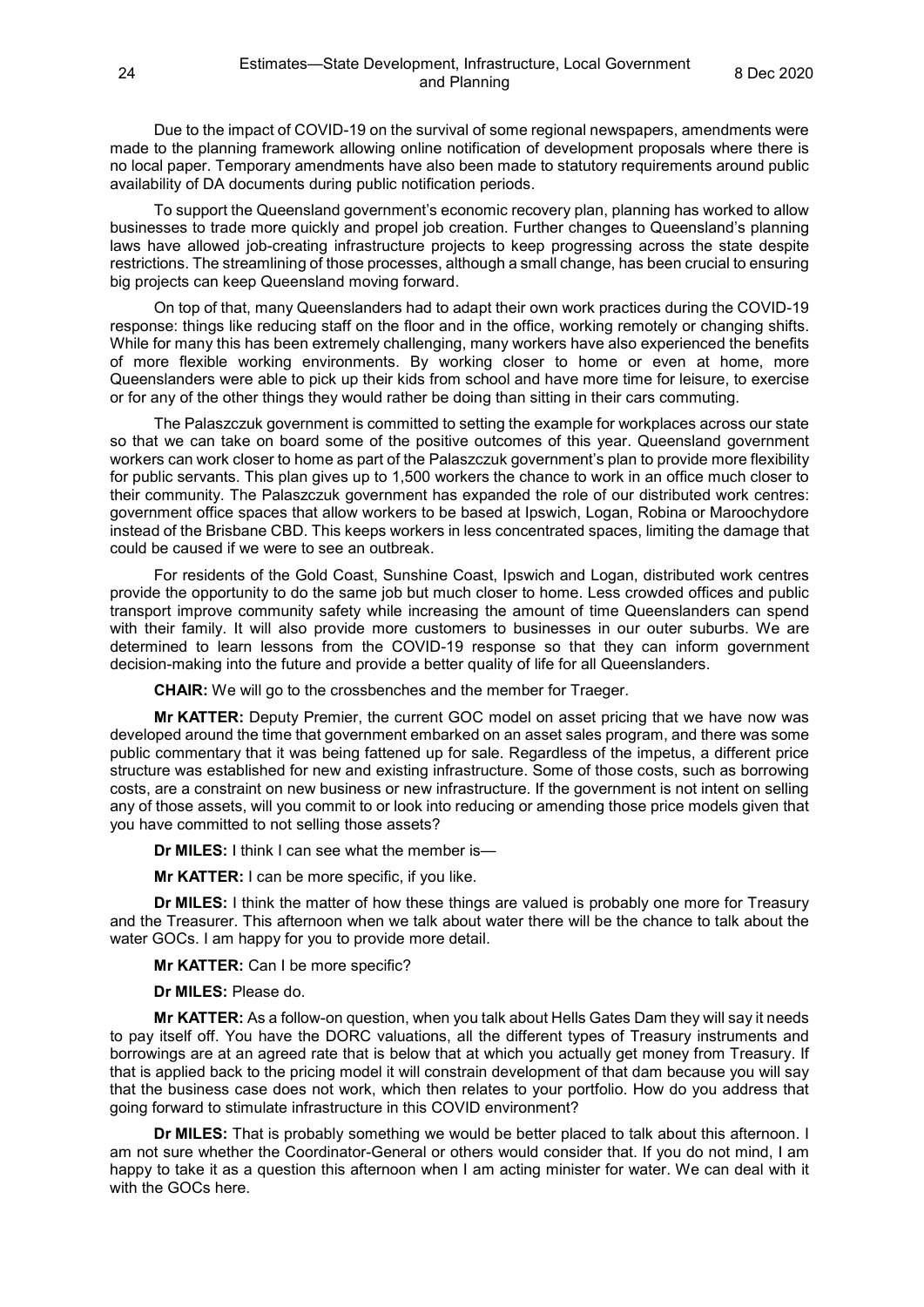**CHAIR:** Member for Traeger, we will make sure that you have time to ask that question this afternoon.

**Mr BERKMAN:** I have a question for the minister. I understand that the 10-year review of the Brisbane City Plan 2014 is due in this term of parliament and that review will likely include significant upzoning of land that will generate windfall profits for developers and speculators that own property zoned. Will the government consider introducing a value gains tax similar to the one in place in the ACT so that we as a community can capture a fair share of those profits, rather than just letting big developers keep them?

**Mr MADDEN:** Chair, I have two concerns with the question from my colleague from Maiwar. The first one is some sort of inference with regard to a connection between government and developers that is inappropriate. The second concern is that my friend is asking a hypothetical about something that does not exist.

**Mr BERKMAN:** Might I respond to the point of order? First of all, there is no inference about any connection between government and developers. It was simply an observation about changes that will happen through a review of a plan and what the consequences are for developers. Secondly, it is a question of policy and whether the government will consider a particular policy position—that is, a policy of introducing a value gains tax similar to what is in place in the ACT.

**CHAIR:** I understand where you are going. It would have been easier just going straight to the second half of your question without that observation. I am going to allow that question, but the Deputy Premier can respond in the manner he sees fit.

**Dr MILES:** I thank the member for the question. I will ask the State Planner in a moment to outline what we know about the review of the city plan. While he comes forward, though, that is not something that is under active consideration. I have been in the role for three or four weeks. I am looking forward to meeting with the stakeholders and hearing their views about what the agenda should be going forward.

The only issue I would take with the member's preamble is: one way of looking at it is that it would deliver windfall profits to developers; the other way of looking at it is that it would allow us to deliver for affordable housing and if we make that housing more expensive then that will have an impact, too. Clearly, there is contention in consideration of anything like that. To your point about the process for the city plan and how we can all contribute to that, I might ask Mr Doss if he has anything to add.

**Mr Doss:** I thank the member for his question and thank you, Deputy Premier. At the present time, the idea of value capture through planning approvals and rezonings is not part of the Queensland planning framework. That would be a new policy direction. Of course, we would rely upon consideration of that matter by government. It would require legislative changes. Having said that, in the issue of general rates there would be increases. This is seen as a form of value capture. There are also requirements for the payment of infrastructure contributions which go towards essential infrastructure including community infrastructure.

In terms of the Brisbane City Council's 10-year review of the city plan, that is a requirement under the act. From what I have seen of the way in which Brisbane goes about its processes, we check it against the growth targets that are set in the South East Queensland Regional Plan. At the present time, Brisbane City Council has at least a 15-year supply of appropriately zoned land which is able to be serviced. In South-East Queensland we have a four-year supply of development approvals. In that case, because the current plan is in sync with the South East Queensland Regional Plan, I would not expect considerable changes. It is more an incremental change across their planning scheme.

**CHAIR:** The time allocated—

**Mr HART:** A have a very quick question for the minister.

**CHAIR:** Sorry, we have run out of time, member for Burleigh. The time allocated for consideration of the estimates of expenditure for the Deputy Premier's portfolio area of infrastructure and planning has expired. There are three issues we may need to address. One is the Cairns hub, the second is the Gold Coast hub and there was a question about Cross River Rail. Would someone perhaps like to give some information?

**Dr MILES:** If I can, please, Chair. The decision with regard to the global tourism hub in Cairns was announced on 16 July 2020. I table a copy of the former minister's press release.

**CHAIR:** We will need to have a look at that.

**Ms SIMPSON:** When was the decision actually taken?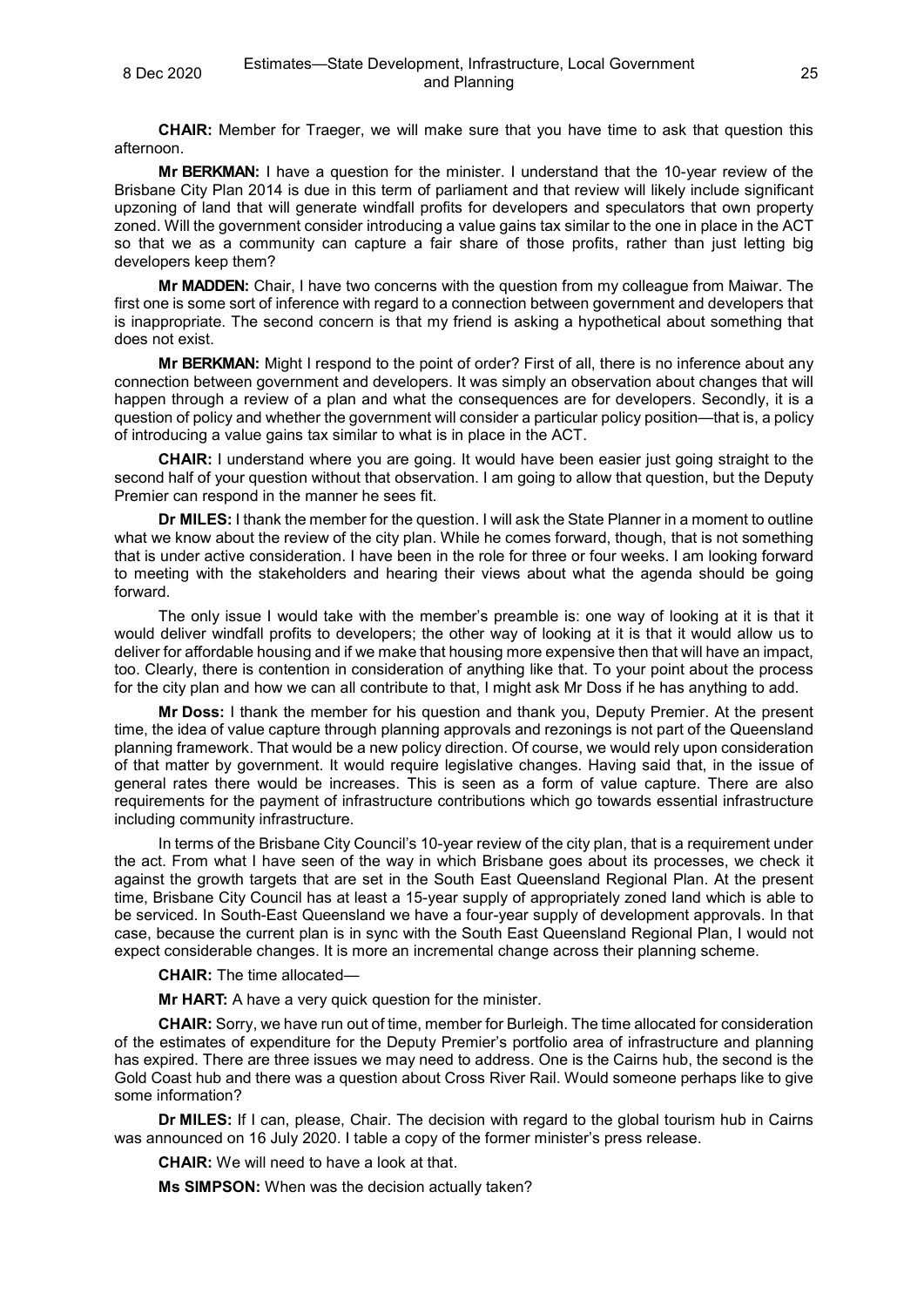**Dr MILES:** It was around then. I table for the committee the public announcement of the decision to terminate the Gold Coast Global Tourism Hub process, which was when we terminated the agreement with Star. That was announced on 11 July 2020. I table that for the committee.

With regard to the member for South Brisbane's question about the Woolloongabba site for the Cross River Rail PDA, I can confirm that the delivery authority has committed to no less than 50 per cent of the site to be public open space, to be designed following consultation with the community.

Finally, I misspoke in one of my opening statements regarding Vaxxas. I indicated that it was supporting 39 jobs. That should have been 139 jobs. I ask that the record be corrected.

**CHAIR:** Thank you, Deputy Premier. We have here the media releases. As these are being distributed, are there any other issues to deal with? Is the committee happy to accept those press releases? They are so tabled. Thank you, Deputy Premier.

The committee will now adjourn for a short break. The hearing will resume at 12 o'clock with examination of the estimates for the Deputy Premier's portfolio area of local government.

## **Proceedings suspended from 11.46 am to 12.00 pm.**

<u>ൈ</u> **[CHAIR:](http://www.parliament.qld.gov.au/docs/find.aspx?id=0Mba20201208_120020)** The hearing is resumed. The committee will now examine the proposed expenditure for the Deputy Premier's portfolio area of local government. Deputy Premier, if you wish you may make an opening statement of no more than three minutes.

**Dr MILES:** Thank you, Chair. I will say a few brief things. During the global crisis this year, our communities looked to their leaders to support them. I know that many local councils played a really important role in leading their communities during this time. Now, thanks to our world-class health response, we have been able to kickstart Queensland's economic recovery in conjunction with our local governments. We know that local governments will continue to play a key role in that recovery through delivering infrastructure maintenance and upgrades at a local level, helping to support local businesses and helping get Queenslanders back into work.

Such is the importance placed on the local government sector, the Queensland government has appointed Nikki Boyd as Assistant Minister for Local Government. Can I take a moment to acknowledge Nikki and the work she has already done as the assistant minister. She has hit the ground running from day one and has already established relationships with leaders in the local government sector across Queensland. This is the kind of work which will ensure that the Palaszczuk government can continue to work productivity with the sector of the over the next four years.

I can assure the committee that our government is doing much more to support our local governments and communities. I am proud to report that the government's signature Works for Queensland program is continuing to deliver new and improved infrastructure as well as jobs for locals right across regional Queensland. Over the first three rounds of that \$600 million program, 1,862 local projects have been or are in the process of being delivered, improving liveability in communities outside the south-east corner.

Most importantly, councils are reporting that these projects have created or supported more than 20,600 local jobs so far. No matter how you look at it, that is a fantastic result for communities from Mount Isa to Stanthorpe. This budget has built on our important investment in local governments and job-creating projects. We are continuing the very successful Works for Queensland program, which delivered a crucial injection of funding at the height of the pandemic, with an investment of \$400 million over six years and \$200 million over two years for a new SEQ community stimulus program. As local government minister, I am working hard to ensure that we can continue to generate jobs and economic growth and maximise the potential of our regions. I look forward to the committee's questions.

**CHAIR:** We will go to non-government members for questions.

**Ms LEAHY:** My question is to the minister. Has any local council been required or requested to make water available to fight the Fraser Island fires?

**Dr MILES:** I thank the member for her question. I think that is probably better directed to the Minister for Fire and Emergency Services. I am not aware of any such request.

**Ms LEAHY:** In relation to conflict of interest laws and the complexity of those laws, say, for instance, a council decision is required on a dog park, if the CEO has a dog, the mayor has a dog and the councillors have dogs no-one can make a decision on that. Is this a bit of a dog's breakfast?

**CHAIR:** Let me start with this. The question is hypothetical and contains imputation. If the member has a question about conflict of interest can she ask her question without resorting to hypotheticals and anything else that breaches standing orders. Member for Warrego, do you want to have another go at that question?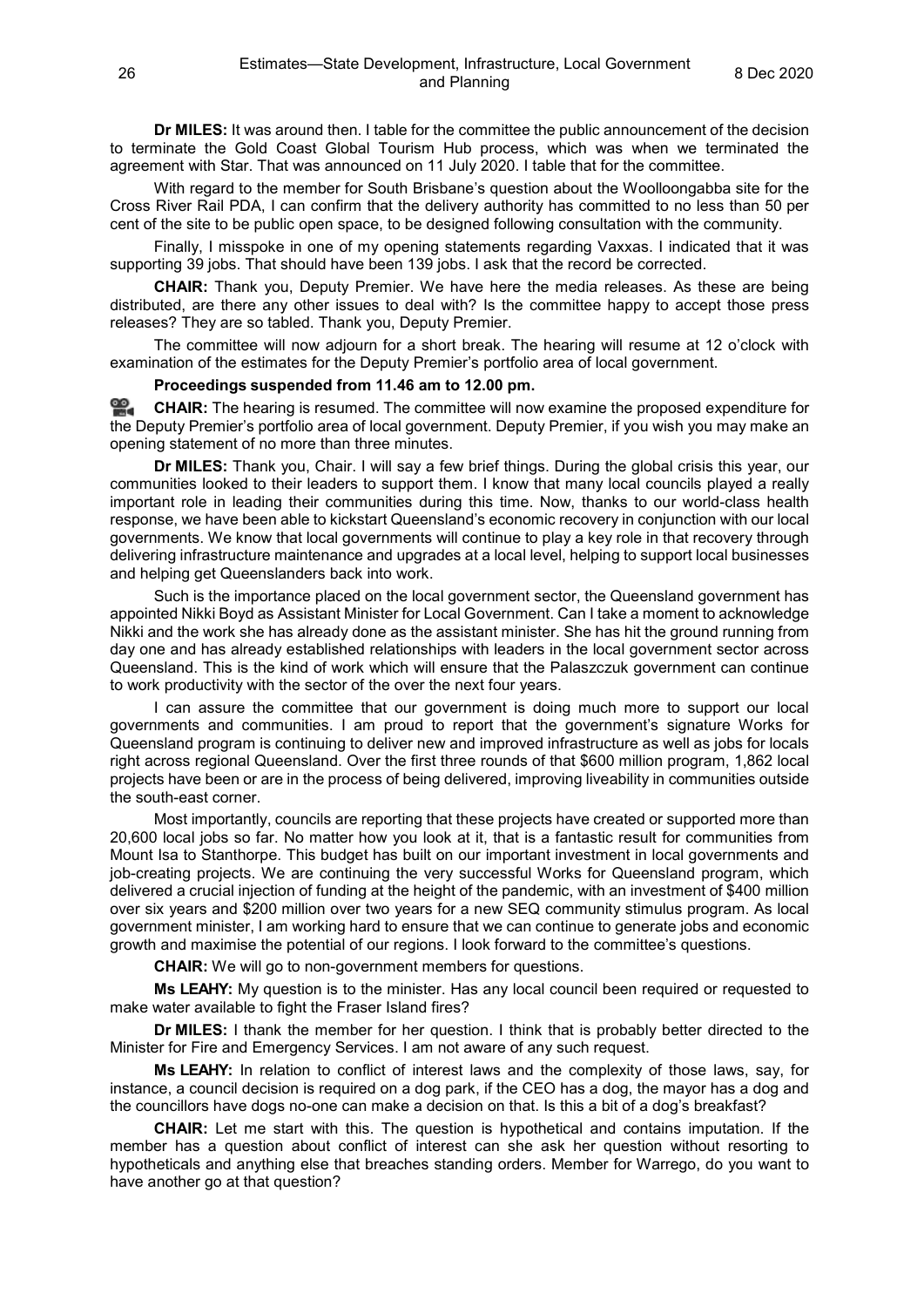**Ms LEAHY:** We know that the conflict of interest laws are incredibly complex. We understand that there are situations where people are out of the room and councils cannot make a decision. In a situation like this where none of the people can make a decision is this a reasoned approach to these laws or is it again the tail wagging the dog?

**Mr MADDEN:** This is clearly repetition. I really do not know where my friend is going with this. It is repetition of the first question and you have already dealt with that.

**CHAIR:** Member for Warrego, can I ask you to come to the nub of your point about conflict of interest laws and have another go.

**Ms LEAHY:** Obviously these laws are incredibly complex and we do find that councillors spend more time out of the room than in the room when it comes to local decisions. It is as simple as having a dog that you would be excluded from some of those decisions.

**Mr SMITH:** Mr Chair, I am just wondering how this relates to the budget. Is the member maybe barking up the wrong tree?

**Mr HART:** Chair, point of order.

**CHAIR:** Dog puns stop right now.

**Dr MILES:** It is all a bit rough!

**CHAIR:** Thank you very much for contributing to that, Minister. Member for Warrego, I am struggling to see how this relates to the SDS—

**Mr HART:** Chair, can I comment on that?

**CHAIR:** I will come to you, member for Burleigh, before I throw to the Deputy Premier.

**Mr HART:** This is an issue that my local councillors are bringing up with me as well. There are lots of times when they are forced out of the room due to changes the government has made to integrity rules. The question that the member for Warrego is asking is very valid.

**CHAIR:** I understand, member for Burleigh. I have been a councillor and have had to leave the room when things were discussed. Back then it was if in doubt walk out. That is not an incredibly complex way of seeing it. Putting aside that comment from me, Deputy Premier, you can deal with the question about how a conflict of interest is dealt with as you wish.

**Dr MILES:** The committee will be well aware of the very significant allegations of conflicts of interest that struck at the heart of the integrity of local government. Frankly, that and the response to that is no laughing matter. It should not be a source for jokes for the member for Warrego. We all—and I certainly do as a minister—manage conflicts of interest every single day. It is a responsibility of all of us as elected representatives to understand our responsibilities with regard to conflicts of interest and to manage them appropriately.

We are providing support and advice to councillors and mayors to help them better understand what truly is a conflict of interest and what level that conflict is and to what degree it impacts on their ability to contribute to a decision-making process and whether or not the conflict is such that it would raise public concerns of a conflict or perception of a conflict of interest. We will continue to do that work with councillors.

The fact remains that there needed to be a change of culture in Queensland local government. I do not think anybody here should be arguing about that. That is precisely what we have been endeavouring to do. That will take some time for people to get used to. It is a critical element of the contribution we all make to public life that we understand what our conflicts of interest are and that we manage them appropriately.

**Ms LEAHY:** Is the minister aware that the dog example is actually in the training manual for mayors and councillors?

**Dr MILES:** I am not across the detail of the training manual. You are welcome to table that for us, member for Warrego. Where there are conflicts of interest, non-conflicted councillors can decide on them in those instances. The important thing is that local governments are beginning to understand how important it is that they manage their conflicts of interest.

**Ms LEAHY:** Minister, what if they all have a conflict—the CEO has a conflict, the executive directors have a conflict? Can you explain the process by which council should proceed in those circumstances?

**Dr MILES:** Who is best placed to answer that?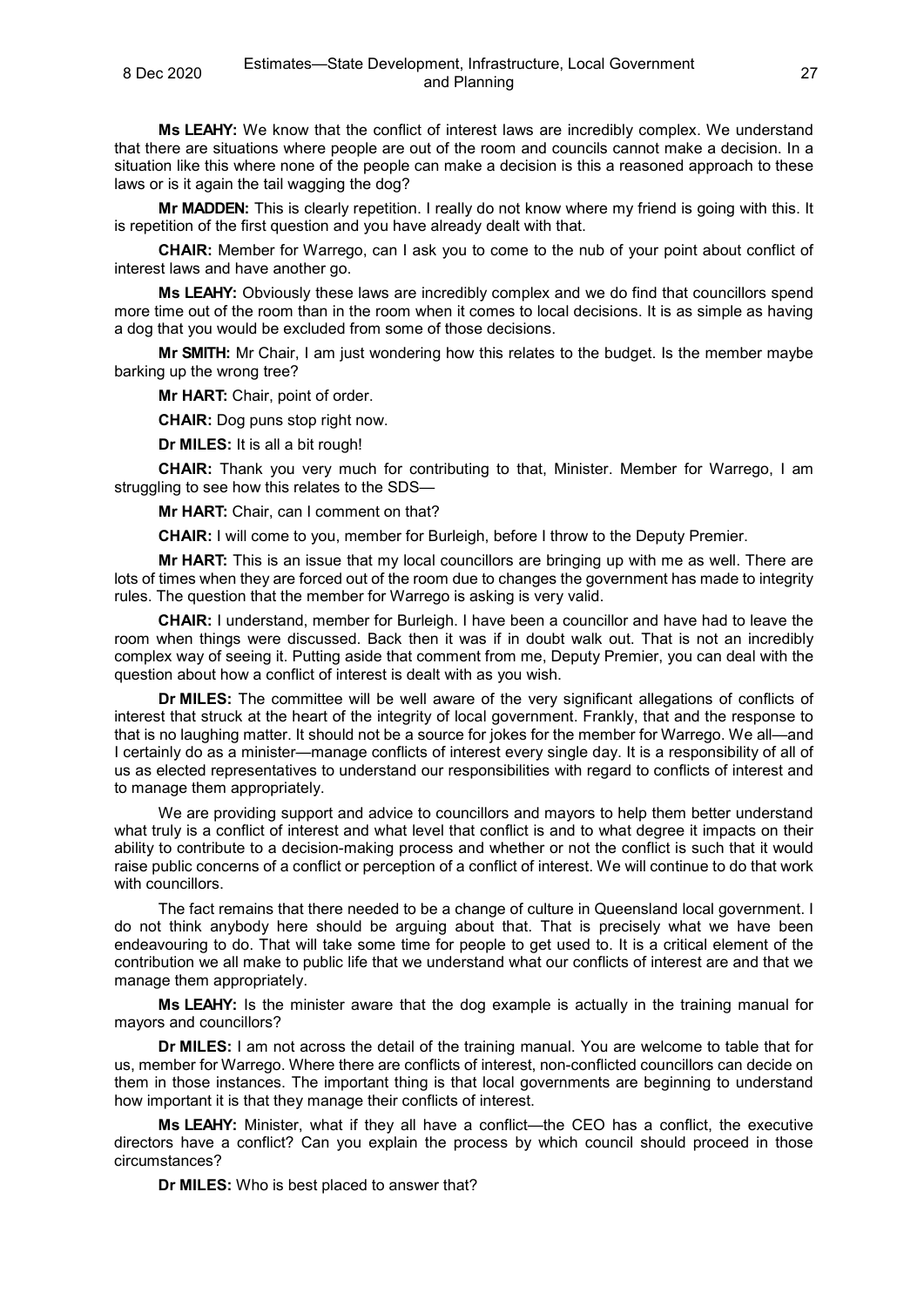**Ms LEAHY:** Or is this just another example that they have gone too far?

**CHAIR:** Hang on, member for Warrego. We are deciding if this is being referred to the director-general or any other officer.

**Dr MILES:** For the benefit of the committee, I might see if the Independent Assessor, Ms Florian, is able to provide advice in these circumstances.

**Ms Florian:** Obviously conflicts of interest are a really important part of an integrity and transparency system. The legislative regime for conflicts of interest has recently changed. A new regime took effect on 12 October. The OIA and the LGAQ have worked together to create a conflict of interest app which really assists local government councillors to navigate their way through the conflict of interest legislation and to comply with it.

There are situations where notwithstanding councillors will declare a conflict of interest, and sometimes a majority of councillors will declare a conflict of interest. That is because they have them, but the legislation provides a mechanism for those conflicts of interest to be dealt with. That mechanism is that they can delegate the matter to a committee; they can delegate the matter to a CEO; or in some circumstances they can apply to the minister and get approval to sit on the decision notwithstanding that they have a conflict of interest.

**Ms LEAHY:** I have a further question to the Office of the Independent Assessor, to Ms Florian. Is the dog example in the app?

**Ms Florian:** The dog example certainly is not in the app. An example of an exception to a conflict of interest is if the interest of a councillor is no greater than the interest of any other or a significant number of persons in the local government community. I would say that, if a councillor owns a dog in common with a large number of people in the local government community, they have no concern about having a conflict of interest in that matter.

**Ms LEAHY:** If they all own a dog then who makes the decision that they stay in the room to make a decision about a dog park, for instance?

**CHAIR:** Just bear in that mind that you have asked two questions now, member for Warrego, where you have said 'what if'. We are in hypotheticals. Do you want to rephrase the question to avoid hypotheticals?

**Dr MILES:** Can I ask the member for Warrego to table the document she is referring to? We are trying to locate it so that we can answer properly.

**CHAIR:** I think that would be useful. Can the member for Warrego or someone in the opposition table the document that is being referred to before we go much further on this?

**Ms LEAHY:** We do not have it here at this time.

**CHAIR:** We are talking about something that is hypothetical. Member for Warrego, do you want to rephrase your last question without—

**Dr MILES:**—reference to the made-up document?

**CHAIR:**—looking at what are potential hypotheticals?

**Ms LEAHY:** To the Office of the Independent Assessor, given that all councillors, the CEO and the mayor may have a conflict of interest, who would then make the decision about who stays in the room and what is the process where they would apply to the minister if all members of the council are conflicted?

**Ms Florian:** I referred to an exception where the interest is no greater than others in the local government area. If you apply within that exception, it is not a conflict of interest to start with. I am assuming that in this instance you are asking where someone actually has a conflict of interest. If the majority of councillors have a conflict of interest, there are a number of options open to them. Firstly, the decision may be delegated to a committee. Secondly, it may be delegated to the CEO. Thirdly, they may make application to the minister under the act to make the decision notwithstanding that the majority of councillors have a conflict of interest.

**CHAIR:** Do we have any questions on another issue?

**Ms LEAHY:** I will move on. My next question is to the director-general. I refer to the comments made by the member for Ipswich, Jennifer Howard, in the parliament on 17 March 2020 regarding Paul Tully where she alleged the councillor did 'dodgy' planning deals, misused ratepayers' and discretionary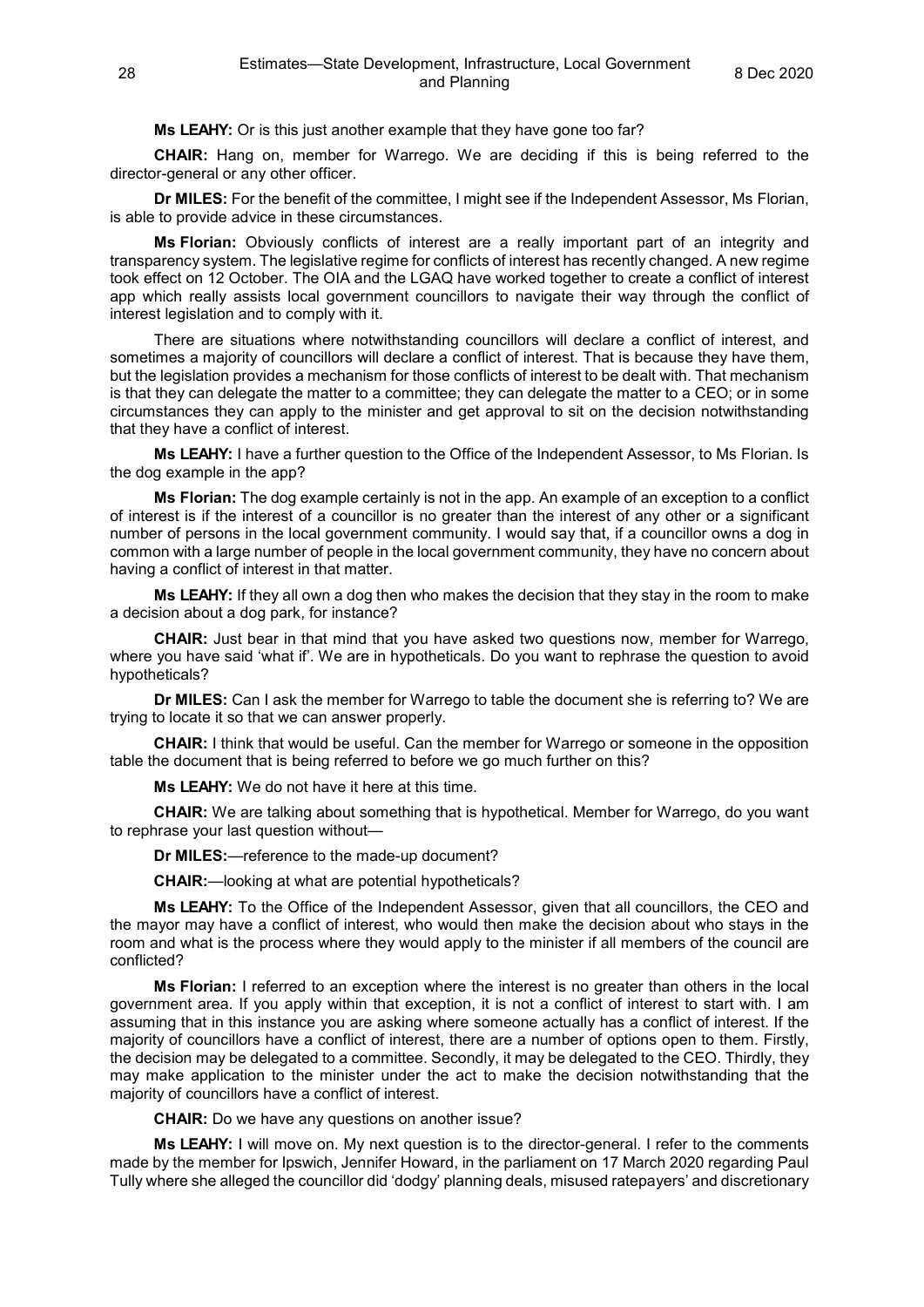funds and was involved in money missing from the Ipswich mayor's community fund. Has the member for Ipswich raised these issues with the department and has the department conducted any investigation?

**Mr MADDEN:** Chair, I cannot see where this is dealt with in the Service Delivery Statements.

**CHAIR:** As we know, they do not have to be directly relevant to the SDS, but it certainly helps us to identify where this relates to current and future expenditure. Can the member tie their question to that?

**Ms LEAHY:** If you go to page 1-55 dot point 6, it talks about financial management, transparency and accountability within the system of local government.

**CHAIR:** Can you restate your question in relation to that?

**Ms LEAHY:** I refer to the comments made by the member for Ipswich, Jennifer Howard, in the parliament on 17 March 2020 regarding Paul Tully where she alleged the councillor did 'dodgy' planning deals, misused ratepayers' and discretionary funds—

**CHAIR:** Member, I did not ask you to restate the question.

**Ms LEAHY:** Has the member for Ipswich raised these issues with the department and has the department conducted any investigation?

**Mr Walker:** I will need to seek some advice on what role the department has played with regard to those comments made on 17 March 2020. With regard to me, however, I must note that the local government has only joined the department in recent times. I am unaware of the comments of 17 March 2020.

**Ms LEAHY:** My next question is to Kathleen Florian, from the Office of the Independent Assessor. I again refer to the comments made by the member for Ipswich, Jennifer Howard, in parliament on 17 March regarding Councillor Paul Tully. Has the member for Ipswich raised these issues with the Office of the Independent Assessor and has the Office of the Independent Assessor investigated these claims?

**CHAIR:** Member for Warrego, you are drawing a long bow there again. You are potentially referring to things that may or may not be being investigated or assessed. Bearing that in mind, I will allow Ms Florian to address that in a brief measure. I think after that we will move on to new questions because we have some answers coming back on that.

**Ms Florian:** The Office of the Independent Assessor takes a really strict position on identifying whether a person has made a complaint or is the subject of an investigation. The reason for that is that many people make complaints. Some of them are well founded; some of them are not well founded. There is an investigation process that we need to proceed through which may find that a complaint is not sustained. For that reason, we do not comment publicly either on the fact that someone has made a complaint or whether an investigation is undertaken. Knowing, however, that should it be the case that misconduct has been engaged in, that will be transparently identified and published in accordance with the Local Government Act.

**CHAIR:** We are going to go to government questions now.

**Mr SMITH:** With reference to the SDS volume 1 page 1-55, can the Deputy Premier update the committee on the election commitment to protect Bundaberg in relation to flooding?

**Dr MILES:** I thank the member for Bundaberg for his question and note his ongoing interest in this investment and our efforts to protect buildings and residents in Bundaberg from flooding. The safety of Queenslanders, including those in Bundaberg, is a real priority for the government. Over the last year we have demonstrated that time and time again. That commitment is reflected in everything that we do from funding frontline services to ensuring the safety of Queenslanders at work. It means that the infrastructure projects that keep Queenslanders safe are a real priority.

The Bundaberg levee is one particular project I am pleased to highlight. Bundaberg is vulnerable to flood events, as we know, with hundreds of homes and businesses at risk of flooding even in milder flood years. As we head into a La Nina event, we are expecting more rain in Queensland, making floods more likely this year and more severe.

We should all be able to agree that we should do everything we can to protect Bundaberg residents and keep their town safe. That is why I am proud to be part of a government that will invest \$42.5 million to build the East Bundaberg Flood Levee. This is a major piece of infrastructure for Bundaberg that will keep residents safe and help protect houses and businesses. Some of the key areas that will be protected included: the Bundaberg East State School, the East Bundaberg Sports Club and the Bundaberg distillery. The government has already improved evacuation routes and water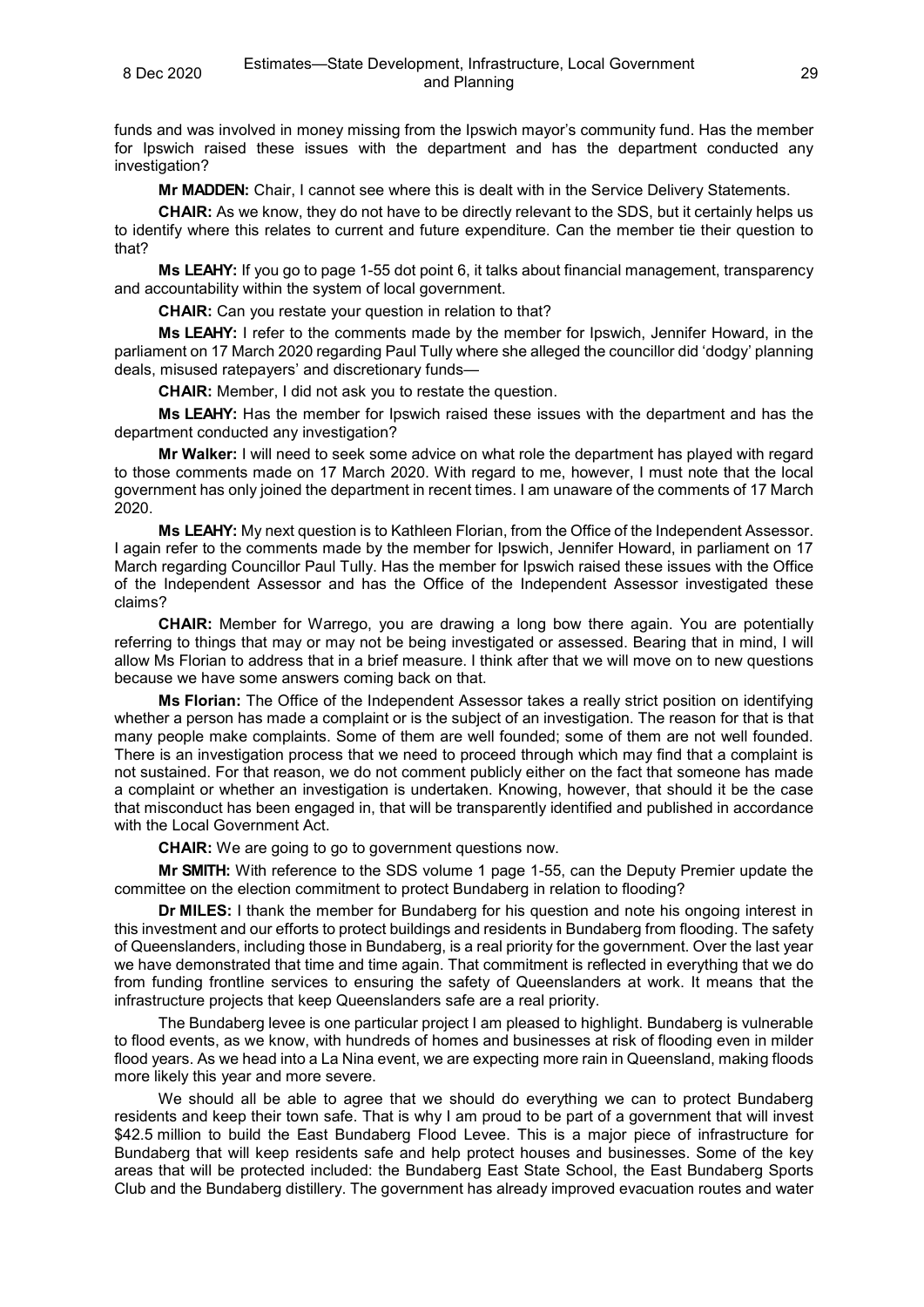level monitoring, but the levee is the next big step. By investing that money now, we can build it as soon as possible as well as help drive the region's economic recovery with the jobs created in construction. Constructing the East Bundaberg flood levee will deliver 679 jobs for the region. By investing in projects like this one, we are delivering jobs for regional Queensland and essential infrastructure.

The member for Bundaberg has already expressed to me how important this project is. He has been a fierce advocate for delivering it, and I congratulate him for that. It will reduce risk and impact of floods for more than 600 buildings and increase flood protection, mitigate damage, protect the Bundaberg East area from a one-in-100-year flood, and of course it will offer better flood mitigation year to year and support jobs in the local community. The Bundaberg flood levee is ready to deliver jobs for the community; we just now need the Commonwealth to contribute their share. I wrote to the Deputy Prime Minister on 27 November seeking a commitment from the Commonwealth to support this project, and I table for the benefit of the committee copies of that correspondence.

The project cannot proceed without that matched funding. It is essential that all levels of government cooperate to deliver this project. We need every cent of the funding to ensure we build a levee that will serve Bundaberg for years to come. It is important that we get this right for the people of Bundaberg, who have suffered enough through the devastating floods of 2010 and 2013. It is disappointing that the federal government has continued to overlook Queensland for funding projects like this and instead is funding projects in Sydney and Melbourne. I know that the member for Bundaberg will be talking to his colleague, the member for Hinkler, and also advocating to the Morrison government, as will and has the local mayor, Jack Dempsey, who we both look forward to working with closely as we deliver this project.

**CHAIR:** Deputy Premier, I will ask a question now with reference to page 55, volume 1 of the SDS. Can you update the committee on the Unite and Recover Community Stimulus Package that is helping the Moreton Bay region recover from COVID-19 and creating jobs in the region?

**Dr MILES:** I thank the member for his question. I know that we could talk for a long time about our efforts in the Moreton Bay region. Because Queensland's health response has been so strong, we have been able to drive our strong economic response and open up our economy. That is why investments like the community stimulus grants in South-East Queensland, Works for Queensland and regional Queensland, and COVID Works for Queensland across Queensland are so critical to our recovery.

The \$200 million COVID Works for Queensland program is having a positive impact in communities and creating jobs right across our state as we continue our recovery from COVID-19. Across the state every council area, including the Moreton Bay region, is benefiting from the COVID Works for Queensland program. This program was initiated very quickly in response to the economic impacts of COVID-19 and builds on the very successful \$600 million Works for Queensland program that has already created or supported more than 19,000 jobs throughout regional Queensland.

In total, 520 projects are being funded through this program, which the councils expect will support or create more than 4,600 jobs. We are investing in projects aimed enhancing the health and wellbeing of our communities, improving critical water, wastewater and waste infrastructure, and generally increasing liveability in every local government area. Indeed, in our region the Moreton Bay Regional Council has received more than \$7.92 million from this important program aimed at economic recovery. This funding is helping the council deliver projects that are not only improving liveability but also creating or supporting almost 189 local jobs. That is a fantastic result for local tradies and local families.

Projects such as upgrades to the Deception Bay pool will hugely benefit the community and I am sure will be very welcomed by the member for Bancroft. We are also seeing important park and playground improvements at the Leonie Street Park, the Bayview Terrace Park and the Bill Sanderson Park in Deception Bay as well as Endeavour Boulevard South Park in North Lakes, which the member and I visited with the Mayor Flannery to check out. This program is also funding footpath renewals along Buckley Road in Burpengary East. I know that people in that part of the world will be particularly pleased to see these improvements.

It was wonderful to announce some of those projects with you, Chair, together with the former minister for local government and the mayor of Moreton Bay. I know that the mayor is very supportive of this program. He said at the time—

The Works for Queensland program is specifically designed to enable councils to get their communities back on their feet as quickly as possible and minimise any long-term effects of the pandemic. This initiative helps to us fast-track essential infrastructure that's important in people's day-to-day lives.

I do not think we could have said it better ourselves.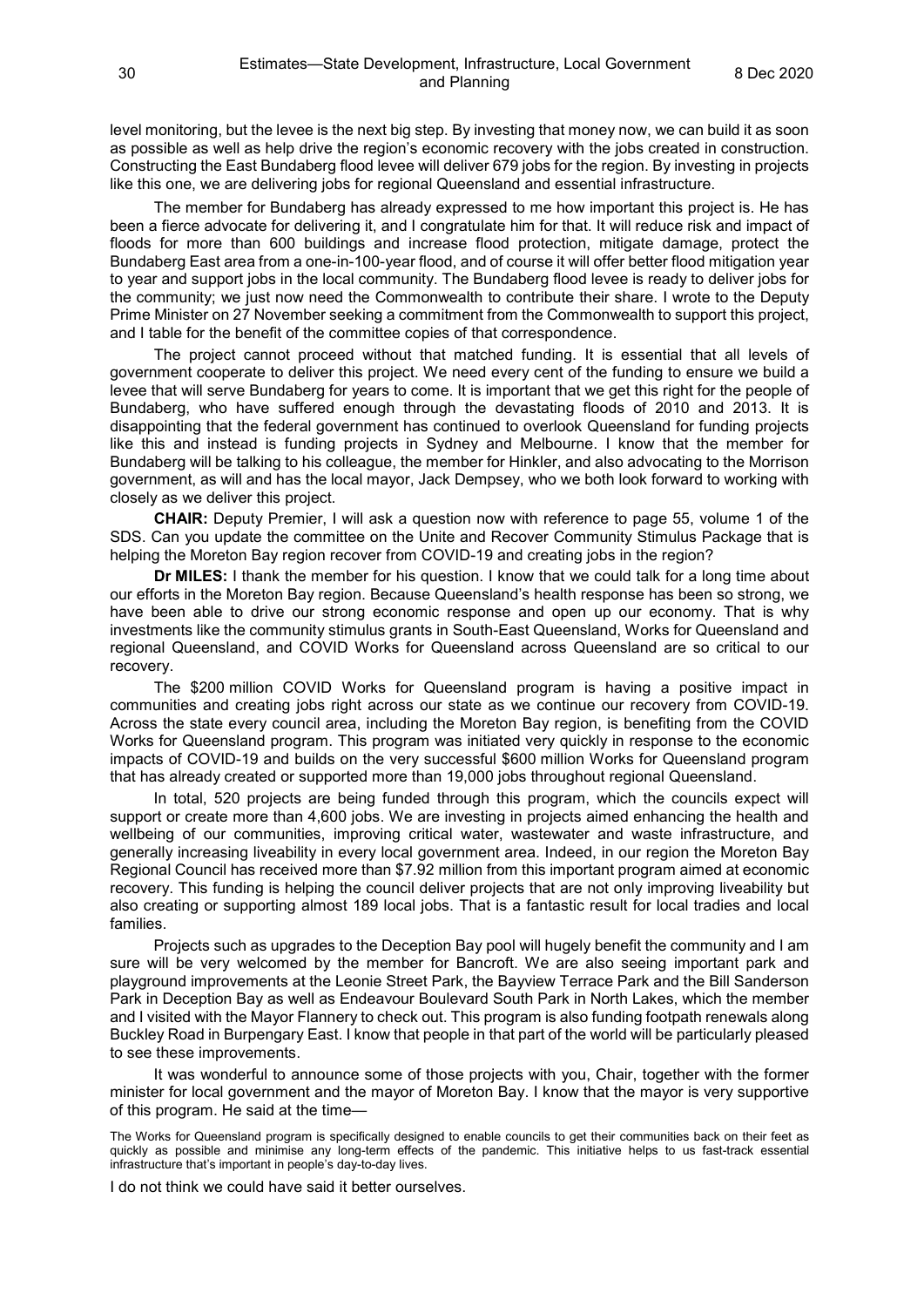The \$50 million Unite and Recover Community Stimulus Package is also benefiting communities in the Moreton Bay Regional Council, receiving \$5.5 million from this program to deliver projects that the council estimates will create 125 jobs. That alone will have an enormous impact on the local economy, while the projects themselves will have long-term social benefits. Stage 1 of the community facility on Joseph Crescent at Deception Bay is receiving funding. Similarly, new playground equipment and soft fall installation at the Skye Blue Park, the Tyson Street Park and the Felicity Court Park at Deception Bay will improve safety as well as increase the enjoyment of kids and their families.

Both the COVID Works for Queensland Package and the Unite and Recover Community Stimulus Package have been so successful that during the election campaign we have committed to an additional \$200 million over six years to support South-East Queensland councils through a new community stimulus program. Queenslanders are resilient. COVID-19 has shown just how resilient they are and just how well Queenslanders worked together to ensure our health response kept the virus under control. The Palaszczuk government backed Queenslanders with our strong health response in the same way we are backing Queenslanders with our investment in a strong economic response across each of these programs. I know these projects and the jobs they are creating are extremely welcome during this tough time as we continue to drive our economic recovery and get Queenslanders back to work.

**Mr MADDEN:** Deputy Premier, with reference to SDS volume 1, page 55, can you update the committee on the Unite and Recover Community Stimulus grants specifically in relation to my city of Ipswich?

**Dr MILES:** I thank the member for his question. Similar to the Moreton Bay region, residents in Ipswich are also benefiting from our economic stimulus investments. The \$200 million COVID Works for Queensland program is creating jobs and having a positive impact in communities right across our state as we recover from the impacts of COVID-19. Every council area across Queensland, including the Ipswich region, is benefiting from the COVID Works for Queensland program.

Ipswich City Council has received more than \$4.4 million from this program aimed squarely at local job creation and economic recovery. This funding is helping the council deliver 12 projects that will not only improve liveability but also create or support 36 local jobs. These 12 projects will be delivered across Ipswich, including: a new water treatment plant for the Orion Lagoon; investment in water quality improvements to the drainage reserve at Moodai Reserve; rehabilitation of the existing gravel pathway for Clancy's Reserve; replacing the floor, ceiling and internal walls at Richardson Park; improvements to the creek filtration system for Fail Park; upgrading the croquet green irrigation at Queen's Park; a new amenities building for the SES depot; new concrete pathways in the Ipswich CBD; we will fund the replacement of the car park at the North Ipswich Corporate Centre; water quality improvements to the drainage reserve at Sarah Drive, Yamanto; improvements to the creek filtration system at the Walter Zimmerman Park, Pine Mountain; as well as a new playground at Redbank Plains. It is a great result for Ipswich workers, business and Ipswich families.

The mayor of Ipswich is also a strong supporter of the program. She said—

The new council is committed to improving trust and developing productive partnerships with the State Government for the long-term benefit of the community and we very much welcome this and further investment by all levels of government.

In the member for Ipswich West's electorate, projects such as improving the stormwater quality in the drainage channel on Sarah Drive, replacing the carpet at the corporate centre and improving the creek filtration system will have a direct benefit for your community. These projects alone have had more than \$900,000 allocated to them to see them delivered.

Ipswich is also benefitting from the \$50 million Unite and Recover Community Stimulus Package, aimed at helping councils in the south-east give their communities a lift. This program is estimated to support or create more than 1,500 jobs. The Ipswich City Council has received \$3.87 million from this initiative to deliver projects the council estimates will support or create 24 jobs. In fact \$1.23 million has been allocated to a project in Ipswich West which will see the refurbishment and upgrades to the skate park at Sutton Park in Brassall. I am advised that the skate park is a very well used piece of community infrastructure in the member's electorate and that the council has already produced a general concept of the upgrade works, including new pathways, shelter, seating and associated infrastructure. The new skate park will have a total skateable area of up to 750 square metres. It will include five to nine obstacles and be suitable for use by beginner and intermediate level users. I hope that is the case, member for Ipswich West, because when I head out there to open it with you, I suggest the two of us should demonstrate our very beginner skateboarding skills.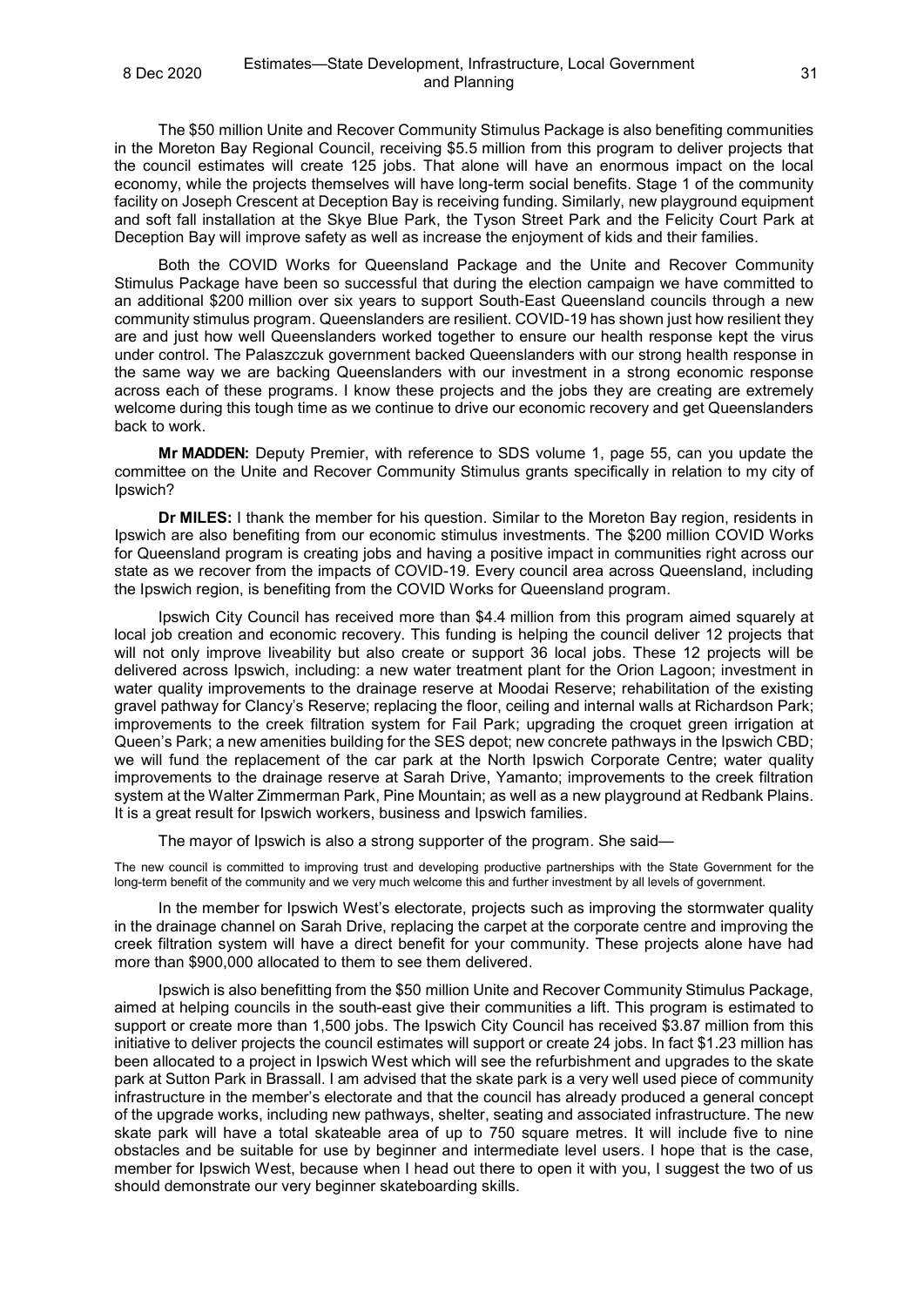Ipswich City Council are also currently seeking community feedback on the council's initial concept design, which includes the overall design of the space, the skate obstacles and any other elements that should be included. Across each of these programs, I know these projects and the jobs they are creating are extremely welcome during a tough time as we continue to drive our economic recovery and get Queenslanders back on track.

**CHAIR:** Can I also advise the member for Ipswich West that adult skateboarding invariably leads to broken wrists and arms so please treat with caution.

**Dr MILES:** I can attest though to the Ipswich Hospital's emergency department. Their fracture clinic is second to none.

**CHAIR:** Thank you. We will go to an opposition question

**Dr MILES:** Just before you do, do you mind if I clarify some things for the benefit of the committee?

#### **CHAIR:** Certainly.

**Dr MILES:** I have been provided some advice with regards to the dog example that the member for Warrego referred to. I note that she declined or was unable to table that reference but we think we have identified the reference. It is included in the department website. However, it is listed on that website as an example of an ordinary business matter, meaning that councillors can stay and vote as their interest is no greater than others, which was the point the Independent Assessor was endeavouring to make. In short, Chair, I think the member for Warrego has explicitly and intentionally misled the committee about the contents of that, and I think the committee should consider what action is appropriate.

**CHAIR:** We will consider that in due course. Thank you for that information. Do we have a question from the opposition?

**Ms LEAHY:** Thank you, Minister, for that clarification. My question is to the director-general. I refer to the continuing review of local government legislation outlined in the SDS. Given that last week we had changes to the runner-up laws and we also had a local government voting system which was removed from legislation and proposed changes, can the director-general outline to the committee what will be the process of engagement with elected members prior to the future local government legislative changes?

**Mr Walker:** I thank the member for the question. In terms of any changes to legislation, they are clearly matters of policy for government. In terms of general consultation, we will certainly endeavour to engage with parties, such as the LGAQ and councils generally, about changes as we move forward following government consideration of policy matters.

**Ms LEAHY:** My question is to the minister. I refer to the abolition of the Smaller Communities Assistance Program, which was called SCAP, by Andrew Fraser. That took away a billion dollars from councils' essential water and sewerage infrastructure programs. Minister, a pipe bursts every 80 minutes in rural and remote Queensland. This budget does not address the financial and health risks of this deteriorating infrastructure. How can Queenslanders be assured their drinking water will be safe and sewage will not contaminate the reef in the future?

**CHAIR:** Member for Warrego, you are referring to a budget that is probably from about 10 years ago. From what I can understand of your question, you are asking about local government programs for the replacement of pipes and water. Seeing that these water entities are now not under local government, is that question perhaps better put in a later session of estimates today?

**Ms LEAHY:** I am sorry, Mr Chair, but it actually is in the SDS. There is only \$26 million for local government grants and subsidies, and there is no specific program to address assistance for these smaller communities, which are those outside South-East Queensland.

**CHAIR:** So you are talking about smaller community infrastructure. Perhaps water and sewerage is not the most relevant for that there. What we have here is a question, I understand, about grants programs for smaller communities. Would someone on the panel be able to provide some clarification or an answer for the member in this case?

**Dr MILES:** I can. The Queensland government is committed to assisting councils to meet the cost of upgrading or replacing critical infrastructure, including the kind of ageing water and wastewater infrastructure the member refers to. We have a range of financial assistance programs to support Queensland local governments and assist them to deliver maintenance of critical infrastructure.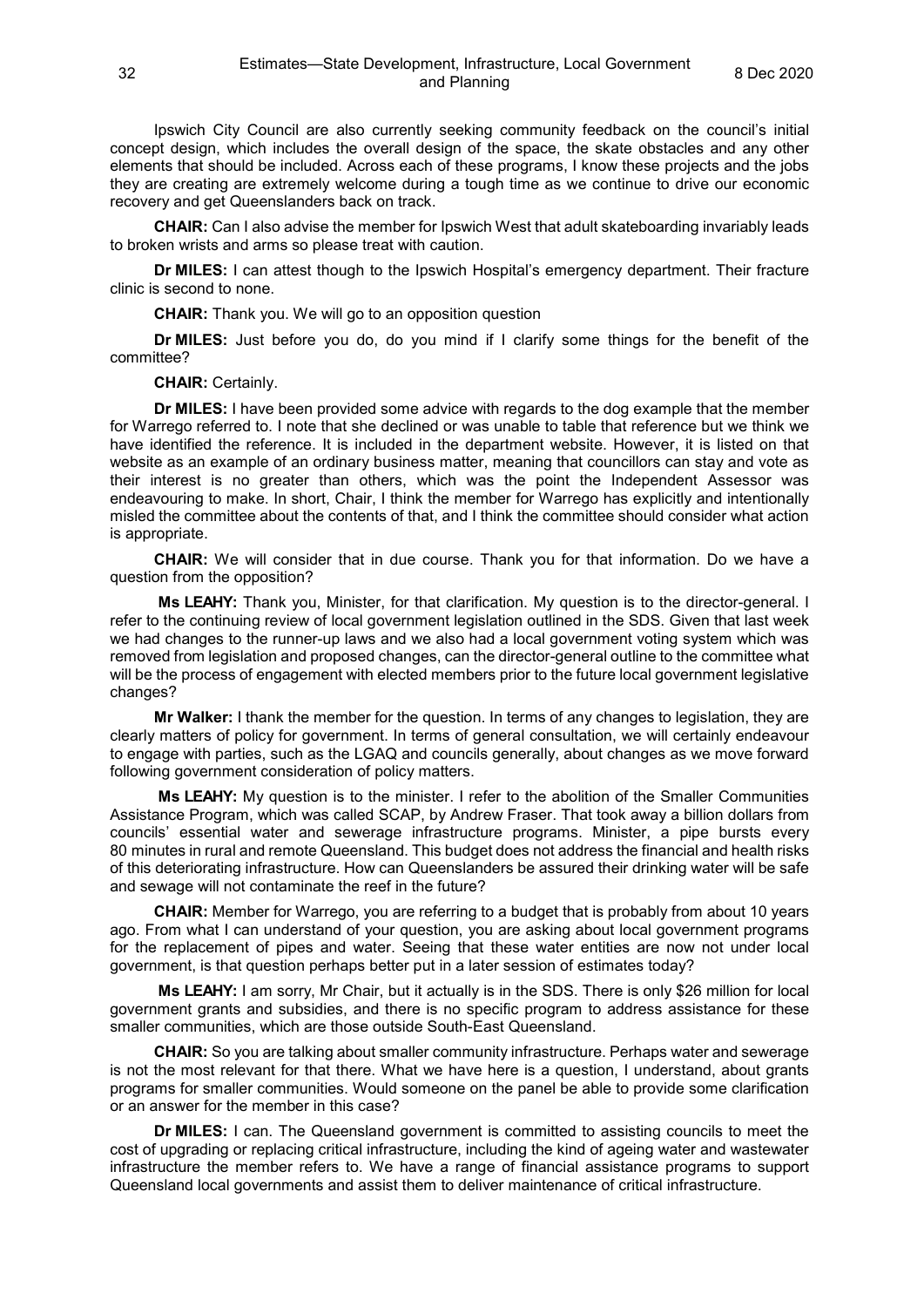In the period of 2019 to 2021, local government grants and subsidies will, for example, provide \$1.35 million to the Banana Shire Council to support the delivery of an upgraded sewage plant for Taroom, as well as \$1.26 million to the Douglas Shire Council to complete the Craiglie Reservoir refurbishment project. Similarly, councils can draw on Works for Queensland to fund projects like this.

In the budget years, the program includes upgrades for a range of critical infrastructure projects, such as \$130,000 for the Murweh Shire Council to replace the cover of Charleville's main town reservoir, as well as a range of funding provided through previous funding models, such as the major infrastructure program, COVID Works for Queensland, or the \$120 million Indigenous Councils Critical Infrastructure Program. The budget delivered \$4 million for the Northern Peninsula Area to undertake a 10-year capital renewal and replacement works program on their water supply system. The budget provided \$12 million over two years for the Torres Shire Council's drinking water infrastructure on Thursday Island and Horn Island. We provided \$9.1 million of out-of-round funding to the Paroo Shire Council to undertake work on their sewage treatment plant and sewerage network. There are a range of programs and some very significant investments to support councils to do that kind of maintenance the member refers to.

**Ms LEAHY:** I have a further question to the director-general. The COVID Works for Queensland applications closed on 12 June 2020 and the border reopened on 1 December. Director-General, how would councils impacted by costs associated with border checkpoints—for instance, toilets and accommodation—be able to provide their full costings when this particular program closed six months earlier and the department had already approved their expenditure on the COVID Works for Queensland program? How would a council go about recouping these border checkpoint costs through COVID or a Works for Queensland program?

**Mr Walker:** I thank the member for the question. I might need to seek some advice on the intention of the Works for Queensland program and in particular how some of those costs that are now being incurred by councils with regard to COVID-19 are to be dealt with. I am aware that it is a concern for a number of councils. Those costs incurred by local councils along the New South Wales and Northern Territory borders associated with responding to COVID-19 are not eligible for reimbursement under the Commonwealth's terms of the Disaster Recovery Funding Arrangements, the DRFA.

At the onset of the pandemic in early February, the Premier wrote to the Prime Minister requesting that costs associated with responding to COVID be eligible under the DRFA. The Prime Minister subsequently responded on 4 February 2020 that infectious diseases are not an eligible event under the DRFA. The State Disaster Relief Arrangements, SDRA, were also unable to be activated as the reimbursement of costs associated with responding to COVID-19 does not meet the eligibility requirements of the SDRA program.

The Queensland government will support local governments impacted by COVID-19 through programs outlined in Queensland's economic recovery plan released on 20 August 2020. We are clearly keen to understand some of those costs and how best we can assist, but it is worth noting that some of the challenges posed by those federal government rulings have made it difficult for us in recent times.

**Ms LEAHY:** A follow-up question in relation to how a council would go about recouping these costs through a COVID or Works for Queensland program, because it has been said on *ABC Western Queensland* that the COVID Works for Queensland program is supporting jobs and providing that economic stimulus. I am happy to table that media report for the information of the committee. Given that the programs closed back in June, how would they go about that?

**Mr Walker:** The Works for Queensland program very much focused on councils receiving additional funding for priority projects that they otherwise would have funded from existing budgets with a focus on economic recovery. What is probably best out of this discussion today is some further discussion with those impacted councils around what they are looking to access, what mechanisms and to what extent we might be able to assist. That might be something I can take up in the new role in terms of my conversations with those impacted councils.

**Dr MILES:** For the committee's benefit, I can clarify that the point being made in that media report which I also saw was that, while councils have borne costs, the funds allocated to them through Works for Queensland far outweigh the costs that they have incurred. Much of that funding will have otherwise been allocated within their budget. They would have had to meet that funding anyway. By allocating them this stimulus funding we can in part recognise that they have had costs incurred. It is not just border councils who have had costs incurred during the pandemic. All councils have had various impacts, but all of them will have received more funding through our stimulus programs than the cost impact on their budget.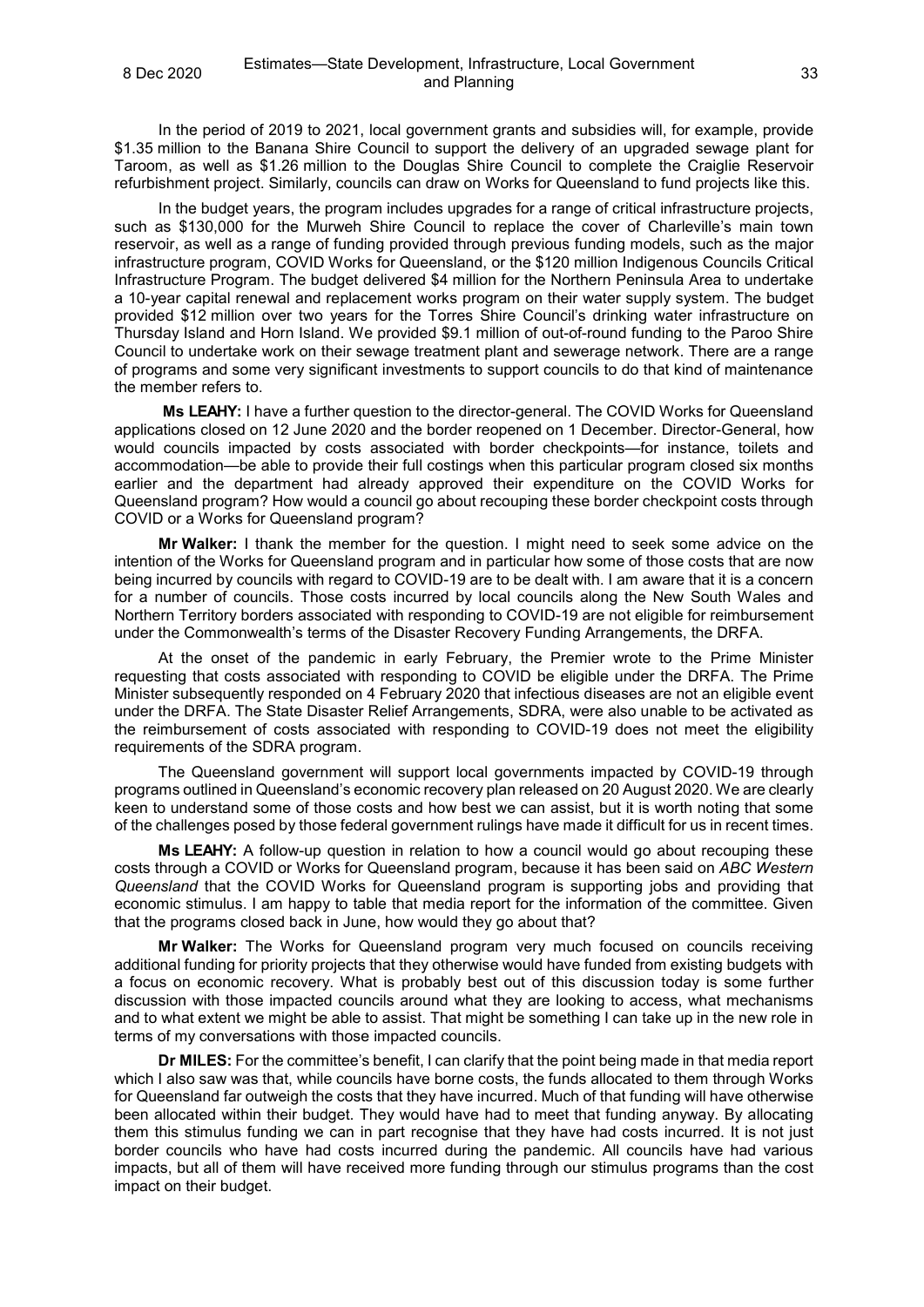**CHAIR:** We have a printout copy of an ABC website news article. While we are here, are we all happy to table that? So tabled. We also have the correspondence from the Deputy Premier to the Deputy Prime Minister? We are all happy to table that? Thank you.

**Mr HART:** Deputy Premier, the federal government did not close the state borders; the state closed them. Isn't it fair that the state reimburse those councils that did have an extra cost—because not all councils did—for the funds that they spent?

**Dr MILES:** Is the member for Burleigh still arguing against the border closures?

**Mr HART:** Did I say that Deputy Premier?

**CHAIR:** Member for Burleigh, I am speaking at the moment for everyone's benefit. This is in relation to the previous question? It seems to be covering the same area.

**Mr HART:** It is seeking clarification from the Deputy Premier, because the Deputy Premier basically said the federal government would not come up with that money when it was not the federal government that closed the state borders. Some councils were impacted by extra costs. Shouldn't the state reimburse those particular councils for the extra cost?

**CHAIR:** I will allow the Deputy Premier a bit of latitude in answering that one. I think it covers part of the previous question, but I will allow the Deputy Premier to furnish some more comment.

**Dr MILES:** The point I was making was that we asked publicly and through correspondence for the Commonwealth to apply the disaster arrangements to the pandemic. They repeatedly refused to. If they had, that would have allowed us a mechanism through which to reimburse councils for those costs. All councils bore costs of the COVID response as did state governments—all organisations. It was considered that the best mechanism—

**Mr HART:** The cost of your decisions.

**CHAIR:** Through the chair, please.

**Dr MILES:** Are you criticising these decisions?

**Mr HART:** I am saying it is the cost of your decisions.

**CHAIR:** Through the chair, please. It is being answered at the moment. Could the Deputy Premier continue.

**Dr MILES:** I am astounded that the member for Burleigh is still prosecuting this argument. It is pretty incredible.

**CHAIR:** Do we have any further questions? Member for Warrego.

**Ms LEAHY:** Thank you chair. I have a further question for the minister. If there is no path for reimbursement of these state imposed costs on local governments, does the Deputy Premier accept that the impact on these already financially stressed councils is equal to about a three to four per cent rate rise on ratepayers or some \$200 per ratepayer, for instance, in the Paroo shire?

**CHAIR:** I will rule that out of order. That is a big hypothetical. Does the member want to rephrase that?

**Ms LEAHY:** Yes. In relation to these costs imposed upon councils and the cost shift, why doesn't the state just pay and help these councils?

**Dr MILES:** Because what we did is provide to those councils a far greater quantum of funds in stimulus. Many of the projects funded by that stimulus would have otherwise been borne from within their budget. For example, the Paroo Shire Council has received \$1.14 million in additional state funding that it would not have received otherwise. The Bulloo Shire Council has received \$1,030,000 in additional funding. The Goondiwindi Regional Council has received \$1.35 million in additional funding. If the member wants to work her arithmetic, she should offset that purported rate increase by the amount that the state has delivered in additional funds to those councils.

**CHAIR:** Do we have any further questions, perhaps in another area, briefly?

**Ms LEAHY:** Yes. I have a further question to the Office of the Independent Assessor, Ms Florian. My question relates to the time frames for complaints to be finalised. What is the time frame for the longest running investigation that your office has undertaken in relation to a complaint?

**Ms Florian:** Thank you member for Warrego for the question. I can indicate that in the 2019-20 financial year 38 per cent of investigations were finalised in less than three months, 24 per cent were completed in three to six months, 22.5 per cent took between six and nine months, eight per cent were finalised in nine to 12 months, and 7.5 per cent of investigations took more than 12 months.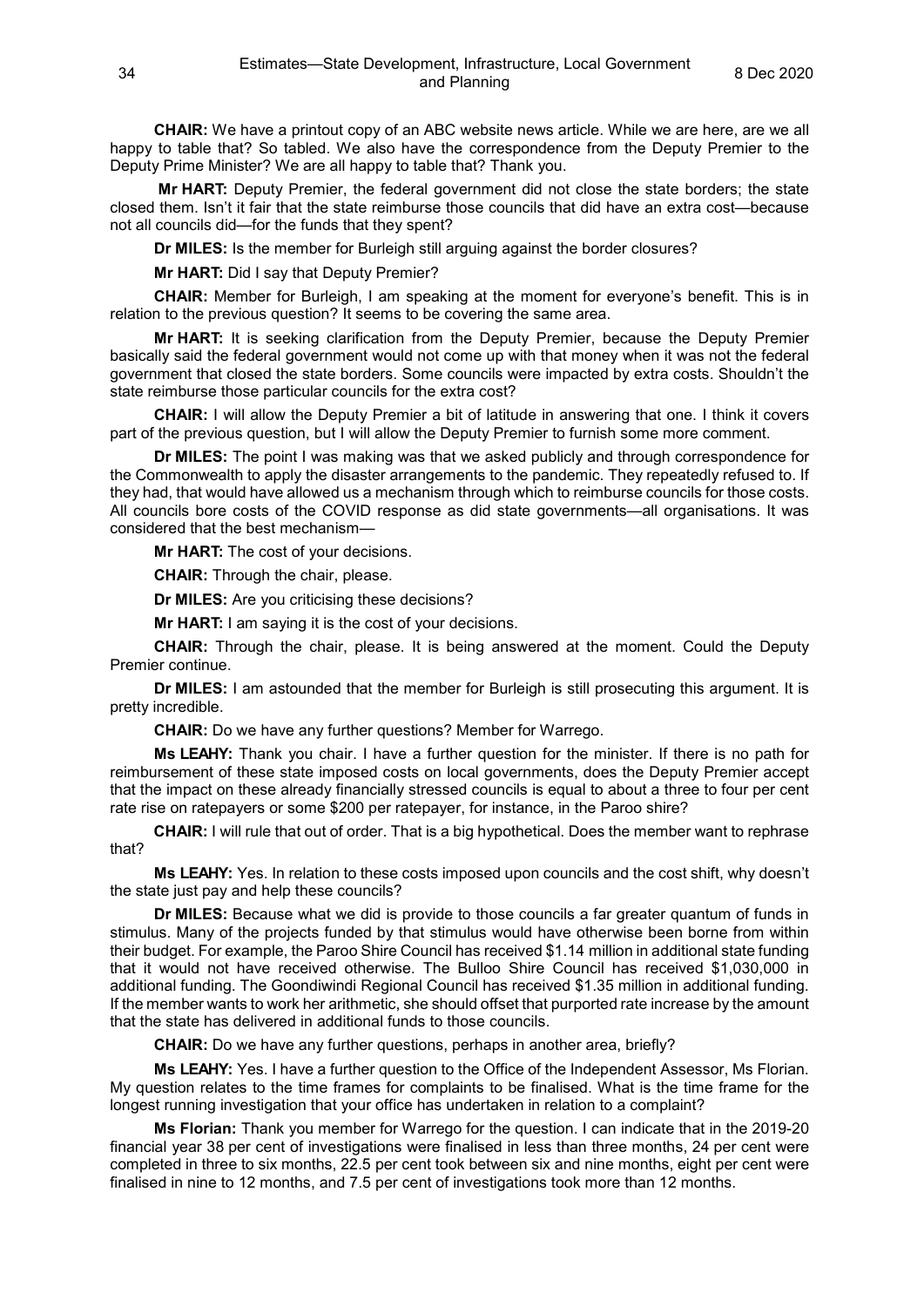There are a number of variables that play into the time that it takes to complete an investigation. They include: the complexity of the allegation, the number of the allegations, and where that investigation has taken place. For example, in the time of COVID investigations in Indigenous and remote communities have been made more difficult due to our inability to be able to travel to those communities and/or to gather electronic evidence from there. So there are a number of variables that play into the time that can be taken.

I cannot advise of the longest investigation that we have, but I can indicate that all our resources are bent to dealing with matters as efficiently as we possibly can. We have received and assessed 1,030 complaints containing 1,097 separate allegations. Some 75 per cent of complaints were assessed within 21 working days. We have completed 408 misconduct investigations in one year and we are undertaking another 132 investigations as at 30 June. We have completed 50 investigations involving 32 councillors; 87 allegations were assigned to the OIA legal team for possible referral to the Councillor Conduct Tribunal; and 50 matters involving 37 councillors and 69 allegations were referred to the Councillor Conduct Tribunal.

In addition to that, we have been engaged in a broad range of prevention measures aimed at reducing the number of complaints that the OIA receives, and we have worked with various stakeholders across the local government sector to leverage our communal resources to be able to not only get those messages out as far as possible but also have the greatest impact with the least amount of resource.

**Mr MADDEN:** Deputy Premier, with regard to Service Delivery Statements volume 1 page 55, can you update the committee on the W4Q projects supporting jobs in the north-west?

**Dr MILES:** I thank the member for his question. Queenslanders know that we are a big state, spanning over 1.8 million square kilometres. We are also home to over five million people, who live across 77 local council areas. Ensuring that every one of these communities, from the north-west to the south-east, is supported is a top priority. We know that the global pandemic has hit our country hard, and the north-west region is no exception. Over the next four years the Palaszczuk government will work hard every day to ensure that each one of our 77 communities emerges from the pandemic stronger.

Through Works for Queensland we are delivering to councils in the north-west, including the Moondarra Drive combined cycling and walking track, which was supported by Works for Queensland. It connects the community to the beautiful Lake Moondarra and is promoting physical exercise. It also promotes cyclist safety by giving cyclists an alternative location to the road. We are funding a multisports complex in Georgetown which includes a community gym.

I am pleased to report that the funding has secured the stabilisation of the Flinders River, ensuring greater resilience to flooding in the area. That project addressed the lack of drainage and overland flow on the riverbank. In the Etheridge Shire Council area Works for Queensland has secured an upgrade to the Terrestrial visitor information centre. In the Carpentaria shire it is funding infrastructure improvements at the Les Wilson Barramundi Discovery Centre and hatchery. That will attract more visitors there. It is through programs like Works for Queensland that the Palaszczuk government is achieving economic recovery for Queensland.

**CHAIR:** Earlier we touched on the Office of the Independent Assessor. Can you update the committee on resourcing for that office?

**Dr MILES:** I thank the member for his question. This also goes to some of the matters raised by the member for Warrego. Our government is committed to ensuring transparency and accountability in the decision-making of Queensland councils. It is on the foundation of transparency and accountability that all good government at all levels of government is built. The reforms we have implemented in relation to the Office of the Independent Assessor are extremely important, and I commend Ms Florian as Queensland's Independent Assessor. She has extensive experience and is doing a very good job.

The OIA is committed to the efficient, effective and transparent management of complaints about the conduct of Queensland councillors. It provides information on its website clearly setting out the OIA's jurisdiction, how people can lodge complaints and how complaints can be managed. Thanks to these reforms we can continue to expect councillors to be strong and fair representatives of their communities.

The continuing high number of complaints received is likely due to this heightened focus on integrity, previous under-reporting and increased confidence in raising issues with an independent body in the knowledge they will be properly considered. Particularly encouraging is the increased number of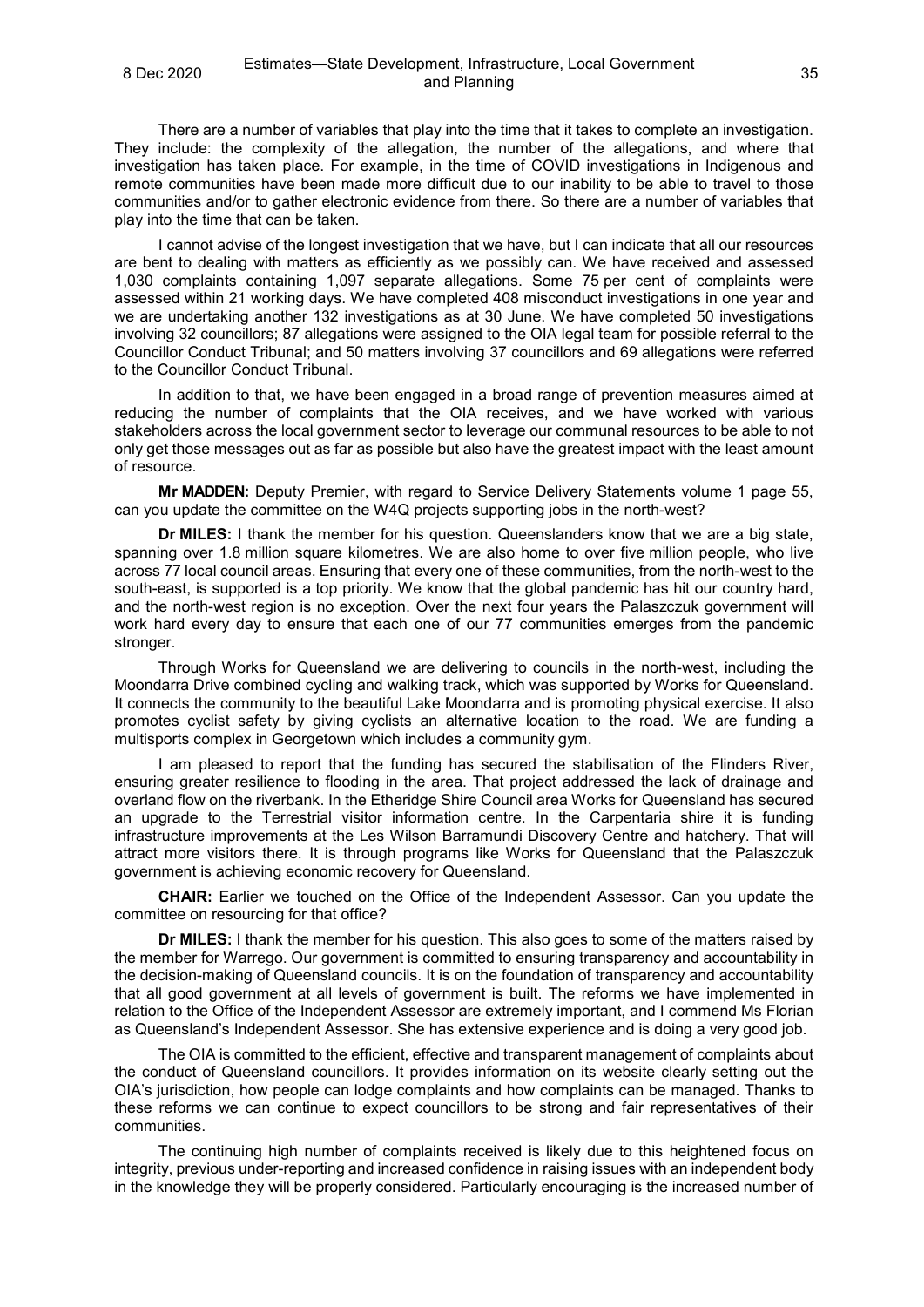complaints being received directly from the local government sector. The higher number of matters coming from the sector indicates a strengthening culture of integrity in response to local government reforms.

We also know that not all complaints are substantiated, and the OIA has used a three-step escalation process to effectively deal with vexatious and improper complainant behaviours. Proactive steps have also been taken to reduce complaint volumes through targeted training and interventions for councils where a pattern of complaints identifies recurring themes or capacity issues. From 30 October 2019 to 3 March 2020, 100 per cent of the 1,574 candidates who nominated in the local government elections completed that new training.

Prior to the establishment of the OIA, councillor complaint matters were handled by the then department of local government, racing and multicultural affairs. We anticipated when we created the OIA that they would receive approximately 160 complaints a year, that being the highest number of complaints received in a single year in all of the previous seven years. As Ms Florian outlined, in the 2019-20 financial year the OIA received 1,030 complaints, compared to the 160 we anticipated. Despite that, 75 per cent were assessed within 21 days. This is a credit to the fantastic team there. As at 31 October there were just 34 complaints pending assessment. I would like to commend the Independent Assessor and her team given that workload.

Given that workload, the importance of the office and the importance of these matters being dealt with in a timely way, I am pleased to advise the committee and announce today that we will provide additional funding for the remainder of the financial year—around \$250,000, which will see an additional three positions for that period of time to assist them to clear that increased workload and ensure complaints are dealt with efficiently, effectively and transparently.

**Mr KATTER:** There is a statement in the departmental overview of the SDS talking about capacity building and sustainability with regard to the waste levy that was imposed on local governments, predicated on the fact that local industries in recycling would evolve. How does the minister reconcile that statement with the events on the ground in my electorate of Traeger? I table a document that shows that one prominent local business has just shelved its plans for tyre recycling. That is the only business that has come about from that period of the waste levy and trying to incentivise that. Minister, can you reconcile the statement that we are trying to build capacity and sustainability in those councils with the reality on the ground? The one business that tried to get going, despite my deputations, has folded.

**Dr MILES:** I am not aware of the specifics of that business, member for Traeger. There are officers in State Development who work on industry development in the waste recovery industry. It might be that they can assist that proponent with getting that project off the ground. We are happy to organise that for you. Without fully understanding the business model and whatever else, it is hard to comment with regard to that specific matter. We are seeing increased investment and jobs in waste recycling and recovery as a result of the waste levy. There are obviously other factors at play with that particular project.

**CHAIR:** I note that we have here an article from the *Townsville Bulletin* on that issue. Is the committee happy to have that tabled? It is so tabled. We will go to some clarifications. I understand we are seeking director-general advice regarding comments on 17 March. Have we dealt with that one?

**Mr Walker:** The department is not aware of any such complaint into the department. It is worth noting that I think Ms Florian drew out that she and her independent assessment group would be the right party to provide such a matter.

**CHAIR:** The other matter was clarification on the cost to local government regarding COVID works. Have we dealt with that one?

**Mr Walker:** I thought we had.

**CHAIR:** Okay. To wrap this up, I go to the Deputy Premier.

**Dr MILES:** Thank you, Mr Chair, committee members and visiting MPs for the interest you have shown today in my portfolio areas. Preparing for the annual estimates hearing is an extensive undertaking and there are many people in the newly formed Department of State Development, Infrastructure, Local Government and Planning who have contributed to today's proceedings. Delivering a budget and preparing for estimates is no easy feat while going through machinery-of-government changes. The departmental team who worked on estimates have put in significant work in much shorter time frames than usual. I want to thank Director-General Damien Walker and his team, the deputy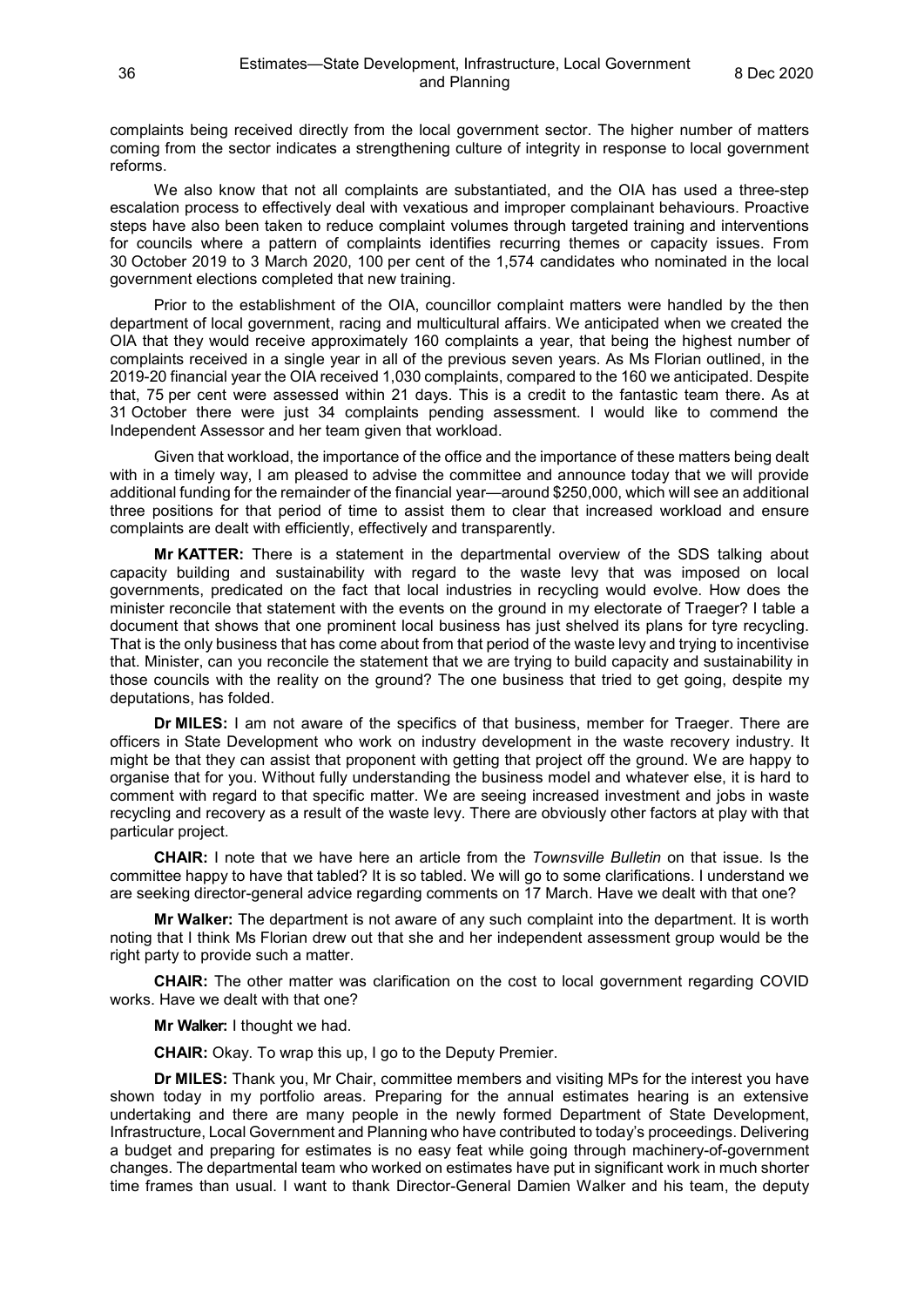directors-general and their staff, the Coordinator-General, the chief executives and the other witnesses here today, particularly the CEO of the Queensland Reconstruction Authority and the Independent Assessor.

I also want to thank Assistant Minister Nikki Boyd for her support; my acting Chief of Staff, Katherine Wright; and advisers Benton Wecker, Rebecca Fanning, Rachel Gallagher, Amy Hunter, Maddie Cunnington, Riley Lange, Larin Bligh and all of my ministerial office staff for the work they have put in preparing for today. They all worked through the weekend and late into the night to ensure that we were able to answer as many of the committee's questions as possible.

Today's estimates would have been very different had Queensland still been in the peak of the COVID-19 pandemic, so I want to say thank you to all Queenslanders. Thanks for staying home when it was needed, for listening to the health advice, for holidaying at home and for supporting local businesses. We would not be where we are today without your hard work.

Thanks to you, Mr Chair, and members of the committee as well as the other parliamentary staff who have supported our hearings today. I look forward to seeing you in the next session as the acting Minister for Regional Development and Manufacturing and Minister for Water.

**CHAIR:** Thank you very much, Deputy Premier. Thank you to our officials and departmental officers today as well. The committee will now adjourn for a break. The hearing will resume at 1.45 pm with the examination of estimates for the portfolio areas of the acting Minister for Regional Development and Manufacturing and Minister for Water.

**Proceedings suspended from 1.01 pm to 1.45 pm.**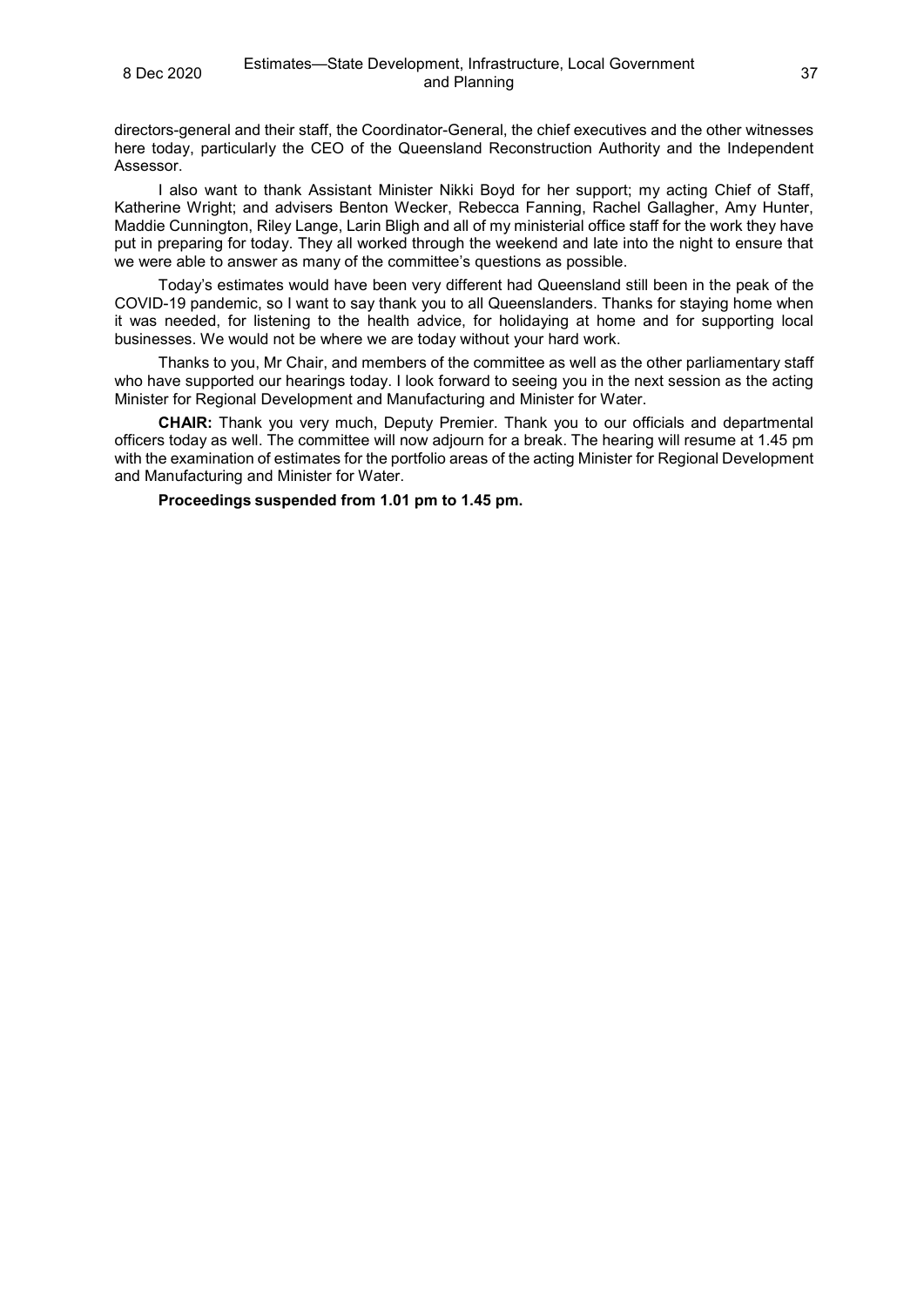# **ESTIMATES—STATE DEVELOPMENT AND REGIONAL INDUSTRIES COMMITTEE—REGIONAL DEVELOPMENT, MANUFACTURING AND WATER**

#### **In Attendance**

Hon. Dr SJ Miles, Acting Minister for Regional Development and Manufacturing, Minister for **Water** 

Mr I Hutcheon, Chief of Staff

**Department of Regional Development, Manufacturing and Water**

Mr F Carroll, Director-General

Ms L Dobe, Deputy Director-General

# **Seqwater**

Mr N Brennan, Chief Executive Officer

## **Sunwater**

Mr G Stockton AM, Chief Executive Officer

≌. **[CHAIR:](http://www.parliament.qld.gov.au/docs/find.aspx?id=0Mba20201208_134523)** Good afternoon. The committee will now examine the proposed expenditure in the Appropriation (2020-2021) Bill 2020 for the portfolio areas of the Minister for Regional Development and Manufacturing and Minister for Water. The committee will examine the minister's portfolio until 4.30 pm, starting with the area of water. The committee will adjourn for a short break at 3.15. Visiting members here today are the member for Nanango, Mrs Deb Frecklington. I remind those present today that the committee's proceedings are proceedings of the Queensland parliament and are subject to the standing rules and orders of the parliament. We also have the member for Mirani, Mr Stephen Andrew. It is important that questions and answers remain relevant and succinct. The same rules for questions that apply in parliament also apply in this hearing.

\_\_\_\_\_\_\_\_\_\_\_\_\_\_\_

On behalf of the committee, I welcome the minister, the director-general, officials, departmental officers and members of the public. For the benefit of Hansard, I ask departmental officers to identify themselves the first time they answer a question referred to them by the minister or the director-general. I now declare the proposed expenditure for the Minister for Regional Development and Manufacturing and Minister for Water portfolio areas open for examination. The question before the committee is—

That the proposed expenditure be agreed to.

Minister, if you wish, you may make an opening statement of no more than three minutes.

**Dr MILES:** Thank you, Chair, and welcome back to members of the committee and also welcome to the members for Mirani, Nanango and Maiwar. I appear before you this afternoon as the Acting Minister for Regional Development and Manufacturing and Minister for Water. The Hon. Glenn Butcher is currently on leave. Water security in Queensland is a high priority for the Palaszczuk government. Queenslanders understand more than most the importance of a secure water supply, particularly those regional areas that are still dealing with record-breaking drought conditions. Water will always be the lifeblood of any community and water infrastructure and water security provide economic opportunities to communities throughout Queensland, particularly regional Queensland.

At the heart of it, water represents jobs and, most importantly, jobs for our regional communities. As we move from a health response to an economic response in the wake of the global COVID-19 pandemic, these jobs and opportunities are more important than ever as we build a better Queensland. That is why the Palaszczuk government is investing in our regions to make sure water is available where and when we need it. It is why our water planning system is built on a strong foundation of science and consultation so we can continue to deliver fair, transparent and accountable allocation of water based on the best available advice and evidence.

We are proud that Queensland was the first state to have all of its water resource plans for Murray-Darling Basin catchments accredited by the Australian government as being compliant with the basin plan. The Rural Water Futures program will also bring innovative new approaches to transparency and accountability for rural water use and management. While effective management of our existing water resources is important, we know that our regions also need new sources of water as well. That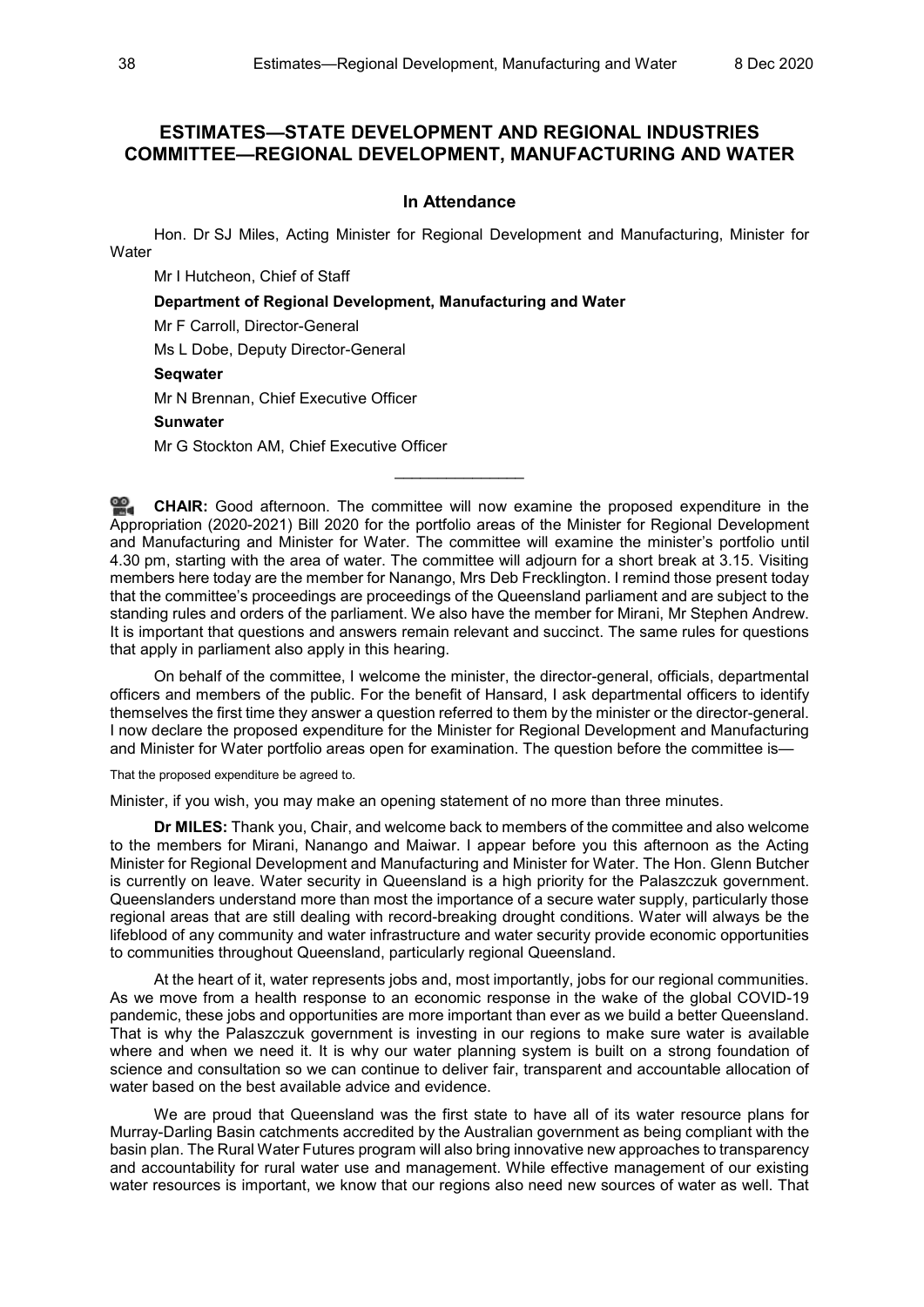is why the Palaszczuk government has committed \$1.2 billion to water infrastructure since 2017, providing water security and growth opportunities for our farmers and communities. This investment has supported around 2,300 jobs, many in regional areas across the state.

We continue to invest in new bulk water supply infrastructure across the state, including \$176 million for Rookwood Weir near Rockhampton, \$30 million towards Big Rocks Weir near Charters Towers and \$13.7 million towards the Granite Belt Irrigation Project near Stanthorpe, and we are working in partnership with the federal government and proponents across regional Queensland to progress multiple other potential projects including Urannah Dam and the North and South Burnett water options assessment. As the Premier said, this investment in water is vital to the economic prosperity of Queensland's communities, both now and into the future.

We are also committing more than \$81 million over three years to reduce water costs to irrigators, allowing them to grow more crops and employ more people. We are continuing to build on our proud record of water infrastructure investment. Whether that is the \$420 million we are investing to secure Townsville's water supply, the \$15 million for emergency water carting for Stanthorpe or the \$4.2 million to assist Goondiwindi Regional Council to manage water supply risks, we are building infrastructure and providing the necessary support to communities across the state.

Public safety is the No. 1 priority for the Palaszczuk government, and it should be for any government. That is why our government owned corporations Sunwater and Seqwater will provide \$329 million on capital expenditure, including dam improvements, in the next financial year. We continue to take urgent action to ensure the safety of Paradise Dam and the people of Bundaberg while making sure local irrigators continue to have the water they need. As I have said, water is a critical social and economic resource in our state, especially for our regions. The plans we have in place, whether that is building water infrastructure, undertaking dam improvement work or continuing to make water cheaper for irrigators, continue our plan for growth and prosperity for all Queensland's communities. Thank you and I look forward to the committee's questions.

I introduce to you Director-General Frankie Carroll. Also at the front table is Deputy Director-General for Water, Linda Dobe, who we may call upon to answer water related questions.

**CHAIR:** We will now open the questioning.

**Mrs FRECKLINGTON:** Thank you very much, Deputy Premier, for acting. I would like to ask a question of the CEO of Seqwater, please, Mr Brennan. Given the SEQ water grid now sits, as at 12.20 today, at 54.9 per cent, can you confirm that the Western Corridor Recycled Water Scheme recommissioning program has commenced?

**Mr Brennan:** Thank you very much for your question. In line with our drought response plan, the Gold Coast desal plant has been fully operationalised. In relation to the western corridor scheme, we are currently supplying Swanbank and Tarong power stations and we have advised the government that, in line with the predicted weather conditions, we have commenced initial further restarting of the western corridor scheme. We have organised expenditure to ensure that we do the initial startup with the Bureau of Meteorology's predictions of a wet summer in December and January. We have ensured that our expenditure is such that we do not overspend and we have until February/March before we need to go into full restart on the western corridor scheme.

**Mrs FRECKLINGTON:** I have a follow-up to Mr Brennan. You are suggesting in February or March of next year you will be commencing introducing recycled water into the drinking water of South-East Queensland?

**Mr Brennan:** No, the western corridor scheme will take two years to recommission. We have two years to work through. There are two wet seasons to come through. It will be two years before we look to put recycled water into Wivenhoe.

**Mrs FRECKLINGTON:** You are looking to do that. You have commenced it.

#### **Mr Brennan:** Yes.

**Mrs FRECKLINGTON:** Is that in relation to a prolonged dry season or two failed wet seasons and then we will be having recycled water in South-East Queensland's water supply?

**Mr Brennan:** I suppose to clarify that, yes, we have two wet seasons to come through so we monitor and work in with the bureau in relation to their modelling at this stage. We will get through this wet season. The bureau is predicting December and January potentially as being fairly wet so we will monitor that. The outcomes of that will furnish how we then look at the further restart of the recycled scheme which will go through until next year. So, it is a two-year program that we gradually crank up.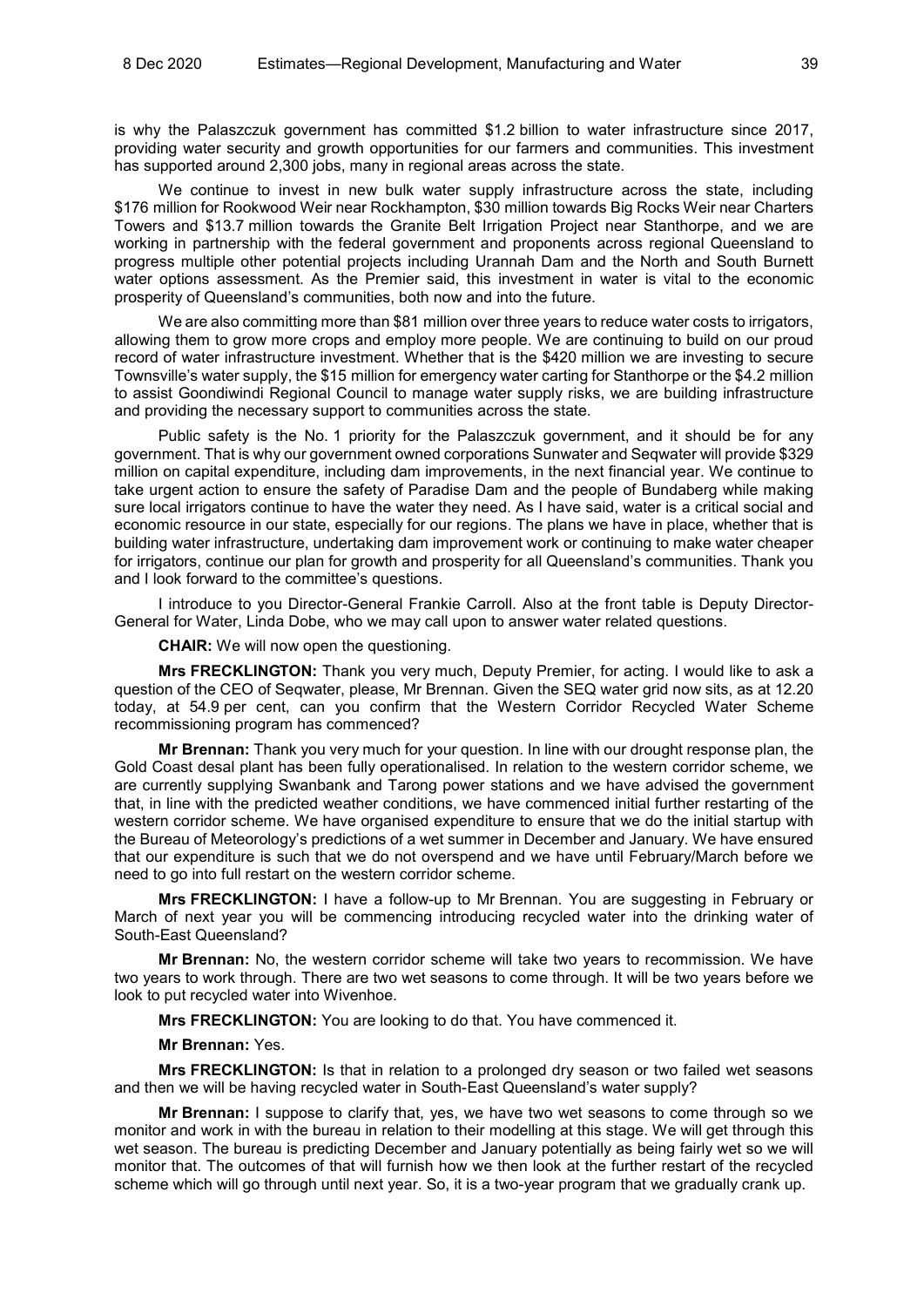**CHAIR:** For clarification, is it the recommissioning of the plant or talking about where the supply is going?

**Mr Brennan:** It is recommissioning. There are three plants so it is the recommissioning of three plants.

**CHAIR:** Sorry, member for Nanango.

**Mrs FRECKLINGTON:** Thank you. That helped a lot. The recommissioning has commenced. The anticipation is that in two years there is a high possibility, depending on the seasons, that Brisbane and the south-east corner will be having recycled water in their drinking supply at Wivenhoe. What percentage does the SEQ grid have to get to before you actually turn that on?

**CHAIR:** Before we get to that, there are certainly some hypotheticals in the first part of that question.

**Dr MILES:** It was more like verballing.

**CHAIR:** It could well be.

**Mrs FRECKLINGTON:** I am happy to rephrase.

**CHAIR:** Can I emphasise that certainly the second part was probably more relevant and conforming to standing orders.

**Mrs FRECKLINGTON:** Thank you, Mr Chair, and I note your interest in this matter, as well as that of many Queenslanders—South-East Queenslanders in particular—would be because it is a real issue given that the government has now recommenced the recycled water program into Wivenhoe which is well known as SEQ's drinking supply.

**Dr MILES:** Just to clarify, no decision with regard to that has been made.

**CHAIR:** I think the Deputy Premier will be able to furnish some more information on that. I think we are talking about recommissioning and not direction of where that water is going.

**Mrs FRECKLINGTON:** I am happy to move on. Mr Brennan, if I can then get a direct answer in relation to what is the percentage that the grid has to get to before the recycled water from the recommissioned plant is turned on? Is there a trigger point?

**Mr Brennan:** Mandatory restrictions would come in at 50 per cent. At 50 per cent we get down to a target of 140 litres per person. At 50 per cent, moving to 25 per cent we would be looking at recycled water, given government approval.

**Mrs FRECKLINGTON:** Again my question is to the CEO. Is the 50 per cent trigger point and the decision to put recycled water into South-East Queensland's drinking supply a decision made by the trigger point and yourself as CEO of Seqwater or is it a ministerial direction?

**CHAIR:** I did not hear that properly. Was it 50 per cent or 25 per cent?

**Mr Brennan:** At 50 per cent we bring in the voluntary restrictions<sup>[1](#page-39-0)</sup>, then when we get to 40 per cent we would be looking at instigating recycled water. That decision would be made in consultation with the shareholding ministers. It is not a Seqwater decision.

**Mrs FRECKLINGTON:** Is that a recommendation that you are in the process of making to the Deputy Premier, given that fact that we are sitting at 54.9 per cent and the trigger is less than five per cent away?

**Mr Brennan:** In relation to where we are at the moment, we have advised the shareholding ministers that we are recommissioning. We have also advised them, given the probability of weather conditions, that we will hold off on some of that expenditure until probably February, March or April depending on the wet season. Then we will continue recommissioning. Depending on what happens the following year, and as we drop and the 50 per cent level brings in the mandatory restrictions, 40 per cent would then be the trigger point to bring in recycled water, which we would then recommend to the shareholding ministers in line with our drought response plan.

**Mrs FRECKLINGTON:** I now turn to the Deputy Premier, the acting water minister. Given the answers that we have just heard—and it is clear that the government has been notified that recycled water coming into our drinking supply will be a possibility of and that is a decision you as a shareholding minister would make—what future planning has the Palaszczuk government done in relation to the desperate need in the future for a reliable water source for SEQ?

<span id="page-39-0"></span> <sup>1</sup> In correspondence received 10 December 2020, the Department of Regional Development, Manufacturing and Water clarified that the transcript should read 'mandatory' restrictions instead of 'voluntary' restrictions as stated during the hearing.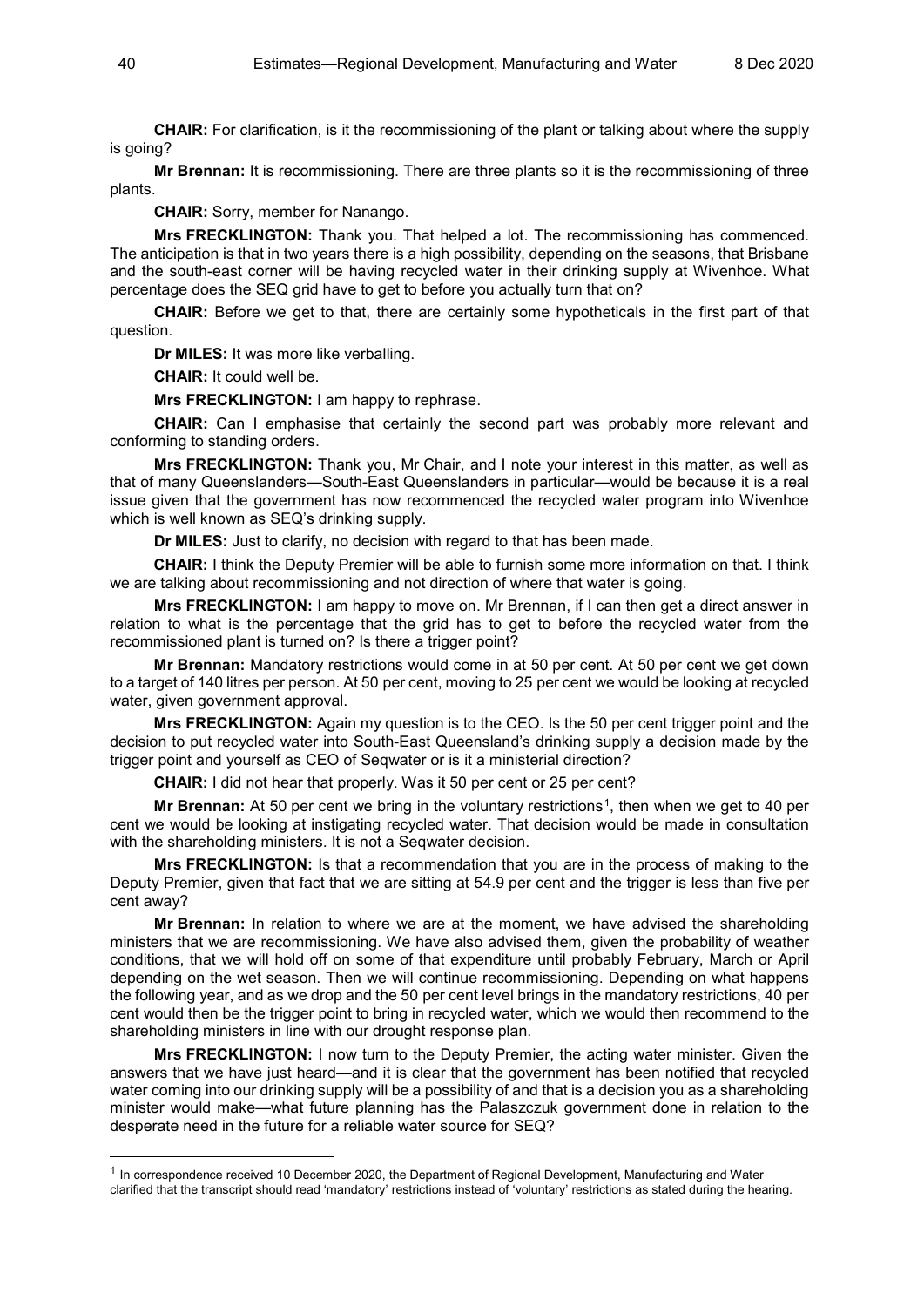**Mr MADDEN:** Point of order, Chair.

**CHAIR:** A point of order has been raised by the member for Ipswich West.

**Mr MADDEN:** I am concerned that this is drifting into a hypothetical, which is excluded by standing order 115(b).

**Dr MILES:** Frankly, it is a series of hypotheticals.

**CHAIR:** I understand what the member is saying about a series of hypotheticals, but I will give the minister some latitude to answer that question.

**Dr MILES:** To clarify, the series of hypotheticals that the member for Nanango is relying on is that we have another dry wet season, which is contrary to the predictions that have been provided by the Bureau of Meteorology; that we then have a subsequent dry wet season—and it is even less likely that we would have that in consecutive terms; and that those conditions would need to be met before we would even reach the point where that would have to be considered.

What Seqwater has outlined is that they are taking the very reasonable step, given the significant lead time, of commissioning equipment. They are delaying those elements of that commissioning that would require significant investment until the first of those hypotheticals is satisfied, which, again, is unlikely given the advice of the bureau. I also understand that the focus of effort is on identifying other current customers who could use the purified water, just as Swanbank Power Station does, so that they can be provided with the water in the first instance, therefore reducing the drawdown on the drinking water supply. All of that work is underway and all of that is prudent.

Clearly we will continue to monitor it. It is not unusual for dam levels to fluctuate throughout the year, based on usage and on rainfall. The bureau advises that, given the La Nina weather pattern, we should expect rainfall this season. That is why, very prudently, they have put off those investments until March/April next year.

**Mrs FRECKLINGTON:** I have another question to the acting minister. According to the QCA, the Eton Haughton irrigation scheme south of Mackay is set for double-digit percentage water price increases in 2021. After factoring in the government's election commitment to a 15 per cent decrease, what will be the total water price increase that the farmers on that scheme will expect to pay from 2021?

**CHAIR:** Minister, that relates directly through to the expenditure in the coming year, so I will allow that.

**Dr MILES:** Thank you, Chair. Given that that is a very specific question—

**Mrs FRECKLINGTON:** I am happy for you to take it on notice.

**Dr MILES:** We will try to get some information to the committee before the end of the session.

**Mrs FRECKLINGTON:** I would like the minister to inform the committee of this: is the discount that the Palaszczuk government took to the election as an election commitment from the current frozen water price or is it based on the proposed QCA price increases whereby our irrigators will actually end up paying more for water, rather than less?

**Dr MILES:** My understanding is that our proposal is that those discounts would apply from 1 July next year on the price that applies from 1 July next year, but that comes on top of other relief measures that have included the freezing of water prices and absorbing dam safety costs. Those measures themselves are saving the average irrigator around \$2½ thousand at this stage.

**Mrs FRECKLINGTON:** As a follow-on, to clarify, the discount is based, from your answer—so I am not verballing—on the price increase that will be set down from the QCA on 1 July 2021? Therefore, you are clarifying for the committee that irrigators will, in fact, be paying above what they are actually paying now irrespective of the 15 per cent discount?

**Dr MILES:** Just to be sure that I am providing the committee with the most accurate information, I will ask the deputy director-general to address the specifics of that, if she is able.

**Ms Dobe:** For three years from 2021-22 the government will invest \$81 million to support irrigators where the government sets the prices for water by Sunwater and Seqwater. This provides a 50 per cent discount on irrigation prices for fruit and vegetable growers and a 15 per cent discount for all other irrigators. Already thousands of Queensland farmers see their water prices remain the same or fall for 2021 as part of the government's response to COVID-19. There is a reconfirmation of the commitment to exclude the irrigators' share of dam safety upgrade costs and irrigation prices for the duration of the government. For 2021 the government will pay Sunwater and Seqwater a community service obligation payment of \$14.7 million to cover the gap between prices in irrigation water supply costs.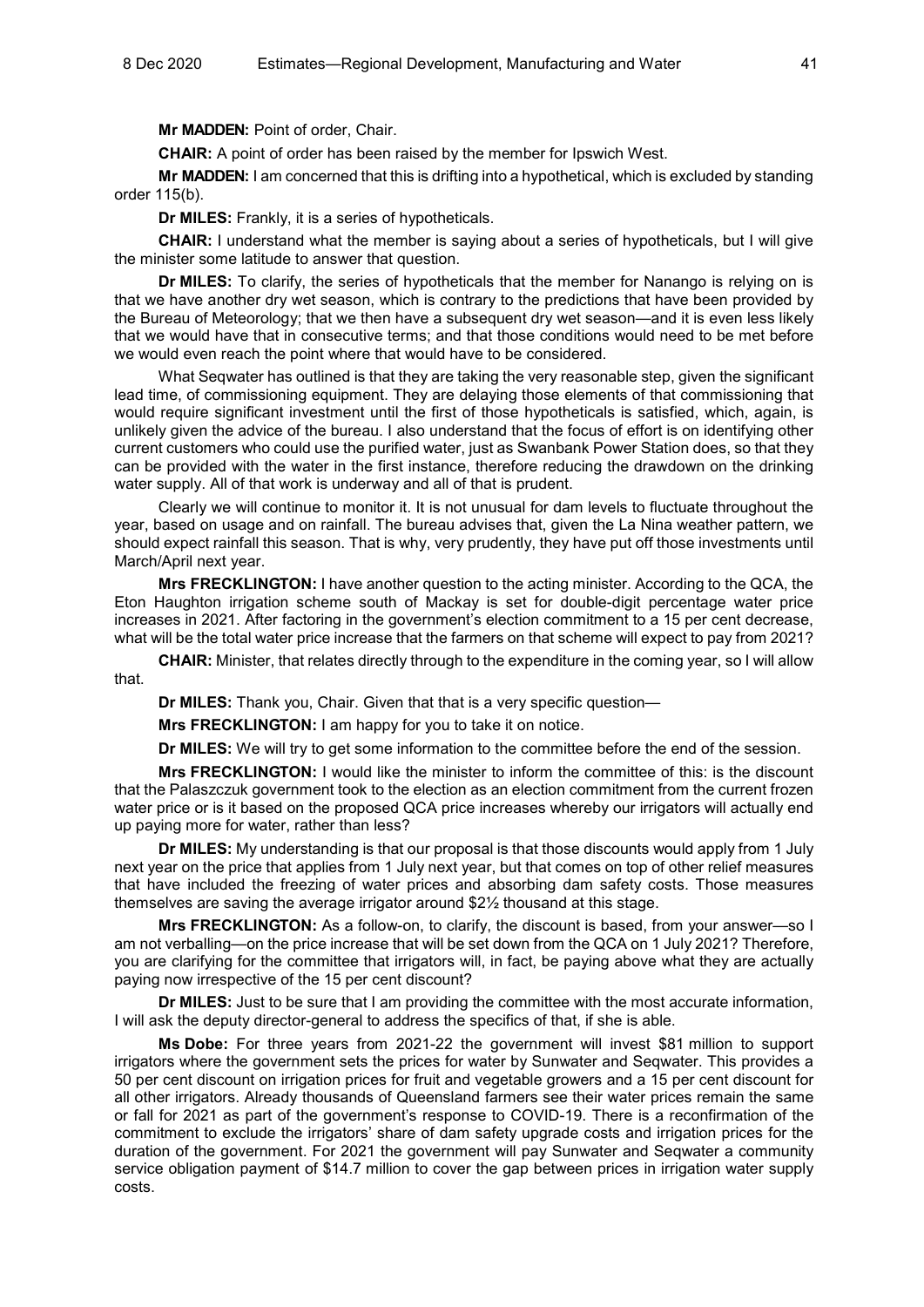**CHAIR:** We are coming to the end of that block of questions. I will allow the member for Nanango to come back to that. Does the member for Traeger have a question?

**Mr KATTER:** I do, thank you, Mr Chair. One moment.

**CHAIR:** Shall we come back to you?

**Mr KATTER:** Yes please, Mr Chair.

**CHAIR:** We will go to government questions and the member for Ipswich West.

**Mr MADDEN:** Deputy Premier, I refer to volume 3, page 37, of the Service Delivery Statements. Will you advise the committee how the government is reducing water charges for the agricultural sector and how this supports job growth?

**Dr MILES:** It is always a pleasure to talk about how the Palaszczuk government continues to support our agricultural industry as part of Queensland's economic plan to back Queensland jobs and grow our economy. As the member has quite rightly pointed out, our government is delivering on our commitment to reduce water charges for farmers right across Queensland. For the 2020-21 financial year, thousands of Queensland farmers will see their water prices remain the same or decrease compared to 2019-20. We will pay Seqwater and Sunwater up to \$14.7 million in community service obligations to cover the gap between prices and supply costs to make this happen. In effect, the government's decision means that irrigators will, on average, be roughly \$400 a year better off in 2020-21 than in 2019-20. We have also committed to not include the irrigators' share of dam safety upgrade costs in irrigation prices. The Palaszczuk government will continue to fund the irrigators' share of the costs of upgrading dams to keep them safe. This is part of ongoing measures to keep water prices down for irrigators and enable this important sector to grow and create more jobs.

Agriculture is one of Queensland's traditional economic strengths, a major pillar of our economy and a sector that employs many people across Queensland. That is why we have allocated \$81.6 million over the next three years to lower irrigation prices to help protect and grow jobs in this important sector. From 1 July 2021, where the government sets prices for water for irrigators from Sunwater and Seqwater the irrigators will see their prices drop by a minimum of 15 per cent. Irrigators who use this water for growing fruit and vegetables will see those discounts increase to 50 per cent. Our fruit and vegetable growers support thousands of harvesting, picking and processing jobs across the state. That is why we have targeted the 50 per cent discount at this labour-intensive sector. Our farmers are doing it tough as they deal with the fallout of long-running drought, bushfires, severe weather events, volatile markets and the impacts of COVID-19. These measures will help our farmers to keep operating, creating jobs and underpinning our state's economic recovery.

We have the ability to make those decisions and provide that support for the benefit of the agricultural sector because we have also guaranteed that water assets remain in the hands of the people of Queensland. This gives us the flexibility to keep downward pressure on prices, which is an opportunity we would not have if the LNP had been able to execute their plan to sell those assets. It also means that the government owned water entities have the ability to make decisions that benefit the whole of Queensland and not just private shareholders.

**Mr SMITH:** I refer to volume 3, page 37 of the SDS. Can the Deputy Premier please advise how the government is supporting households, particularly given the impact of COVID-19, with paying their water bills?

**Dr MILES:** The Palaszczuk Labor government knows this pandemic has been tough on Queenslanders, as with people all over the world. The efforts of Queenslanders allowed us to roll out Queensland's strategy for economic recovery. As part of that strategy, we acted quickly to provide immediate relief for households. More than two million Queenslanders have received \$200 off their utility bill as part of our \$300 million household package. The \$100 discount on water alone represents a 20 per cent saving on the average water bill for a household in South-East Queensland. This relief was applied directly to power bills because it was the fastest way to get it to Queenslanders to give them some relief. The utility payment provided immediate, effective and important relief to all Queensland households in response to the pandemic.

While the discount to utility bills is a one-off that all Queenslanders can benefit from, the Queensland government has already been providing ongoing support for water bills to those more vulnerable in our community. The Palaszczuk government helps pensioners with meeting the costs of essential services by providing the statewide pensioner rates subsidy and the South-East Queensland pensioner water subsidy. The government will deliver \$56.3 million towards the pensioner rates subsidy in 2020-21. The initiative provides up to \$200 each financial year to eligible pensioner home owners statewide.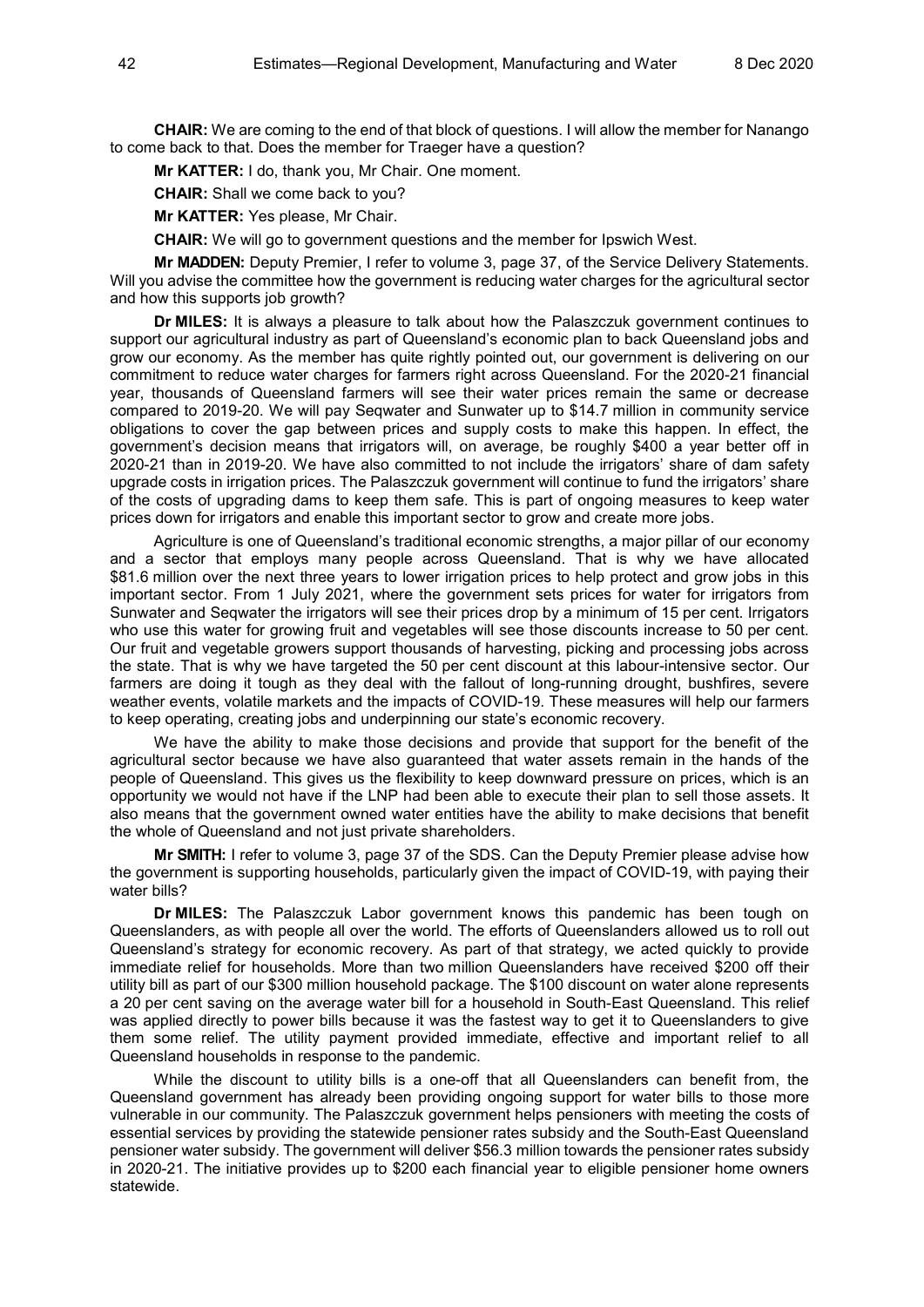Furthermore, the government has committed \$19.3 million this financial year to the South-East Queensland pensioner water subsidy, supporting pensioners living in the regions with meeting the costs involved with higher levels of infrastructure and water security. Each eligible South-East Queensland pensioner will benefit by up to \$120 per annum. The South-East Queensland pensioner water subsidy was introduced in 2008 following the impact of the millennium drought. South-East Queensland now has one of the most reliable water supplies in the country, thanks to the foresight of previous Labor governments. The South-East Queensland bulk water charges reflect a significant investment in water infrastructure.

To be eligible to receive either subsidy, a person must hold a Queensland pensioner concession card or a Department of Veterans' Affairs health card Gold Card, be the owner or life tenant of a property which is their principal place of residence and be legally responsible for the payment of local council rates and charges levied on that property.

Furthermore, Queensland water entities also have existing measures in place to assist at-risk customers facing financial hardship. This can include the introduction of payment plans or negotiating short-term extensions to payment plans. Customers should contact their water service provider for assistance.

The next review of South-East Queensland bulk water prices proposed to commence in mid-2020 was deferred as a result of COVID-19. This decision was made after careful consideration to allow Seqwater and its customers to focus resources and attention on responding to COVID-19.

**CHAIR:** Deputy Premier, I refer to page 37 of the SDS. In relation to the department's responsibility to ensure regional economic development and the critical role water security plays in Queensland communities, can you provide an update on what the government is doing to assess water security needs and economic opportunities for regional Queensland?

**Dr MILES:** The Palaszczuk government is committed to providing reliable water supplies for regional Queensland. To do this, we need to understand the unique challenges and opportunities that exist in each regional area. That is why I am pleased to confirm that the Palaszczuk government has committed \$9 million in new funding towards regional water assessments in the wider Tablelands area; the Burnett and Bundaberg area; and the Darling Downs, Southern Downs and surrounding areas. Under the program, we will commit \$3 million each for each regional water assessment. These areas were identified as key regions where, if additional water could be allocated, we could help to generate positive economic development outcomes for the local economics. This is part of the Palaszczuk government's commitment to deliver on Queensland's economic plan to recover from the global COVID-19 pandemic and build back stronger than before.

We understand the importance of water supply to communities and the opportunities that it provides to drive regional economic growth. To do that, a robust assessment of all the benefits and costs is required before the Queensland government can consider investing in new bulk water supply infrastructure. These regional water assessments will vary in their nature and objectives, given there are differing levels of knowledge about water projects and differences in available water in each region. The outcomes of the Bradfield panel will also be considered. The wider Tablelands assessment will build upon previous recent assessments and look at the financial, economic and social viability of a range of options. This includes ideas such as the North Johnstone diversion concept, diverting water from the upper reaches of the Johnstone River to the immediate local areas and into the Barron River catchment into Tinaroo Dam.

To achieve greater water security in the face of drought in the Burnett and Bundaberg region, it is proposed that all current activities such as the Paradise Dam detailed business case and the North and South Burnett investigations under the National Water Infrastructure Development Fund be rolled into one roadmap for the available water resources in the area so we can focus on the optimal infrastructure solution. Noting the unprecedented drought conditions in the Darling Downs and Southern Downs region, this assessment will focus on regional long-term water supply options to provide additional water to the area. Recommendations for further work arising from these regional water assessments will fully reflect the principles of the Queensland Bulk Water Opportunities Statement. Meritorious projects will progress to more detailed assessments and business cases as well construction where there is a high likelihood of positive net economic benefits for Queensland.

The four-year assessment program will be undertaken by the Department of Regional Development, Manufacturing and Water in close collaboration with Sunwater and engaging with key regional stakeholders, local governments and water users. The Department of Regional Development, Manufacturing and Water will begin scoping these assessments and engaging with key stakeholders.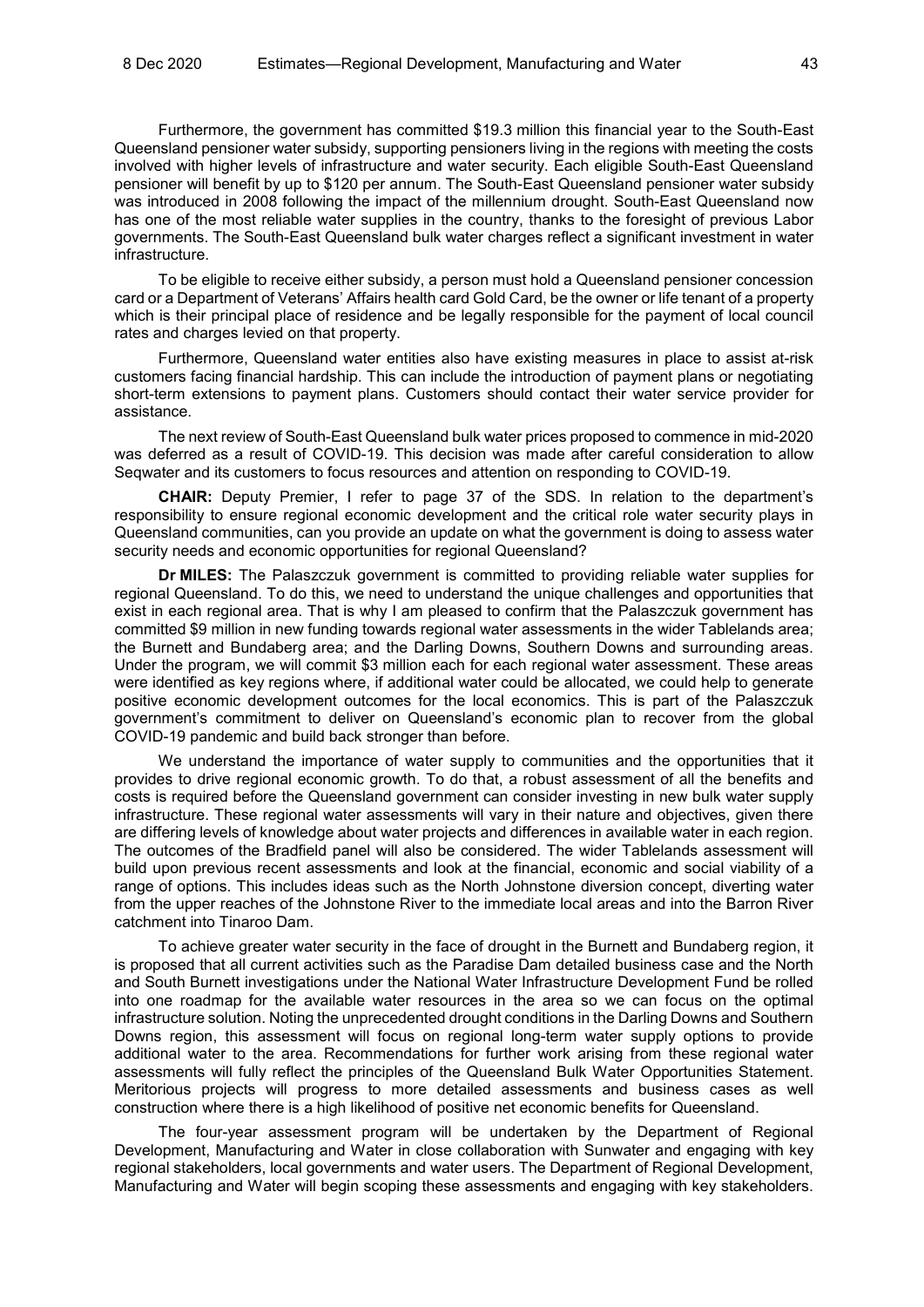It is envisaged that they will be undertaken in a staged and staggered approach over the next four years. The investment in the right water infrastructure is a high priority for the Palaszczuk government. By building water infrastructure, bringing water security and jobs, this will help Queensland rebuild its economy from the pandemic impacts and thrive.

**Mr MADDEN:** Deputy Premier, I refer to volume 3, page 37 of the Service Delivery Statement. Following on from my previous question, can you advise the committee how the government is investing in water infrastructure and the jobs that go with it?

**Dr MILES:** Since 2017, the Palaszczuk government, as I mentioned before, has committed \$1.2 billion in water infrastructure, supporting around 2,300 jobs. This investment has—and will continue to do so—provided water security and growth opportunities for farmers, industry and urban communities. The Palaszczuk government understands the importance of water to communities and how crucial it is for driving regional economic growth. That is why we are fast-tracking feasibility assessments for additional water supplies and investing in the construction of new bulk water supply infrastructure.

Our investments include \$176 million for Rookwood Weir, which includes 286 jobs during construction and includes new road and bridge construction. There is \$13.6 million to kickstart the new Emu Swamp Dam near Stanthorpe, which includes \$6 million in early money for pre-construction works; \$29.5 million for advancing the combined assessment of Burdekin Falls supply, raising and dam improvement project, considering enhancements to meet future extreme weather events and investigating the potential for raising the dam which could potentially provide 150,000 megalitres to the Townsville region; \$215 million for the Haughton pipeline project stage 1 in Townsville and \$195 million towards stage 2 of the pipeline after the Queensland government decided to fully fund the second stage of the pipeline; sealing a \$24 million deal for the next stage of assessment of the proposed Hells Gates Dam; the declaration of the \$2.9 billion Urannah Dam project as a coordinated project; \$30 million towards the construction of the Big Rocks Weir; \$16.5 million towards the \$28.1 million project for channel modernisation for the Mareeba-Dimbulah Water Supply Scheme including 18 jobs; and \$34 million for the Gladstone area water board's offline water storage facility. All of these projects have either commenced planning or construction processes. The financial and technical support provided by the Palaszczuk government is critical to the future of these projects and the regions they support.

When it comes to water infrastructure, community safety is paramount. Sunwater and Seqwater will spend \$329 million on capital expenditure, including dam improvement projects in this financial year alone.

The Palaszczuk government has committed \$15 million to maintain the Stanthorpe community's water supply during the ongoing drought and \$4.2 million to assist Goondiwindi Regional Council to manage their water supply risks. This will assist the council with managing water supply risks for several communities. The Queensland Bulk Water Opportunities Statement provides a statement of the Queensland government's objectives for bulk water supply and context for considering bulk water infrastructure proposals.

In water supply sources across Queensland there are significant quantities of water allocations available today that can support economic development without the need for significant new bulk water supply infrastructure. The Queensland government is continuing to assess how that water can be used beneficially, working with stakeholders to identify how to overcome any barriers to its use. The Queensland government wants to make sure that all the economic benefits and costs, technical feasibility and environmental implications are assessed before considering new bulk water supply infrastructure to ensure the projects do not impose ongoing liabilities on future generations. Feasibility studies and business cases are undertaken in accordance with the project assessment framework.

**CHAIR:** We will go to non-government questions.

**Mrs FRECKLINGTON:** I have a question for the CEO of Seqwater. In January 2020 the Premier announced that a pipeline would be delivering water to the Southern Downs and Granite Belt by the end of this year. Could you please provide the committee with an update as to when Seqwater's feasibility study will be completed and whether we can expect to be cutting the ribbon on this pipeline before Christmas?

**Mr Brennan:** Just to clarify, is this the investigation from Toowoomba to Warwick?

**Mrs FRECKLINGTON:** It was the pipeline the Premier announced would be open by the end of this year.

**CHAIR:** Member for Nanango, would you have a copy of that announcement or the media release for that?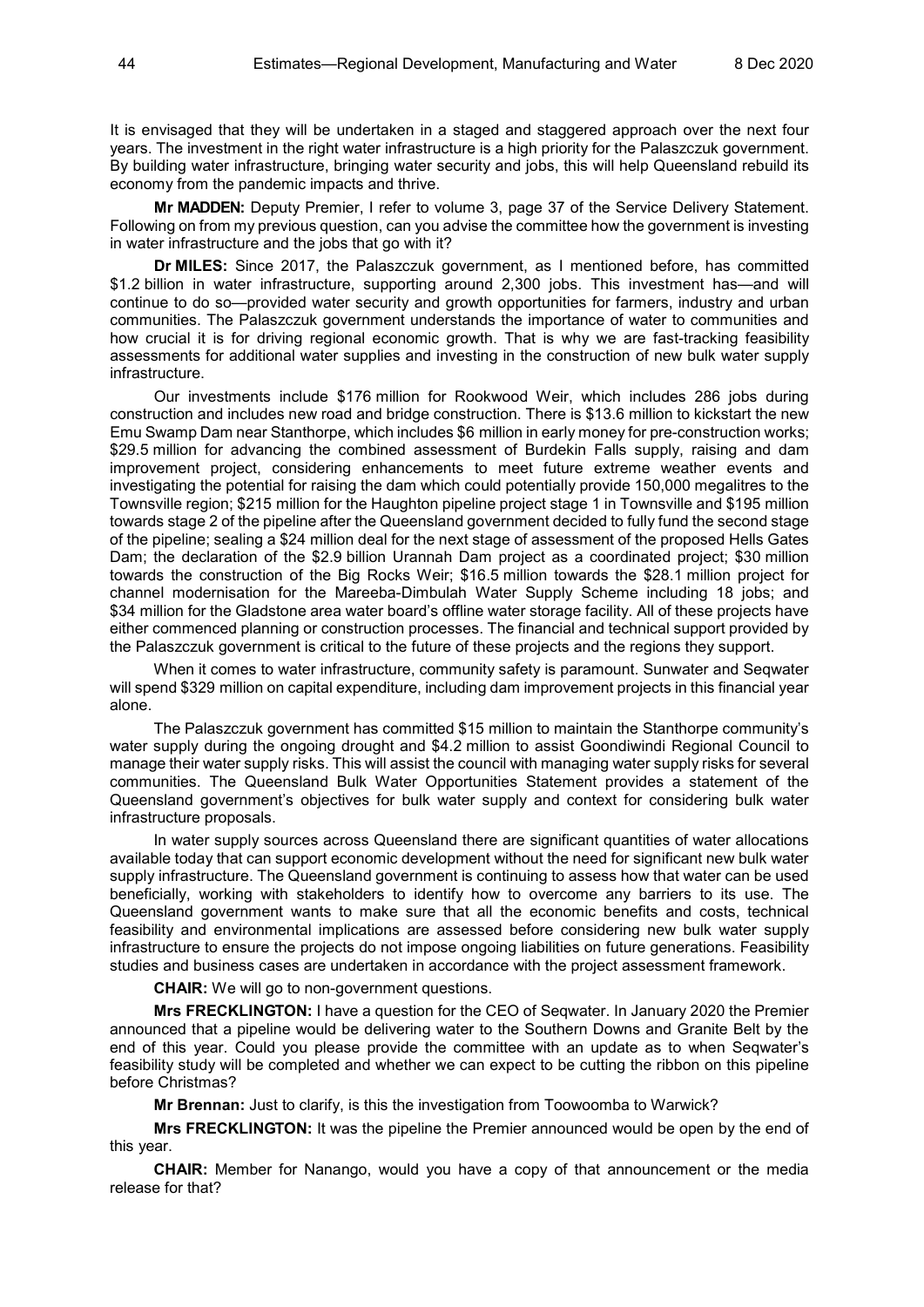**Mrs FRECKLINGTON:** I am pretty sure you can find it. It was said in parliament as well.

**CHAIR:** It would helpful if we had the document to which you refer and the date. I will let the CEO answer that how he sees fit.

**Mr Brennan:** Seqwater was requested by the Queensland government to complete a feasibility study of options to improve town water supply security for Warwick and surrounding communities. Our preliminary report was submitted to government in January 2020. A feasibility report in June 2020 confirmed that a Toowoomba to Warwick pipeline remained the preferred solution. It is our understanding that the government is considering the reports. On further direction, we will continue to work with the government stakeholders, including the Toowoomba City Council and Southern Downs Regional Council, on the pipelines projects.

**Mrs FRECKLINGTON:** I have a follow-up question for the minister. Can you point out to the committee exactly where in the capital measures the funding for this pipeline is, how much the project will cost and when it will be completed given the Premier's announcement in parliament when you were sitting right beside her?

**Dr MILES:** The member has been unable to point the committee to that statement. What I understood—

**Mrs FRECKLINGTON:** Can I clarifying that the Deputy Premier is denying that they were going to supply water to the Granite Belt?

**CHAIR:** Member for Nanango, as I said in the previous question—

**Mrs FRECKLINGTON:** I have the statement here. I am happy to table it.

**CHAIR:** It would be useful for us to have a look at that.

**Mrs FRECKLINGTON:** I cannot believe you cannot remember this one. There was so much fanfare, Deputy Premier.

**Mr SMITH:** There is a media report—

**CHAIR:** One moment—

**Mrs FRECKLINGTON:** Another committee member has found the media release as well. Thank you, member for Bundaberg.

**CHAIR:** This is one where the Premier announced a pipeline could be delivering water to the Southern Downs?

**Mrs FRECKLINGTON:** Could. So there is no pipeline.

**Dr MILES:** You have been caught out misleading the committee today.

**Mrs FRECKLINGTON:** It could also rain as well.

**Dr MILES:** It did rain in February which extended the—

**CHAIR:** Thank you everyone. This is what the question is being based on. Can we get copies so we can distribute that?

**Mrs FRECKLINGTON:** There is no plan from the Palaszczuk government to actually build a pipeline. It is just a feasibility study and it is obviously just a pipedream.

**CHAIR:** Member for Nanango, you know the last part of your question contains arguments and imputations. I will allow the Deputy Premier to answer that in the way—

**Mrs FRECKLINGTON:** The Deputy Premier could not even remember the announcement.

**CHAIR:** I have not finished talking, member for Nanango.

**Dr MILES:** The announcement that you made up. If anyone knows about pipedreams it is the member for Nanango.

**Mrs FRECKLINGTON:** And there he is.

**CHAIR:** Let us go through the chair. There is going to be no cross-chamber argument. I was about to finish saying that the Deputy Premier can answer that question in the way he sees fit.

**Dr MILES:** I note that the member for Nanango has acknowledged that she misled the committee in verballing the Premier.

**Mrs FRECKLINGTON:** Excuse me. Point of order, Mr Chair. I have not misled the committee. I was referring to the Premier's statement in the Queensland parliament and the media release which I have now tabled.

**Dr MILES:** There is a very clear difference between—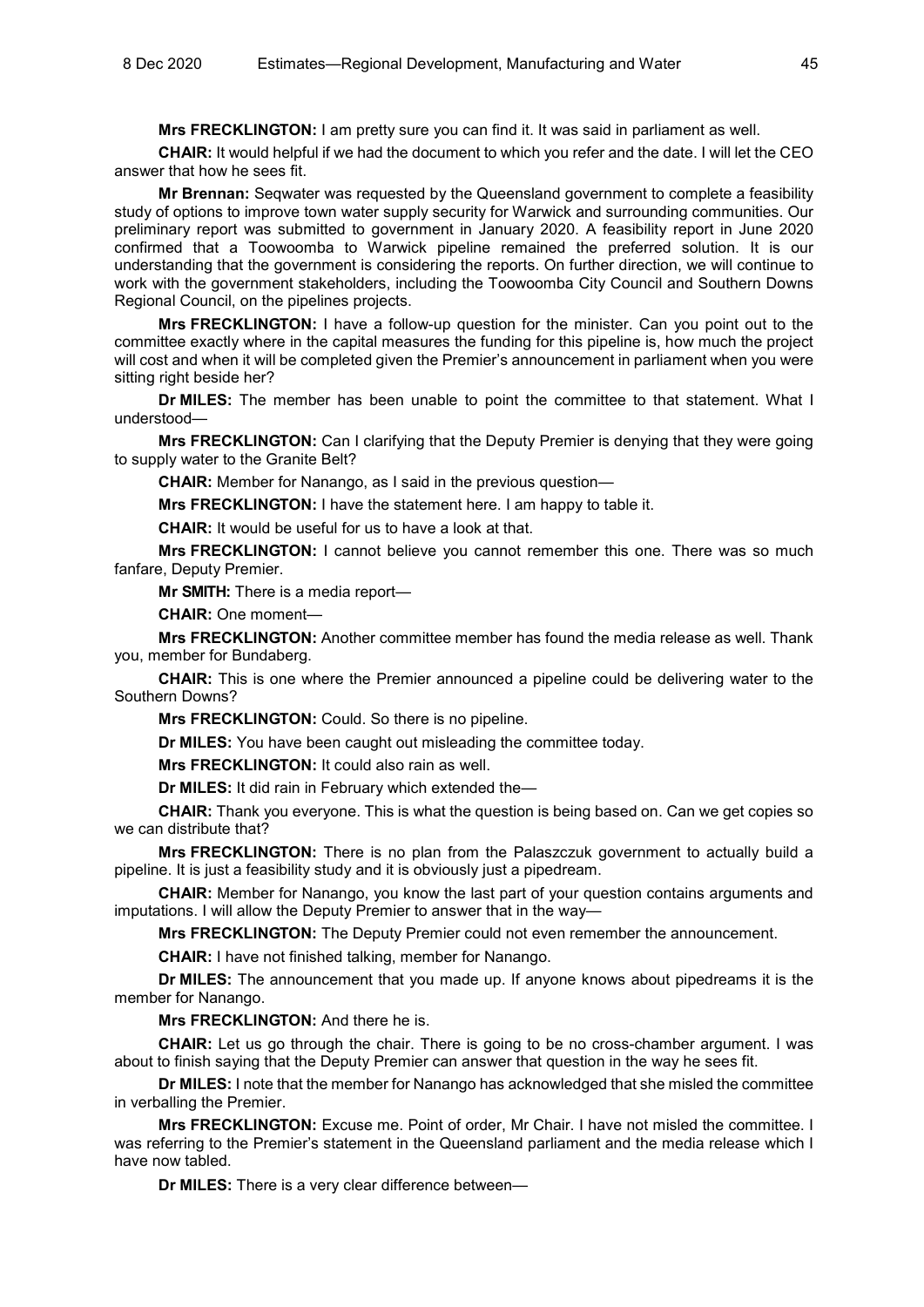**CHAIR:** Member for Nanango, I understand your point of order.

**Mrs FRECKLINGTON:** Talk about verballing.

**CHAIR:** I have given the Deputy Premier some latitude to answer that in the way he sees fit.

**Dr MILES:** As the chief executive officer just outlined, the consideration has been provided to the government and it will make a decision. The rainfall that the member for Nanango has insisted on denying in February that extended Warwick's water supply to late 2022 obviously provided some flexibility in time frame there. That will be taken into account.

**Mrs FRECKLINGTON:** I will move on. Given it appears there is no pipeline and no water—

**CHAIR:** Member for Nanango, please make no comment just stick to your questions.

**Mrs FRECKLINGTON:** I note that Deputy Premier would be able to answer this question irrespective of fact that he is the acting minister. Could the Deputy Premier provide assurances to the committee, but also to the farmers and the businesses around Bundaberg, that there will be no decline in the total available water from that which was originally available through the Paradise Dam for that region?

**Dr MILES:** I can reiterate the assurance that we have provided which is that the changes we have made to our water sharing rules mean that water users will receive at least the amount of their allocation for 2020-21 even with the water levels kept at 42 per cent.

**Mrs FRECKLINGTON:** My question related specifically to the total available water that Paradise Dam held—the amount of water not the allocation.

**Dr MILES:** They will receive at least their current allocation.

**Mrs FRECKLINGTON:** To clarify my question—and I appreciate that the minister is acting in this capacity—for an irrigator there is available water for an allocation. What I refer to is the available water that was held in the original dam before the government tore it down?

**Dr MILES:** We have indicated consistently—

**Mr SMITH:** Point of order, Mr Chair. I refer to standing order 115 relating to imputations. To suggest that the government tore down the dam suggests that there was some sort of malicious intent. I feel as though that word should not be used in the question.

**CHAIR:** The member for Bundaberg has a point. You can rephrase that question. Do you want to address that point of order?

**Mrs FRECKLINGTON:** I will. I thought the member for Bundaberg would stand up for the locals there, but I will say—

**Dr MILES:** It is his community and he is wanting to keep them safe.

**Mr SMITH:** I take offence.

**CHAIR:** Member for Nanango, I appreciate you have a line of questioning here. We have had a lot of additional comments—

**Mrs FRECKLINGTON:** I will rephrase.

**CHAIR:—**scattered through the questions. I am requesting you to ask those questions without any comments, imputations or arguments. As you were saying.

**Mrs FRECKLINGTON:** I am happy to rephrase the question. What I am seeking an answer to, Deputy Premier, is: will there be no decline in the total available water from what was available prior to the government ripping down the dam wall?

**Mr SMITH:** I raise a point of order.

**CHAIR:** I am going to rule that question out of order. I gave specific direction about using that kind of language. Do you have another question?

**Mrs FRECKLINGTON:** Yes, I do. So I am not able to say 'tear down'. I am not able to say 'rip down'. Should I say 'got the dozers in and reduced the dam wall'? Is that allowed?

**CHAIR:** I assume that is a question to me as the chair.

**Mrs FRECKLINGTON:** Chair, through you to the Deputy Premier, I will ask again: will the Deputy Premier confirm for local landholders, for local farmers, for local irrigators, for local businesses, for people of the Wide Bay—the people who rely on the water from Paradise Dam—will the government commit to maintaining the full amount of available water that was in Paradise Dam before the dam wall was reduced?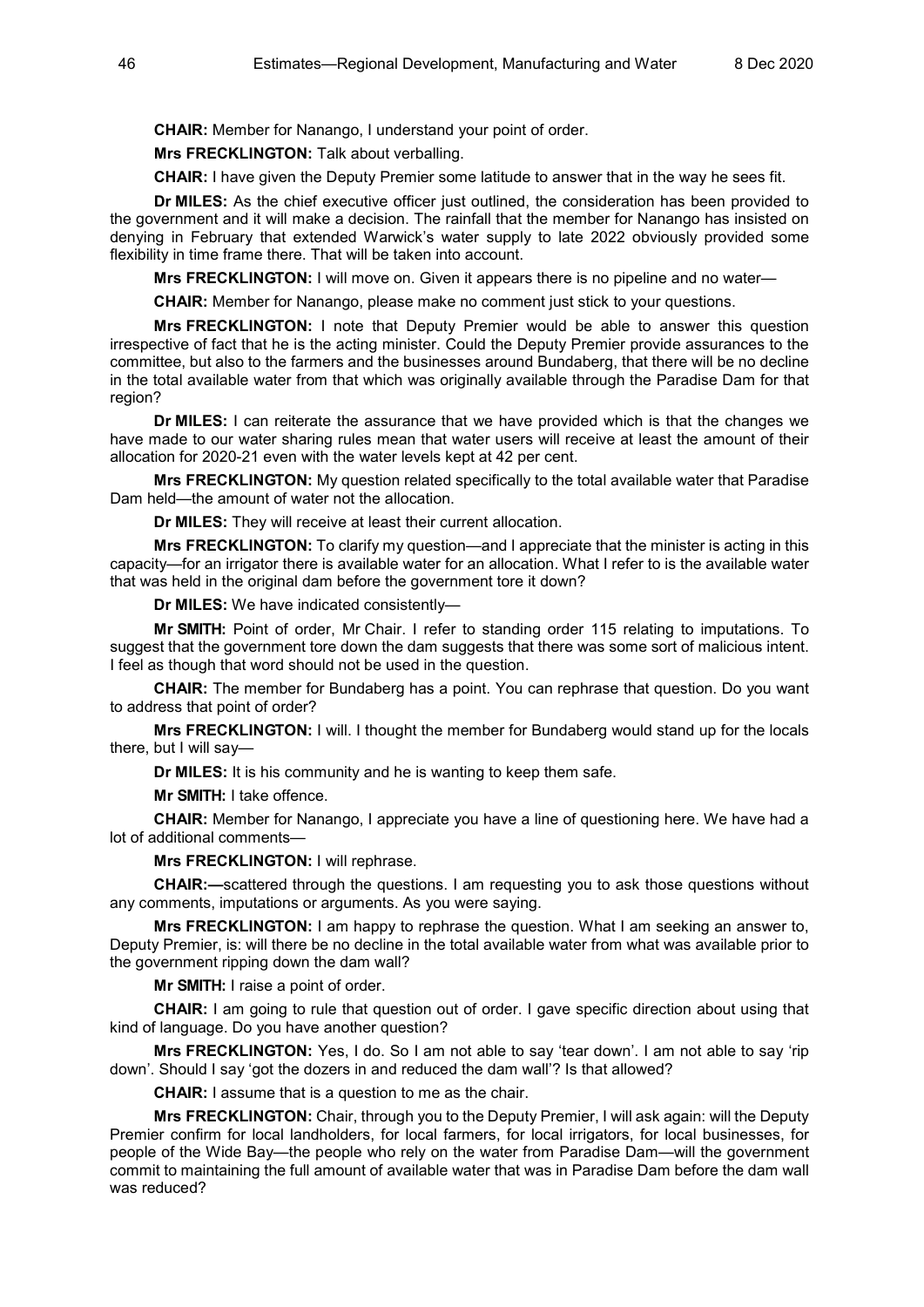**CHAIR:** Member for Nanango, that is the third time you have asked that question. You already have an answer. Minister, do you want to add anything to what you have already said in answer to that question?

**Dr MILES:** I do, Chair, because this line of questioning from the member for Nanango is quite extraordinary. She is continuing this claim by the LNP against all of the expert advice, against all of the engineering advice. In her language about our efforts to make Paradise Dam safe, she is implying, bizarrely, that we would have done that without regard to the safety of the people who could have been affected by safety issues at the dam. No-one here knows better than the member for Bundaberg what those safety issues could have meant for that community. It is nothing short of reckless to come in here and suggest anything otherwise. I have repeatedly, in answer to the member's questions, said that we will ensure that all water users receive at least the amount of their allocation, but we will not shy away from having taken the advice and done the right thing.

**Mr HART:** I have a question for the Deputy Premier. Deputy Premier, you read two answers to government questions before outlining the 'Rockwood Weir' that you are building. Could you tell us where you are building that dam because I have never heard of it?

**CHAIR:** Member for Burleigh, you wasted that question.

**Mr HART:** What is wrong with that question, Chair?

**CHAIR:** I think we all understand what you are getting at with that question. I think the Deputy Premier is about to clarify. He was saying Rookwood, not 'Rockwood'.

**Mr HART:** I will ask another question. Deputy Premier, your government is pulling down the wall at Paradise Dam. You are building the Rookwood Weir—

**Mr SMITH:** I raise a point of order.

**Mr HART:**—but you have decreased the height of the dam so instead of being a pool, it is now a puddle.

**CHAIR:** Stop there.

**Mr HART:** Can you name another dam that your government will commence in this term of government?

**CHAIR:** Member for Burleigh, the member for Bundaberg is jumping up and down with a point of order.

**Mr SMITH:** Chair, under standing order 115 re imputations, can we please refer to the essential works on Paradise Dam as essential works to maintain the safety of the people of Bundaberg—all close to 9,000 of them?

**CHAIR:** I understand your point of order.

**Mr HART:** I raise a point of order.

**CHAIR:** There is no point of order. The point of order is about avoiding argumentative, hypothetical language. It is all set out in standing order 115.

**Mr HART:** Chair, this is budget estimates.

**CHAIR:** I know, member for Burleigh. I am coming back to you. I am giving you another chance to ask your question without offending the standing orders.

**Mr HART:** Given what is happening with Paradise Dam and what is happening with Rookwood Weir, can the minister name another dam that his government will commence, and that has not already commenced, in the next four years?

**Dr MILES:** I have already outlined in some detail our \$1.2 billion capital program for water, infrastructure and planning.

**Mr HART:** So that would be no.

**CHAIR:** Order, members! The Deputy Premier is responding.

**Dr MILES:** As the member referenced, we have made a \$176 million investment in Rookwood Weir. I apologise to the committee for mispronouncing it earlier. We have committed \$13.6 million to Emu Swamp Dam near Stanthorpe; \$16 million to the Burdekin Falls Dam detailed business case into the potential raising of the dam wall; and \$215 million and \$195 million for the Haughton pipeline. We have committed \$24 million to the proposed Hells Gates Dam. We are investing \$28 million to modernise the open channel irrigation scheme on the Atherton Tablelands. We have a whole series of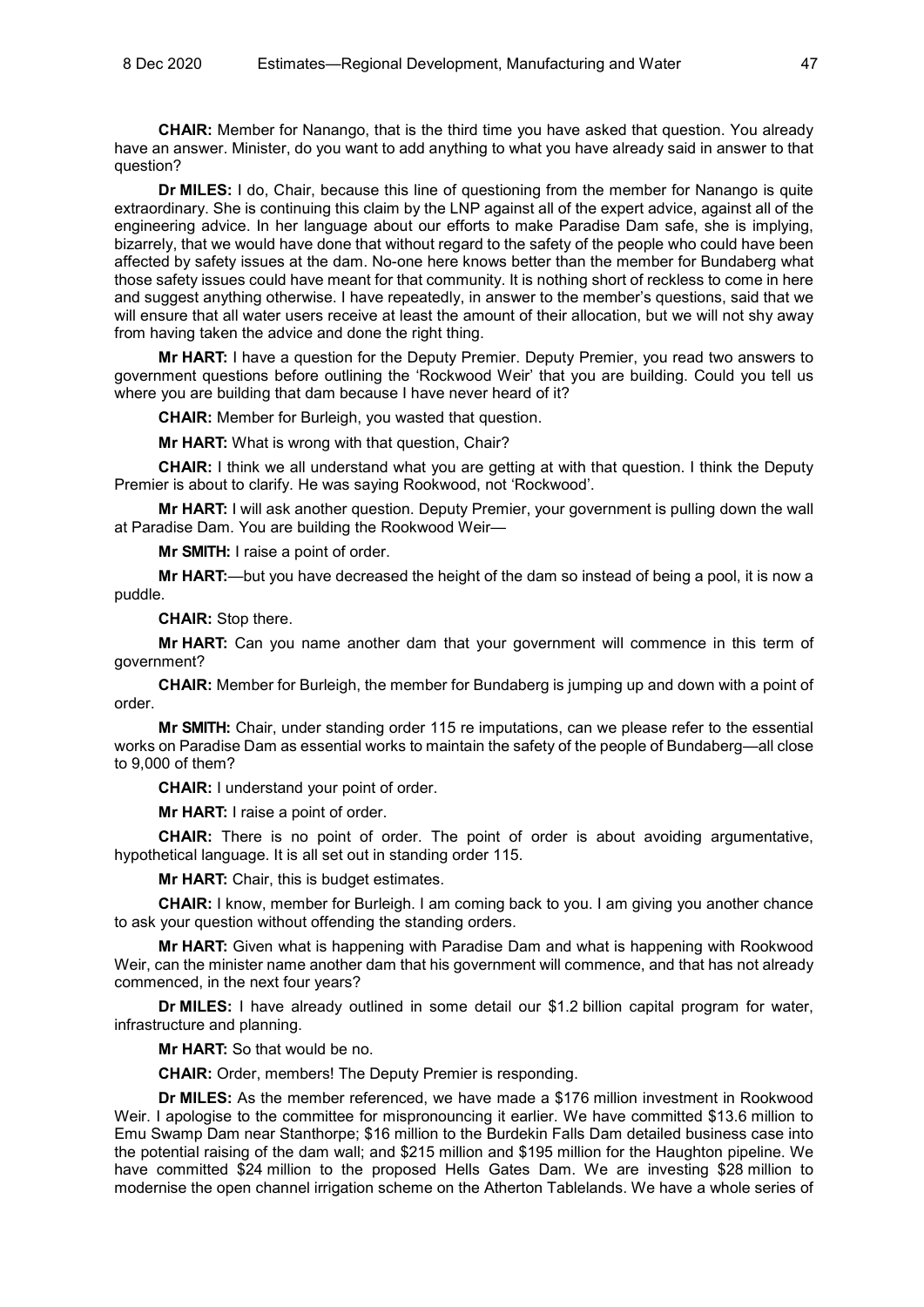projects underway. We have committed \$27 million for the construction of Big Rocks Weir, on top of the \$3 million for preconstruction activities. That is on top of the \$30 million matching commitment from the Commonwealth. There are plenty of projects underway, member, right across Queensland.

**CHAIR:** I will go to the member for Traeger for his question.

**Mr KATTER:** Will the minister advise what proportion of revenue was returned as financial dividends to the state government through the Mount Isa Water Board to the people of Mount Isa in recent years and further explain why the state government continues to exploit the situation extracting this revenue from the region?

**Dr MILES:** I have some of that data to hand which I will point to. Then I am happy for the deputy director-general to add more detail as it becomes available. I understand that, at least according to the material I have, the figure for 2019-20 is not yet available, although Ms Dobe might be able to correct me there. In 2018-19, that figure was \$1,478,000. I will ask Ms Dobe if she can go into more detail.

**Ms Dobe:** Under the state government's dividend-sharing policy, 50 per cent of any dividend and the tax equivalent payments returned to government by the Mount Isa Water Board is remitted to the Mount Isa City Council. The amount payable for 2019-20 is still to be determined. However, since 2010-11 the council has received over \$19 million as a result of this policy.

The Mount Isa Water Board provides safe and secure bulk supply to Mount Isa City Council. The Mount Isa City Council then distributes the water it receives from the board via its local distribution network to the residents of Mount Isa. The board's total water charges in the last financial year averaged around \$1.50 per 1,000 litres of water supplied. This is significantly lower than most other bulk water supplies in the state.

Mount Isa Water Board's charges are agreed with customers in long-term contracts and are based on the widely adopted building block model applied by economic regulators across Australia to estimate the total economic cost of providing the water supply. They do not include any costs associated with local distribution charges by the Mount Isa City Council. The Mount Isa Water Board is not a water retailer and does not set the end-user pricing for Mount Isa residents. Those charges are a matter for the Mount Isa City Council.

**Mr KATTER:** I have a supplementary question. That is a good segue to my last question. I do not know whether the minister wants me to verbalise the ditto marks, but we spoke about infrastructure charges which relate to new projects. What is the strategy for the government moving forward given their constraints on all utilities?

**Dr MILES:** I took the opportunity in the break to alert the water officials to your interest in this question. If you are happy, I will get Deputy Director-General Linda Dobe to answer that question.

**Ms Dobe:** There are a range of drivers for building, upgrading and improving bulk water infrastructure across the state including meeting the demands of a growing population, continuing to meet regulatory requirements and compliance obligations, increasing climate variability, using the state's existing and extensive bulk water supply infrastructure more efficiently and promoting regional economic development. A key objective of the state is to support infrastructure development that provides a commercial return to the state owned water providers which are required by legislation to act commercially. As proponents, the likes of Sunwater and Seqwater aim to advance particular infrastructure projects that provide a commercial return. Much of the recent bulk water infrastructure development in the state, particularly during the resources boon, readily demonstrated a commercial return, like Sunwater's industrial pipelines.

However, with those supply sources now developed, the long-term economic and social benefits of new water infrastructure are receiving broader consideration, particularly as the increasing demand for water necessitates investigation of less commercially effective supply options.

Government funding is often required to make water affordable. Without government funding there is either no new bulk water infrastructure or the price of the additional water supplied is in excess of what consumers can pay. If the price of water is too high, community and economic benefits cannot be realised. The key challenge for the state is ensuring that when subsidies are provided they are to the right projects in the right circumstances and are transparent. This is in line with the objectives of the National Water Initiative. Consequently, the state reviews project delivery to evaluate the benefits gained for the broader community. This is reflected in recent business case proposals undertaken for water infrastructure.

While the most obvious beneficiaries of subsidies are the supplier through cheaper infrastructure and the consumer through cheaper prices, there are potential benefits to the broader community. These economic benefits are realised when additional bulk water supply leads to economic development,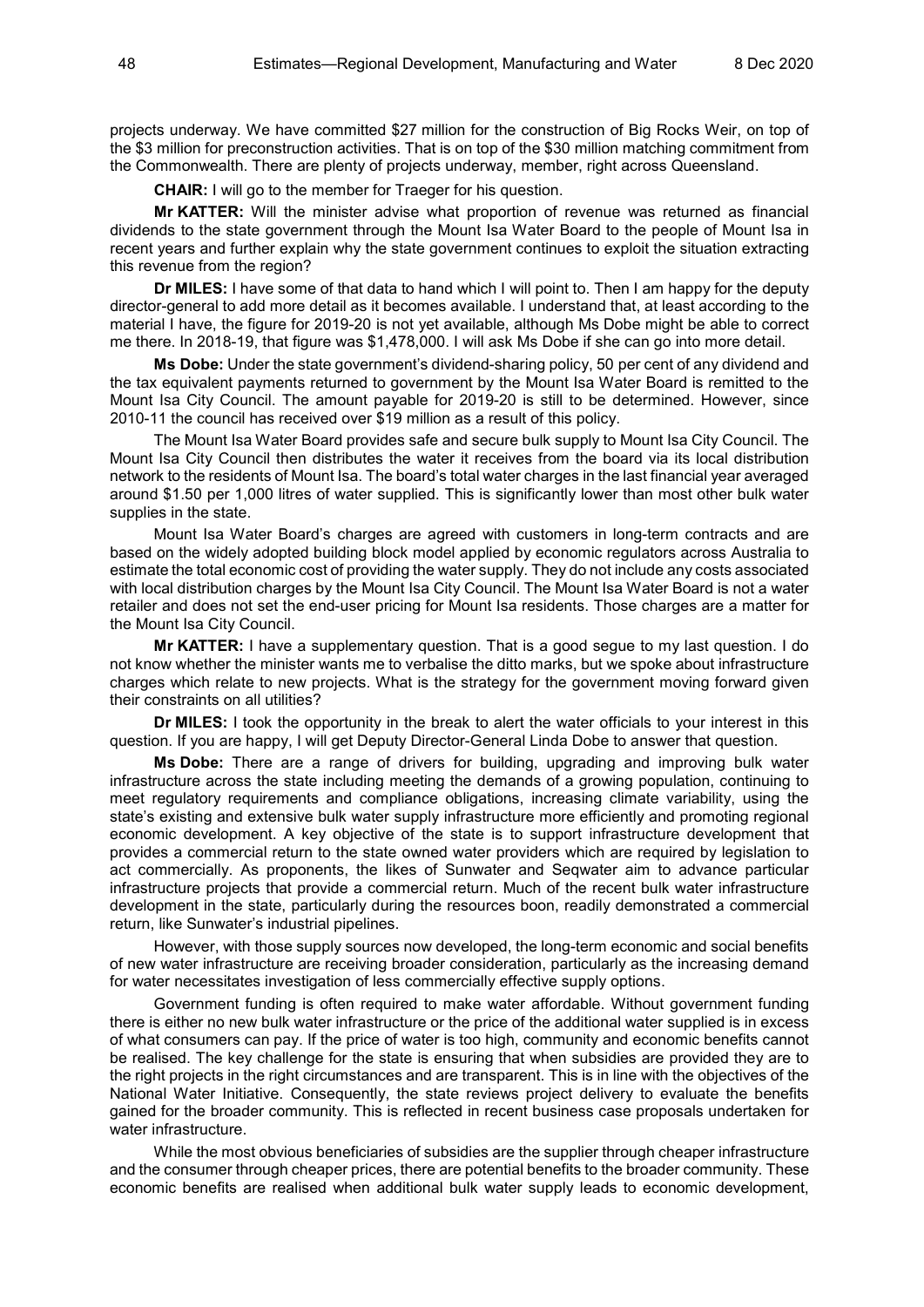more jobs, improved community resilience and greater demand for other services. Examples of where the government has already adopted less-than-commercial pricing include the construction of Rookwood Weir, which is currently being constructed, and the government's policy on pricing irrigation relief for irrigators, which was announced during the election.

The government's key policy is generally for prices to move towards recovering the irrigation share of the scheme's operating, maintenance and refurbishment costs, but not any share of the initial cost of building any assets constructed before 2000. For 2020-21 this government will pay Sunwater and Seqwater community service obligation payments of up to \$14.7 million to cover the gap between the prices and their irrigation water supply costs. There is an election commitment for significant pricing discounts for irrigators in direct response to pricing concerns raised by irrigators and to create more jobs by supporting the agriculture sector.

**CHAIR:** Deputy Director-General, I think we have the complete answer. We will go on to government questions.

**Mr SMITH:** Deputy Premier, will you update the committee on the status of dam safety improvement projects currently underway?

**Dr MILES:** I thank the member for his question. As we know, dams are long-life assets and require ongoing monitoring and maintenance to ensure modern safety standards are met. In Queensland, dam owners are responsible for the safety of their dams under the Water Supply (Safety and Reliability) Act 2008. Both Seqwater and Sunwater work to meet the Queensland dam safety guidelines and those set by the Australian National Committee on Large Dams.

Dams in Queensland are built to very high safety standards; however, over the last 50 years a number of changes have occurred. In particular, our understanding of extreme weather events and earthquakes has increased, as has our understanding of the condition of existing dams and appropriate dam design and engineering. Another change has been increasing downstream populations at a number of dams, which raises the risk if a dam failure event occurs. Public safety is the No. 1 priority for the Palaszczuk government.

Both Sunwater and Seqwater are delivering dam improvement programs to ensure the safety of Queensland communities. Sunwater and Seqwater's dam improved programs will extend into the late 2020s and mid-2030s respectively. Each entity has a large number of individual projects being progressed through their development phases. Dam upgrades are prioritised by owners using a portfolio risk assessment that considers all dam safety risks, including dam condition data and performance data. This also considers risks associated with growing downstream populations.

In 2019-20 Sunwater and Seqwater delivered \$54 million of investment into dam improvement projects across Queensland. For Sunwater, this included progressing six dam improvement projects; for Seqwater, this included progressing three dam improvement projects. Construction work on the Ewen Maddock Dam upgrade project commenced and Paradise Dam essential works are progressing on schedule. The Ewen Maddock Dam upgrade will support up to 70 local jobs and also include significant improvements to the recreation area. Early works on the Lake MacDonald improvement project have now commenced. Additionally, Toowoomba Regional Council has commenced preliminary investigations to support upgrades to Cressbrook and Cooby dams, which are expected to be completed by 2025. Similarly, the Gladstone Area Water Board is conducting preliminary analysis to support an upgrade to the spillway of Awoonga Dam. For 2020-21 Sunwater and Seqwater are budgeting \$152 million for dam improvement projects. This includes work that ensures the safety of Queenslanders, protects our assets into the future and creates local jobs.

**Mr MADDEN:** Deputy Premier, I refer to volume 3, page 37 of the Service Delivery Statement. Will you update the committee on the work of the expert panel appointed to take a 21st century look at the Bradfield scheme?

**Dr MILES:** I thank the member for Ipswich West for his question. It is a good question. Since 2017 the Queensland government has committed \$1.2 billion to water infrastructure statewide, supporting almost 2,300 jobs in regional Queensland. We know that unlocking more water in northern and Western Queensland will help drive the economic growth and development that is needed to secure a prosperous future for those regions, and we will consider all options that help us achieve that goal.

In keeping with the Palaszczuk government's continuing commitment to our regions, we have instigated the first comprehensive investigation of the proposed Bradfield inland irrigation scheme in more than 15 years. It is this government that is putting money behind it and funding a 21st century expert re-examination. The Bradfield Regional Assessment and Development Panel has been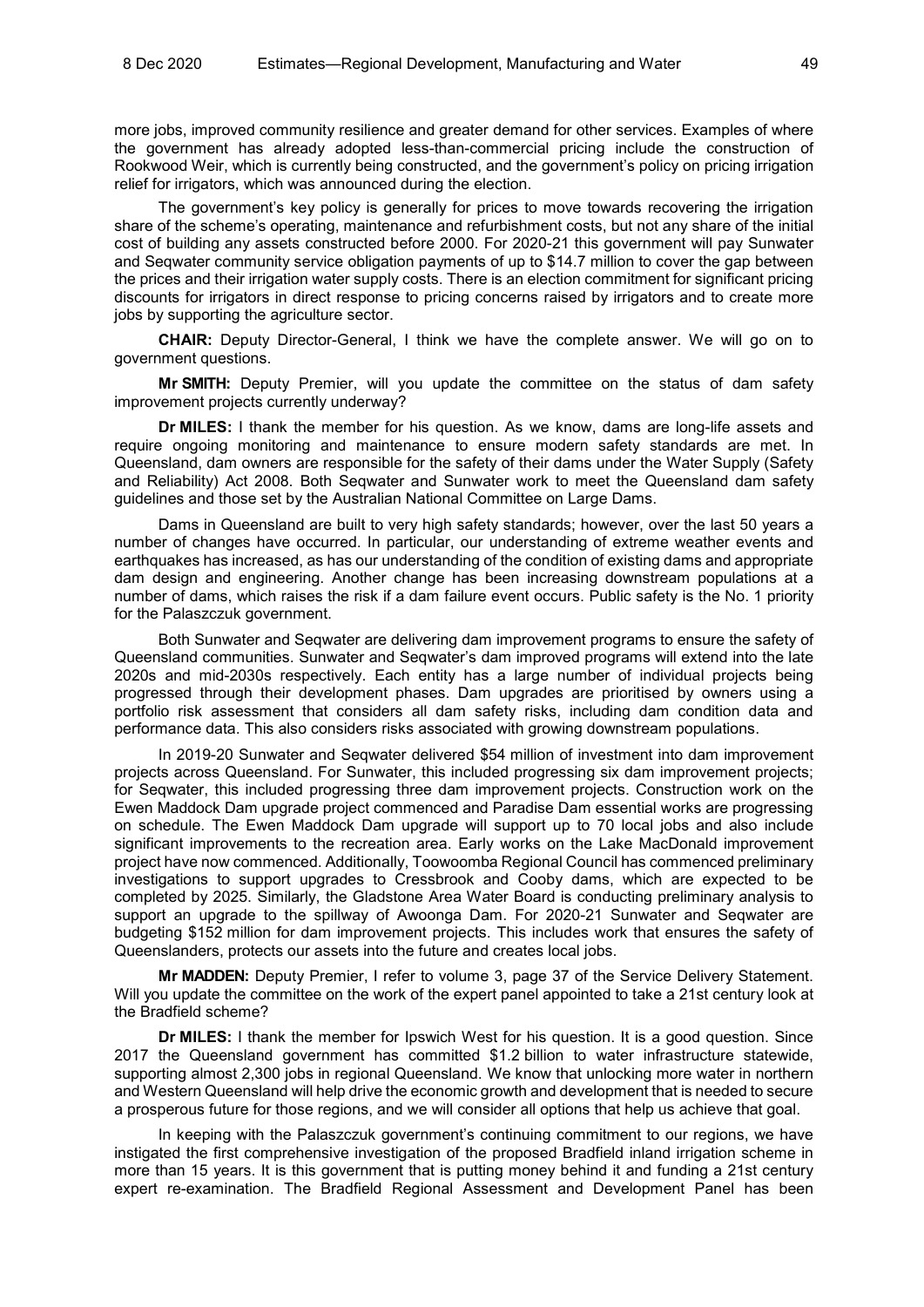established to undertake this work, and they are assessing the financial, economic, environmental, social and technical viability of the Bradfield scheme and Bradfield-like concepts. This expert panel has the knowledge and critical thinking skills that are needed to make sure any projects that make up a Bradfield scheme are not only planned, funded and delivered properly but that they will ultimately grow our economy.

Together, the expertise of the panel members—Professor Ross Garnaut, Dr Georgina Davis and Professor Allan Dale—will give this government clear direction on how to deliver water security and economic opportunities for regional Queensland. In conducting this assessment the panel are focusing on the geographic areas that allow water diversions from the Wet Tropics to the Burdekin and the Queensland Murray-Darling Basin. As part of the assessment the panel is looking at, and making recommendations on, six key themes.

Under theme 1 the panel is considering any Bradfield assessments that have been completed to date, their limitations at the time, and the growth in infrastructure since the original scheme was proposed. Under the second theme, the panel is considering the economic benefits to regional communities and agricultural production, especially through the lens of re-energising the economy following the COVID-19 pandemic and the current economic recession. Under the third theme, the panel is scanning and analysing existing bulk water infrastructure, the current water demand and identifying whether the supply is meeting the demand.

The fourth theme identifies opportunities that are available to leverage off current infrastructure. Under this theme, the panel is assessing and providing recommendations on where existing bulk water infrastructure can be expanded and connected to support drought-prone regions. Theme 5 focuses on new opportunities. The panel is making recommendations on new opportunities, advising on appropriate staging to maximise return on investment to the Queensland community, considering opportunities to leverage complementary infrastructure, and looking at opportunities associated with renewable energy generation, hydrogen production and resource sector development. Under theme 6 the panel is identifying potential bulk water supply infrastructure opportunities that neighbour the project area.

When undertaking this work the panel is also considering climate change, the impact on the Great Barrier Reef, native title and Aboriginal and Torres Strait Islander people's cultural connections. The work that the panel is doing cannot be done in isolation. The panel will be consulting with key stakeholders, including regional councils, to understand their needs and potential benefits to their local communities. Since their establishment the panel has been meeting monthly and has already received multiple briefings from state government agencies and bulk water operators on the key themes of their assessment. Nationally, they have initiated contact with the Centre of Policy Studies and the National Water Grid Authority. The panel is well on its way to developing a concept paper outlining their initial thoughts, which will be shared with my department in January next year.

Finally, by taking a 21st century look at the Bradfield Scheme, the Palaszczuk government is continuing to meet its commitment to prudently act on expert advice and deliver on our pledge to progress water infrastructure that delivers for irrigators, delivers for our regions and delivers for Queenslanders.

**CHAIR:** Briefly, member for Bundaberg, you have another question.

**Mr SMITH:** Can the Deputy Premier advise of the importance of prioritising community safety when it comes to dam infrastructure in this state?

**Dr MILES:** I thank the member for his question and note how relevant and important this question is to the community he now represents. Dams are essential components of our water supply and irrigation infrastructure and underpin Queensland's economy. Dam failure can cause loss of life and major damage to property and infrastructure. If failure of one of our major dams did occur, the impacts could be catastrophic.

While responsibility for dam safety lies with the dam owner, safety will always be the No. 1 priority for the Palaszczuk government. The Department of Regional Development, Manufacturing and Water regulates safety of water dams to minimise risks to the community and avoid the realisation of impacts. The department's regulatory approach covers water dams whose failure would put personal safety at risk. These are called referable dams. There are 107 referable dams in Queensland. These include major dams such as Wivenhoe and Burdekin Falls Dam and also smaller dams such as detention basins and off-stream storages. Seqwater and Sunwater own two-thirds of Queensland's referable dams. Both organisations have dedicated teams to manage dams and are available to respond to questions specific to their dams.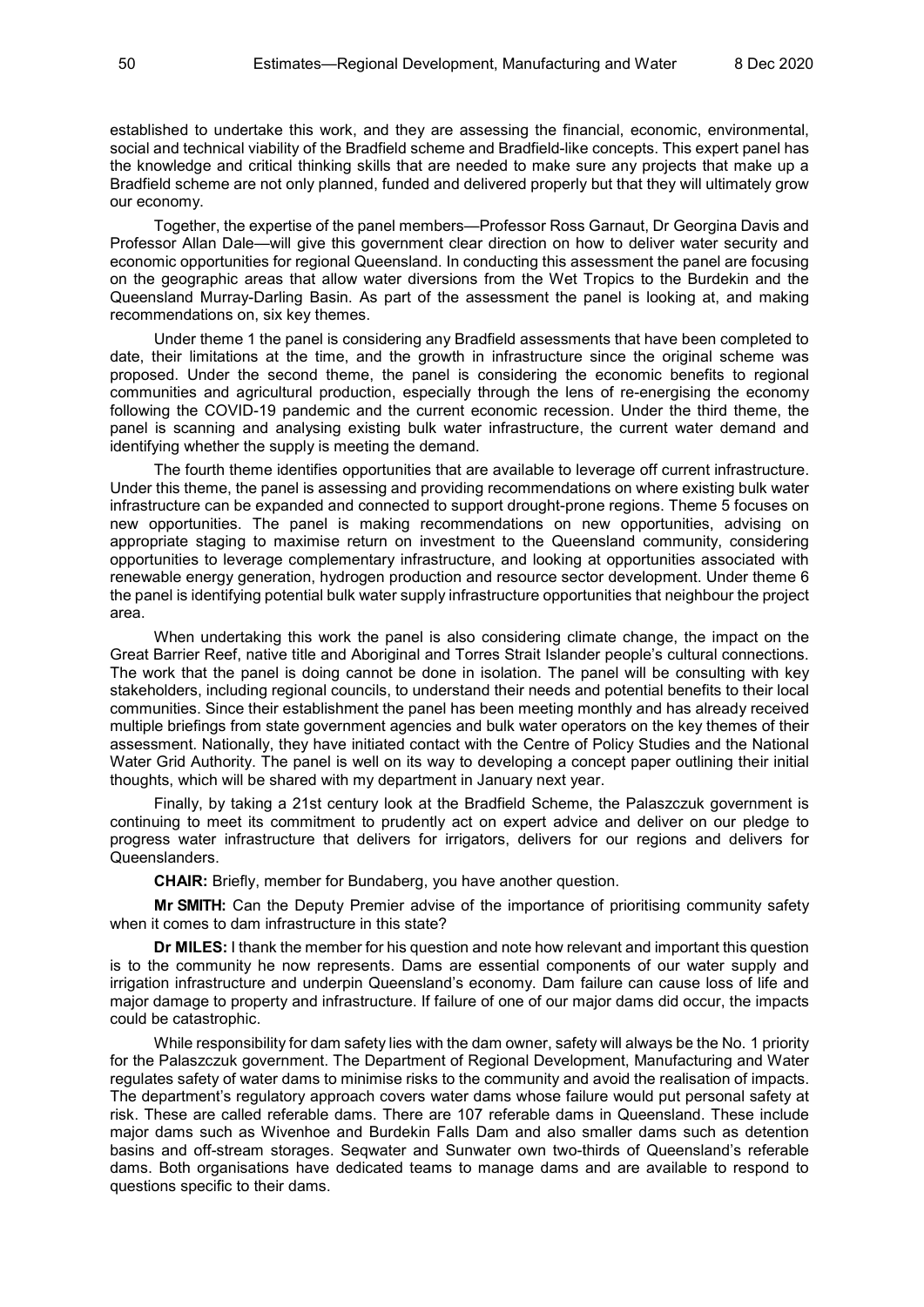The risks of dam related incidents and failures are very low, which reflects an active and effective regulator and responsible and diligent dam owners who manage dams through an appropriate program of upgrades, inspections, maintenance and record keeping under state and national dam safety standards. Compliance with regulatory requirements in the dam industry in Queensland is very high and we have an excellent dam safety record, but we know we can never be complacent. We continue to identify emerging risks and avoid the realisation of impacts through regular review, taking on lessons learnt during wet weather events, engaging with experts and maintaining good practice standards. This includes the Palaszczuk government's response to safety concerns raised at Paradise Dam, taking steps to protect the people of Bundaberg by lowering the water level in the dam and reducing the dam wall by approximately 5.8 metres. This has made the dam safer in the event of a flood greater than those which occurred in 2011 and 2013.

As I said, there can be no compromise when it comes to safety. Safety must always come first. Dam upgrade programs ensure safety risks remain at the lowest possible levels. These upgrades may include spillway capacity increases, storage capacity increases, structural modifications or operational and maintenance modifications. They are implemented according to a considered time frame and align with the latest dam safety standards.

Major dam improvement projects currently underway include Paradise Dam, Burdekin Dam, Somerset Dam and Lake Macdonald. Flood events that exceed the design capacity of a dam, while extremely rare, are possible and there may be a short time frame between warning and occurrence of incidents or failure. All referable dams in Queensland have an emergency action plan that describes the response to all potential dam safety hazards. These emergency action plans are published on the department's website and include flood inundation maps. The Palaszczuk government will continue to prioritise dam safety and preparedness, including working with dam owners to achieve our No. 1 goal of keeping Queenslanders safe.

**CHAIR:** We will now go to the opposition for 10 minutes worth of questions then we will go to the crossbenchers. I call the member for Lockyer.

**Mr McDONALD:** Deputy Premier, in the minister's response to pre-hearing question No. 1, you outlined 10 irrigation schemes where 1,125 customers were paying more than \$6 million in part A charges where no water was available. Given the historical poor performance of these schemes, the ongoing drought and the effects of COVID, will the government consider waiving these fees as it has done under previous administrations?

**CHAIR:** On that comment of 'historical poor performance', there is an imputation and an argument in there. I do not know exactly what you are referring to and none of us really do, and I will not ask about it. I am going to ask the Deputy Premier to address the gist of that question, ignoring that particular interpretation.

**Mr McDONALD:** For clarification, Chair, it is the 'historical poor performance' of the irrigation schemes, some as low as 10 per cent.

**CHAIR:** Ten per cent in terms of return—

**Mr McDONALD:**—of the availability of water. One year in 10.

**Mrs FRECKLINGTON:** It is a technical term that irrigators use.

**CHAIR:** Thank you, member for Nanango. I understand that but my point is that it is very subjective or you need more information. Be that as it may, let us not argue about this. I am asking the Deputy Premier to answer the question

**Dr MILES:** Only to note what the answer says—which is the only way we could avoid these maintenance costs would be to close the schemes permanently and decommission the infrastructure. I guess it underlines how important it is for future infrastructure that informed decisions are made on the basis of expert advice so that we do not find ourselves with more situations like this.

**Mr McDONALD:** I have a follow-up question. Minister Lynham wrote to me in June 2020—and I will provide to you that email—stating he was open to engaging further with relevant constituents, letting us know he would like to hear about constructive, alternative proposals around irrigation pricing for irrigation areas, particularly in those underperforming schemes where it is under 40 per cent across the state. Will the minister undertake to work with growers in my region to be able to get a fairer deal for part A charges?

**Dr MILES:** I am very happy to commit the minister to—

**Mr McDONALD:** I should say the region of Queensland, right across the state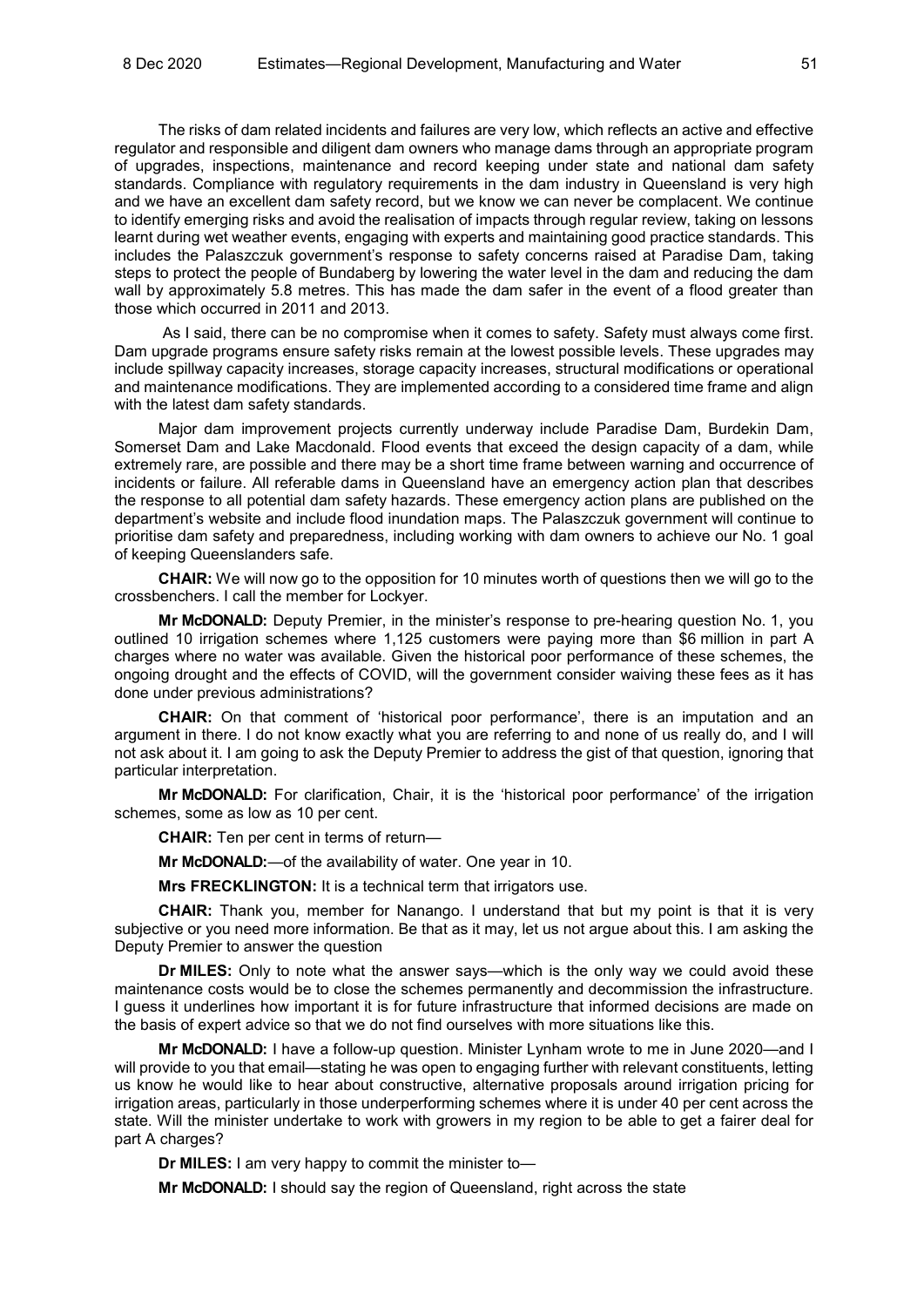**Dr MILES:** No doubt Minister Butcher, once he is back on deck, will reach out to you, member for Lockyer, and discuss the best way to engage with those communities. It may well be some of them do want to head down those paths. I am sure in the new year he will be happy and available to do that.

**Mr McDONALD:** Thank you, Deputy Premier.

**Mrs FRECKLINGTON:** Can I quickly follow up on my colleague's question there so I can clarify it. We have 1,125 water users who are getting zero water supply and are paying to the Palaszczuk government \$6 million through the GOC. I think my colleague's question was quite clear. Will the Palaszczuk government commit to considering relief, like previous administrations have done, for those part A water charges?

**Dr MILES:** As I said in response to the member for Lockyer, they are the costs incurred in maintaining those schemes. Equally, I am happy to indicate that the minister, when he gets a chance to engage with those communities, will consider what options are available.

**Mrs FRECKLINGTON:** Thank you. I have a question if I may to the CEO of Sunwater. Mr Stockton, congratulations on your appointment. In 2017 the Palaszczuk government promised \$100 million of Stanwell dividends to help fund the proposed hydro-electric power station at Burdekin Falls Dam. The project was slated for commencement in 2020. Can you please provide the committee with an update on this project and whether that \$100 million in funding remains available to Sunwater and whether you can expect construction to commence before the end of 2020?

**CHAIR:** Member for Nanango, you have clearly got the media releases there to which you are referring.

**Mrs FRECKLINGTON:** I have it here because I thought you may ask so I am happy to table it.

**CHAIR:** Indeed, and I thought you would be prepared for that. We will distribute that for us to have a look at.

**Mr Stockton:** Thank you very much for the question. Unfortunately, I do not have any detail to hand in relation to that commitment made previously. To my understanding at present, Sunwater is not in receipt of any funds associated with hydro work for Burdekin Falls Dam.

**Mrs FRECKLINGTON:** Thank you very much, Mr Stockton. You have answered my question very well. Deputy Premier, given the CEO's response, where do you stand in relation to the 2017 commitment of your government to take \$100 million from Stanwell dividends to fund this hydro power at the Burdekin Falls Dam? Obviously, we are nearly at the end of 2020 and once again this is another project not started, not commenced, a fake promise. I ask the Deputy Premier to please comment on the commitment of his government from 2017.

**CHAIR:** Member for Nanango, you are doing pretty well there. You got to the end there.

**Mrs FRECKLINGTON:** Thank you.

**CHAIR:** Obviously there were some parts of that question which offended standing orders. I think it will be useful at this stage, seeing that we have these statements from the cabinet—can we move that these be tabled? Okay. Can these be distributed? I think it would be useful—because the member is referring to this—for the Deputy Premier to be able to look at this.

**Dr MILES:** My understanding is that hydro projects as well as the Stanwell dividends sit in the energy minister's portfolio, but I am happy—perhaps in the break—to see what information I can find for the member and report back to the committee.

**Mrs FRECKLINGTON:** Thank you. I will follow on with another question. My question is to the Director-General. In early 2019 the federal coalition government announced \$18 million funding for an off-stream water storage project at Glendorf near Maryborough. Would the director-general please provide a timeline as to when the Glendorf off-stream water storage will commence? When is construction expected to begin? I am more than happy for the Deputy Director-General to answer Mr Carroll if you want to pass it on. I do not mind.

**CHAIR:** I know that we do not have to refer to SDS, but it is useful for the members to my right to get an indication of where in SDS they may find that.

## **Mrs FRECKLINGTON:** Sorry.

**Mr Carroll:** I thank the member for the question. My understanding from the department is that the funding was given to MSF Sugar and not the government.

**Mrs FRECKLINGTON:** To be clear, the funding does not sit with Sunwater; it sits with MSF?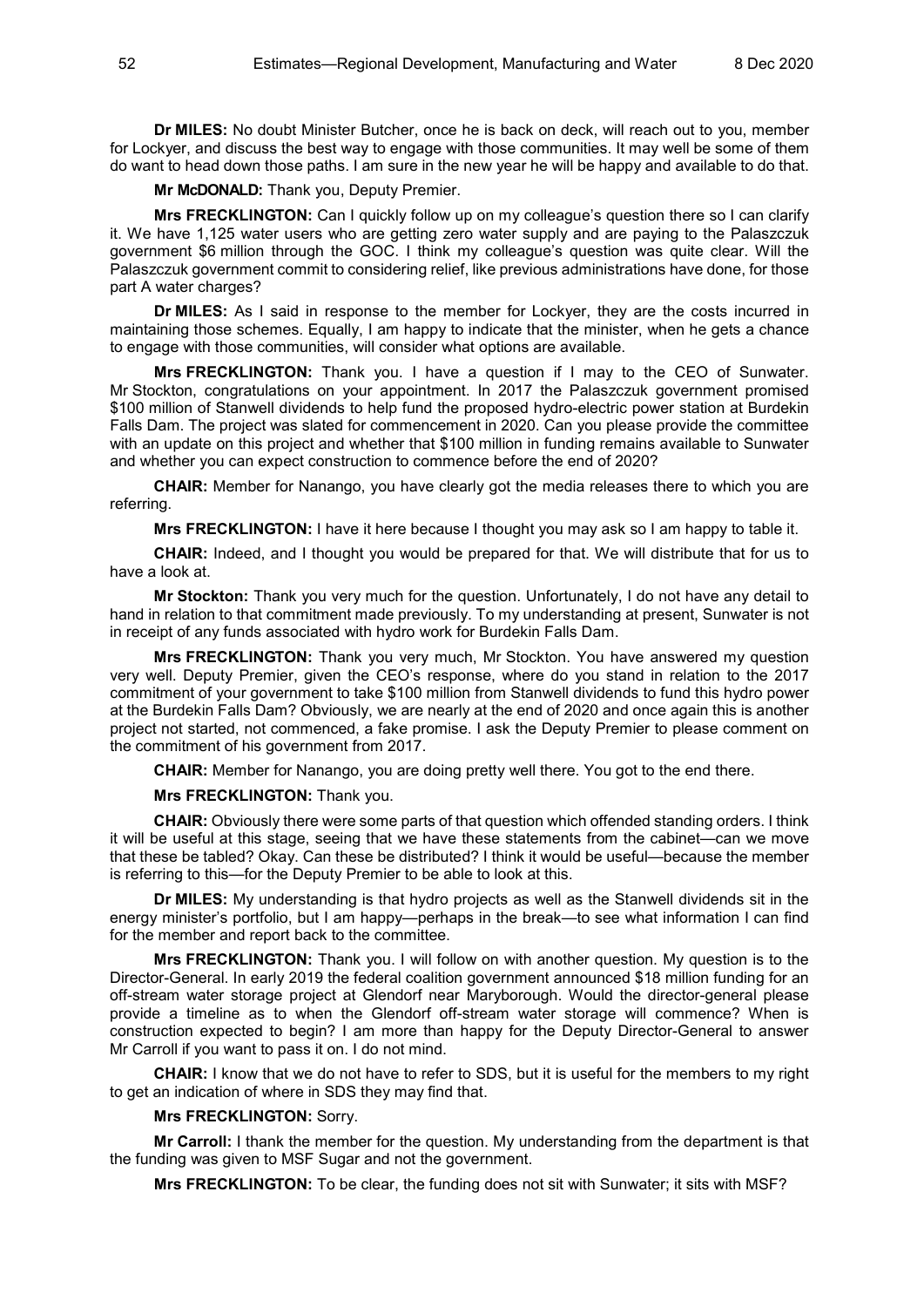**Mr Carroll:** That is the information I have been provided.

**Mrs FRECKLINGTON:** I would like to clarify a question that I asked earlier in relation to irrigation prices and the reduction supposed thereof, because unfortunately I am not satisfied with the answer. My question is to the Deputy Premier. Can I clarify the discount that has been proposed, given the fact that the Palaszczuk government has proposed a discount for irrigators? This is not an imputation, but by picking winners in terms of whether it is a fruit grower—not a cane grower or other productive crops how does the Deputy Premier intend to utilise the discount process to work out which water is being used for horticulture and which water is being used for other uses?

**Dr MILES:** I might ask the deputy director-general to answer how that differential discount can be applied. With regards to the question the member was asking earlier in terms of what the base price of the discount will be applied to, I am keen to get some advice and return to that later with the indulgence of the committee. I might ask Ms Dobe about how we would classify irrigators and apply the discount.

**CHAIR:** Just before we go onto that, we will be coming back—

**Dr MILES:** I am separately happy to have the argument about—

**Mrs FRECKLINGTON:** What is that? The Deputy Premier wants to have an argument? I missed

**Dr MILES:** I am separately happy to take a question about the differential discount and the rationale behind that.

**CHAIR:** We will be able to clarify that. I am aware of time constraints. Can I ask the deputy director-general to give a really brief reply of, say, about a minute?

**Ms Dobe:** It will be less than a minute. The election commitment has just been received and we still are working through the policy on how that will be implemented.

**CHAIR:** I am going to go to the crossbenchers. Who would like to go first? Member for Mirani.

**Mr ANDREW:** I refer to page 3-37 of volume 3, 'create competitive regional economies'. Given the situation of the discounts and how they have been structured to be allocated on 1 June, has the government looked into the fact that the stimulus packages from the federal government are finishing in March and there are issues now surrounding crops due to the fact that our royalties have dropped? Has the government looked at implementing these reductions in prices and discounts on 1 January to capture the cotton and the cane industries? As we know, for every megalitre of water we get five tonnes of cane. The economy needs every bit we can get.

**CHAIR:** It is a similar question to what has been asked but it is talking about the dates of starting for cane and cotton, correct?

**Mr ANDREW:** That is correct.

it.

**Dr MILES:** I thank the member for his question. I am not across the changes that the Commonwealth has made that you are referring to. Our commitment was that these discounts would apply from 1 July.

**Mr ANDREW:** Sorry. The changes I was talking about involve the stimulus package—JobKeeper, JobSeeker. I am asking about the overall economy and whether, if we kick this in earlier, we would soften the blow to the economy by taking this back?

**Dr MILES:** I certainly understand the sentiment. What is included in the budget applies from 1 July next year. That is the commitment we gave and the announcement we made. I certainly understand where the member for Mirani is coming from, though. What you can tell from the deputy director-general's last answer is that it will take us some time to get the systems in place to implement these discounts. I think it is unlikely that that could be done much sooner—certainly not on the time frames that you suggest.

**Mr BERKMAN:** I have a question in relation to the proposed Emu Swamp Dam for private irrigation on the Granite Belt. I direct the question to the director-general first. I understand that the proponents need 3,900 megalitres of water allocations under the Border Rivers Water Plan to be viable and that they seek over 1,350 megalitres from the urban water reserve even though the current iteration of the proposed dam will not be at the required standard for holding town water. Is the department considering allocating part of the urban water reserve to the Emu Swamp Dam?

**Mr Carroll:** I thank the member for the question. I might ask the deputy director-general to answer the question.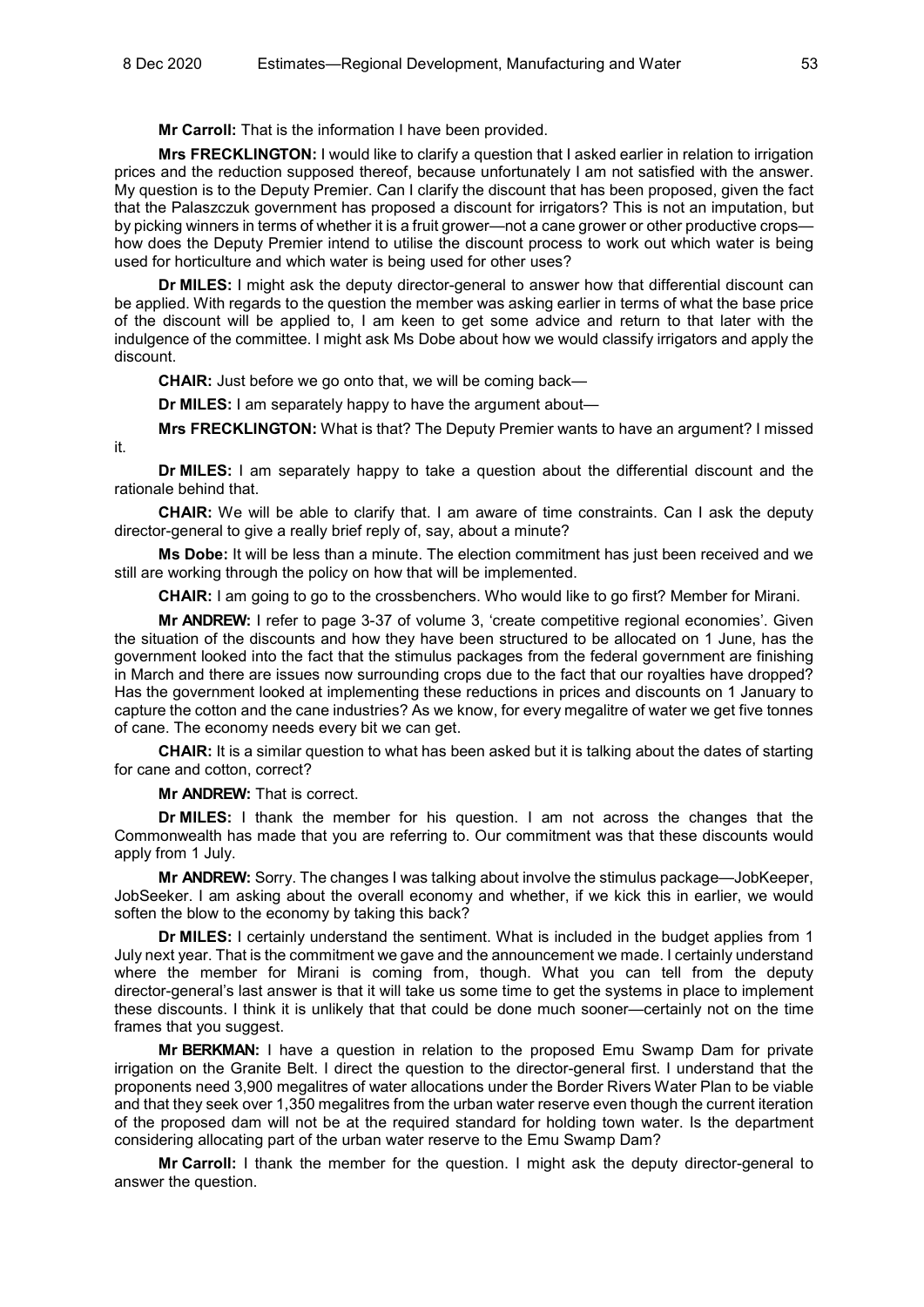**Ms Dobe:** Thank you for the question. We are considering and working with the proponent of the dam on all the different allocations that might be able to go towards the allocations in that dam. That includes water that is held in reserve and water that they will have to purchase from the market. The urban reserve is a lease arrangement. We are working through that at the moment. We are working very closely with the Southern Downs Regional Council on that as well.

**Mr BERKMAN:** The urban water reserve is in play as a potential component of the allocations that they will require?

**Ms Dobe:** All of the reserves are currently being looked at, but we are very conscious of the importance of urban water supply, particularly as we are currently carting water to the community of Stanthorpe. We are looking at what are the long-term water supply options for the urban community and how those town water reserves would fit into that mix.

**Mr ANDREW:** Deputy Premier, the water supply at Mount Morgan No. 7 Dam is drastically low and there is no way that we have a pipeline or can get a pipeline. What is the government's answer to fix the supply for No. 7 dam for the people of Mount Morgan?

**Dr MILES:** I thank the member for that question. I might refer that question to the Deputy Director-General to answer.

**Ms Dobe:** The community of Mount Morgan is currently on level 5 water restrictions. The council is responsible for making sure that Mount Morgan continues to have supplies. Supplies in Mount Morgan are available for at least six months, if not longer. Their contingency response is to cart water to Mount Morgan from Gracemere. They have a contingency response in place if it is needed. If council wants to look at alternative water supply options for the community of Mount Morgan, it can go ahead and do that. If they need the state's assistance, we are happy to help them at any time.

**CHAIR:** Do we have any information to answer those questions or will they be taken on notice?

**Dr MILES:** I just might clarify the two matters I will try to explore in the break. One is the \$100 million that was committed to Burdekin Falls Dam and what the status of that is. The other is the base price that the discount for irrigators will be applied to. I undertake to come back in the next session, if that is okay.

**CHAIR:** That would be at the end of the next session, which is for the regional development and manufacturing portfolio. There is a document to be tabled—an article from *Southern Free Times*. Are committee members happy with that one? It is so tabled.

We have a couple of minutes remaining. I am feeling generous and we have enjoyed having the member for Nanango here, so I ask if she has a brief question.

**Mrs FRECKLINGTON:** I do have a question. I remind the Deputy Premier that he was also going to come back with specifics about the Eton Haughton irrigation scheme.

**Dr MILES:** What was the question?

**Mrs FRECKLINGTON:** It was in relation to the double-digit percentage water price increases in 2021. It goes to the base price as well.

**Dr MILES:** Okay.

**Mrs FRECKLINGTON:** In the very short period of time left, I would like to ask the Deputy Premier a question in relation to the reduction in size for the planning of Rookwood Weir just near Rockhampton. I understand that the government originally committed in 2018 to a 76,000-megalitre capacity. Previous iterations of the Palaszczuk government have blamed the cost of concrete for the reduction in the size of this dam. Would the Deputy Premier draw a line in the sand in relation to this? What will be Rookwood Weir's final capacity and could you confirm why that capacity has been reduced, given the previous commitment?

**CHAIR:** There are two questions there.

**Mrs FRECKLINGTON:** He can answer one at least, hopefully.

**CHAIR:** The first one was about capacity; correct?

**Mrs FRECKLINGTON:** Yes.

**Dr MILES:** Rookwood Weir will provide up to 76,000 megalitres of additional water. The project was rescoped from the initial design as they went to detailed design including geotechnical assessment, which identified design challenges which would have increased it above the initial envelope available. The Premier requested further assistance from the Prime Minister on 12 July 2019 in order to be able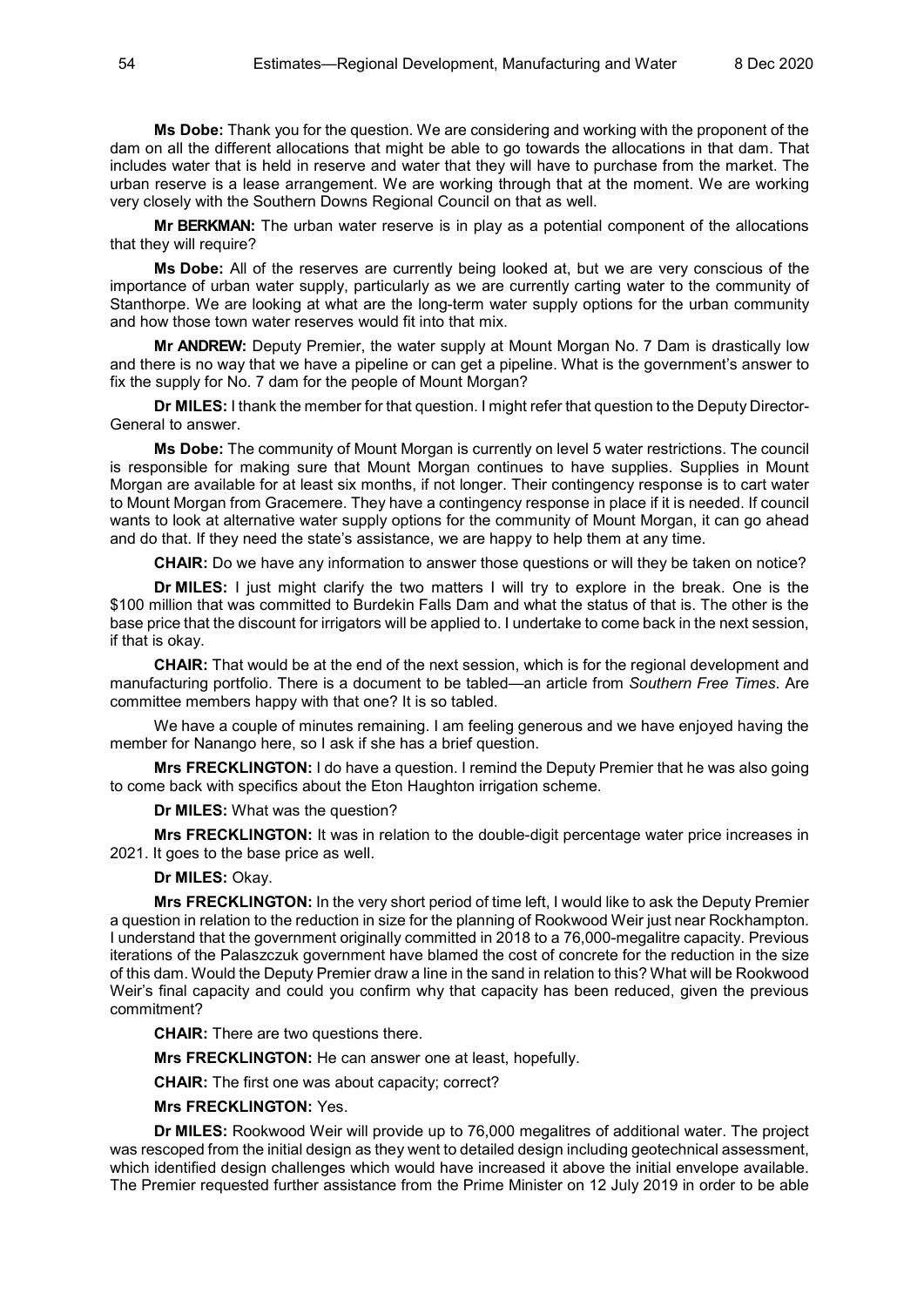to meet the original specifications. That was further confirmed in correspondence. The Commonwealth declined to contribute any further funds. This made it necessary to rescope the project to fit within the funding envelope demanded by the Prime Minister.

**Mrs FRECKLINGTON:** The Deputy Premier is clearly just blaming the federal government for the fact that his government was unable to deliver the dam within the original scope.

**CHAIR:** Member for Nanango—

**Mr MADDEN:** Commentary?

**CHAIR:** It is commentary, thank you member for Ipswich West. Can you rephrase that into a question that does not offend standing orders?

**Mrs FRECKLINGTON:** The people of Rockhampton and the future irrigators who would benefit from Rookwood Weir have the right to know why the Palaszczuk Labor government was unable to build the original sized dam within the scope. It is not the federal government's fault.

**Dr MILES:** It is the federal government that declined to provide any further funding. The—

**Mrs FRECKLINGTON:** Because the Palaszczuk government was—

**CHAIR:** Member for Nanango, do not interrupt the Deputy Premier.

**Dr MILES:** It is not unusual, as you go from design to detailed design, to identify those kinds of challenges. We took those to the Commonwealth and said that it was going to cost more than the original cost estimate to provide the original scope. The Prime Minister rejected that request for additional funding, so we developed a project that we could deliver within the envelope available.

**Mrs FRECKLINGTON:** The Deputy Premier is confirming that it was an overrun of costs that has reduced the size of Rookwood. Irrespective of the amount of money that the Deputy Premier keeps talking about today that is going to dam construction, they could not find an extra funding envelope within their own budget to real-size the Rookwood Weir.

**Dr MILES:** It is always the case that when you go from design to detailed design challenges arise.

**Mrs FRECKLINGTON:** It is not always the case to blame the federal government, though.

**Dr MILES:** This is a jointly funded project and the federal government refused to add additional funds.

**Mrs FRECKLINGTON:** And so did the state government refuse, so the outcome was for you to reduce the size of the dam.

**Dr MILES:** It is a matched funded project.

**CHAIR:** Thank you very much. I am going to rule that last question out of order. That takes us to 3.15 pm, so the time allocated for the consideration of estimates of expenditure for the minister's portfolio area of water has expired. We will be getting some answers to some questions at the end of the next portfolio area. The committee will now adjourn for a short break. The hearing will resume at 3.30 pm with an examination of the estimates of expenditure for the minister's portfolio areas of regional development and manufacturing.

# **Proceedings suspended from 3.15 pm to 3.30 pm.**

≌. **[CHAIR:](http://www.parliament.qld.gov.au/docs/find.aspx?id=0Mba20201208_153028)** The hearing will resume. Welcome back, Minister, and officials. The committee will now examine the proposed expenditure for the minister's portfolio area of regional development and manufacturing. Minister, if you wish, you can make an opening statement of no more than three minutes.

**Dr MILES:** Thank you, Chair. The global COVID-19 pandemic has underlined what the Palaszczuk government has always known—a strong manufacturing sector and strong regional economies mean a stronger, more resilient Queensland. The pandemic shut down economies around the world and, while Queensland has weathered the health and economic storm better than most, parts of our manufacturing sector were impacted by supply chain disruptions. Through the pandemic the strength of our manufacturing sector has been highlighted. It is strong and resilient and has consistently contributed more than \$20 billion per annum to the state economy over the last decade.

The Palaszczuk government has always had a clear and strong vision for the state's manufacturing sector. We are fully committed to transforming our manufacturing industry as it adopts Industry 4.0 technologies and advanced manufacturing practices, enabling it to tap into more domestic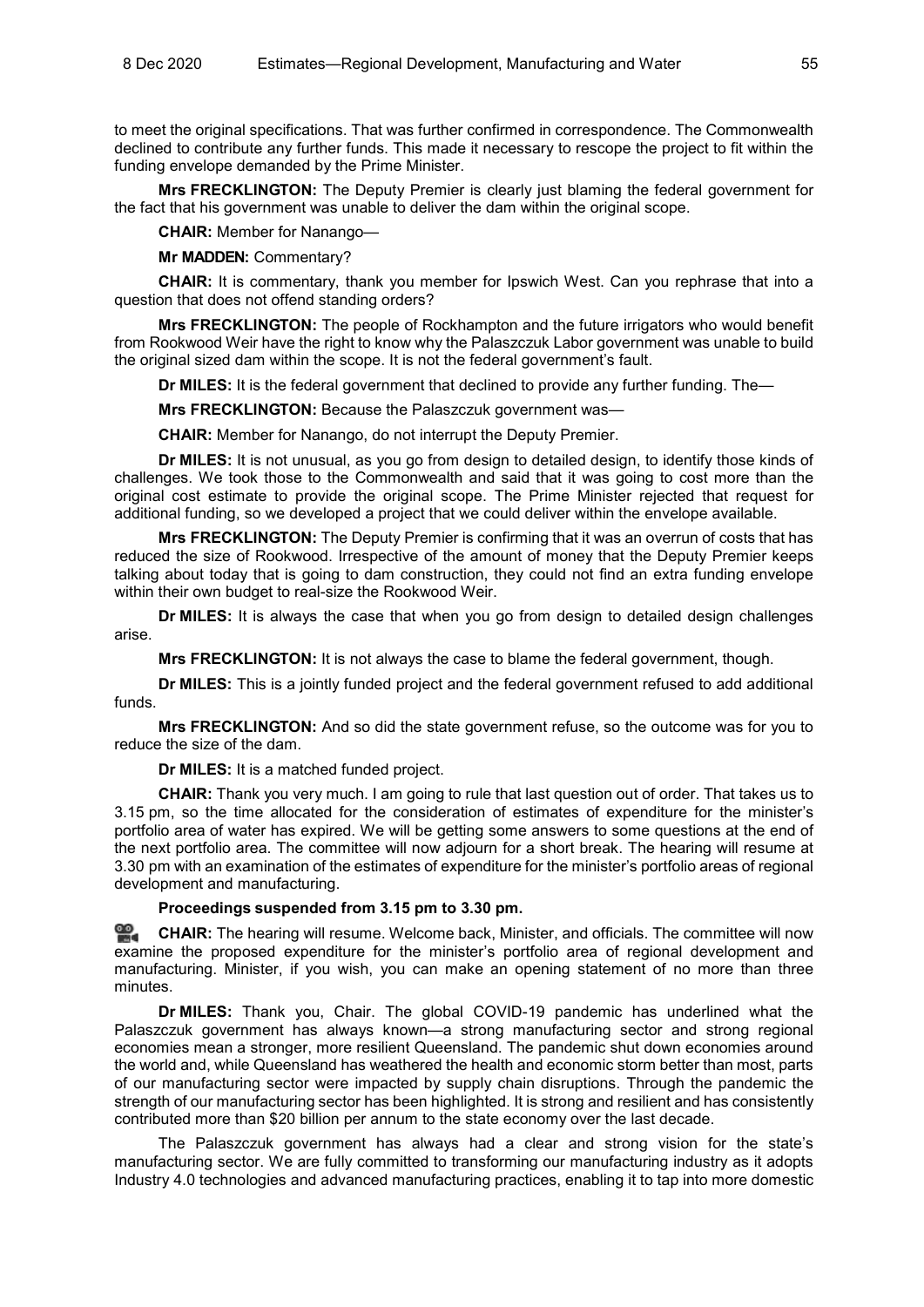and international markets and create more manufacturing jobs right across the state. As we know, Queensland's health response and the hard work of all Queenslanders has kept us safe, but it is manufacturing that will help us build back even stronger than we were before.

The Palaszczuk government is putting Queensland's plan for economic recovery into operation. We will continue to invest in local manufacturers to help them overcome economic challenges, streamline their operations, lift productivity, improve international competitiveness and create more jobs. Our Advanced Manufacturing 10-Year Road Map and Action Plan provides the framework and strategies for government and industry to work collaboratively to achieve this, and implementation of all road map actions is well underway. Our Made in Queensland grants program is expected to create over 1,100 jobs, protect more than 4,600 jobs and generate millions of dollars in private sector investment.

Our regional manufacturing hubs in Cairns, Townsville, Rockhampton and Gladstone are supporting regional manufacturers to build manufacturing capability, expand their operations and create more jobs in regional Queensland. We have released the Directions Statement: Personal and Protective Equipment and Other Essential Products which provides a whole-of-government approach to grow and support Queensland's PPE manufacturing sector to protect against future supply chain interruptions. In May this year we announced we would be establishing a \$50 million Essential Goods and Supply Chain Program to bolster PPE manufacturing in the state and further support our local manufacturers and address potential gaps in the supply chain of essential products.

For the beer lovers out there, we opened Australia's first BrewLab in Queensland, a state-of-the-art facility to support our growing craft brewing sector. The Palaszczuk government is committed to working with manufacturers across Queensland to further grow this critical industry. Our determination in this regard has only grown as a consequence of the pandemic. That is why we are continuing to increase our support for the sector. We are contributing a further \$15.5 million to bolster the Made in Queensland grants program with a particular focus on reshoring of manufacturing to Queensland.

There can be no doubt that the global COVID-19 pandemic has been tough on Queensland and tough on our manufacturers, but out of adversity comes opportunity and, building on our strong record of support for our manufacturing sector, it is imperative that we focus on what we can learn from this period. That is why we are steadfast in our commitment to grow manufacturing in this state by investing more in the programs, businesses and sectors that will help create a stronger, more prosperous Queensland economy and secure manufacturing jobs into the future. I look forward to the committee's questions.

**CHAIR:** Thank you very much, Deputy Premier. Over to the opposition side.

**Mrs FRECKLINGTON:** My first question is to the Deputy Premier. Will the Deputy Premier explain how, after committing more than \$26 million in two lots of funding to United Petroleum's biorefinery in Dalby, taxpayers have gotten value for their money after this refinery has closed its doors which cost around 100 direct and indirect jobs?

**Dr MILES:** I thank the member for the question, and I addressed this question in part earlier today. Obviously we are very disappointed to see the biorefinery close. As the member rightly points out, we supported it very substantially. However, it has been affected by particularly the decline in petroleum prices as well as the high cost of grain which impacted on their business model.

The department of state development—this is what I was referencing this morning—worked with them to try to pivot to producing hand sanitiser. They were directed to express an interest in a grants program that would have supported them to do that. They opted not to. I understand that it was in August that they closed, laying off those staff—I think it was 40 staff at that stage—and that it is now on the market. The point I made in my state development session was that we guided them towards grants programs that might have assisted them further. For whatever reason, they opted not to apply for them, which is disappointing. I should also say that I noted at that time too that state development had deployed staff to support the workers in identifying other opportunities.

**Mrs FRECKLINGTON:** Deputy Premier, the chief operating officer of United Petroleum is on record as stating that the reason for the closure was due to the government sourcing low-cost ethanol options offshore. Can the Deputy Premier commit to fixing those issues so United Petroleum can reopen its doors and reinvigorate manufacturing on the Darling Downs?

**Dr MILES:** That is not the advice that was provided to me. I am happy to look at those comments. I am happy to have staff recontact the COO if the member thinks that would be useful. What I have to hand is the information that was provided to me which was that state development had worked very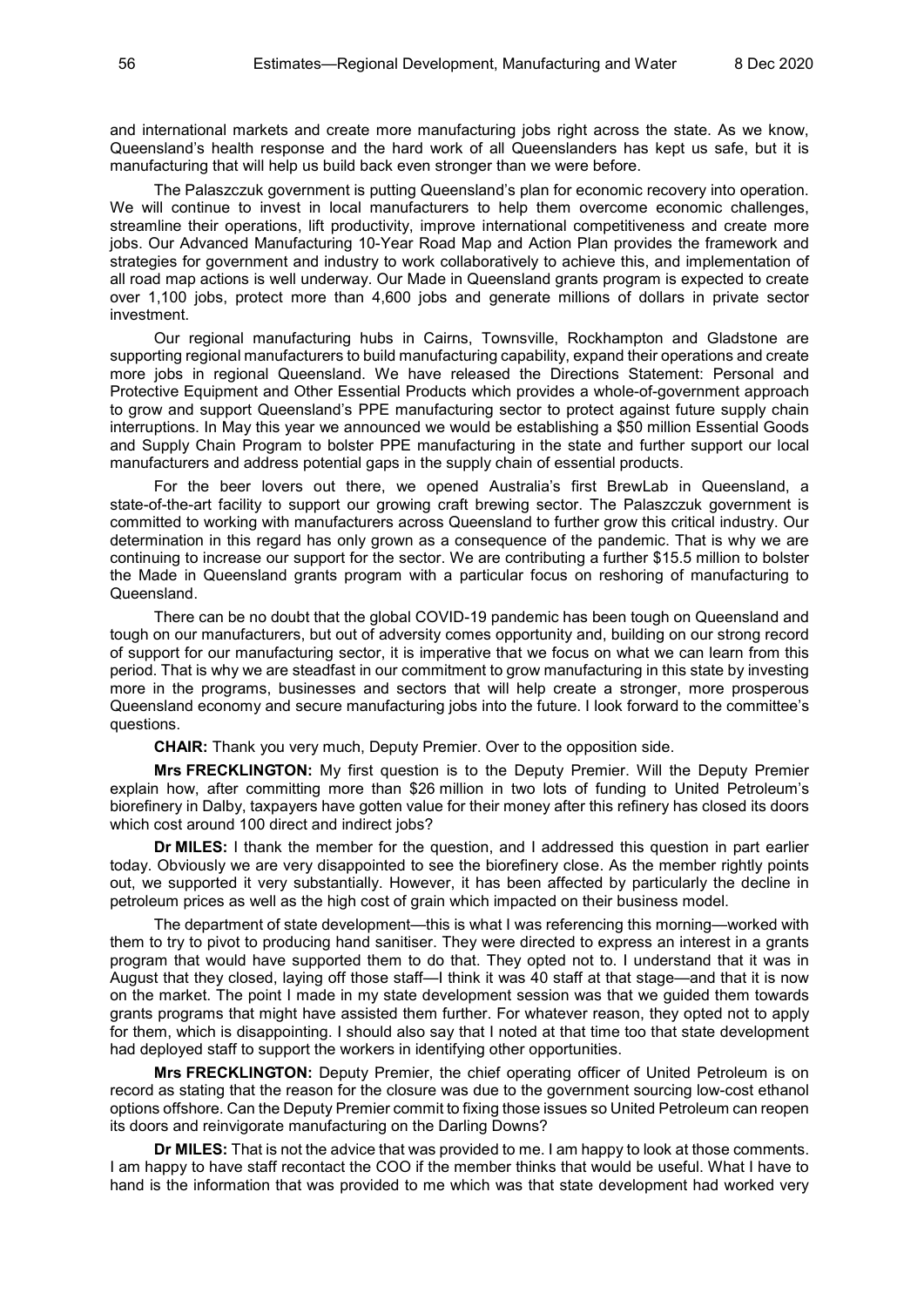closely with them to try to provide funds through that essential supply strategy that I talked about earlier—that \$50 million fund. The impression I got from the brief was that they were a bit perplexed that they did not apply for that in the end, so obviously all of that is disappointing.

**Mrs FRECKLINGTON:** So \$26 million; thank you. My next question is to the Deputy Premier as a follow-up to government money—taxpayers' money—going out the door. Other organisations such as Leaf Resources were given \$20 million under the Biofutures Acceleration Program in 2018 and to date Leaf Resources has only done a prefeasibility study which has been undertaken in Queensland. Can the Deputy Premier guarantee that this \$20 million of our taxpayers' funds will go back into rebuilding the Queensland economy and that it is not being used to offset Leaf Resources expenses in developing overseas?

**CHAIR:** On that question, member for Nanango, I am obviously just clarifying that that money has gone out to this particular recipient. Is that money that has already left the budget process; is that correct?

#### **Mrs FRECKLINGTON:** That is correct.

**CHAIR:** Okay. We are talking about future expenditure and current expenditure. It may be difficult—with no pun intended—to link that to the current budget, so with that in mind I will request the Deputy Premier to perhaps furnish some more information.

**Dr MILES:** I understand that that funding was from a program that is not administered by the Department of Regional Development, Manufacturing and Water so it is not relevant to the department's budget that we are currently considering.

**Mrs FRECKLINGTON:** It is certainly relevant to manufacturing in Queensland.

**Dr MILES:** It is a question about a grant program administered by another department.

**CHAIR:** Member for Nanango, I understand your opinion, but the Deputy Premier was supplying the answer and I will ask him to continue. Did you have anything further to add to that?

**Dr MILES:** No. I have some more information about the Dalby biofuels if the committee wants it.

**CHAIR:** We might come back to that. You have given your answer to that last question from the member for Nanango.

**Mrs FRECKLINGTON:** I ask a question of the director-general. I am referring to page 37 of SDS3 and your objective to attract private sector investment and create jobs by supporting priority industries. Has your department done any modelling or analysis on where the 18,000 jobs that have been lost out of the Queensland manufacturing sector over the past two years came from?

**Mr Carroll:** I thank the member for the question. Bear with me a second.

**CHAIR:** In the meantime, Minister, did you want to supply that information about Dalby?

**Dr MILES:** I just had a bit more information about the assistance that we provided to them from April. The Queensland government does not purchase raw ethanol, but through the department of state development we provided leads to hand sanitiser manufacturers in Queensland and interstate. We identified a supplier for Dalby biorefinery of the rare tert-butanol. Dalby Bio-Refinery had been unable to find it, either nationally or internationally, until that point. We pursued a number of leads to identify buyers of technical ethanol for large-scale disinfecting. While technical ethanol is normally regarded as a waste product, it is still over 80 per cent ethanol and an effective disinfectant. We had the technical ethanol tested at the Queensland University of Technology so potential buyers could have independent verification of the properties of the technical ethanol. It just goes to the lengths that the department went to in order to try to support them. With regard to the member's question about jobs lost, can I ask what the source for that specific statistic point is?

**Mrs FRECKLINGTON:** The source was repeated almost every day during the last parliament, but I also have a source here from a *Courier-Mail* article which was pre COVID, dated 20 April 2019.

**Dr MILES:** I understand that since 2015 there has been an increase of 3,400 full-time equivalent jobs in the manufacturing sector.

**Mrs FRECKLINGTON:** I am referring to the Deputy Premier's time where there has been an 18,000-person loss in the manufacturing sector.

**Dr MILES:** In my time?

**Mrs FRECKLINGTON:** Sorry, in the Palaszczuk government's time. It has not quite got to the Miles time yet.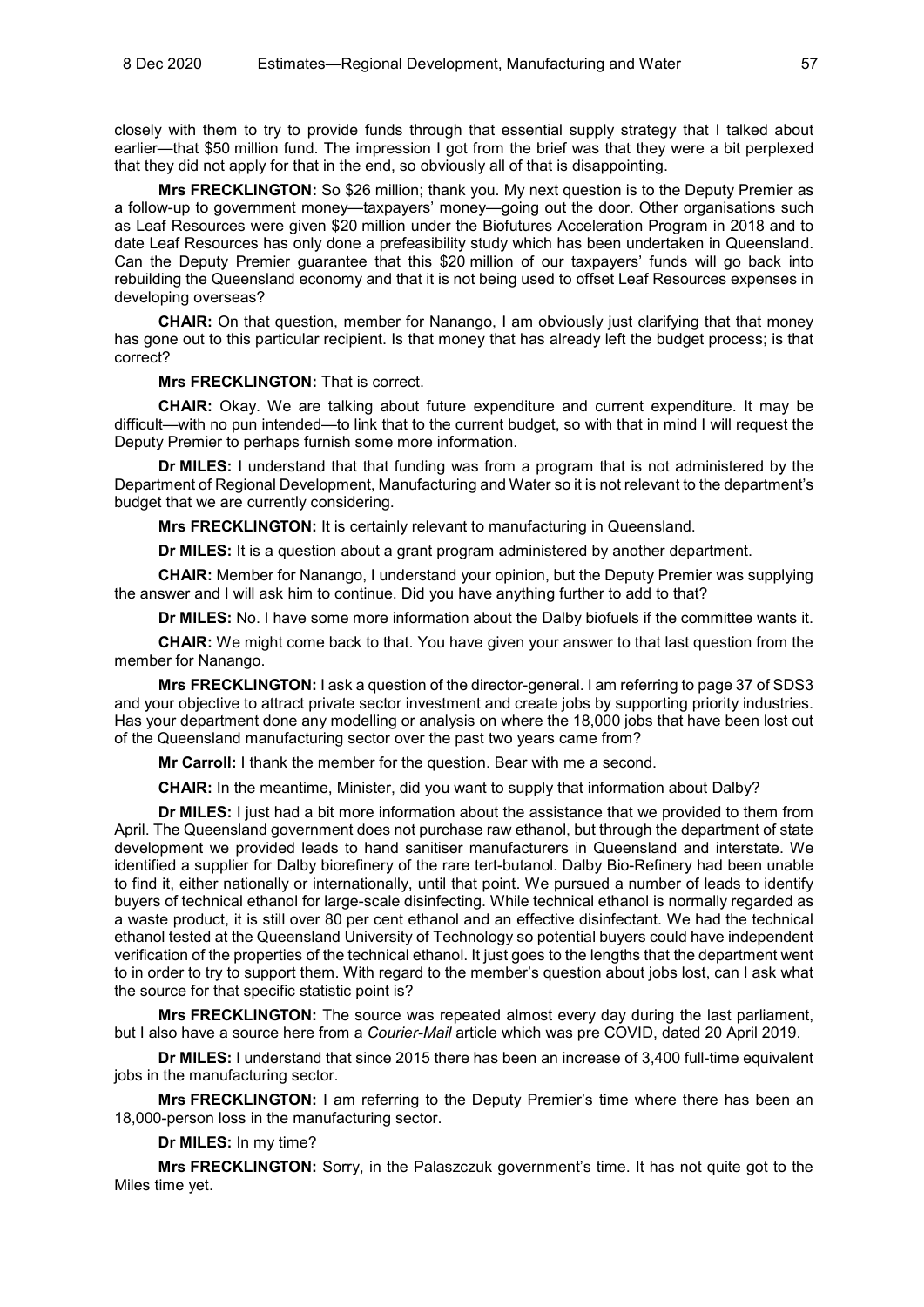**Mr HART:** He is acting now.

**Mrs FRECKLINGTON:** He is acting, and I do appreciate that, which is why I asked the director-general.

**Mr Carroll:** I thank the member for the question. The Queensland government through the department is delivering a number of Industry 4.0 initiatives, including awareness raising seminars and practical examples of Industry 4.0, to support manufacturers in transitioning to becoming advanced manufacturers. The Queensland Advanced Manufacturing 10-year Roadmap and Action Plan provides the framework for government and industry to continue to increase productivity, competitiveness and generate highly skilled manufacturing jobs. The serious disruption of personal protective equipment supplies during the COVID-19 pandemic has highlighted the importance of local capabilities. To help rejuvenate the state's manufacturing industry to ensure that Queensland has access to the PPE needed to deal with COVID-19 and any future pandemics, the Queensland government released its directions statement for PPE. The modelling which you are referring to is normally done by Treasury.

## **Mrs FRECKLINGTON:** Thank you.

**CHAIR:** Do you have a point of order?

**Mrs FRECKLINGTON:** No, I was just waiting for the director-general to get to the question.

**CHAIR:** That is fine. We have only just started. Please continue, Mr Carroll.

**Mr Carroll:** I think I have answered the question.

**CHAIR:** We have the *Courier-Mail* article here. I can see it is quoted in the article. I think columnist Gene Tunny may be the source for that.

#### **Mrs FRECKLINGTON:** That is correct.

**CHAIR:** Are we happy to table that? We will get a copy and pass it on to the Deputy Premier. Mr Carroll, you have finished your answer?

#### **Mr Carroll:** Thank you.

**Mrs FRECKLINGTON:** My question, again as a follow-up to the director-general, is a specific question around modelling or analysis on the jobs lost. Does the department have any modelling that shows that the manufacturing jobs are being lost overseas because of the high cost of electricity?

**Mr Carroll:** I thank the member for the question. The department focuses on strategies for the future, not in relation to the past jobs lost in relation to transitioning to Industry 4.0 and advanced manufacturing strategies.

**Mrs FRECKLINGTON:** In relation to a manufacturing strategy going forward, and I refer to SDS3 on page 37, what plans does the government have to reduce the cost of electricity to ensure manufacturers continue to develop in this state?

**CHAIR:** Member for Nanango, the price of electricity as connected to employment—is that the thrust of your question?

**Mrs FRECKLINGTON:** Connected to the manufacturing sector—being the highest cost to manufacturers.

**CHAIR:** That was not in the article that we just looked at.

**Mrs FRECKLINGTON:** I have moved on to the cost of manufacturing and the cost of electricity being a prohibitor.

**CHAIR:** Without a document to back that up that could be hypothetical.

**Mrs FRECKLINGTON:** Hypothetical that electricity is the highest cost to manufacturing?

**CHAIR:** You have directed this at the director-general looking at potential job losses. All I am going to say is that it is a potential hypothetical. I am going to allow the director-general to answer that in the way that he sees fit.

**Mr Carroll:** In relation to the advanced manufacturing strategy and 10-year road map as looked at in relation to electricity prices, the Queensland government manufacturing division and the Australian Industry Group conducted a trial project on sustaining manufacturing through better energy productivity to better understand how manufacturing businesses currently consume energy, identify where the best opportunities are to improve energy productivity within the sample businesses and what barriers currently exist, and identify the potential opportunity for broader Queensland and the manufacturing sector. That program is ongoing at the moment and has been delayed due to COVID-19.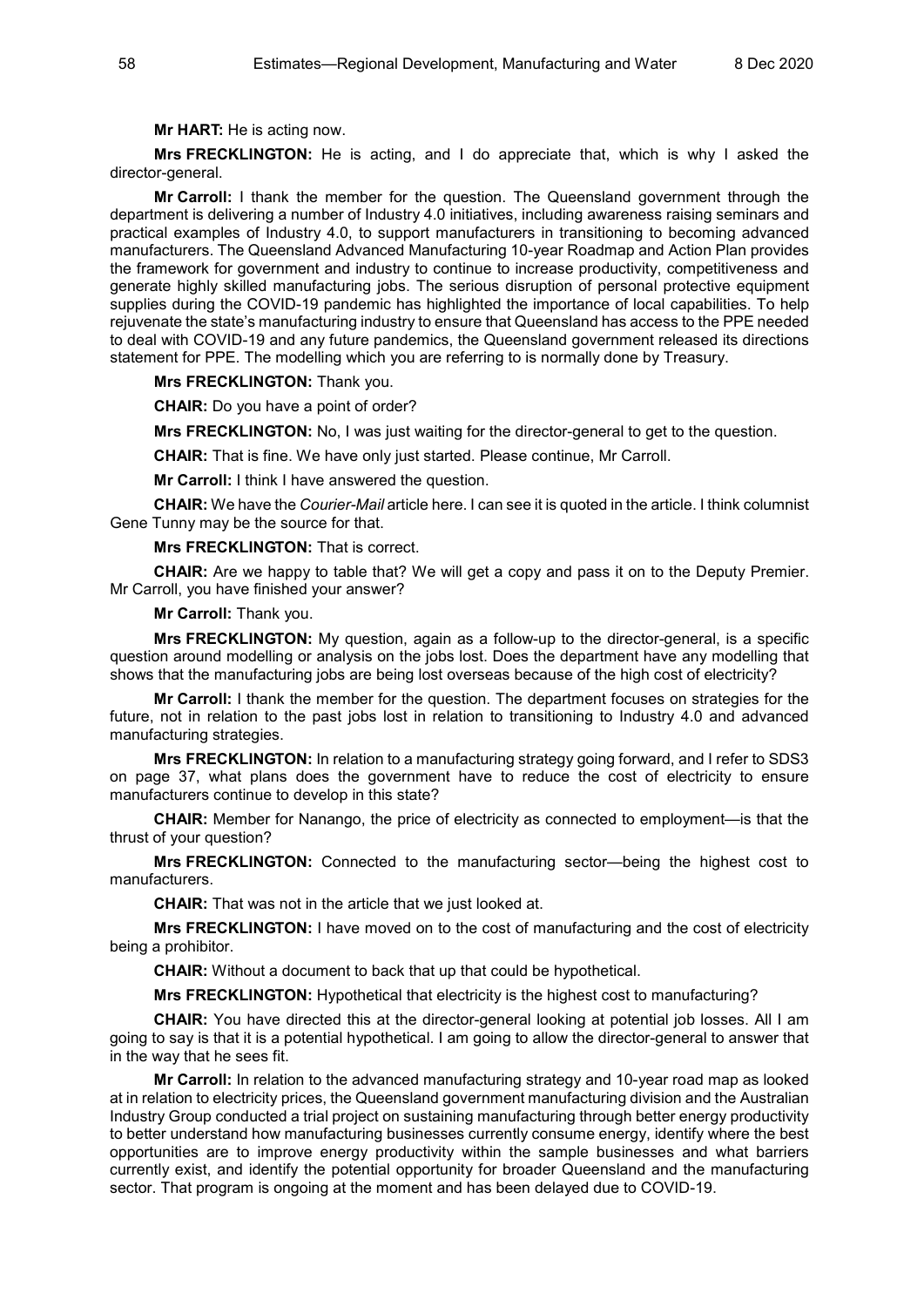**Mrs FRECKLINGTON:** Can I ask you to clarify does the director-general have any modelling in relation to the employee losses that you are able to provide to the committee?

**Mr Carroll:** I thank the member for the question. I think I have answered that before. The modelling is normally done by Queensland Treasury.

**CHAIR:** I am going to go to the member for Traeger.

**Mr KATTER:** Minister, referring back to the biofuels industry, because it is a strong potential source for manufacturing, since the introduction of mandates, as I understand it, no fines have been issued and the biggest constraint is oil companies' stronghold and manipulation of the market. I ask: what strategies does the government have in place to strengthen the enforcement of that mandate to stimulate projects like the Pentland biofuels development or the NQBE development in Ingham?

**Dr MILES:** I thank the member for his question. I note the member asked a question similar to this in the sitting last week. The responsibility for the enforcement of the mandate rests with the department of energy and I am really happy to get the energy minister to respond to that for you.

**Mr KATTER:** Would the minister care to comment on what strategies your department would have to deal with the fact that there has been no movement in that space and it is constraining the development of those two that I have identified?

**Dr MILES:** I do not think this department has any active work in terms of enforcement, but I might ask the director-general if he has any comments to make about industry development and what lengths we have gone to to work with manufacturers.

**Mr Carroll:** In relation to the follow-on from the Deputy Premier, for the lengths we have gone to with manufacturers I will give you an example. All Industries Group in Yeppoon looked at their production process and manufacture in Queensland. We introduced lean principles to their workshop after meeting with them in Yeppoon. They have seen a reduction in the wastage of time through simple things like having the forklift in a designated area to improve productivity, cost effectiveness and the profit of that business going forward.

**Mr KATTER:** The price of gas is estimated to have gone from about \$3 or \$4 a gigajoule to, I think, hovering at about \$11, after skyrocketing to over \$20 a gigajoule in some cases. The price of gas has been a massive constraint on manufacturing since the rollout of the LNG plants. What strategies does the government have to address the fact that the royalties have been well overestimated and the impacts have been severe from the rollout of the LNG industry without a gas reserve policy?

**Dr MILES:** I am happy for the director-general respond to that.

**Mr Carroll:** On the gas policy and royalties in relation to that, member for Traeger, it is Treasury that deals with that. As I said in relation to energy pricing, we are working with the AIG Group and the manufacturers in looking at how we can be more efficient at manufacturing in electricity and usage. One of the companies we are looking at is Dobinsons in Rockhampton, which manufactures springs for four-wheel drives. We are looking at how we can use those programs to help companies like Dobinsons, which is a huge consumer of electricity.

**CHAIR:** We will go to government questions. I refer to volume 3, page 38, of the SDS. Can the minister advise how the government plans to continue the Made in Queensland program? Is he aware of anything else that might risk further implementation of that program?

**Dr MILES:** The Made in Queensland program has already successfully supported 85 projects across the state. Those businesses are located all around the state and have benefitted from program funding to assist in procuring advanced manufacturing technologies and implementing processes and practices of Industry 4.0. As I mentioned earlier, we have seen 67 Made in Queensland projects completed since 2017. The funding provided has enabled those small to medium sized manufacturers to implement leading-edge technologies, processes and systems to improve their productivity and boost their international competitiveness. This investment is helping manufacturers to create new jobs and employ new people, while also upskilling existing workers to make the most out of new technologies.

Made in Queensland has been so successful that I am pleased to confirm we will be extending this program with a fourth round in 2021. We will bolster the program with \$15.5 million of additional funding across Queensland to keep our manufacturers innovative and competitive on the world stage. In speaking with manufacturers across the state, it is clear that programs like Made in Queensland are making a difference and this program is welcomed by industry.

Regional manufacturers are especially interested in the program. It is highly competitive and regional manufacturers can and do compete for those grants. To date 40 per cent of grants awarded under the Made in Queensland program have been awarded to businesses outside of South-East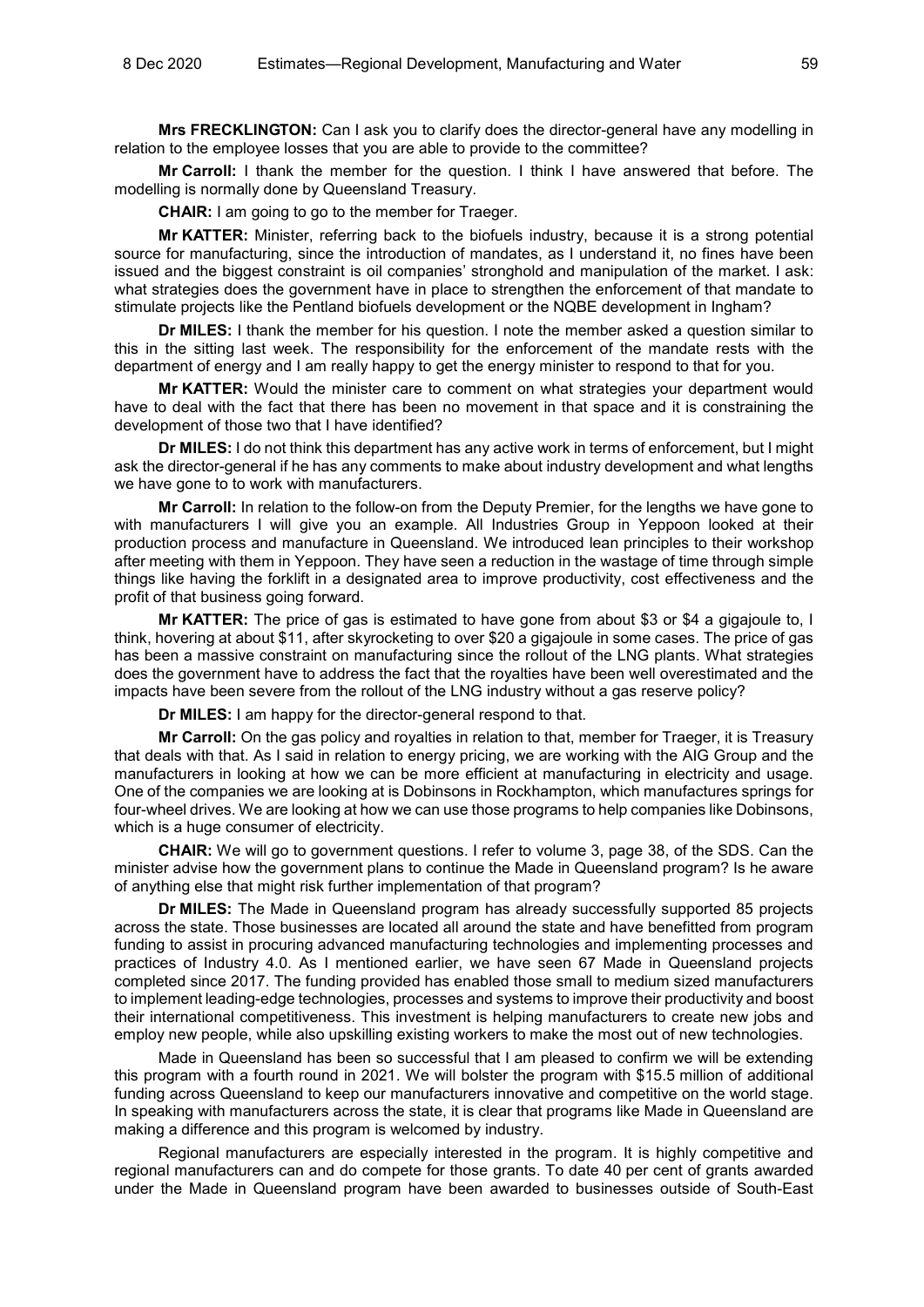Queensland. Wagners CFT Manufacturing at Wellcamp received a grant to custom build equipment for the cross-arm manufacturing line that is leading edge within the composite fibre industry. This resulted in a direct job increase of 47 at Wagners.

Thanks to the funding they have received, many of those businesses are now able to bring many aspects of their manufacturing businesses back onshore and remain globally competitive. Now more than ever this is critical for the Queensland economy. Over the past nine months we have seen how manufacturers and businesses across Queensland have been impacted by supply chain disruptions caused by the ongoing COVID-19 global pandemic. Those disruptions have revealed weaknesses in the way that global supply chains function under stress. Manufacturers and other businesses around the state have spoken clearly on this.

As a nation and as a state, we have learnt a hard lesson about the importance of making things locally wherever possible to ensure continuity of critical supply during times of crisis. We want to take those lessons forward into the next round of the Made in Queensland program. The focus of the next round of Made in Queensland funding will be on reshoring production, that is, bringing back to Queensland the type of work that used to be done here but in more recent decades has been done overseas. We will be looking at grants that will return that work and jobs to Queensland, to a global leading standard for our critical and key industries. This is not just about bringing jobs back today; it is about keeping them here for the future. With Made for Queensland round 4 set to launch in 2021, the manufacturers of Queensland can feel confident about the Palaszczuk government's continued support.

**Mr MADDEN:** I refer to volume 3, page 38, of the Service Delivery Statements. Will the Deputy Premier advise how the Made in Queensland program is supporting small to medium manufacturers?

**Dr MILES:** The global COVID-19 pandemic has highlighted the need to have a strong and agile local manufacturing industry. As the world came to a standstill and international supply chains ground to a halt, Queensland manufacturers stepped up to fill the void with the assistance of the Palaszczuk government. While the need for a strong local manufacturing industry was news for some people, our government has always understood the importance of the manufacturing sector to our state's economy. In particular, we understand the positive impacts a small manufacturer can make to their local community when they have support to grow their business and create secure local jobs. That is why we delivered a 10-year advanced manufacturing road map and action plan that has a suite of programs to support Queensland manufacturers to take their businesses to the next level.

One of the key programs under the road map is the hugely successful Made in Queensland grant program. The program provides grants to small to medium manufacturers to put new technology into their businesses and move into advanced manufacturing. These new technologies help them to increase their international competitiveness, lift productivity and innovation, reduce waste and, most importantly, generate secure high-skilled jobs for the future.

Since 2017, Made in Queensland has undertaken three rounds, supporting 85 projects. To date the program has provided \$31 million in funding to support the completion of those projects. In return, the program has leveraged more than \$70 million of private sector co-investment across 67 completed projects. That co-investment has created real and lasting outcomes for manufacturing businesses, many of them in regional Queensland.

Manufacturers that have completed the program have reported greater productivity and competitiveness, increased sales and a significantly improved ability to quickly respond to the needs of their customers. More than half of the businesses that have completed the program have reported either new export sales or the on-shoring of work previously done overseas or interstate. This program is not just creating new manufacturing jobs; it is also bringing manufacturing back to Queensland. Completed projects have so far created 385 jobs, with more jobs forecast over the next five years as those businesses continue to grow. Over five years the Made in Queensland program is expected to support more than 1,100 jobs and protect over 4,600 existing jobs.

PWR Performance Products at Ormeau received a Made in Queensland grant to customise a computable tomography scanner that enables PWR to scan products to American Welding Society standards, which are regarded as the benchmark for new non-destructive testing for quality purposes. The grant has directly created 46 jobs at PWR.

Many projects involve upskilling existing positions to ensure staff have the skills to keep working as the sector embraces new technologies. We have already allocated nearly \$46 million from the program, which will in turn leverage over \$100 million in private sector investment. The Palaszczuk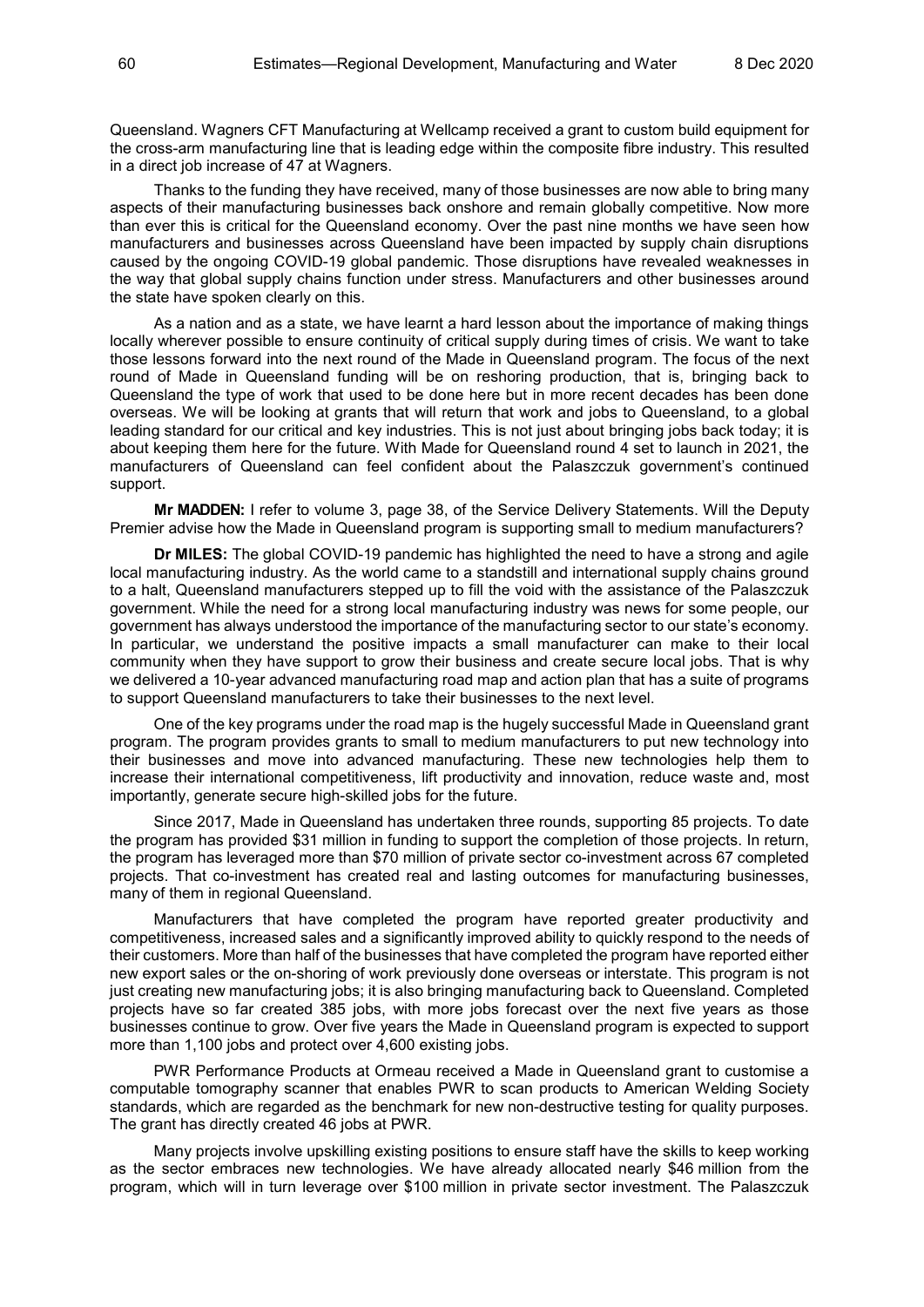government will continue to support Queensland manufacturers to implement new technologies, systems and processes that will protect the jobs of their staff, create new jobs and lead to sustainable advanced manufacturing in Queensland.

**Mr SMITH:** I refer to volume 3, page 38, of the SDS. Can the Deputy Premier provide further details on plans the government has to expand the number of regional manufacturing hubs beyond the existing four?

**Dr MILES:** Supporting regional manufacturers is critical to keeping the regional economy vibrant. That is why the Palaszczuk Labor government has focussed on providing more than just a grants program. It is why we have created a network of regional manufacturing hubs in Cairns, Townsville, Rockhampton and Gladstone to provide business support for regional manufacturers. Each hub is providing assistance to regional manufacturers, including the delivery of business development programs, skills development and training programs, and awareness of advanced manufacturing technologies.

The current hubs are also working closely with universities, vocational education and training and schools to develop a workforce with strong skills in science, technology, engineering and maths. As part of the network, we are also providing access to the Advanced Robotics for Manufacturing Hub for regional manufacturers to ensure that manufacturers in regional Queensland have access to advanced manufacturing technologies.

The hubs have undertaken more than 30 training and seminar sessions aligned to the strategic goals of the Queensland Advanced Manufacturing 10-Year Roadmap and Action Plan and the Manufacturing Hub Delivery Model. These sessions have been attended by over 1,000 participants. Each of the hubs has delivered events direct to manufacturers including lean manufacturing seminars that have proven incredibly popular and successful. These seminars are delivering results.

For example, Yeppoon manufacturer All Industries Group reported saving \$50,000 in business costs in the first three months after implementing lean technologies they learnt during a program delivered out of the Rockhampton hub. Today I am pleased to confirm we will be expanding these hubs into two new regions. Our election commitment to invest \$40.5 million to further strengthen and grow Queensland's manufacturing industry includes \$8.5 million to create new manufacturing hubs in Mackay and the Gold Coast.

The new hub in Mackay will focus on supporting manufacturers that supply into the mining equipment, technology and services industries, food manufacturing and bioproducts made from crops grown in the region. Already a hub for manufacturing, there is huge potential to further develop the region's businesses to grow and create jobs.

The new Gold Coast hub will have a strong focus on transport equipment and vehicles, marine manufacturing, food processing and metal products. Planning for the new manufacturing hubs in Mackay and the Gold Coast is already underway and we expect them to open in 2021. Once they are open, the Palaszczuk government will have established six regional manufacturing hubs. This highlights our government's ongoing commitment to regional manufacturers. I look forward to continuing this successful program, expanding it across the state and supporting more of our regional manufacturers.

**CHAIR:** Deputy Premier, referring to volume 3, page 38 of the SDS, could you advise how the government plans to bring stakeholders together in the manufacturing industry to bolster manufacturing skills in Queensland?

**Dr MILES:** The Palaszczuk government is committed to ensuring Queensland's manufacturing industry has the skilled workers it needs to meet the jobs market of the future. The Skills Implementation Plan for Advanced Manufacturing was released in December 2019 and is a key action of the Queensland Advanced Manufacturing 10-Year Roadmap and Action Plan. The Skills Implementation Plan for Advanced Manufacturing has been developed by the Manufacturing Skills Working Group, a partnership between government, industry and education and training stakeholders. To support the delivery of the Skills Implementation Plan for Advanced Manufacturing and to strengthen and grow Queensland's manufacturing sector and create secure local jobs, the government will invest \$16.5 million to create Manufacturing Skills Queensland. Manufacturing Skills Queensland will identify the key requirements in the manufacturing sector, including leadership management, technical task related and developmental skills. They will work with employers, workers, their unions and educational institutions to develop and deliver workforce development and training programs to prepare Queenslanders for technology-rich manufacturing careers.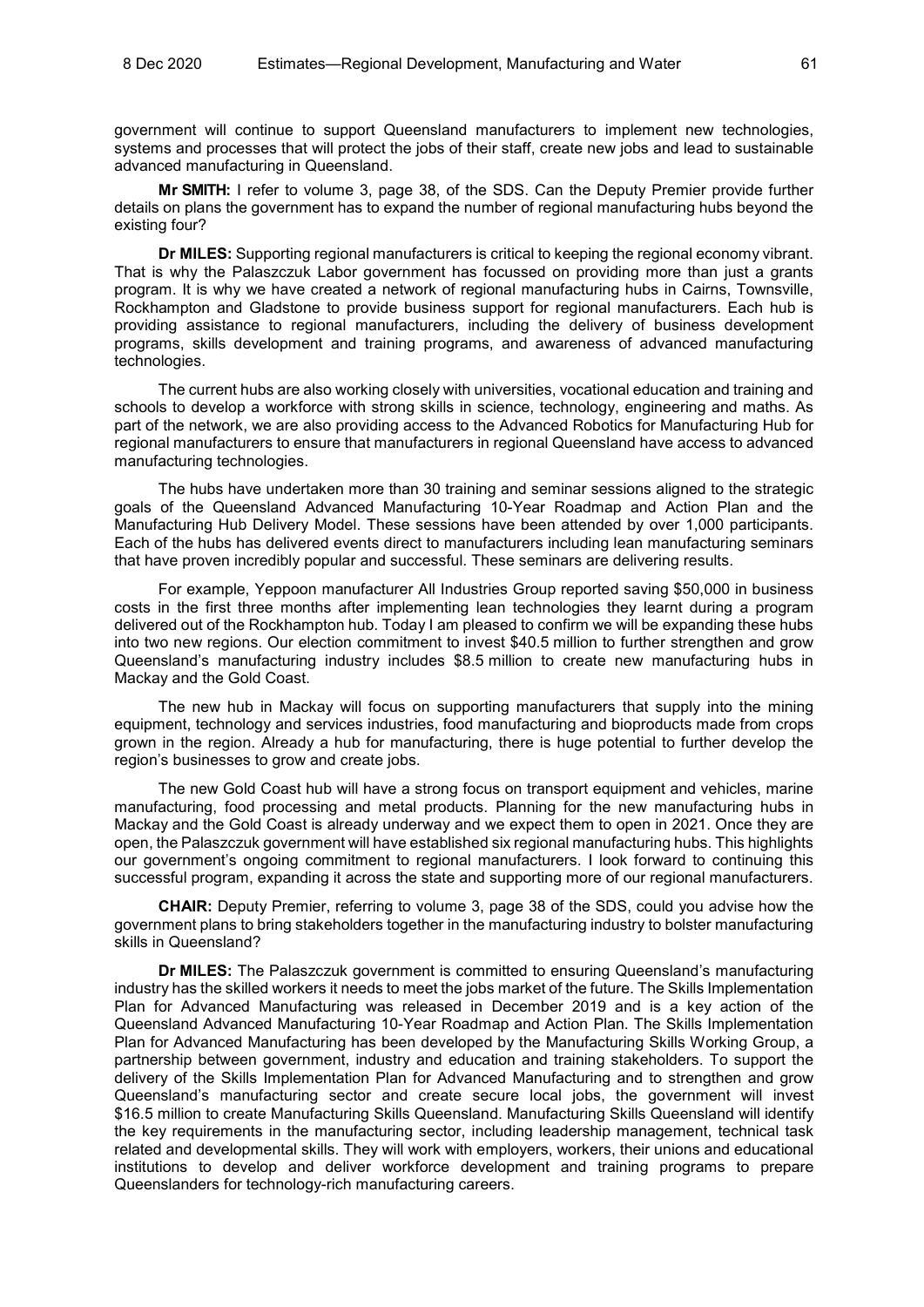The organisation will provide the essential coordination for industry skills development and training issues. This will be achieved through linkage and collaboration with the regional manufacturing hubs, the Advanced Robotics for Manufacturing Hub and other manufacturing industry ecosystems and networks.

The Manufacturing Skills Queensland scope will extend to the delivery of vocational education and training and knowledge and skills development in schools and TAFE. This will require strategic direction and operations to include input and collaboration from the Department of Education and the Department of Employment, Small Business and Training. Manufacturing Skills Queensland will engage with government to assist in economic recovery planning and develop an annual training plan for the manufacturing industry to ensure visibility and the delivery requirements of industry skills needs are met.

In April 2020, Queensland was designated an advanced manufacturing hub by the World Economic Forum, a designation that will connect the state's manufacturing sector with a global network of advanced manufacturers, including the forum's Global Lighthouse Network. Being part of the World Economic Forum network will strengthen our government's work in transitioning more of our manufacturing firms to advanced manufacturing through the adoption of industry 4.0 technologies and practices, and the development of a highly skilled workforce.

**CHAIR:** We will have 10 minutes of questions from the non-government members and 10 minutes from the government members and then we will go to the member for South Brisbane for a question.

**Mrs FRECKLINGTON:** Director-General, I refer to the rolling stock expansion project that is referred to on page 12 of the capital statement. How many six-car trains in Queensland on average will be produced per year?

**Mr Carroll:** Sorry, Chair, can I just—

**CHAIR:** Yes, that is a tough one. That may be more appropriate for the Minister for Transport and Main Roads, but I will ask the director-general if he can provide that information.

**Mr Carroll:** That is the Department of Transport and Main Roads who are responsible for that.

**Mrs FRECKLINGTON:** Through you, Mr Chair, to the Deputy Premier as the acting Minister for Manufacturing, what modelling has been done around the time frame to manufacture the six-car trains in Maryborough?

**Dr MILES:** As the director-general outlined, train manufacturing rests with the transport and main roads portfolio. We are very proud to be returning rail manufacture to Queensland. We know that it will create a substantial number of jobs in the Wide Bay region, no doubt welcomed by the member for Bundaberg. Industry estimates are that there is a \$115 billion pipeline of rail infrastructure projects across Australia. If we can leverage the trains that Queensland needs to buy into an industry that can deliver for other states, I think that is a very worthwhile outcome.

**Mrs FRECKLINGTON:** Can I clarify with the Deputy Premier? The department of manufacturing has no oversight of the manufacturing of trains through your department?

**Dr MILES:** No, it has an industry development and support role. It does not oversight the manufacturing of products by other departments.

**Mrs FRECKLINGTON:** I am now understanding why Minister Bailey called it 'lightweight'.

**CHAIR:** We will ignore that last statement. Do you have a question and not comment, member for Nanango?

**Mrs FRECKLINGTON:** In relation to the minister's portfolio that he is currently acting in, given that the acting minister would be the champion of manufacturing in Queensland, what percentage of the train parts are going to be manufactured in Queensland, or are they just going to be assembled here?

**Dr MILES:** Again, the detail is best directed to Minister Bailey, but there are very significant efforts underway to make sure that as many of the parts as possible can be sourced local. That is very much the objective. The outcome ultimately will be the subject of a tender process, and one of the elements that will be considered in that tender process is how much of the source products can be sourced from Queensland and Australian suppliers and appropriate weighting will be given accordingly.

**Mrs FRECKLINGTON:** Through you, Mr Chair, as the champion for manufacturing in Queensland, can the Deputy Premier please advise the committee of the discussions in and around the manufacturing of the trains and how soon will Queenslanders see those trains being actually manufactured here in Queensland?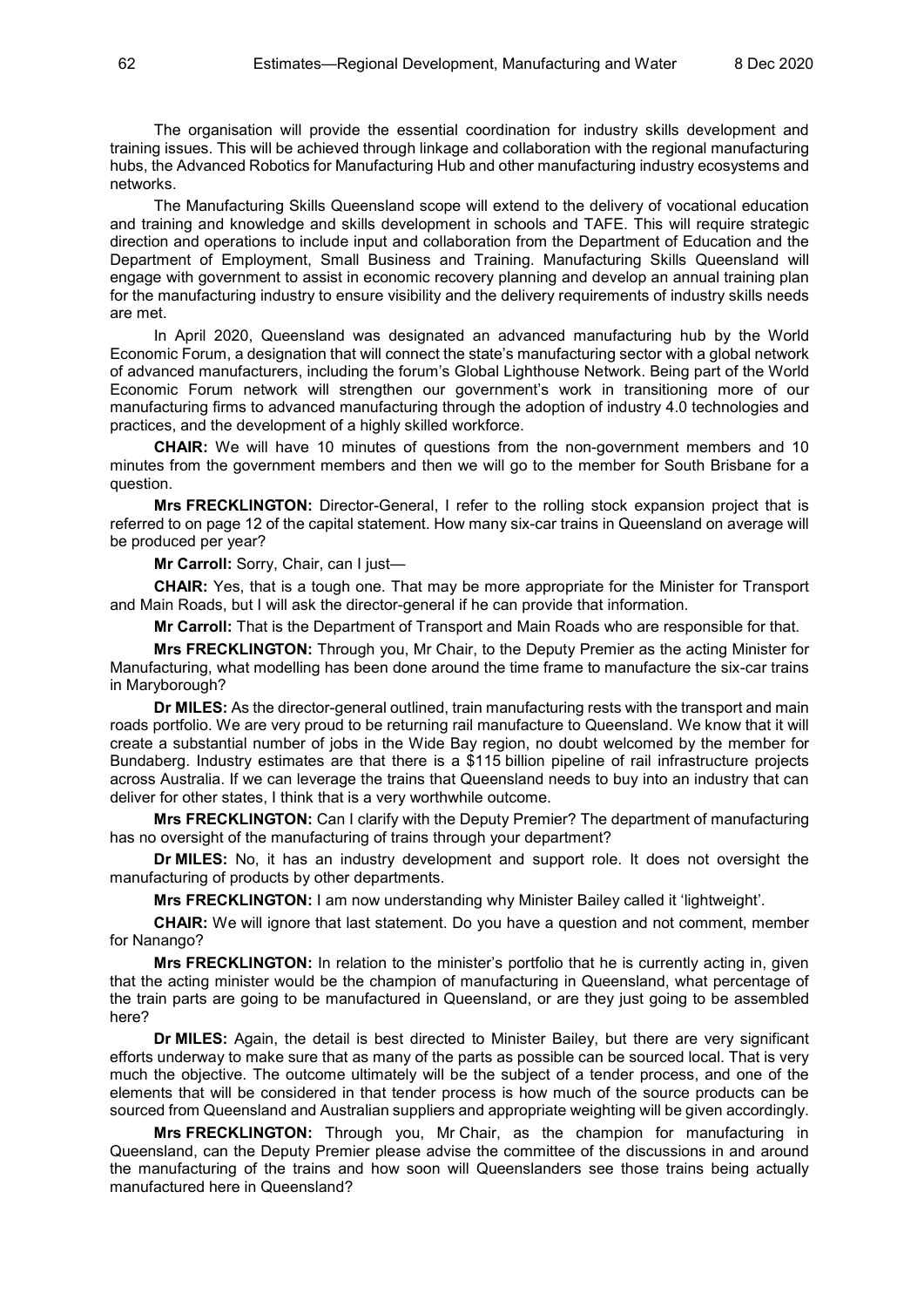**Mr MADDEN:** Point of order, Mr Chair. It is repetition.

**CHAIR:** There is an element of repetition, but my concern is more about reporting conversations or perhaps information that is passed out. Can I ask the member for Nanango to rephrase the question and connect it, as close as she can, to the budget being considered?

**Mrs FRECKLINGTON:** I refer to the rolling stock expansion project on page 12 of the Capital Statement. As the minister responsible for championing manufacturing in Queensland, how many trains will be manufactured in Maryborough in a 12-month period?

**Dr MILES:** The initial funding we announced was for 20 new passenger trains. The time line for their delivery needs to be addressed to the relevant minister.

**Mrs FRECKLINGTON:** What is the department of manufacturing and regional development doing to assist manufacturers—and I allude to the manufacturer that is tasked with making the trains in relation to the cost of gas and electricity and their availability into Maryborough?

**Mr SMITH:** Point of order, Mr Chair. I ask if this is tedious repetition. We constantly talk about the same subject that is constantly being referred back to the department of transport or the transport minister. I ask for your ruling on that.

**CHAIR:** I am looking at the page of the Capital Statement that was nominated. I cannot see that allocated to the department we are questioning at the moment. I understand that the member for Nanango is interested in this but it may well be more applicable to the transport portfolio.

**Mr HART:** I have a point of order. The acting minister is responsible for manufacturing. If you are going to manufacture something you have to have the infrastructure—the power and the gas—and that is what the member for Nanango is asking about. We want to know whether this is going to be feasible and what the government is doing to assist.

**CHAIR:** I understand that. I was addressing the point of order that was previously raised. We have talked about the costs of electricity in this particular sector. Once again, it would be good to have a document or a source that refers to that.

**Mrs FRECKLINGTON:** I am happy to move on.

**CHAIR:** If you want to move on that would be good.

**Mrs FRECKLINGTON:** I am happy to move on. Hopefully the department does oversee beef processing which is a major manufacturing input into the Queensland economy. Based on that, I ask the Acting Minister for Manufacturing what actions out of the *Queensland Beef Processing Strategy 2019-2022*, which was released in August 2019, have resulted in a reduction in energy costs?

**Dr MILES:** The department of manufacturing does not oversee the beef processing industry.

**Mrs FRECKLINGTON:** I am referring to the strategy—the Queensland Beef Processing Strategy released by your government in August 2019.

**Dr MILES:** By the department of state development?

**Mrs FRECKLINGTON:** It is part of the manufacturing department. The point I am trying to get to is: what has the department of manufacturing done to alleviate the costs resulting from the processing strategy that comes under the department of manufacturing which you are the acting minister for? It is becoming increasingly clear that the department obviously oversees, what?

**CHAIR:** Do not go into that one there—

**Dr MILES:** Clearly the department does not oversee energy pricing. The department for energy oversees energy pricing.

**Mrs FRECKLINGTON:** But it is manufacturing—

**CHAIR:** I have not finished. Member for Nanango, you are obviously going down the path of questioning about power pricing and its effect on manufacturing. I am going to give the minister broad range to address this particular question otherwise we can move onto the next question.

**Dr MILES:** I would recommend that the opposition direct their questions to the appropriate ministers. In the case of energy pricing, that is the energy minister. They will get a chance to talk with him later in the week.

**CHAIR:** I understand the beef processing issue is under the Department of State Development, Infrastructure, Local Government and Planning. That is probably where the confusion is. That could have been asked earlier this morning. Member for Nanango, did you want to move onto another question?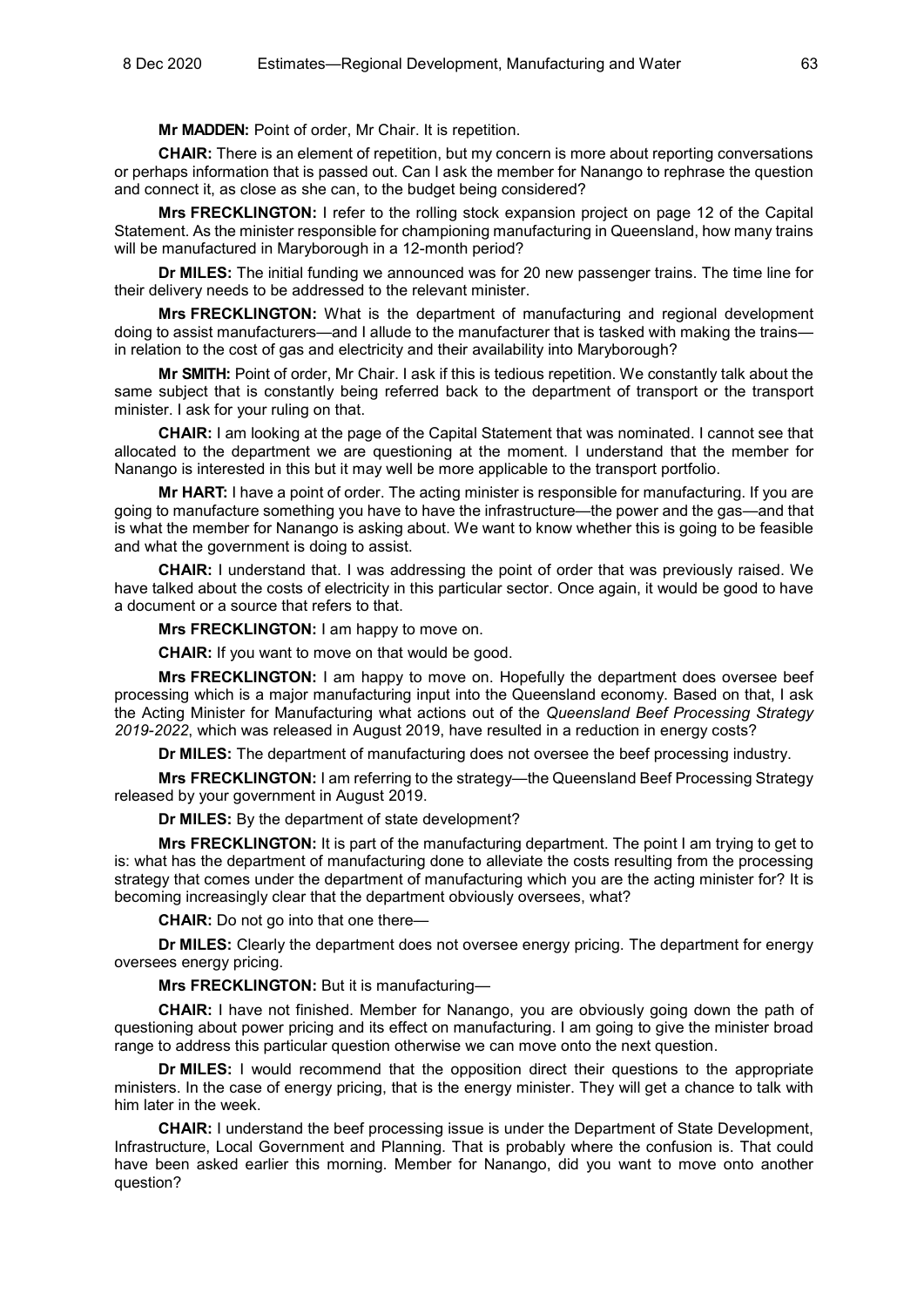**Mrs FRECKLINGTON:** I refer to page 38 of the SDS volume 3 under the heading 'Develop the economy' and the reference to the Queensland Craft Brewing Strategy. I am assuming the acting minister will admit that this is actually part of the manufacturing department. Action 1 from the department's Craft Brewing Strategy released in 2018 was to investigate establishing a new brew lab facility. I note that the acting minister did mention that in his opening statement. How many Queensland brewers and brewing hopefuls have been able to use this facility to date?

**Dr MILES:** The BrewLab was launched in July 2020 with funding from the government of \$1.1 million over five years. It is at Coopers Plains. I know that 12 students have completed their certificate 3 in food processing for craft brewers since July 2020. Those students use the BrewLab equipment for practical training. A number of others have used the facility to test their recipes without having to interrupt their own production lines.

**CHAIR:** We will go onto questions from government members.

**Mrs FRECKLINGTON:** Point of order, Mr Chair. Will the minister be following up that answer, which was quite specific: how many brewers and brewing hopefuls have been able to use that facility?

**Dr MILES:** As I said, 12 students have completed their program. I am happy to get for you the number of brewers who have used it.

**CHAIR:** Just clarifying that—

**Mrs FRECKLINGTON:** Twelve is fine.

**CHAIR:** You are after a list of people who have essentially visited or gone there. That is fairly broad. We will get back to that. I will note that that is a pretty onerous request.

**CHAIR:** We will go to government questions.

**Mr SMITH:** I refer to page 38 at volume 3 of the SDS. In relation to the role of the Department of Regional Development, Manufacturing and Water in promoting regional economic development, will the Deputy Premier outline the success of the Building our Regions program?

**Dr MILES:** The Palaszczuk government understands that strong regional economies mean a prosperous Queensland. That is why we have continued to deliver on our highly successful Building our Regions program to assist regional councils to deliver important infrastructure projects for their local communities. With a funding commitment of up to \$365 million, the program has a strengthened focus on delivering positive, long-term economic outcomes for regional communities, targeting funding towards job-creating infrastructure that will improve economic conditions and liveability.

Building our Regions funding is available to local governments located in regional Queensland. This includes areas of the state outside of South-East Queensland as well as the Toowoomba urban area and the local governments of Lockyer Valley, Scenic Rim and Somerset. To date, the five rounds of Building our Regions has allocated funding towards 271 construction projects and seven planning projects across 67 local government areas in regional Queensland. This funding has supported an estimated 2,767 jobs and attracted additional investment of over \$538 million from councils and other organisations.

Significantly, the program has provided important support to remote and discrete Aboriginal and Torres Strait Islander communities. The program has supported 52 projects in Aboriginal and Torres Strait Islander communities, providing funding of \$29.4 million to deliver needed community and economic development infrastructure. These projects attracted financial co-contributions of \$12 million and are supporting around 131 jobs during construction. For example, in round 2 of the program, Pormpuraaw Aboriginal Shire Council was provided \$342,000 for water upgrades, significantly improving water quality and security for the community.

Under the most recent round of the program, 41 construction and seven infrastructure planning projects from 39 local governments were successful in gaining funding, supporting an estimated 347 jobs during construction. Round 5 differed from previous rounds in that local governments could apply for infrastructure planning projects as well as construction projects. Almost \$55.7 million of the \$70 million has been allocated. For example, the Bundaberg Regional Council was provided support of \$120,000 to deliver a business case for the redevelopment of the Bundaberg Regional Art Gallery—a project I am sure the member for Bundaberg will be very interested in following. Mount Isa City Council was provided more than \$3.7 million in funding to deliver stage 2 of the Mount Isa Family Fun Precinct upgrade that will deliver significant improvements to this recreation area. The project will also support 17 local jobs.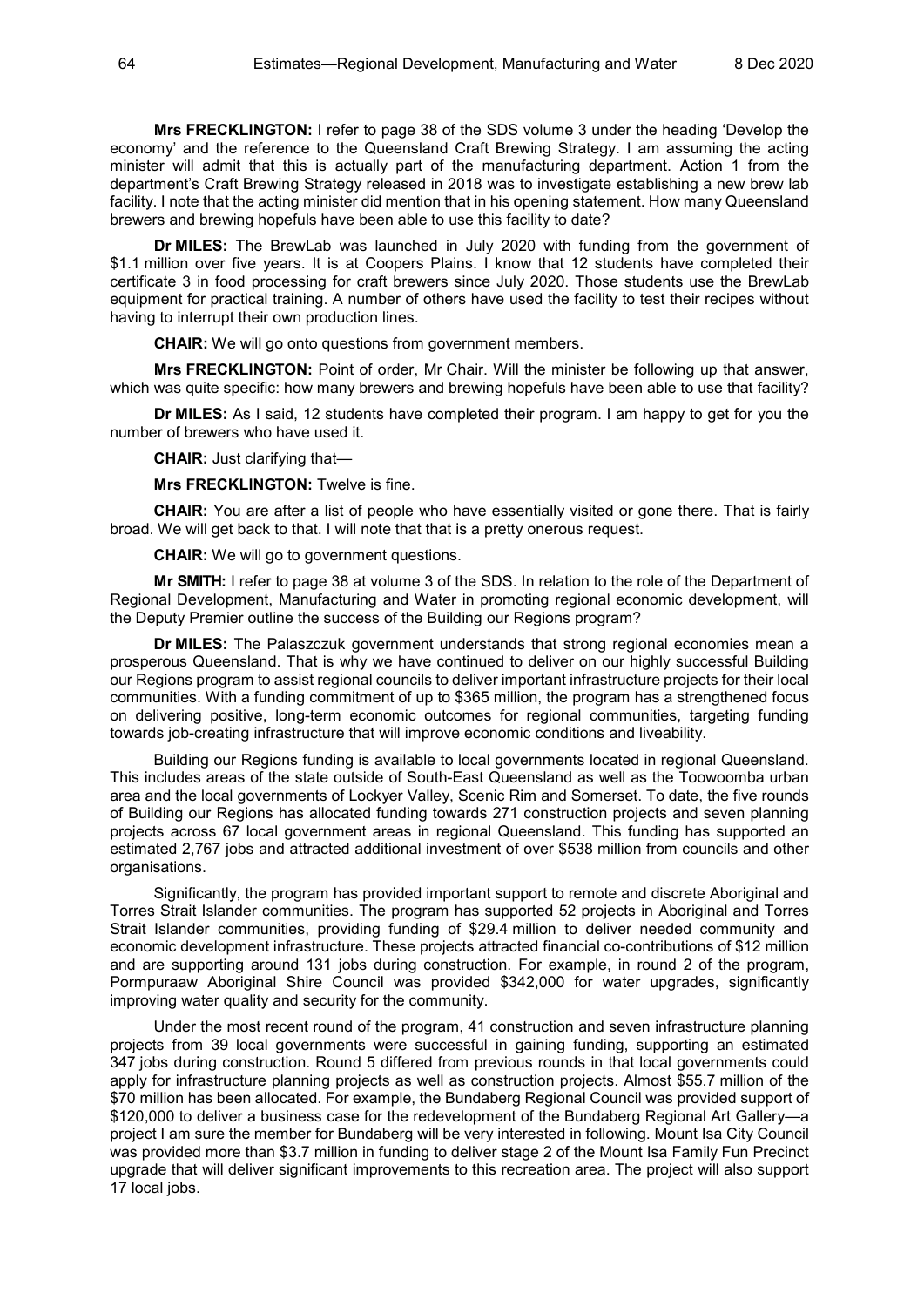In further round 5 funding, the Lockyer Valley Regional Council was provided \$886,000 for upgrades to improve the functionality and commercial use of the Gatton Shire Hall. These are just a small sample of the kinds of projects that Building our Region's funding is delivering for regional Queenslanders. The program is an important collaboration with regional Queensland councils. The Palaszczuk government is committed to working with councils to deliver positive outcomes for regional Queensland communities while delivering important local jobs.

**Mr MADDEN:** Deputy Premier, I refer to volume 3 page 38 of the Service Delivery Statements. Can you advise the committee how the PPE directions statement will bolster PPE manufacturing in Queensland?

**Dr MILES:** The COVID-19 pandemic exposed the fragility of global supply chains for personal protective equipment and other essential products. To protect Queensland against future supply chain disruptions, it is important that Queensland's PPE and other essential products manufacturing industry continues to grow and is supported through local procurement.

On 14 September 2020, the Palaszczuk government released the *Directions statement: personal protective equipment and other essential products* in response to COVID-19. The directions statement provides a whole-of-government approach to support a sustainable and internationally competitive local PPE and other essential products manufacturing sector in Queensland to protect against future supply chain disruptions.

The directions statement focuses on four strategic areas. Firstly, it focuses on supporting a local approach to procurement—something our government has worked hard on including by setting procurement targets. Secondly, the statement contains a focus on driving skills and capability development. Thirdly, it contains measures which seek to increase productivity and improve international competitiveness. Finally, it has a strong focus on assisting the onshoring and reshoring of manufacturing activities to create more manufacturing and manufacturing jobs in Queensland.

The measures in the statement will be achieved by leveraging off the state's advanced manufacturing capabilities, our excellence in world-leading translational biomedical research facilities and access to a highly skilled professional workforce to develop, manufacture and supply PPE and other essential products.

The directions statement is supported by other key actions like supporting Queensland manufacturers to increase their PPE manufacturing capability through the \$50 million Essential Goods and Supply Chain Program. Importantly, it focuses on assisting to establish PPE testing facilities in Queensland which will see more Queensland manufacturers able to have their products tested and approved.

The statement also supports Queensland PPE manufacturers to investigate export opportunities and assist them in relation to onshoring and reshoring their operations to Queensland. PPE manufacturers will also have access to the Advanced Robotics for Manufacturing Hub because we know the importance of advanced manufacturing in assisting Queensland manufacturers to increase their productivity and become more globally competitive.

Procurement of locally manufactured PPE and other essential products will be critical to ensure the sustainability of supply chains for local manufacturers. That is why we have established a target for the Queensland government to procure 25 per cent of the value of PPE and other essential products from Queensland's small and medium enterprises within the next 12 months in order to develop and maintain a sustainable PPE industry in Queensland.

This target will align with and be supported by Queensland Health's strategic medical stockpile of PPE announced on 27 June. We are already seeing results. Crestmead company Evolve Group has received accreditation to produce six million face shields and face masks following receipt of assistance through the EGSC. They have already sent 760 face shields and 2,000 face masks to the youth detention centre at Wacol and provided 200,000 face masks to the Electoral Commission for the state election. In addition, they will be supplying Queensland Health with one million P2 medical grade face masks per month for six months and 106,000 P2 face masks per month for six months. Evolve Group is just one example of how responsive and innovative Queensland businesses can be when responding to a crisis.

**CHAIR:** We will go to questions from the crossbench.

**Dr MacMAHON:** My question is to the director-general. Has the government investigated or costed a publicly owned flagship green steel plant in Queensland given our skilled workforce, abundant clean energy and the projected decline in metallurgical coal exports with green steel industries emerging globally?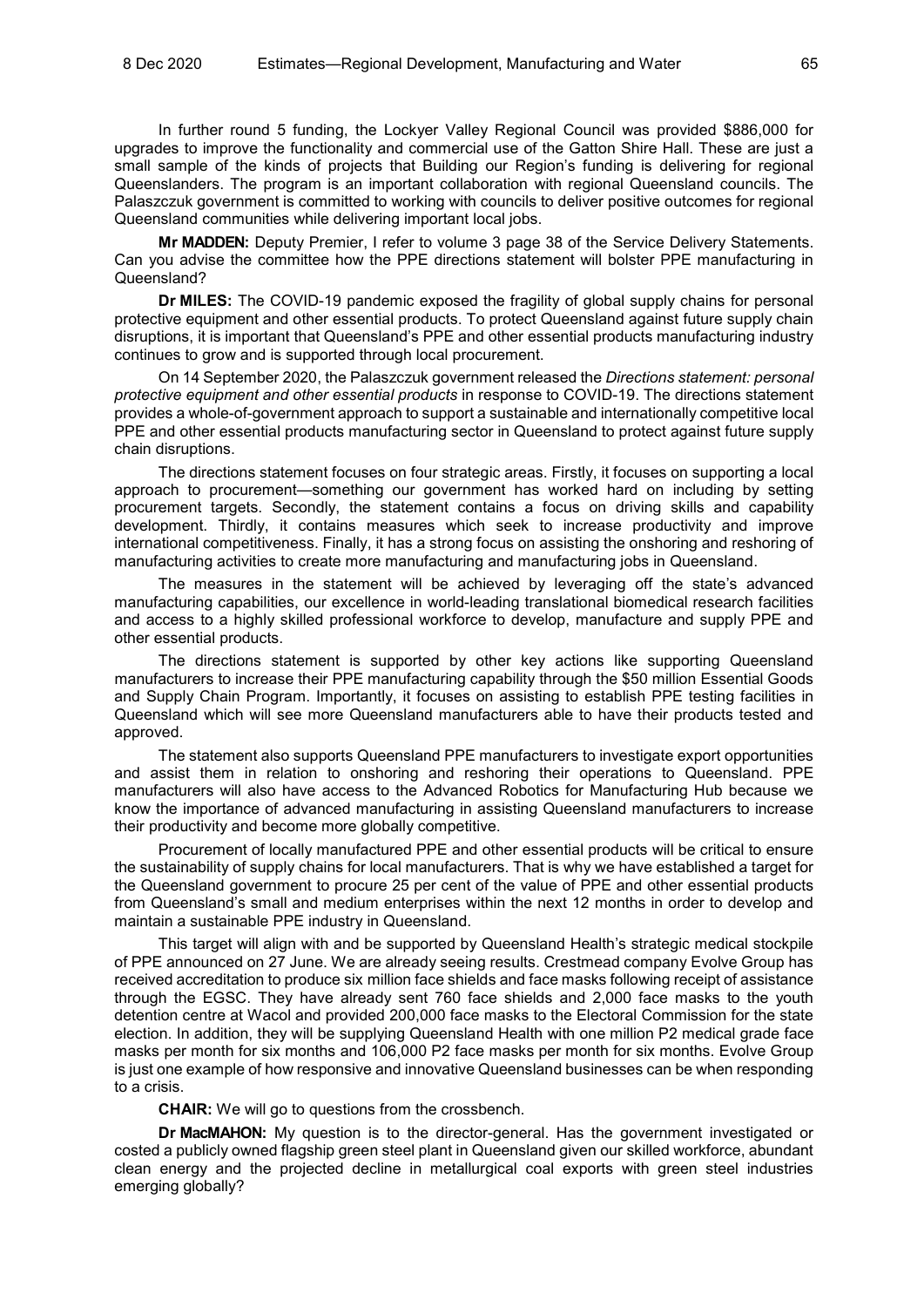**Mr Carroll:** I have no knowledge of such a proposal at the moment.

**Mr ANDREW:** Deputy Premier, with reference to the SDS page 3-38, according to a biopharmaceutical manufacturing website, Australia is offering generous tax incentives and government funding to biotech companies who want to manufacture bioproducts and genetically modified food. Are these bioproducts and genetically modified food in direct opposition to traditional agriculture?

**Dr MILES:** We are working in Mackay on a hub for those products. They are not always substitutions for traditional products. There are people who cannot consume traditional products for a range of different reasons. There are significant emerging markets for them. We are supporting manufacturers in tooling up and delivering those products.

**CHAIR:** Member for Mirani, did you need that tabled document?

**Mr ANDREW:** No. It was just in case you needed it.

**CHAIR:** We have a number of questions or clarifications that we need to get to. Did someone want to provide some clarifications?

**Dr MILES:** I understand that, in addition to the students who have graduated from the BrewLab, seven brewers have sent staff to training and recipe development at the BrewLab. With regard to funds committed to the Burdekin hydro, that money sits with CleanCo but the energy minister is prepared and looking forward to answering questions about that in his session. It rests with his portfolio.

On the question of water price discounts, I am advised that the irrigation water price commitment we made at the election, including a 15 per cent decrease in irrigation charges for 6,400 farmers and a 50 per cent decrease in water charges for fruit and vegetable growers, was to be made on the proposed QCA price path which takes effect from 1 July next year. Our \$81.6 million package will provide real pricing relief to farmers.

With regard to the Eton Haughton water scheme prices, as part of the government's response to COVID-19 earlier this year, the irrigation price for the Eton water supply scheme remained frozen for 2020-21. As a result of the government's irrigation pricing election commitment to reduce all irrigation by at least 15 per cent, irrigation prices in the Eton water supply scheme will be lower next year than in 2020-21. The fixed part A price for 2021-22 will be around \$2.80 per megalitre less than current prices. The variable part B price for 2021-22 will be around 60 cents per megalitre less than current prices. I think that addresses the outstanding questions from the committee. Are you comfortable with that, Chair?

**CHAIR:** There was one issue to do with the \$100 million investment—

**Dr MILES:** That was the Burdekin one.

**Mrs FRECKLINGTON:** It sits with CleanCo.

**CHAIR:** Regarding the information just given, do you want any clarification?

**Mrs FRECKLINGTON:** I have a different question that I am happy to ask. It is a quick one.

**CHAIR:** I fell for that one last time, member for Nanango.

**Dr MILES:** I am happy to make the director-general available to the member for Nanango to ask her quick question after the session!

**CHAIR:** No.

**Dr MILES:** He is available all night!

**CHAIR:** It is 4.30 pm, and I do believe we have answered all of those outstanding questions. Thank you, Minister, officials and departmental officers for your attendance today. Thank you, Minister, for going on this journey all day with us.

**Dr MILES:** Thank you to the committee and the other members who joined this afternoon. Thank you for bearing with me as an acting minister. I would like to thank the following people for their hard work. As I said in the earlier session, it is no small feat for bureaucrats to manage a machineryof-government change, deliver a budget based on the new machinery of government and then go straight into estimates. I want to thank Frankie Carroll, the director-general of the Department of Regional Development, Manufacturing and Water; the deputy director-general, Linda Dobe, who I am sure you will all agree made a very valuable contribution; the other deputy director-general, Michael Glover; Bernadette Zerba, Rob Hillier, Glenn Stockton, John Jones, Sanjeev Pandey and the whole department for their efforts and their preparation. I would like to thank Ian Hutcheon, the chief of staff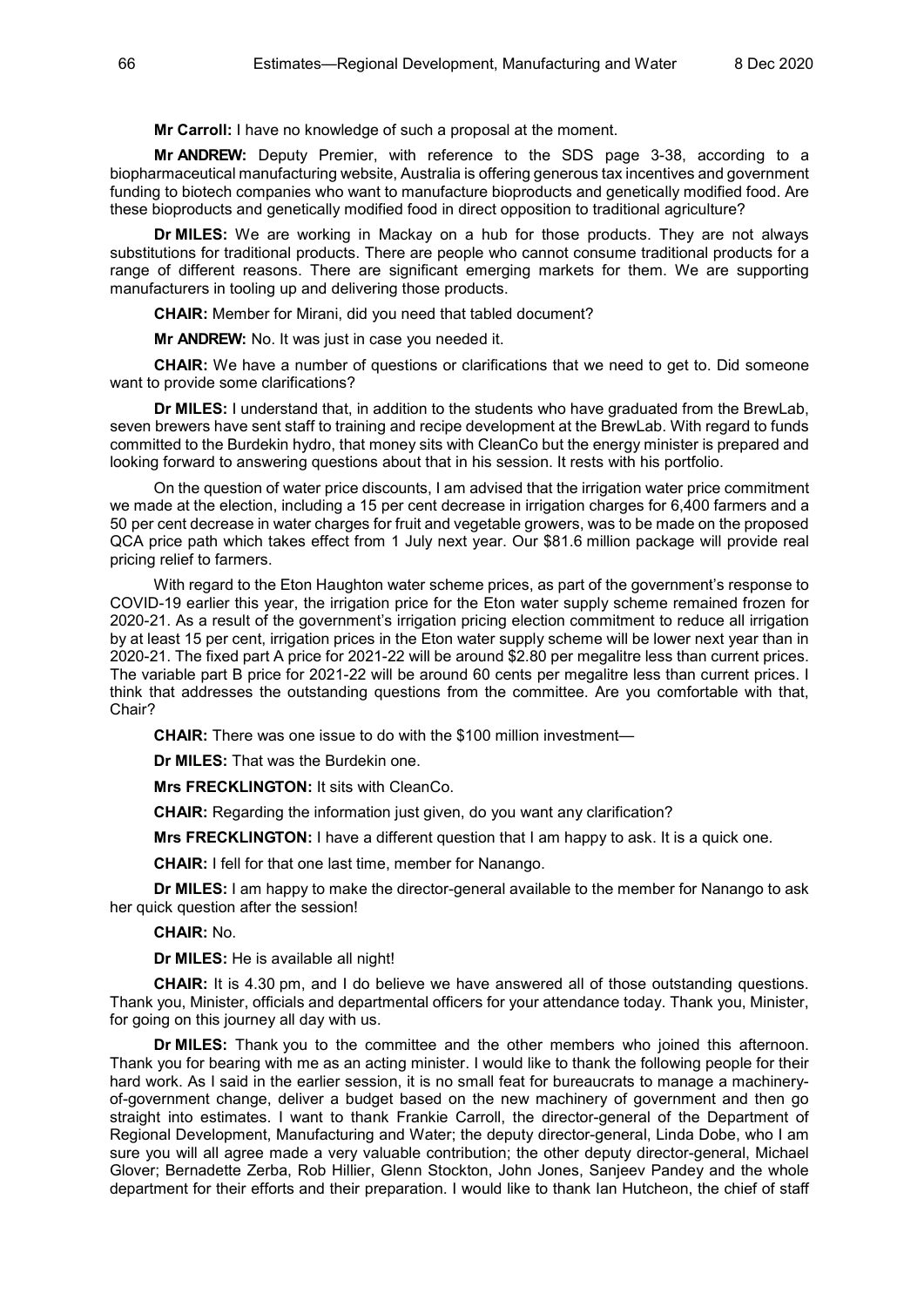to Minister Butcher and all of Minister Butcher's staff, who did a fantastic job getting me up to speed over the last little while. Just as it was an effort for my team, it was an effort for them. In some ways it was made even more difficult in the circumstances, so I would like to thank them all.

**CHAIR:** The hearing will resume at 4.45 pm with the examination of the estimates for the portfolio area of the Minister for Agricultural Industry Development and Fisheries and Minister for Rural Communities.

**Proceedings suspended from 4.32 pm to 4.45 pm.**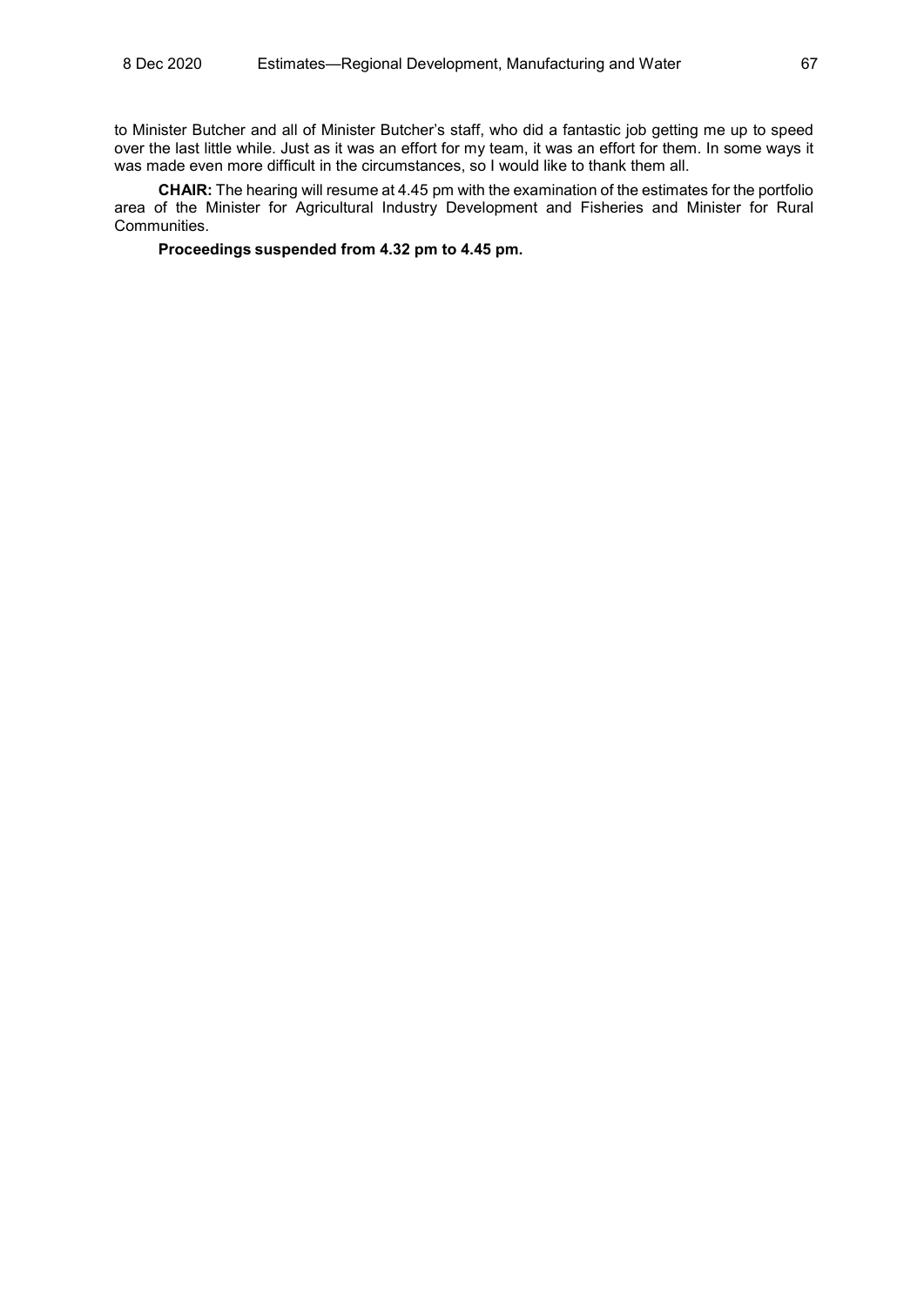# **ESTIMATES—STATE DEVELOPMENT AND REGIONAL INDUSTRIES COMMITTEE—AGRICULTURAL, INDUSTRY DEVELOPMENT, FISHERIES AND RURAL COMMUNITIES**

## **In Attendance**

Hon. ML Furner, Minister for Agricultural Industry Development and Fisheries and Minister for Rural Communities

Mr D McIntyre, Chief of Staff

**Department of Agriculture and Fisheries** 

Dr E Woods, Director-General

Ms B Ditchfield, Deputy Director-General, Agriculture

Ms S McCarthy, Deputy Director-General, Corporate

Ms J Clarke, Chief Finance Officer, Finance and Asset Management

Mr M Letts, Deputy Director-General, Biosecurity Queensland

Mr G Bolton, Deputy Director-General, Fisheries and Forestry

**[CHAIR:](http://www.parliament.qld.gov.au/docs/find.aspx?id=0Mba20201208_164454)** The committee will now examine the proposed expenditure in the Appropriation (2020-2021) Bill 2020 for the portfolio areas of the Minister for Agricultural Industry Development and Fisheries and Minister for Rural Communities. The committee will examine the minister's portfolio until 8 pm, starting with agricultural industry development and rural communities, followed by the fisheries portfolio. We will suspend proceedings during this time for a break between 6.15 pm to 6.30 pm.

\_\_\_\_\_\_\_\_\_\_\_\_\_\_\_

The visiting member here today is Mr Tony Perrett, the member for Gympie and the shadow member. I remind those present today that the committee's proceedings are proceedings of the Queensland parliament and are subject to the standing rules and orders of the parliament. It is important that questions and answers remain relevant and succinct. The same rules for questions that apply in parliament also apply to this hearing. I refer to standing orders 112 and 115 in this regard. Questions should be brief and relate to one issue and should not contain lengthy or subjective preambles, argument or opinion. I intend to guide proceedings today so that the relevant issues can be explored fully and to ensure there is adequate opportunity to address questions from government and non-government members of the committee.

On behalf of the committee I welcome the minister, the director-general, departmental officers and members of the public. For the benefit of Hansard, I ask departmental officers to identify themselves the first time they answer a question referred to them by the minister or the director-general.

I now declare the proposed expenditure for the minister's portfolio areas of agricultural industry development, rural communities and fisheries open for examination. The question before the committee is—

That the proposed expenditure be agreed to.

Minister, if you wish you may make an opening statement of no more than three minutes.

**Mr FURNER:** I want to thank the committee for this opportunity to appear before you and I welcome the chance to answer your questions today. I would also like to thank the committee for allowing me to answer questions and brief you on this important portfolio with an opening statement.

I would like to acknowledge the traditional custodians of the land on which we gather here today and their elders past, present and emerging. Today I am joined by my director-general, Dr Beth Woods, and my chief of staff, Dan McIntyre. I am also joined by senior officers within the department, my office and statutory bodies. I would also like to thank the tireless staff of the department, who have no doubt been working extremely hard right throughout this pandemic but also leading up to these estimate hearings.

Not least amongst them is my retiring director-general. Dr Beth Woods, Dr Woods has been a fine example of the Public Service. She has always been dedicated, passionate and focussed on the end goal of getting better outcomes for Queensland and Queenslanders. I take this opportunity to place on record both my and the Queensland government's appreciation for her contribution and her service.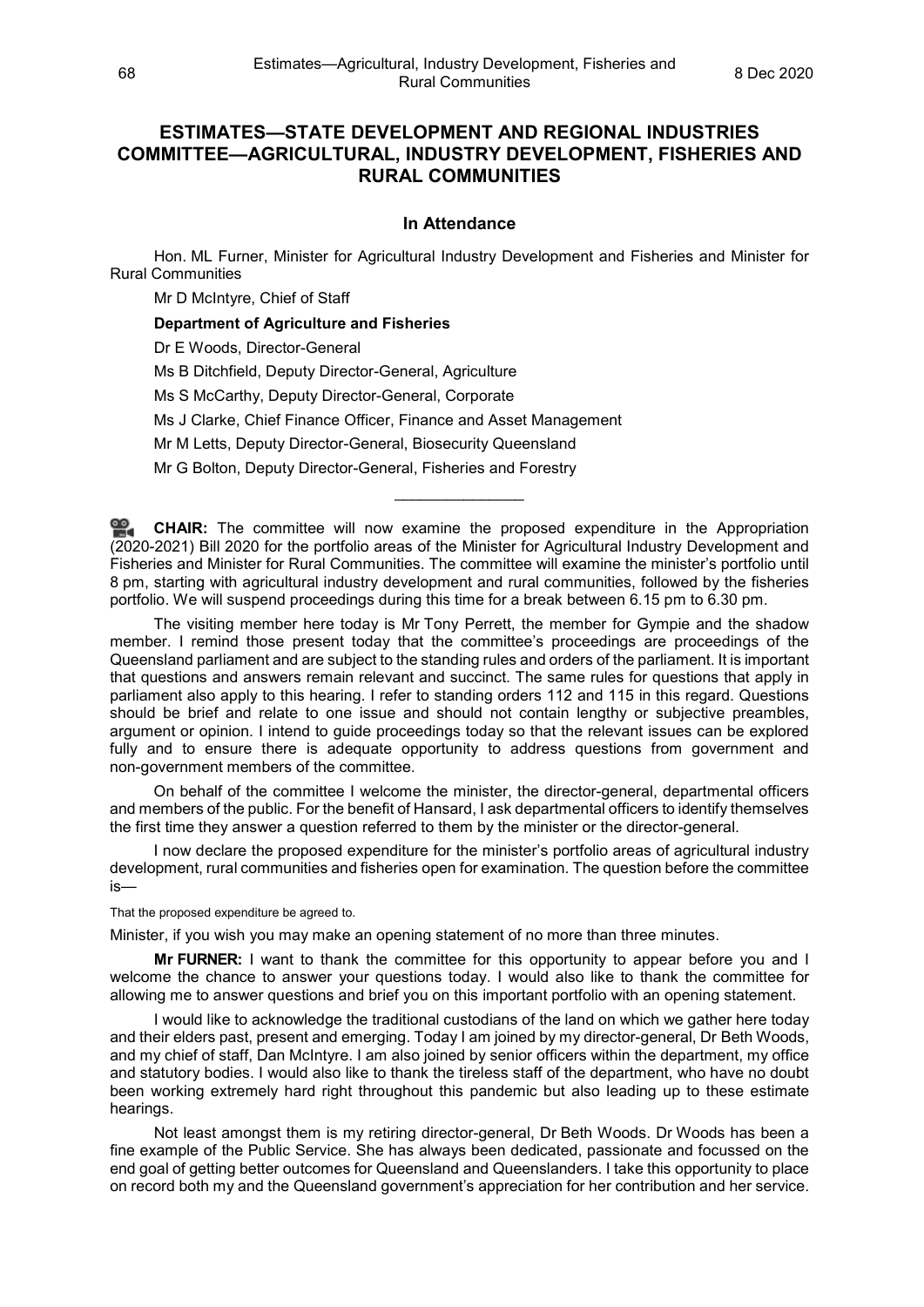The Palaszczuk government has always achieved much in this portfolio, not least by the work done to ensure the smooth continuance of industries and businesses during the COVID-19 pandemic. In response to COVID we moved quickly to have agriculture declared an essential industry. We engaged with industry at unprecedented levels. This has been a remarkable partnership, with government and industry pulling together through the Agriculture Coordination Group to ensure the smooth movement of freight and goods to keep the nation fed and industries moving. We delivered coordinated grants to help create 1,800 regional jobs throughout Queensland, mapped out our path to support the sustainability of our timber industry and began to deliver on making Queensland the aquaculture capital of the world.

I am very pleased to see the latest Rabobank Rural Confidence Survey picking up a surge in confidence in rural Queensland. More than 67 per cent of the state remains in drought, so we are not taking anything for granted. We will continue to stand shoulder to shoulder with Queensland farmers as they do it tough.

In biosecurity, despite the pandemic we have remained strong in defending Queensland from the highest level of invasive pest threats faced by a state in the nation. That includes investments to prepare for the possible incursion of African swine fever, which has caused significant impacts in many parts of the world. We have maintained our status as the Australian jurisdiction with the most robust animal welfare regime in the nation, and we have taken important steps to manage the ongoing response to Panama TR4 disease.

In summary, Labor went to the recent election with a plan for economic recovery, and the people of Queensland endorsed that plan. Now is the time for delivering on what has been promised: jobs for Queenslanders right across our state and economic expansion and innovation. This year's budget includes the significant delivery of our promises in this portfolio. It delivers on our commitments in the agriculture sector and invests in our biosecurity. I look forward to providing you with more detail in answers to your questions today.

Chair, for the committee's benefit I would like to provide an update to the information tabled yesterday in response to question on notice No. 6 relating to DAF personnel and staffing arrangements. I can confirm that: Agriculture's 2019-20 actual FTEs were 838 with a corporate allocation of 86, totalling 924; Biosecurity Queensland's 2019-20 actual FTEs were 562 with a corporate allocation of 59, totalling 621; Fisheries' actual FTEs were 225 with a corporate allocation of 23, totalling 248; and Forestry's actual FTEs were 97 with a corporation allocation of 11, totalling 108. The actual FTEs for DAF in 2019-20 were 2,124 and the budgeted FTEs for 2020-21 are 2,115. In comparison, at the end of the Newman LNP government in 2015 the FTEs were 1,970.

**CHAIR:** We will now commence questioning. I will hand over to the member for Gympie.

**Mr PERRETT:** Just before I proceed to questioning, in accordance with my register of interests, I advise the committee that I own rural land which received a state drought declaration in 2019. I want to make that abundantly clear before we commence.

#### **CHAIR:** Thank you.

**Mr PERRETT:** My first question is to the minister. Minister, do you have a personal email account and have you ever emailed or received an email from stacia1 @ bigpond.com?

#### **Mr FURNER:** I do and no.

**CHAIR:** I was about to jump in and reiterate some of the comments I made at the very start of the day but I think that has dealt with that issue. Please ask your next question.

**Mr PERRETT:** My question is to the minister. On page 12 of SDS volume 2 it shows that the 2020-21 total budget will be \$556 million, which is \$44 million less than the 2019-20 actual income. This is despite the budget being a record \$56 billion in expenditure. Minister, where is the \$44 million in savings on last year going to come from?

**Mr FURNER:** I thank the member for his question. Once again, at every estimates hearing we seem to go through this process of explaining to the opposition the way estimates are managed and budget requirements. I will just give a little bit of history on this. In 2014, Lachlan Millar, as the media advisor to the then agricultural minister, John McVeigh, highlighted the \$408 million investment in primary industries in the 2014-15 budget. In the 2020-21 budget it is estimated to be \$556.5 million. It is little wonder that we were returned as a Labor government when we understand the processes working through budget requirements and estimates.

If we reflect back on last year's budget, it was a budget estimated at \$525 million. All the consolidated payment in terms of where drought comes from is held centrally, and that has been the process even when the LNP was in government. We will, as we have committed always, make sure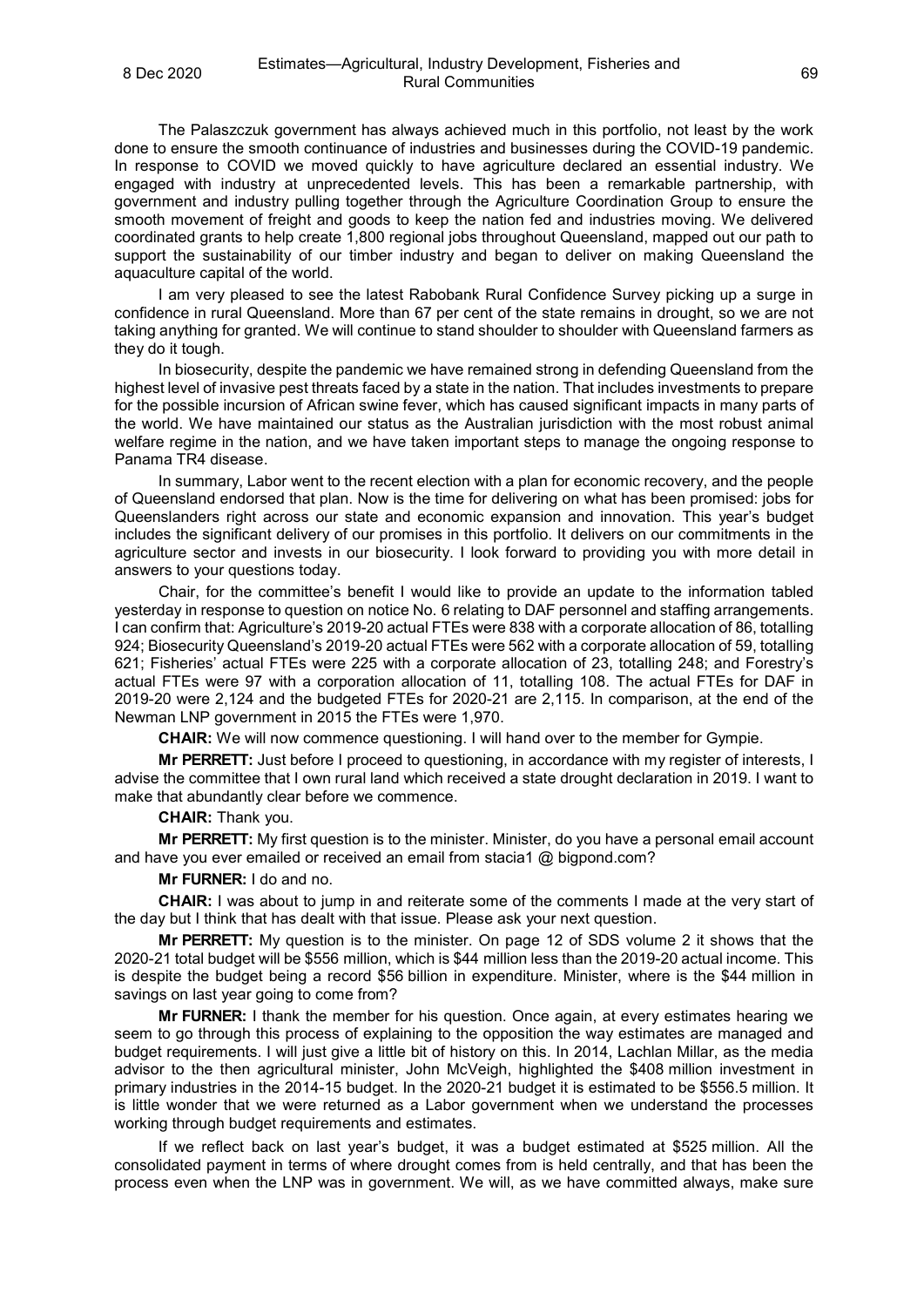that our primary producers are shielded from this insidious drought. As I said in my opening statement, more than two-thirds of the state is in drought. We cannot budget for what the drought measures will be through an Estimates process but we will, as we have done always, ensure we cover the interests of our primary producers while this drought continues.

**Mr PERRETT:** Just a follow-up, page 10 of SDS volume 2 notes there will be 2,115 full-time equivalent staff budgeted for in DAF in the 2020-21 year, which is nine less than the actuals of 2,124 in 2019-20. This is despite the fact that there has been an increase of 27,000 full-time equivalent public servants employed since 2015. Minister, where are the nine staff being cut from?

**CHAIR:** Before you start on that, Minister, that may relate directly to the information you started this session with. Actually, I will just let you deal with that. I think it also deals with some of the questions on notice. I will let you answer that in the way you see fit

**Mr FURNER:** Thank you. I thank the member for his question. There is a reduction of nine FTEs between 2019-20—the actual is 2,124—and the 2020-21 budget of 2,115. It is a net result of: the one program reaching finalisation; recommendations pursuant to an independent inquiry and interdepartmental transfers, including a planned reduction of FTEs allocated in the four-year program to implement priority recommendations from the Biosecurity Capability Review and the four-year program is now complete; an increase of FTEs in response to the recommendations from the Martin inquiry, which was an independent inquiry into the management of retired racehorses; and an interdepartmental transfer from DAF to the former Department of State Development, Tourism and Innovation for the business and corporate partnership financial function and a transfer from DNRME to DAF as well.

**Mr PERRETT:** I have a follow-up question and this is to the director-general. In answer to the pre estimates question on notice No. 6, it states that there will be a net decrease of 12 full-time equivalent Biosecurity Queensland staff, all from the frontline division and not from the corporate division. Director-General, will you clarify exactly which Biosecurity staff will be cut in the 2020-21 budget and what roles will be lost?

**CHAIR:** Obviously, there are some specifics there. I am just going to ask the director-general to talk about that broadly. She may or may not be able to talk about people in particular.

**Dr Woods:** Thank you. As you have noted correctly, there is a reduction of staff in the Biosecurity area from 2019-20 to 2020-21. As the minister just indicated, the reduction in staff is actually a planned reduction. It is not in fact anybody losing their job or being cut. It is the conclusion of term appointments that were funded from the Biosecurity Capability Review as part of the implementation of the outcomes of that review.

There were some time-limited jobs that were part of the review. That included things like, for example, development of a strategic workforce plan and some training modules for specific roles in Biosecurity. Those were one-off tasks. The roles were appointed for a term. That program has now completed and the people who were put on temporary appointments to do specific jobs have finished. Nobody who was expecting to be employed in 2020-21 has lost their job. There were some temporary appointments whose terms have completed. That is a normal process in this department. We respond to seasonal matters. We put on specialist staff when we need specialist skills because we are not a big enough department to be able to have all of those specialist roles on hand all of the time. This happens as a routine process across all parts of the department.

**Mr PERRETT:** The next question is to the minister and it relates to programs within the department. Will the minister explain why there will be no new graduates through the department's Greater Graduate Program for 2020-21?

**Mr FURNER:** I will refer that question to my director-general, Dr Beth Woods.

**Dr Woods:** I will request that our deputy director-general, corporate, come to provide some detail on that question, but it is worthwhile just noting that there are two graduate programs through which DAF has routinely employed people: one is the greater graduate program, which I believe is orchestrated by DPC—and it focuses on people who will go into policy roles. The second is a graduate program which historically has been managed by the Department of Environment and Science and has provided graduate orientation and training for graduates coming into the former department of environment and science, department of natural resources, mines and energy and the Department of Agriculture and Fisheries.

The second is the one which has had the majority use by our department because it relates to people in a whole range of operational roles, whereas the previous one to which I referred is specifically around policy and strategic policy work. From year to year, we have varied the intake depending again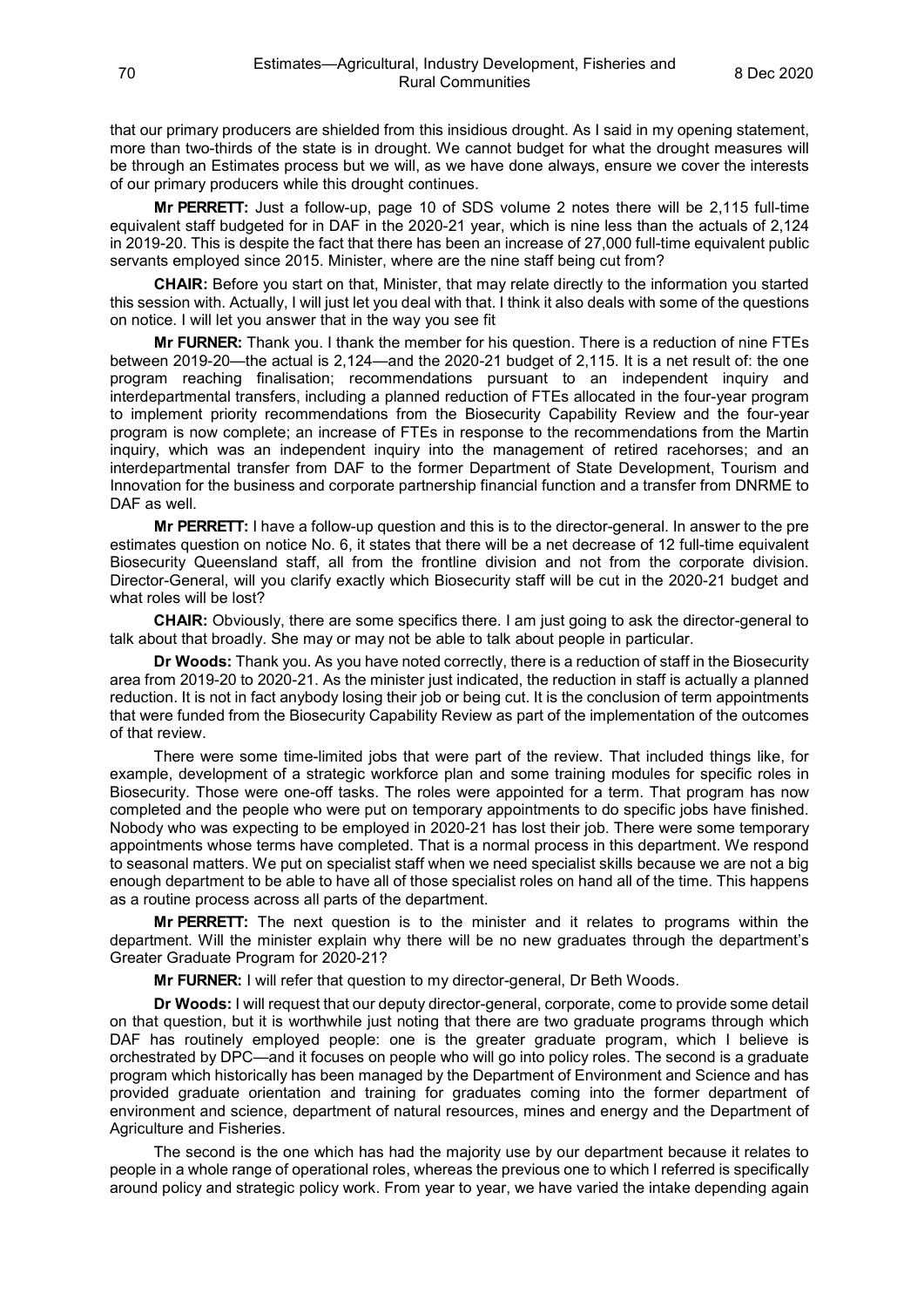on what are our requirements. As I noted previously, we are not a large department by general standards across government; we recruit to specialist positions. I can simply comment that I know off the top of my head that we will be taking some graduates in the coming 12 months. They will go into roles in our agri-science Queensland area and into specific science specialities, but they will not formally be part of the program. I call on my deputy director-general, corporate, Sinead McCarthy to provide some more detail.

**Ms McCarthy:** Good evening.

**CHAIR:** If the DDG can briefly add to that?

**Ms McCarthy:** With your leave, I would like to seek definitive advice on those figures. I do know that fisheries and forestry have put on two graduates in the policy area. I am aware that the department is about to take on graduates through a separate ICT graduate program, but with your leave I would like to come back with definitive advice on that.

**CHAIR:** Thank you. We can address that at the end of the session.

**Ms McCarthy:** Thank you.

**CHAIR:** The member for Gympie?

**Mr PERRETT:** I have a follow-up question to the minister: if the graduate program is not operating in 2021, what will you do to ensure that DAF is attracting new talent into the department so farmers and Queensland can continue to be properly served?

**CHAIR:** I thought we dealt with that one there, but I will leave it to the minister to answer that in the way that he wants.

**Mr FURNER:** Chair, I think the response will be forthcoming in terms of the previous question from the member for Gympie. Once again, we demonstrated our commitment as a government to providing adequate funding through this budget and other measures. We will continue doing that throughout this period of government and following on.

**CHAIR:** Thank you. Member for Gympie?

**Mr PERRETT:** Minister, I will move on now. I refer to page 4 of the SDS which refers to the service area highlight 'Assessed impact of completed agricultural research, development and extension projects and/or programs.' Can the minister explain why there is a \$6.35 million decline in the RD and E funding in the 2020-21 budget in comparison to 2019-20 and explain what particular projects have been cut or have seen a decline in funding as a result?

**CHAIR:** For clarification, member for Gympie, was this also covered by a question on notice? I remember—

**Mr PERRETT:** It was identified in a question on notice, chair—

**CHAIR:** Yes.

**Mr PERRETT:** I am asking why.

**CHAIR:** Okay. The member is asking for some further clarification on that. Sorry, that was directed to the minister?

**Mr PERRETT:** It was directed to the minister.

**Mr FURNER:** Thank you, chair, and I thank the member for his question. Certainly the agriculture and food research development extension, RD and E, for the 10-year road map action plan is a wholeof-government plan. That provides a comprehensive overview of Queensland's agriculture and food sector R and D priorities. The road map was launched on 24 May 2018 with a comprehensive consultation with the industry and research sector and with other government agencies and the community. The agriculture and food sector is a key pillar for Queensland's economy, contributing over \$17 billion and employing more than 300,000 people, as the member for Gympie would know. The road map identifies 14 sets of actions including: increasing innovation, commercialisation, identification, identifying and promoting agriculture and food RD and E opportunities, and supporting the sector to grow and develop new businesses.

The implementation of the road map has been ongoing and carried out under the guidance of an interdepartmental committee. The IDC endorsed 23 key actions that would achieve the 14 actions in April 2019.

I am happy to advise that 67 per cent of the actions have been completed and that a further 16 are near completion. By way of example, the program activities under the road map include implementation of the biofutures 10-year road map action plan, including four key funding programs: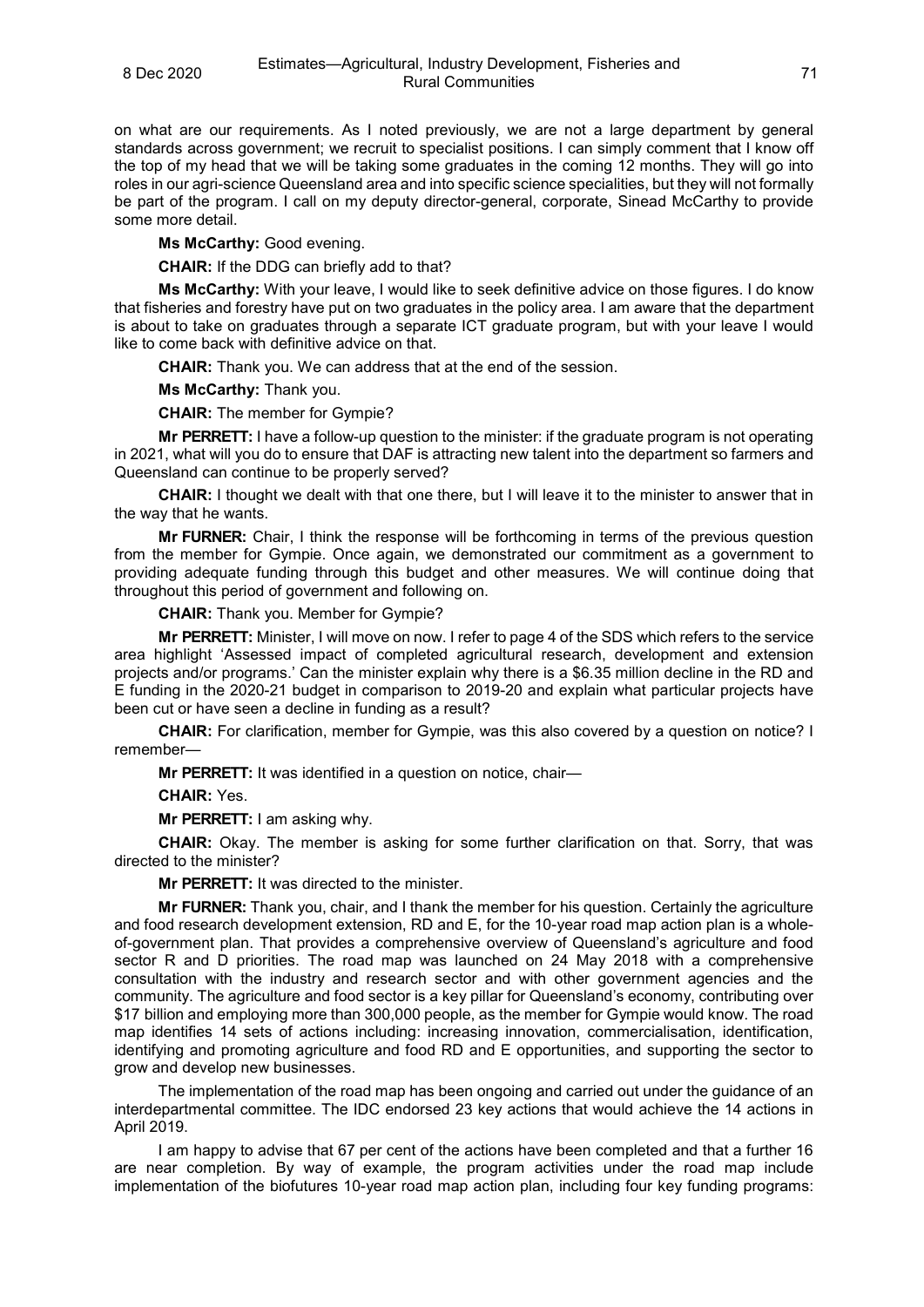the \$4 million Biofutures Acceleration Program, the \$5 million Biofutures Industry Development Fund, the \$5 million Biofutures Commercialisation Program and the \$5 million Waste to Biofutures Fund. It delivers on numerous RD and E supporting programs such as the Advance Queensland Industry Research Fellowships, Engaging Science Grants, Ignite Ideas funds, industry tech funds, Women's Research Assistance Program and Advancing Regional Innovation Program. It does promote future career opportunities in the agriculture and food sectors through schools of the future.

Strategies for science, technology, engineering and mathematics and the Agribusiness Gateway to Industry Schools Program, a program with which I am quite familiar. Certainly, some of my students who attend a school in my area are the recipients of that excellent program. It provides information on promoting Queensland's key research capabilities and on the Queensland science capability director—

**Mr HART:** A point of order, chair.

**CHAIR:** One moment there, minister. A point of order?

**Mr HART:** It was a pretty specific question the member for Gympie asked. The minister is dancing all around the place, but has not answered the question.

**CHAIR:** The minister is providing that answer there in the detail we do need, but I am sure that the minister is coming to a conclusion.

**Mr FURNER:** On the specifics of the question, I am happy to defer to my director-general, Dr Beth Woods.

**CHAIR:** Probably just briefly, Dr Woods.

**Dr Woods:** Thank you, minister. Thank you for the question. In relation to the detail provided in response to question on notice No. 5, the first line of figures, which represent the actuals, or the budget, we are talking about a combination of base funding that is Queensland government consolidated revenue royalty income which comes from royalties on the outputs of DAF's R and D, full-fee paid services. This includes things like rent and our food lab fees. It goes up and down much the same again, as other answers that I have already given—depending on the funding available in the particular year because projects start and finish. If a large project finishes and that is not immediately taken up before the year starts, it is not reflected in the budget. What you really need to compare is the budget figures—not the actual figures—in previous years against this year's budget, because we would normally expect that a number of millions of dollars of additional R and D projects will come in.

There are, however, some important areas where we would expect this figure to go down this year. For example, this group would normally have a rent income of in excess of \$1 million. I do not have the precise figure but, if you wish to find out what it is, I will certainly track it down. We have foregone rent, as has the Queensland government, across the board for external bodies that are taking up space in our business. We expect to have some reduction in the available research dollars for research in agricultural industries, because they are based on 0.5 of the gross value of product of our major industries. The result of a succession of droughts—and we see that in terms of the total value in the agricultural sector in Queensland—means that that figure of 0.5 per cent of GVP has dropped. The funds available for us to be able to compete for from external funding fluctuate both with the market value and the seasonal conditions.

**Mr KATTER:** Minister, one of the largest constraints facing rural communities is the availability of finance. The government has no first-mortgage products in housing and businesses in those towns and there is strong evidence of postcode discrimination being demonstrated by the major banks. Will the minister consider the development of a government loan product to help stimulate those communities?

**Mr FURNER:** I thank the member for Traeger for his question. I know of the excellent work done through the Queensland Rural and Industry Development Authority, QRIDA, particularly during the pandemic, assisting communities not only in this part of Queensland but also right across the state with regard to stimulating the economy. In many cases it has shielded businesses from closure and supported over 87,000 employees. Notwithstanding those sorts of results, QRIDA also supplies assistance through the Primary Industry Productivity Enhancement Scheme, First Start loans of up to \$2 million to support new entrants in establishing their first viable primary production or wildcatch fishing enterprise, and sustainability loans of up to \$1.3 million to assist existing primary producers and wildcatch fishers to increase their productivity and the viability of their enterprises.

With the work they do in rural communities, QRIDA has an excellent network of offices. Some time ago I opened an office in Townsville. When the member for Gympie and I travelled to Western Queensland after that monsoonal event we saw the excellent work of collaboration in supporting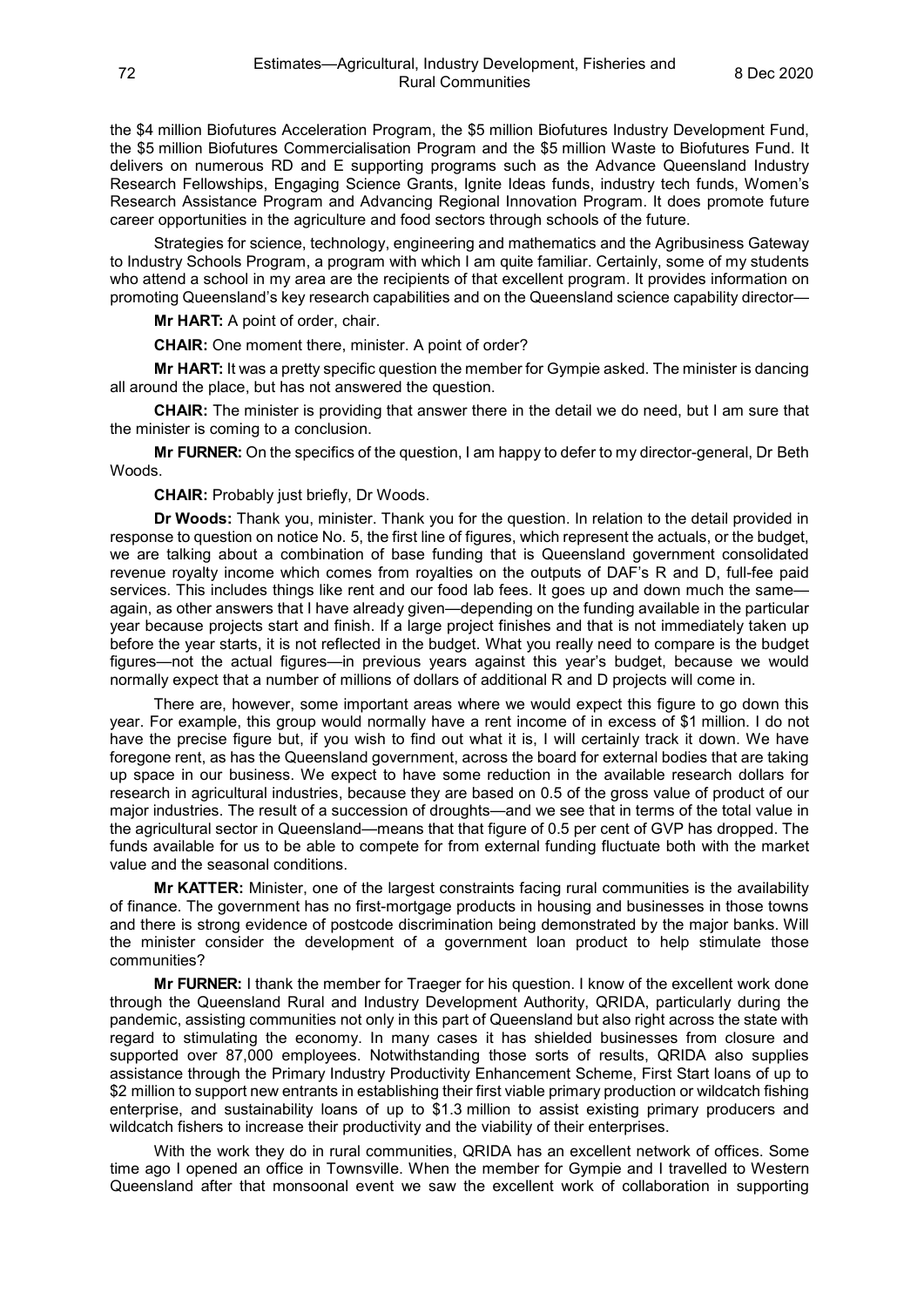primary producers right throughout the state with respect to recovery measures as well. There is an excellent service provided by QRIDA. There are many examples. I could spend more time, but I will finish on that.

**Mr KATTER:** Thank you, Minister. I appreciate the QRIDA products, which I am aware of. My question referred to first mortgages. I think you will find that most of the QRIDA loans are second mortgages. If the government provided its own development institute or development bank and had the capacity to provide first mortgages, that would fill that massive gap that is there at the moment in terms of lending for houses in Richmond and Normanton, where people cannot get loans to buy houses or businesses. I am referring to first mortgages, not the loans that tack onto other primary loans.

**Mr FURNER:** Banking is a federally regulated responsibility. It is extremely hard to create such a bank under federal legislation. A state agriculture bank would have to have higher levels of capital and take on higher risks and would struggle to be viable in a market that offers producers lots of options. I might call to the table the chief executive officer from QRIDA, Mr Cameron MacMillan, to respond to your specific question.

**Mr MacMillan:** I thank the member for the question. As you would be aware, QRIDA is a statutory authority that is focused very much on rural communities. Its core products are around lending to agricultural families. For your information, it has been a very busy year. The organisation approved something like 11,557 applications in the past 12 months, totalling \$1.2 billion. A lot of that was obviously to do with the COVID loans, which were Jobs Support Loans. In terms of the PIPES loans, in 2019-20 QRIDA approved a total of 230 applications for First Start and Sustainability loans worth \$117 million.

Member, our focus is on family farms. You will be very pleased to hear that even this morning we approved a \$2 million loan down in your part of the world, which we are very pleased about. That was all about getting the next generation into farming. It would be a complete policy shift, which would be out of my remit, for us to start lending for in-town family businesses or for homes. That would be a policy shift from our perspective.

**Mr MADDEN:** I refer to SDS volume 2, page 11. Minister, will you outline for the committee what the state government is doing to reinvigorate trade relationships in a post-COVID world?

**Mr FURNER:** I thank the member for Ipswich West for that very important question. No doubt, trade relationships are very topical in the media these days for a variety of different reasons, but I will not go there at present.

In 2019-20 Queensland exported approximately \$10.5 billion worth of agriculture products around the world. It is clear that the world loves Queensland beef, fresh Queensland seafood, our amazing mangoes, citrus and broccoli, just to name a few of those commodities. The closure of Australia's borders and other international borders has been deepening the difficulty of our trade relationships. That is why the Palaszczuk government invested \$5 million as part of our economic recovery plan to reinvigorate relationships with key partners.

During the pandemic I had briefings with Trade and Investment Queensland and also Australian Foreign Affairs and Trade officials based in Korea, China and Japan. What I have learned from this—I knew part of this before, given I have been fortunate enough to be involved in a couple of trade missions—is that the demand for the clean, green produce we provide is second to none and is currently stronger than ever. The people in Korea, Japan and China and our other trading partners explored e-commerce and other online platforms to get their fill of Queensland produce. The \$5 million investment I mentioned will go to looking at ways to help Queensland agribusinesses harness the power of e-commerce and assist with the coordination of additional regular airfreight services.

The Palaszczuk government is also using that funding to continue the vital work of trade missions. In September this year I hosted our very first—I understand it could very well be the first in Australia—virtual trade mission with Japan, our second largest agriculture trading partner. My guest of honour here in Brisbane was Japanese Consul-General Tanaka-san. Together we hosted a lunch at the Brisbane Convention & Exhibition Centre with key Queensland exporters and Japanese business leaders. The lunch was due to be simultaneously held in Japan with some of our local trading partners there but, due to increased COVID restrictions there, that had to be cancelled at their end. However, I was lucky enough to take part in a cooking challenge with Tanaka-san. It featured great Queensland produce and was judged by none other than Iron Chef Hiroyuki Sakai. Tanaka-san and I also travelled to Ayr to launch a new specially designed greenhouse. The greenhouse will support DAF's innovative research work in protected cropping systems, and in the long term Queensland growers will learn how to produce export quality counterseasonal crops including melons and eggplants specifically tailored to Japanese and Asian consumer preferences. I look forward to officially opening the new facility in 2021.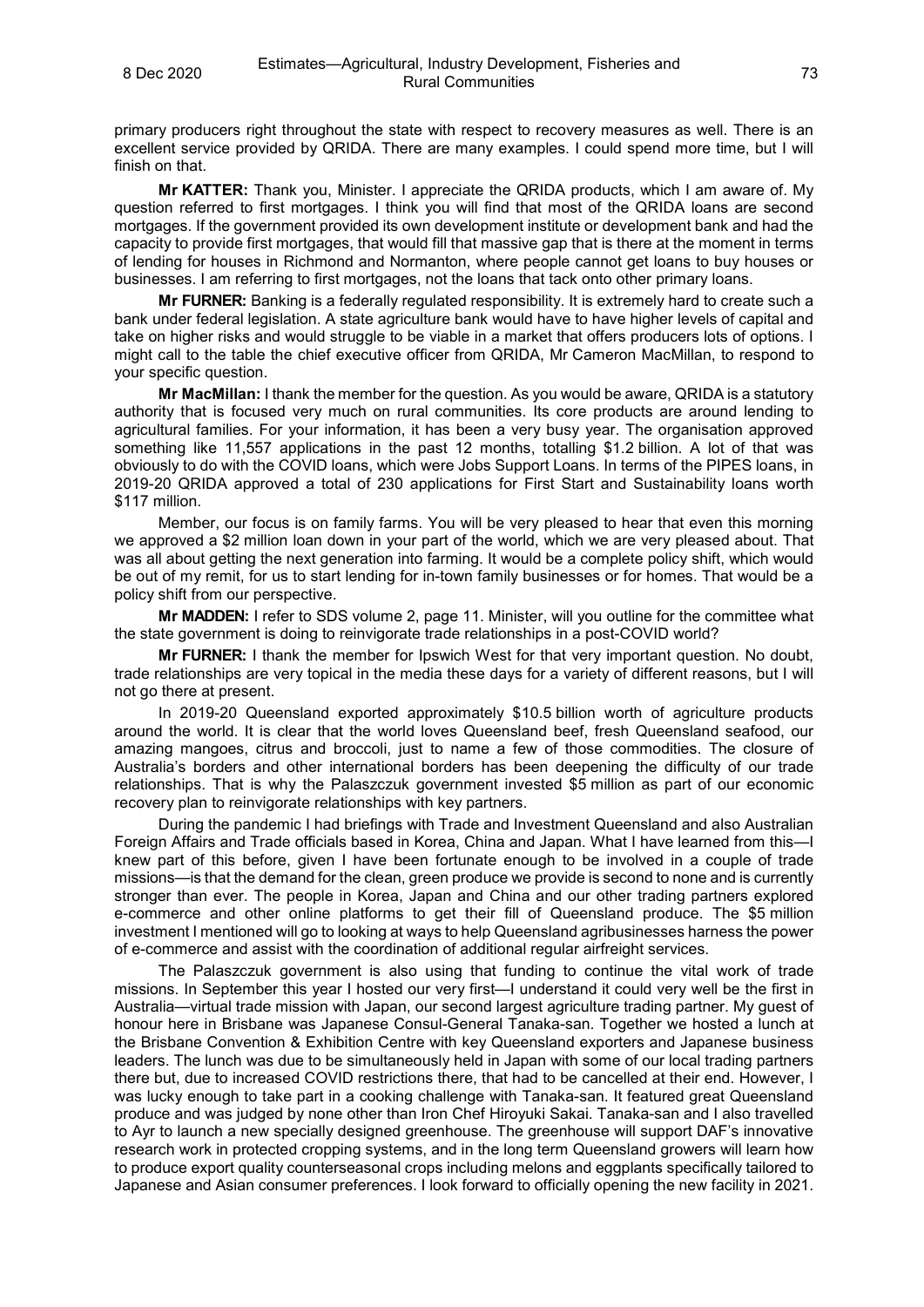This virtual trade mission was a success because it proved that, despite international borders being closed, we can continue to build strong relationships with our closest trading partners.

It is not clear when international travel can resume, so in the meantime I see no reasons why we should not continue these virtual trade missions. In fact, it is my priority and that of the department that in the new term of the Palaszczuk government we host further trade missions to many of our other key trading partners including South Korea, Indonesia and markets where Australia has strong free-trade agreements in place. There is no reason why we cannot export Queensland food and fibre around the world in this COVID environment. As the Minister for Agricultural Industry Development and Fisheries and Minister for Rural Communities, I will work hard to achieve this over the next four years.

**Mr SMITH:** With reference to the SDS volume 2 at page 2 with regard to DAF's objective to build capacity of agribusiness and communities to meet sector challenges, will the minister outline the government's response to protecting Queensland's agricultural sector during the COVID-19 pandemic?

**Mr FURNER:** I thank the honourable member for Bundaberg and congratulate him on his achievements and his interest in agriculture in that community. This year has been like no other. The Palaszczuk government was the first jurisdiction in the nation to declare a public health emergency in response to the COVID-19 virus outbreak. As the outbreak reached our shores, the national cabinet introduced tighter restrictions on international borders and public movements to contain the spread of this disease, but the Palaszczuk government also understood the need for major industries to continue to operate in these unprecedented times. That is why we declared agriculture an essential industry, giving farmers and their workers along with the supply chain reassurances that the Queensland government would stand by them. My department convened the Agriculture Coordination Group made up of more than 70 industry representatives and other government representatives. During the height of the pandemic shutdown the ACG met weekly to identify and find solutions to those problems, and I included myself in those engagements by teleconference.

I also held regular meetings with key industry groups like Growcom, the Queensland Farmers' Federation and AgForce because this government believes strongly in working with industry to protect and grow the sector and the thousands of jobs it supports, and that is what we did during the pandemic response. That is why Growcom described the support of our agriculture sector as the best in the nation. I also took part in AGMIN, the meeting of all agricultural ministers from around the country, both states and territories. The cooperation between all states, territories and the Commonwealth during the early stage of the pandemic was exceptional, but I am really disappointed that at a time when those regular meetings needed to continue the Commonwealth decided to suspend them and since May we have only met a handful of times. We should meet more frequently to discuss pressing issues like coordination and national approaches to labour shortages.

Nevertheless, the Palaszczuk government is committed to working with the agriculture industry to grow even bigger in the wake of this pandemic. For instance, I convened a meeting of all major beef processors to discuss the learnings of the second lockout in Victoria which affected abattoirs across that state. I know that Nolans in Gympie, for example, trialled the use of internet enabled glasses so that inspectors could virtually inspect that facility, and this has helped to reduce travel times but more importantly protected workers and improved biosecurity measures at their facility. Because of our work with AgForce, Growcom, QFF and other industry groups, the Palaszczuk government has kept the agriculture sector safe so it can continue to feed and clothe Australia and the rest of the world. I look forward to working with them as Queensland's economic recovery continues.

**CHAIR:** With reference to the SDS volume 2 at page 11, can you outline what the government is doing to fill the labour shortages on farms that have been caused by the COVID-19 pandemic?

**Mr FURNER:** Once again that is a very important question and something that we need to work together on at all levels of government to get solutions to this important issue. There is no doubt that the COVID-19 pandemic has caused worker shortages on farms right across Australia and the Palaszczuk government identified this right at the very start of this pandemic. I can remember very well raising this with the federal agriculture minister, and my other colleagues in the states and territories concurred with my view. We worked with industry groups and labour hire companies to identify where and when these shortages would occur in Queensland. Unfortunately, this work was hampered by the fact that the Commonwealth government was unable to provide figures of the number of working holiday visa holders still in the country after international borders were shut.

Our modelling showed that—and I want to put on the record my appreciation to Growcom for assisting in identifying this—there were enough workers in Queensland to help with the 2020 winter harvest. Working with industry through the agriculture working group, the Palaszczuk government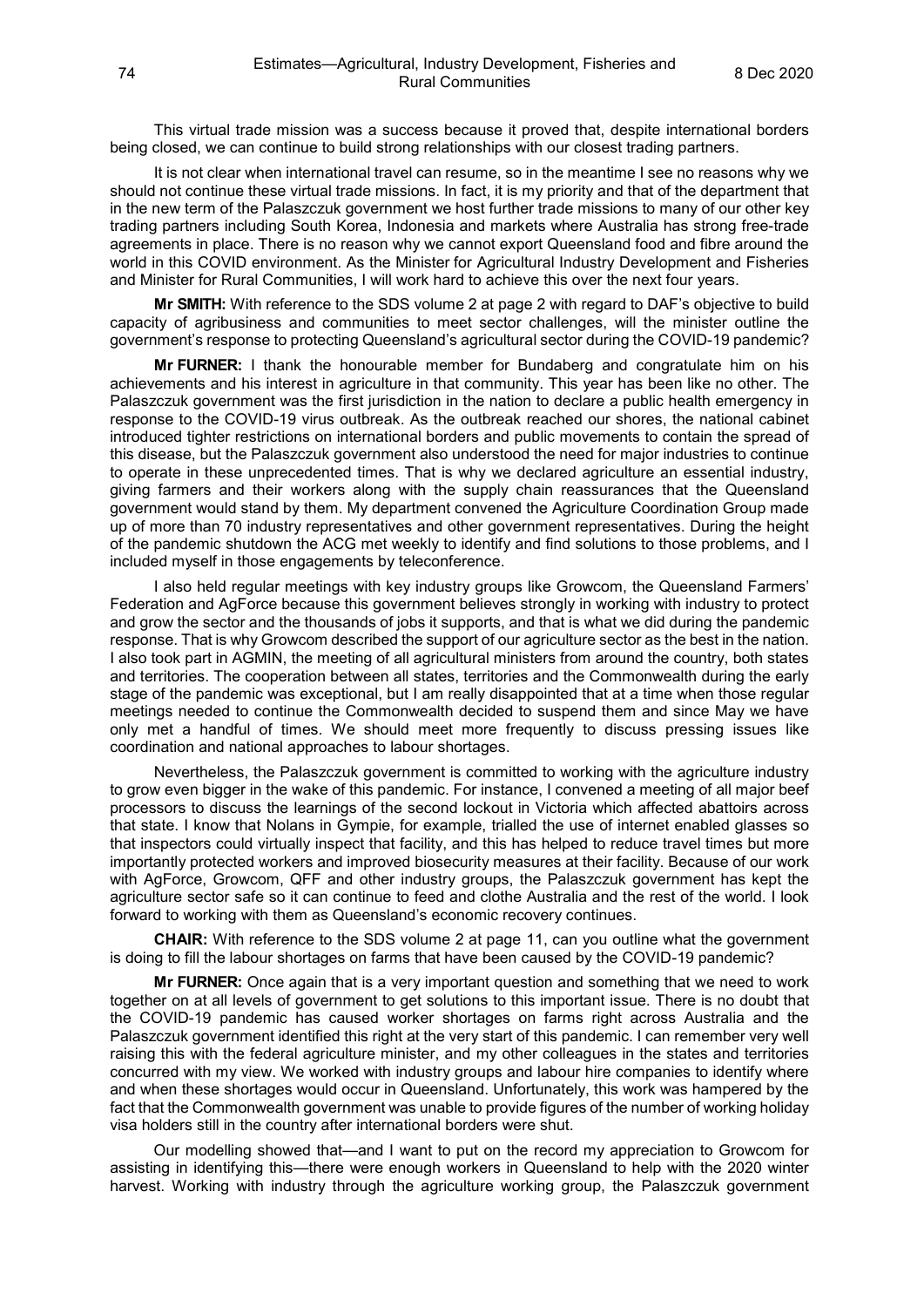announced a five-step framework to help keep farmers and their workers safe during COVID-19. This included mandatory health and biosecurity management plans, but we knew there were going to be challenges to meet the demand of workers for this summer's harvest going into the medium to long term.

In September the Palaszczuk government announced \$1.1 million towards the agriculture sector seasonal labour initiative to get more seasonal workers on to farms. We know that there are Queenslanders out there looking for work and we want to connect them to farmers looking to pick crops like mangoes, citrus and tomatoes and the #pickqld campaign is a targeted marketing campaign to connect seasonal workers, displaced Queensland workers and working holiday-makers to employment opportunities in key agriculture regions when demand for workers is high.

The Back to Work in Agriculture Incentive Scheme is also underway which initially focused on the Wide Bay, Burnett and Darling Downs but has now been extended to include the entire state. This offers payments of up to \$1,500 to assist eligible Queenslanders wanting to work in those regions with the costs associated with locating to regional areas. We have provided additional resources to the Queensland Agriculture Workforce Network to deliver local solutions to worker shortages. Last month 151 workers from Tonga arrived in Queensland as part of our trial resumption of the Pacific labour and seasonal workers scheme. Under the direction and advice of the Chief Health Officer, those workers are quarantining on farm, and that followed strict protocols. This is a first. A further 135 Tongans and 172 Solomon Island workers are now in quarantine to support agriculture industries.

I know that growing regions in Queensland are watching this with interest and are hoping to take advantage of the Queensland trial. I want to stress that this trial was agreed to by the Palaszczuk government after a request from the Commonwealth, so comments that I have seen in the media from the federal agriculture minister suggesting that this trial is taking jobs away from Queenslanders and other Australians are disingenuous. All of the farms in the trial have had to demonstrate that they could not or were unable to find Australians to fill these vacancies under guidelines agreed to by the Commonwealth. The latest border restrictions follow the free movement of workers from all parts of Australia, except declared hotspots, and I encourage any Queenslander or any Australian looking for work to come up to regional Queensland and help with the summer harvest and beyond. The Palaszczuk government will continue to work closely with the industry to ensure quality Queensland produce continues to be harvested.

**Mr MADDEN:** I refer to SDS volume 2 at page 6. Minister, will you report to the committee on the Queensland Feral Pest Initiative and in particular cluster fencing in south-western regions of Queensland?

**Mr FURNER:** I thank the member for Ipswich West for his question. The Queensland Feral Pest Initiative has been so successful that in the previous term of government as minister for agriculture I announced a fifth round of grants for funding. I am proud to say that as I remain the Queensland Minister for Agricultural Industry Development and Fisheries and Minister for Rural Communities in this new term I am really excited to see the continuance of work to maintain our world-class reputation of excellent Queensland produce in our first-class agriculture industry.

The success of the Queensland Feral Pest Initiative is highlighted in the figures. The total distance to be covered by cluster fencing as part of the initiative so far will be almost 9,000 kilometres. That is more than the distance between Brisbane and Kolkata. That is quite a lot of fencing. Proudly, the Palaszczuk government has committed \$19.8 million to assist regional communities with the construction of cluster fencing in order to tackle wild dogs. The result of this initiative to date is the protection of more than 400 sheep-producing properties from these wild dogs.

The Remote Area Planning and Development Board, or RAPAD as people would know it by, reports that in direct thanks to cluster fencing projects lambing rates have increased from 40 per cent up beyond 80 per cent and sheep numbers have almost doubled in the south-west, with numbers increasing from 269,000 to nearly 497,000 head.

The rejuvenation of the Queensland sheep industry is something to be very proud of. It creates and shores up local jobs and supports local regional communities and families. The Palaszczuk government understands that it is not just wild dogs that can have a devastating impact on agriculture. This initiative also addresses on-ground management of feral pigs, feral cats, harrisia cactus, parkinsonia and also prickly acacia. COVID-19 has delayed many projects across the government and the community, including the rollout of round 4. However, my department is already finalising funding and I look forward to announcing the successful applicants shortly.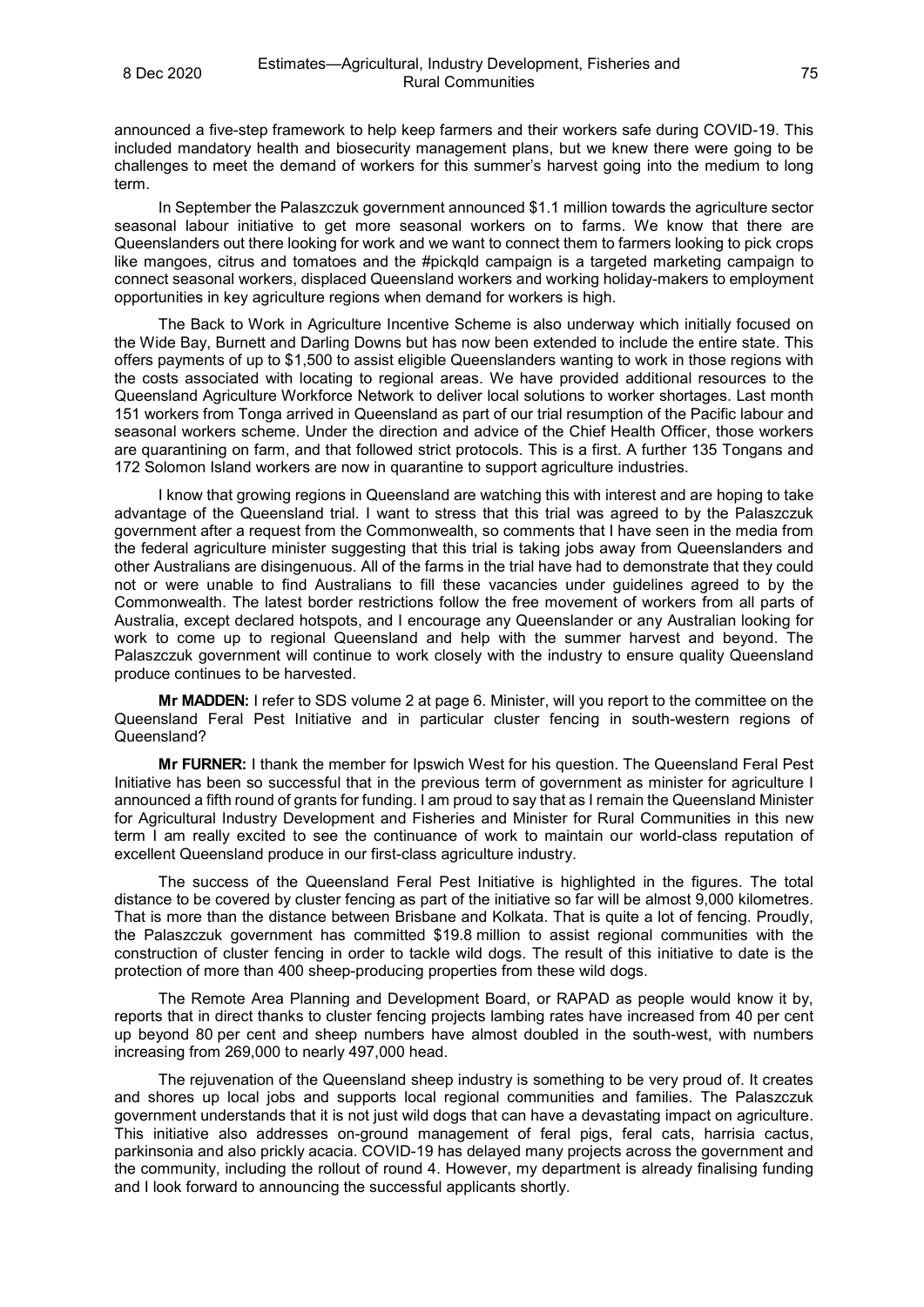We as a government understand the devastating effect that drought can have on our local communities. That is why we have targeted this initiative towards drought affected sheep- and woolproducing areas with the ultimate goal of growing flocks and bringing industry and jobs back into those regions. The total value of investments made by the Queensland government through the Queensland Feral Pest Initiative and by supporting cluster fencing loan schemes, including the Queensland Rural and Industry Development Authority, is approximately \$64.74 million. This equates to a serious commitment and financial support for Queenslanders who are having a go. This highlights once again that this is a government that cares about jobs, cares about regional communities and it proves that we are able and are willing to front up so that together with Queenslanders we keep this great state working.

**CHAIR:** We will now go to questions from non-government members.

**Mr PERRETT:** I have just one follow-up question in the research and development area that I did not get to before. Minister, what has been the uptake of the new sugarcane varieties in the past five years and does the state consider these a commercial success given its sizeable investment?

**Mr FURNER:** Can I get some clarity on that question? I assume this is obviously relevant to RD&E in terms of Queensland government investment in that area?

## **Mr PERRETT:** Correct.

**Mr FURNER:** No doubt the member would be aware that sugarcane is a significant contributor to our economy and also the rest of the state. Queensland's sugarcane production accounts for close to 95 per cent of the total of Australia's raw production. It is challenging times for the sugarcane industry. Over 80 per cent of Queensland sugar production is exported. In the 2019 season Queensland sugar mills received approximately 28.4 million tonnes of sugarcane. That is a reduction of 6.7 per cent from 2018. It is largely due to devastating drought that impacted a significant portion of the state last year. Unfortunately this has also led to a notable reduction in farm income for some growers. As a result the overall contribution of the sugarcane industry in Australia's gross value of production for 2019-20 is estimated to be 1.0[2](#page-75-0) million<sup>2</sup>, a six per cent reduction from the previous year. If we look at 2019-20, the Palaszczuk government continues its annual commitment of \$2.85 million to sugarcane research development and extension projects and this investment was made—

**Mr HART:** Point of order, Mr Chair. Again the minister is dancing all around the place. It was a very specific question about new sugarcane varieties.

**CHAIR:** I know the minister does understand that. We have been going for less than two minutes on this. I know the minister will be coming to that, so let us not just jump in too quickly.

**Mr FURNER:** It is a broad area about our investment in RD&E in terms of sugarcane, like many of our investments, so I will prevail in providing an understanding to the member for Burleigh in regards to his recent role on this particular committee.

**Mr HART:** I understand, Minister. Please move on. Answer the question.

**Mr FURNER:** It might assist him to listen to the answer so he can further his understanding on the importance of cane. This investment was made through the research funding agreement between DAF and Sugar Research Australia.

**Mr HART:** Point of order, Mr Chair. I find the minister's comments to be offensive and I ask him to withdraw.

**Mr FURNER:** I withdraw. These funds are used in preventing and preparing for biosecurity incursions such as moth borers from South-East Australia using novel technologies to improve and enhance farm systems and practices and improving productivity through energy innovation, input management and practice change adaptation. SRA is currently reviewing its business model and developing new strategic investment processes, and SRA is continuing with DAF as it undergoes that change.

**Mr HART:** Anything at all about the question, Minister?

**Mr FURNER:** I will refer to my director-general and hopefully that will satisfy the interjections of the member for Burleigh.

**Mr McDONALD:** Particularly around sugarcane varieties. That will be helpful.

**CHAIR:** I think the message has gotten through clearly on that.

**Mr HART:** I hope so.

<span id="page-75-0"></span><sup>&</sup>lt;sup>2</sup> In correspondence received 10 December 2020, the Department of Agriculture and Fisheries clarified that Australia's gross value of production for 2019-20 is estimated to be 1.02 billion, not 1.02 million as stated during the hearing.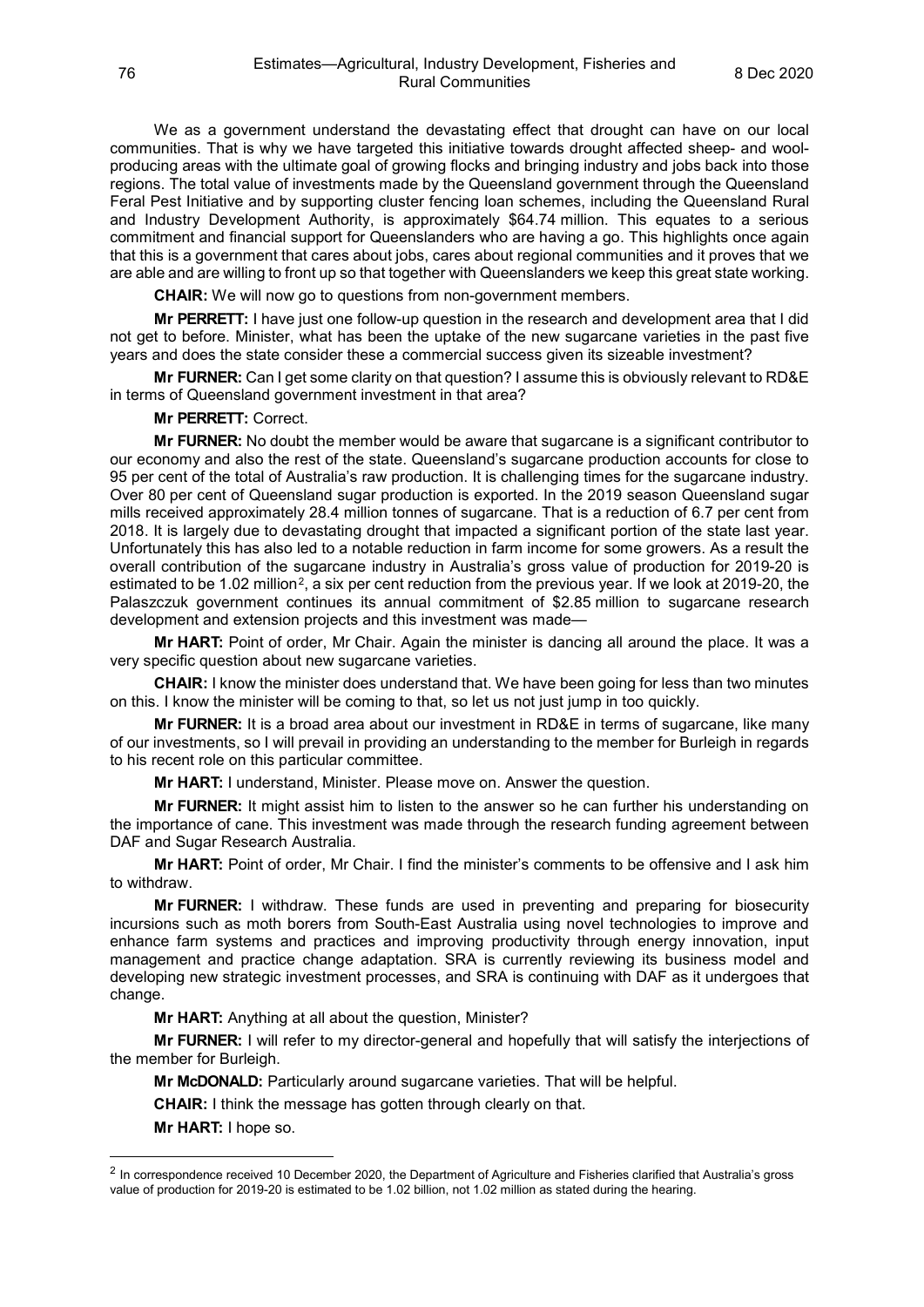**Dr Woods:** I draw the attention of members of the committee to the fact that our funding arrangements for R&D in the sugar industry relate to a \$2.85 million grant which we provide per year to Sugar Research Australia which is, in fact, an industry led and controlled organisation which delivers research and development as well as research funding decisions for the sugar industry. Our funds are directed towards 15 RD&E programs. At the moment DAF funds are not used to support SRA breeding programs. They are used, as the minister mentioned, for preparation for biosecurity issues, for novel technologies for improving productivity in various ways and for looking at new and novel uses of sugar, sugarcane and sugarcane by-products.

However, we are certainly very interested in the question of variety improvement. It is a central question to the current review by Sugar Research Australia, SRA, of its business model and of its strategic investments. That review is being conducted in partnership with Canegrowers and with ASMC, the Australian Sugar Milling Council, who are also looking at the strategic directions for the sugar industry given its current difficulties with very low world prices.

**Mr HART:** There is no new sugarcane; that is what you are saying?

**CHAIR:** Member for Burleigh, you have the answer. It may not be the answer you are expecting but that answer has been provided. Do you have another question?

**Mr PERRETT:** I will move on. The next question is to the minister. It relates to page 3 of the SDS and drought support. Minister, in May 2020 you delayed the implementation of the drought reforms from the 2018 drought review, including cuts to drought fodder subsidies that were meant to commence on 1 July 2020 to 1 July 2021. Will you confirm that the drought fodder subsidies will be removed from 1 July 2021?

## **CHAIR:** Minister—

**Mr FURNER:** I am more than happy to respond.

**CHAIR:** I was about to say that there are some inferences, arguments and imputations there, but I am letting you answer that. I think you have the gist of the question.

**Mr FURNER:** There was a multitude of questions directed to drought but also the drought review so I will respond accordingly to those. I thought I made it clear in my opening statement that there are no cuts to drought funding. The funding provided has always been adequate. It is held in central reserve in terms of beyond estimates. Once again I do not want to be too critical of the member, but surely someone at some stage would understand the difference between an estimate and an actual.

When we did the drought review, it certainly was a process where we gained expert advice through previous CEOs of both AgForce and QFF, put them together and engaged with industry about the future of drought in this state and this country. What we found with their recommendations and their engagement was that it was quite similar and in parallel, in fact, with the National Drought Agreement. Certainly those who have been privy to the National Drought Agreement understand the importance not just of agriculture but of being drought prepared. There have been no cuts to drought funding. Once again, the same process that applies throughout budget estimates in terms of the delivery of the actuals is the same process that was in place when the LNP were in government for that short period of two and a bit years.

There will be funding for DRAS to meet producer needs. The budgeted estimate is just that—an estimate—and more and more will be funded. We cannot predict what the weather will be, whether it will be 100 per cent accurate or what the case might be. Once again, we have always been there for the farmers—the Labor government understands that—and we always will be. We have given an undertaking time and time again that we will provide DRAS funding as long as this drought prevails.

**Mr PERRETT:** Minister, how many times have you or your department met with industry groups such as AgForce and QFF on the implementation of the drought reforms?

**Mr FURNER:** Primarily, as the member might be aware, it was industry calling us to suspend the review. It was to be implemented this year but, as a result of COVID-19, we gave a commitment to suspend it until the end of June this year. We have kept that promise. I will hand over to my deputy director-general, Bernadette Ditchfield, to explain the engagements with industry and how many times those engagements have occurred since the suspension took place.

**Ms Ditchfield:** Can I clarify if you are looking for an actual number, because I do not have the number of times we met with industry? Certainly we formed a working group with QFF and AgForce because we found very clearly that we needed to co-design the reforms and the changes together, so there was a commitment to do that.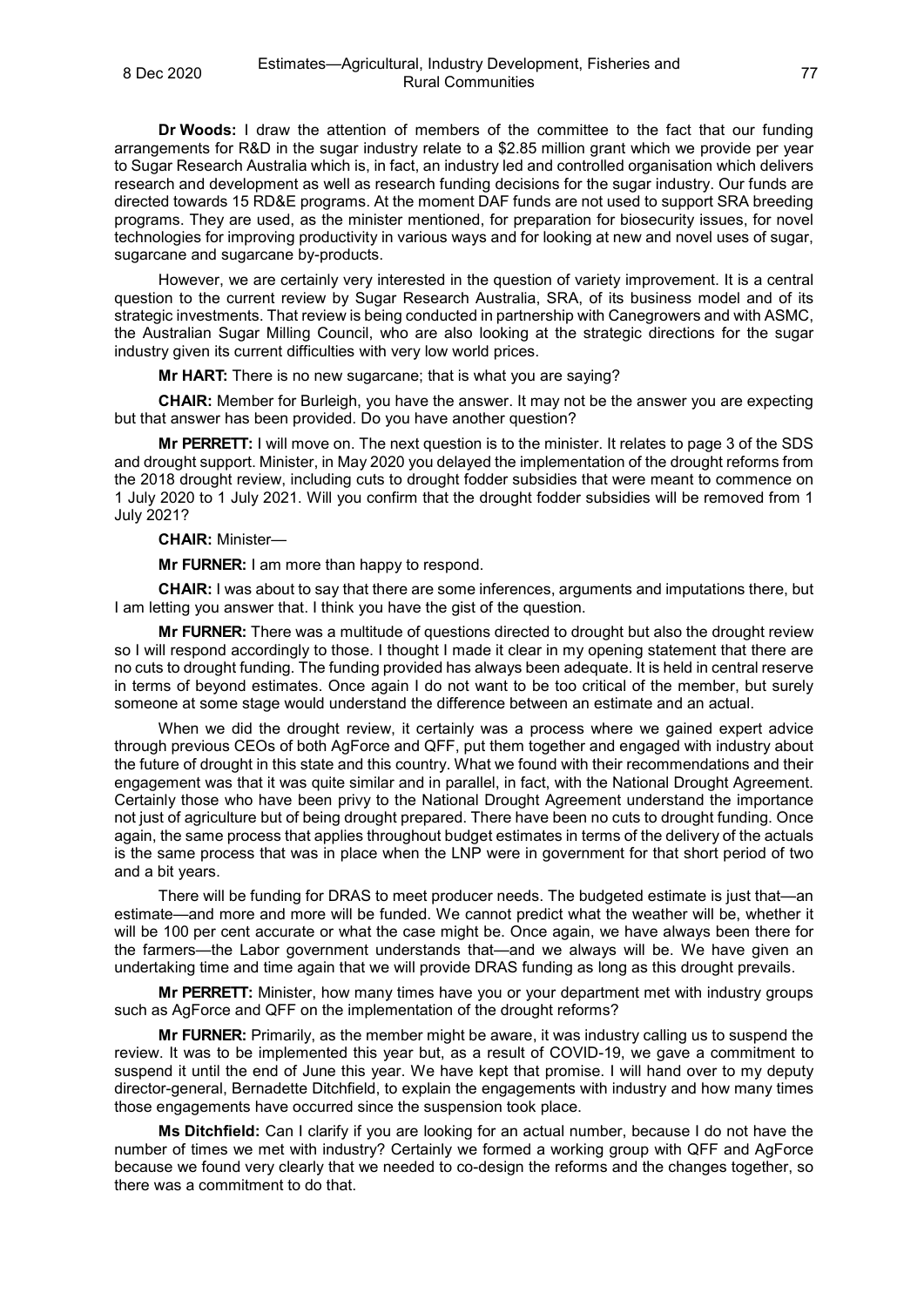**Mr PERRETT:** My question related to how many times. As I understood it, the commitment was given by the minister that you would meet with those industry groups with respect to the implementation of the drought reforms. My question was quite specific: how many times has the minister and the department met with those groups to discuss this—both the minister and the department? If you do not have it I am happy for you to take that on notice and receive that advice later.

**Ms Ditchfield:** There were more than several. We will have to take that on notice from a departmental point of view to give you a number, so that we can look through our diaries. The commitment was ongoing and we met numerous times before COVID on this issue.

**CHAIR:** Certainly we may get some more information about the graduate question. At the end of the session we will come back for the information that you may be able to provide. If it cannot be done then the minister decides whether to take that on notice.

**Mr HART:** Chair, including how many times the minister met as well.

**Mr FURNER:** That is easily available. All my ministerial diary appointments are readily available to anyone. That is a transparent process. Naturally, last week or when I met with AgForce that will be part of my diary. When the opportunity comes around to provide that, that is part of my responsibility as a minister. No doubt the contents of the meeting are not necessarily a matter that is diarised, but certainly on all occasions meetings—whether with AgForce, QFF or any other stakeholders—are diarised and readily accessible to the member for Gympie or any other member of this committee.

**CHAIR:** To clarify, did you want to come back with that information or do you feel that you have given your answer?

**Mr FURNER:** I have given my answer, Chair. Thank you.

**Mr McDONALD:** Minister, in regards to the National Red Imported Fire Ant Eradication Program, last year an independent consultant and former head of the national Productivity Commission, Bernard Wonder, handed down his review into the program and concluded that the fire ant footprint had grown, not shrunk, since the program began. What is your department doing to reverse and rectify those findings?

**CHAIR:** I am sorry; I missed where that information came from?

**Mr McDONALD:** It was an independent consultant and former head of the Productivity Commission, Bernard Wonder. It was a review into the program.

**Mr PERRETT:** It is published on the department's website.

**CHAIR:** We have a report published on the department's website from a former head of the national Productivity Commission. The question relates to fire ants. Minister, would you like to answer that question?

**Mr FURNER:** It is a great question and I thank the member for Lockyer for it. I know that from his electorate he is uniquely aware of the impact of red imported fire ants. This is another great example of what we as a government do in terms of biosecurity. It is a 10-year eradication program. It is a national jointly funded program with the Commonwealth. Every other state and territory is in that arrangement of funding.

The member is quite right that the review was done by Mr Wonder. It concluded in December 2019. They made 37 recommendations. We are working through those recommendations to improve the efficiency, delivery and effectiveness of that. Out of those 37 recommendations, 14 recommendations are considered high priority and we are focusing on business improvement practices. Once again, it is a work in progress in how we deal with the recommendations of the Wonder review.

There are new and exciting measures that are coming out of that review in how we deal with this particular pest. In particular, if you look at how Queensland has dealt with RIFA, red imported fire ants, it is a glowing example of how we have been able to contain it. If we had not done the measures in terms of starting from the west and working to the east, this pest would have been far reaching outside the boundaries of our state. In fact, when there have been outbreaks and incursions in other areas—I will use the examples of Botany in New South Wales and, I understand, in WA—we have sent our processes and our facilities over there to eliminate and eradicate those areas.

We will continue working through the Wonder report and working through the measures that they have put in place to be very successful in containment and eradication. We are doing things such as trialling new helicopter-mounted remote sensing equipment, which will better identify an infestation and allow for more targeted treatment activities. We are introducing self-management initiatives to provide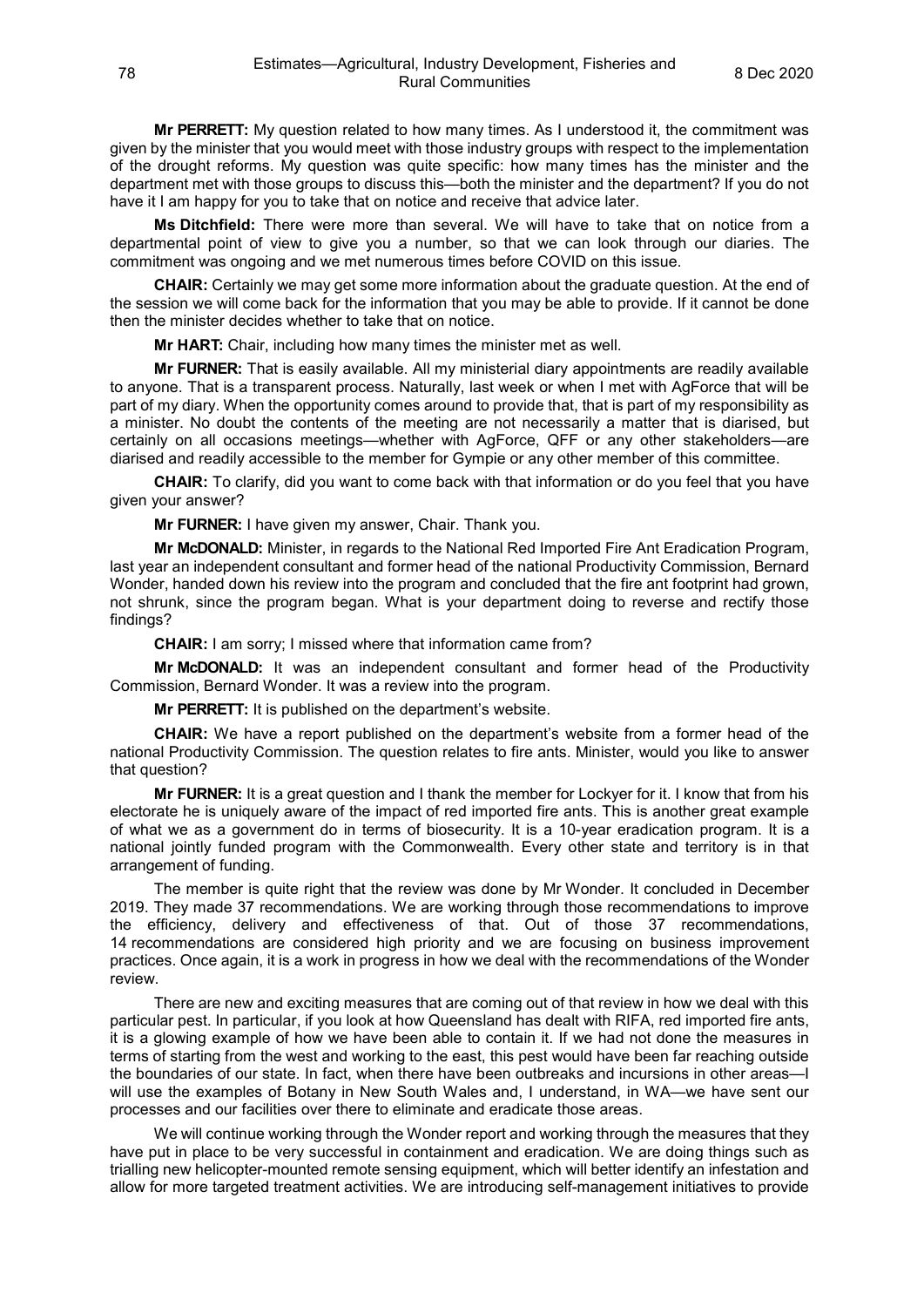greater efficiencies with the concept of shared responsibility with fire ant management between government, industry and the community. We are educating local governments as well. There is a renewed interest, which I am very pleased to see, from local governments and also people in general. It is a GBO, a general biosecurity obligation, that people understand the importance of how we deal with this particular pest. I am very encouraged with people in general who are out there taking on that responsibility. When they go to the markets, for example, they can inspect pot plants and those sorts of things before they purchase them, so they do not spread the pest.

The developing and implementing of the three-year strategy plans to address all the implications of decisions and key issues identified in the review. We modified the fire ant biosecurity zones in May 2020 to minimise the likelihood of human assisted movement. I will call to the table the chief biosecurity officer, Malcolm Letts, to speak further on the matters that I have raised in respect to the honourable member's question.

**Mr Letts:** Specifically, the minister mentioned the new three-year strategy that has been developed and approved by the independent steering committee, which is made up of all of the funding jurisdictions. That three-year strategy was off the back of the Wonder review that, as you said, identified a further spread and specifically deals with that. We are implementing a new treatment regime in the coming year that looks at the area to the east of the area 1 treatment zone, which you would be familiar with. In that area we are trialling some different treatments. In addition to that, the promising results from the surveillance from last year's treatment round was that we have actually identified a few areas where we will be increasing our surveillance in relation to the sentinel sites on the extreme boundary of the area, to make sure there is not any further spread.

**Mr KATTER:** Minister, the motion agreed to before the House in Townsville was that the government work to implement a system whereby 10 cents a litre of every litre of milk sold goes directly to the farmer. Most people would accept that it is an industry heading for oblivion at the moment without some sort of assistance. In acknowledgement of that, has the government followed through with that direction of parliament?

**Mr FURNER:** I remember quite well that motion in the House when we held a regional sitting of this parliament. We always encourage Queenslanders to enjoy their produce, and this is just one example of that. Prior to my privilege of holding the portfolio of agriculture, industry development and fisheries, the previous ministers were engaged in assisting the industry with a logo. I understand that is a work in progress and hopefully we will get to see that soon.

The member for Traeger quite rightly points out that this is a very important industry. I had the privilege of being in the member for Hill's electorate last year. I want to put on the record my appreciation of Shane for his involvement and engagement with dairy in that area. It is an area that is close to my heart. My father was a dairy farmer, not far from the member for Gympie's area—at the back of Gympie, a little place called Ridgewood—so I do understand the importance.

We have been fortunate enough in developing and assisting dairies where practical. Our Rural Economic Development Grants assisted Kenilworth Dairies. They were one of those 15 businesses that benefited from those RED grants. I also welcomed the Dairy Code of Conduct which came into effect on 1 January 2020. I reflect also on the engagements that we organised for the member for Hill to meet with representatives from Woolworths and Coles in regards to those increases in branded milk.

We will continue working with industry. We will continue working with the Queensland Dairyfarmers' Organisation to make sure we can, as far as practicable, address some of those concerns that the member for Traeger has raised. Once again, to a great extent, this is an area that is totally outside our hands as the Queensland government. We need to make sure we engage with industry and also the federal government to look at measures that impact on that government as well.

Next week I will be expecting to meet with QDO about these measures as well. I would continue to encourage their engagement, whether it be with the member for Hill, the member for Traeger or anyone else in the member's area of interest; I would welcome that opportunity.

**CHAIR:** We will go to a block of government questions.

**Mr SMITH:** With reference to SDS, volume 2, page 2, will the minister outline what financial support has been offered to the farming sector in response to the COVID-19 pandemic?

**Mr FURNER:** When COVID-19 first hit our shores, the Palaszczuk government's first response was to keep Queenslanders safe and healthy, based on the directives and advice of the Chief Health Officer. Queenslanders listened. We also listened to the health responses to the pandemic; they have been very successful. Because we have managed the health response, we have been able to deliver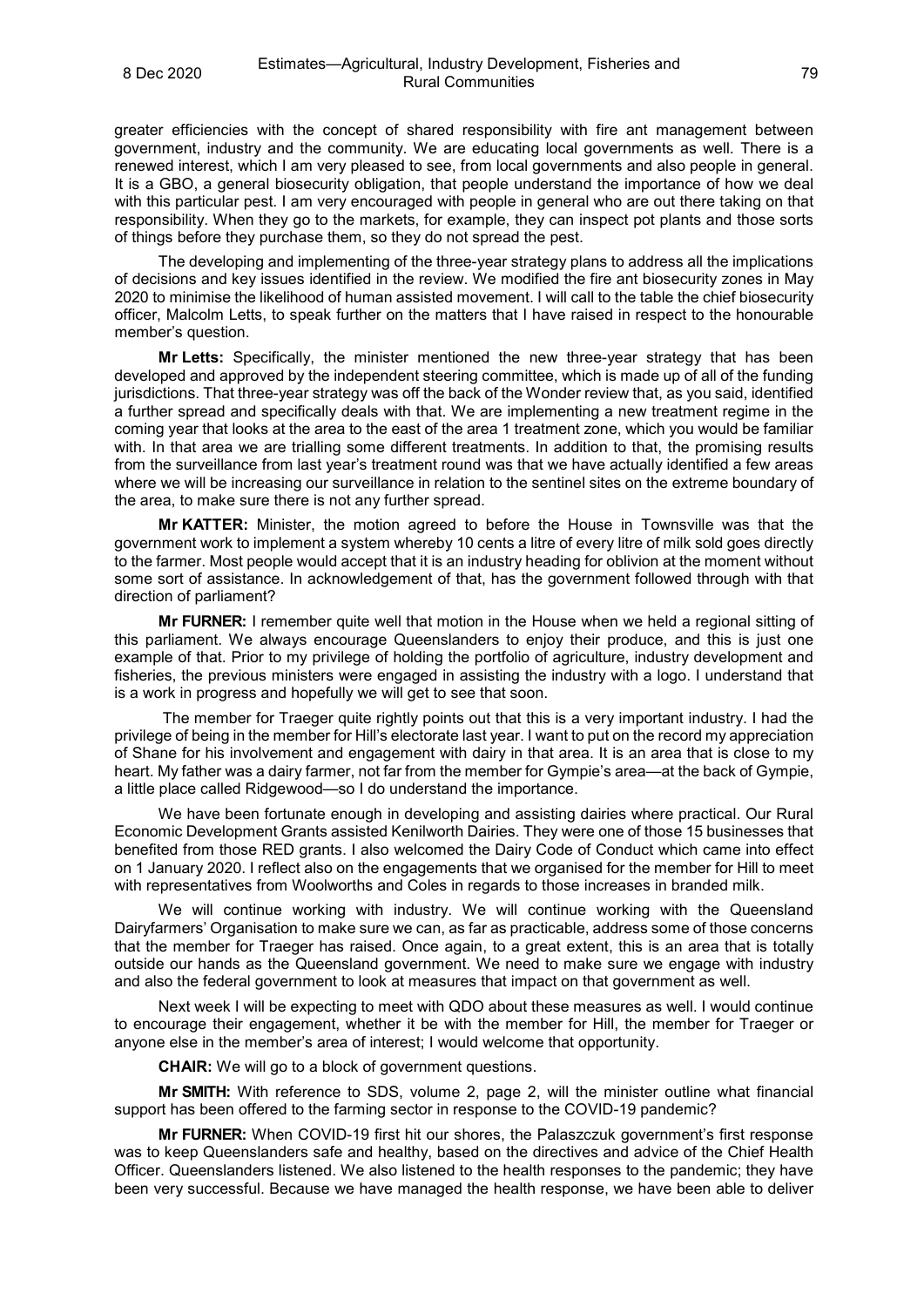on a plan for Queensland's economic recovery. The government announced the first industry assistance package in February and a month later announced \$1 billion in funding for the COVID-19 Jobs Support Loans scheme. That was the first loan assistance scheme of its type anywhere in this country—before JobKeeper and before JobSeeker came on the horizon.

Then in June the Premier announced phase 2 of the economic recovery plan. That included a \$12.5 million funding injection to support the agribusiness sector. Of that \$12.5 million, \$5.5 million was earmarked for digital, and transformed the agribusiness sector by developing integrated supply chains that improved traceability, biosecurity and food safety; \$5 million for reinvigorating trade relationships, which I referred to earlier in answer to previous questions; and \$2 million to help agribusinesses diversify, including for tourism. Following the release of a further \$5 million, a round of the Queensland Feral Pest Initiative was released to construct cluster fencing to boost the sheep and wool industry and support jobs in Western Queensland. Applications have now closed and are being assessed.

In September, as part of the \$5.5 million digital transformation in agribusiness initiative, my department launched the \$1.2 million Agribusiness Digital Solutions Grant program. Up to \$200,000 will be provided to industry organisations to develop, trial and promote digital solutions in agriculture, and also food supply chains. Submissions have closed and the department is currently assessing those applications. I look forward to announcing the successful recipients of the first round very shortly. The funding component to reinvigorate trade relationships is already being put in place and is in use, as I have indicated.

In September, as I said earlier, the virtual trade mission was quite a success. The department is continuing to work closely with other industries on other aspects of the funding package I have outlined. Before the election, the Palaszczuk government built on this platform by committing \$250,000 to develop a sheepmeat value chain investment strategy. That builds on almost \$20 million of direct investment and almost \$40 million in loan schemes that this government has provided for cluster fencing across Western and South-Western Queensland since 2015. Lambing rates, as I have indicated, have climbed and we are helping to rebuild the Queensland sheep industry.

The combination of previous investments and further industry development work and investment attraction will help drive growth and jobs in rural communities for years to come. We are also investing \$250,000 to identify opportunities for cropping ventures in North-West Queensland and we have also helped local governments to boost their pest and invasive plant management capabilities, especially in the far north, to the tune of \$450,000.

The pandemic has given our farmers an opportunity to reinvigorate their businesses, diversify into new products and markets and, importantly, capitalise on the demand for clean, green produce right around the world. The funding that the Palaszczuk government is injecting into the sector will help our producers to realise this potential.

**CHAIR:** With reference to the SDS, volume 2, page 2, can the minister outline what action the Palaszczuk government is taking to ensure that animals in Queensland are kept safe at least to a level of community expectation?

**Mr FURNER:** Our community has come a really long way in regards to looking after animals—a long way since the development of the Animals Protection Act of 1925. In 2001, the then minister for primary industries and rural communities, the Hon. Henry Palaszczuk, knew instinctively that animal protection laws needed toughening up. He took action. In his second reading speech of the Animal Care and Protection Act 2001, then minister Palaszczuk proudly said that that bill was 'the most forward-looking piece of legislation in this field in Australia'. We still have the toughest animal welfare laws in the nation, but community expectations evolve. This issue is way too important to just sit back and think that the job is done. That is why I take this opportunity to announce that this re-elected Palaszczuk government will undertake a full review of the Animal Care and Protection Act 2001. As this act is 19 years old, it is timely to ensure it reflects the level of decency that this government and the community expects in relation to the treatment of animals. We need to continue to improve on the good work already achieved.

Since we were first elected in 2015, the Palaszczuk Labor government has, time and time again, pledged our commitment to providing legislation and standards that protect the welfare of all animals in Queensland. As minister, I commissioned the Animal Welfare Advisory Board to conduct a companion animal welfare review; we banned the use of electronic prodders on horses; I initiated the drafting of new standards and guidelines for rodeos to ensure the welfare standards of animals used in rodeos are appropriate; and I am proud to say that during this tough and unusual time, my department administered the Emergency Animal Welfare—COVID-19 Exhibited Animal Assistance Program to help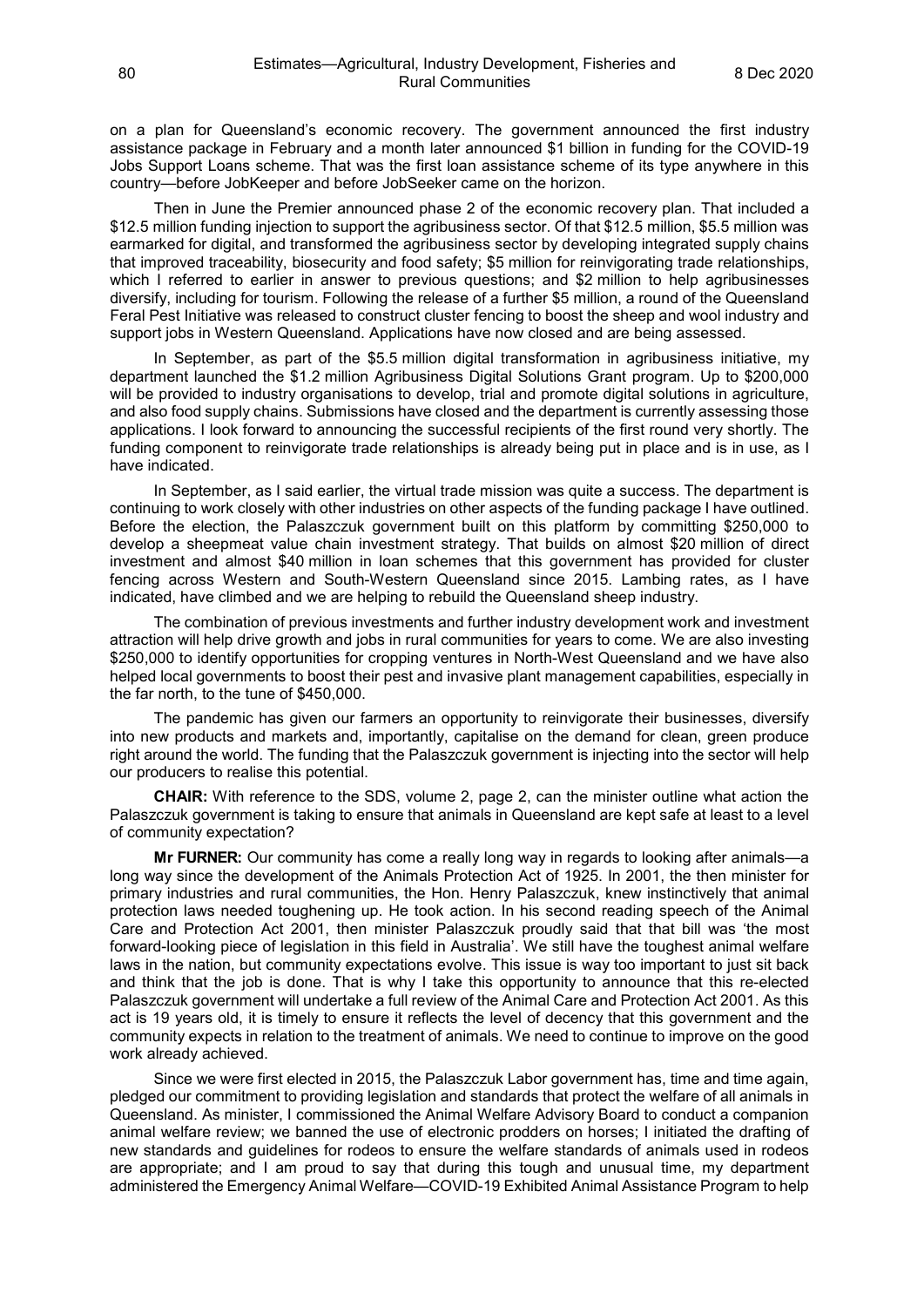operators care for their animals and meet their animal welfare obligations. In our previous term, the Palaszczuk government identified issues associated with puppy farming and swiftly passed legislation to ensure dog breeders comply with Queensland animal welfare standards.

RSPCA Queensland provides an essential service to the Queensland community. To support this good work, an annual grant of \$500,000 is provided by the Queensland government to the RSPCA. In 2019 Premier Palaszczuk committed to an independent inquiry into animal cruelty and management of retired racehorses. On receipt of that report, the Queensland government supported all of the 55 recommendations, 37 in full, 17 in principle and one in part. This government is committed to meeting national standards for livestock welfare. It is leading the development of both the Australian animal welfare standards and guidelines for livestock at processing establishments and the Australian animal welfare standards and guidelines for the land transport of livestock.

We know Queenslanders love their animals. We know our farmers too care deeply about the animals in their care. I will work with the agricultural industry to make sure this important voice is heard in this process. A well-earned reputation for caring for our farm animals can only enhance our ability to grow the export markets for our world-class produce. The review of the Animal Care and Protection Act will include a review of penalties to ensure enforcement options are fit for purpose, investigation of the infringement notice scheme in response to animal welfare offences, oversight and governance of internally appointed inspectors and options to facilitate the reporting of animal cruelty by animal welfare professionals, including veterinary surgeons. The Palaszczuk government remains committed to a high bar when it comes to animal welfare.

**CHAIR:** That is welcome news.

**Mr MADDEN:** My question relates to SDS volume 2 at page 2. Minister, will you outline what action the Palaszczuk government is taking to ensure the welfare of Queensland's animals?

**Mr McDONALD:** Point of order, Chair. I ask whether that is repetition of the last question.

**CHAIR:** Member for Ipswich West, is this related to dogs?

**Mr MADDEN:** This question relates to the welfare of dogs.

**Mr FURNER:** The RSPCA has had a presence in Queensland since 1883—nearly 140 years of serving the people of this state and helping to keep animals safe. Sadly, there is a need for organisations such as the RSPCA in our communities. I am grateful that there are good people in our communities who do not sit back and allow the unfair and poor treatment of any animal. My department works very closely with the RSPCA. The Palaszczuk government vows to continue its support for this essential community service.

This year has been a tough one. Many people have found themselves at home isolated from their families, work colleagues and social outings. Early in the COVID pandemic, the RSPCA was inundated with homes seeking new four-legged family members. Adoptions went through the roof, which is a truly terrific bonus coming out of the mayhem of 2020.

That brings me to puppies and dogs as gifts. Dogs, puppies and kittens are not the ideal present. Dogs are not toys to be propped in the corner after the initial joy of receiving them wears off. They need company, they need feeding, they need walking, they need watering and they need to be cared for forever. Puppies grow up and not all households are set up for the lifelong commitment of welcoming a surprise animal from a well-intentioned family member or friend. I implore everyone this Christmas to not give an animal as a surprise gift. It is a lovely thought, but it is important to discuss it with the intended new owner and their household first. Let them choose an animal that would best suit their household. Do not be offended if the animal is not right for their way of life.

I also take the opportunity to remind people that our fury friends do not eat what we do. Do not share your Christmas ham nor your lovely rich chocolates with the animals in the household. The last thing we want anyone to do over the Christmas period is to end up with a trip to the vet with a sick puppy.

**Mr SMITH:** With reference to the SDS at page 2-3, in regard to DAF promoting Queensland's agricultural products and innovations internationally to grow exports and attract investment, will the minister outline how the government is supporting Beef Australia in 2021—the biggest event of its type in the Southern Hemisphere?

**Mr FURNER:** Beef is at the heart of our great state. It is our largest agricultural commodity. Beef processing directly employs 10,000 people and supports a further 8,000. Beef exports are worth \$5.37 billion to the economy.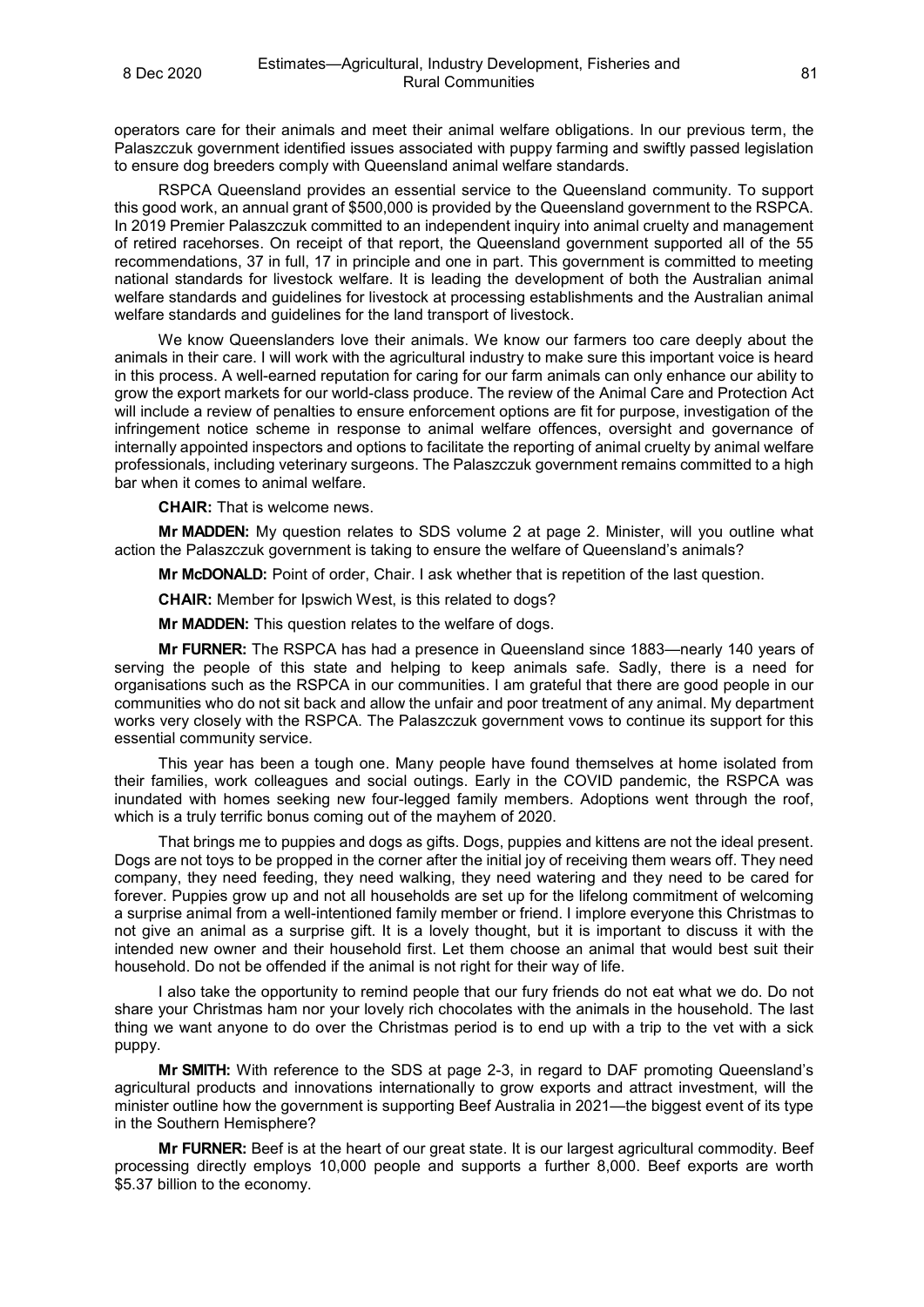The Beef Australia expo is held every three years. It has proven success as a platform for business engagement and investment in the beef and cattle industry. At Beef Australia 2018 there were over 1,200 registered international delegates from 43 countries who participated in the Handshakes program. This was supported by staff from DAF and Trade & Investment Queensland. There were more than 100,000 visitors at the event, delivering substantial economic benefits to the Rockhampton region.

The Palaszczuk government has committed \$1 million to next year's event. We are 100 per cent focused on our COVID-19 economic recovery and to get the state moving again so events like this in Australia's beef capital will help. Despite the COVID-19 pandemic, Beef Australia 2021 will be bigger and better than ever before. The Beef Australia committee made the important announcement on 26 November this year that beef is on.

Organisers still expect international visitors to attend the event, albeit virtually, and interact with a virtual event platform, seminars and presentations. DAF is coordinating the whole-of-government engagement with Beef Australia Ltd and regional staff are contributing to ensure the event is another success. DAF is also participating in a new dedicated agtech innovation hub at the Ken Coombe Tech Yards. The tech yards will showcase existing and world-class emerging technologies that impact the beef industry supply chain from conception through to consumption.

DAF staff will also be working with organisers to prepare a detailed biosecurity plan to ensure no unwanted pests make it to next year's event. More than 5,000 head of cattle will be on display. To make sure there are no disease issues there will be a range of preventative actions for event organisers and exhibiters to undertake. The health of livestock will be monitored through the event. If a disease is detected at the event there are biosecurity plans in place to isolate any affected stock to stop any spread of infection. Good stock biosecurity is everyone's responsibility. I encourage all livestock owners and members of the general public intending to observe to respect any biosecurity plans in place.

Other Palaszczuk government agencies delivering key services around trade and investment, business development, tourism and events, health, natural resources management, workplace safety, transport and road infrastructure, emergency services, food safety, environmental protection, animal biosecurity will also have a hands-on presence at Beef Australia 2021. Australia produces the best beef in the world and Beef Australia 2021 is a wonderful opportunity to show the rest of Australia and the world what we produce from paddock to plate.

**CHAIR:** Certainly those of us who eat the steaks at Parliament House know that Queensland beef is outstanding. We will go to a question from the member for Mirani.

**Mr ANDREW:** I refer to the page 6 of the SDS volume 2 at dot point 5. My question is to the minister. What is the current percentage of feral animal spend against the amount of actual feral animal damage in Queensland and how does that stack up against the crown of thorns starfish which is not a land based pest?

**CHAIR:** I am going to help you out, member for Mirani. You are talking about numbers of feral pests caught?

**Mr ANDREW:** The percentage of feral pest actual spend compared to the cost of the damage due to feral pests in Queensland.

**CHAIR:** What you are probably asking for is information on modelling on feral pests.

**Mr ANDREW:** I would like to see how much we spend on it compared to the cost of the damage and how that stacks up against a marine based species like the crown of thorns.

**CHAIR:** I am not sure whether we can do the crown of thorns bit, but can we get the information the member has requested on feral pest damage?

**Mr FURNER:** Chair, you are quite correct. At this particular stage we would not be in a position at this portfolio estimates to give figures on the crown of thorns or any marine based pest. There might be capacity for some feedback in terms of what we spend, whether it be on the Queensland Feral Pest Initiative, if that is what the member is seeking. In terms of feral animals overall, I am happy to call to the table—

**Mr ANDREW:** The damage that they do in Queensland agriculture right across the board.

**Mr FURNER:** I will refer to my Director-General, Beth Woods, for an initial response in respect of your question.

**Dr Woods:** I think I need to reflect that that is a really complicated question that you have just asked. There are many reasons why it is complicated, but it relates to the challenge of trying to put a dollar value on the damage that feral pests cause and also on which feral pests you want to include in that discussion.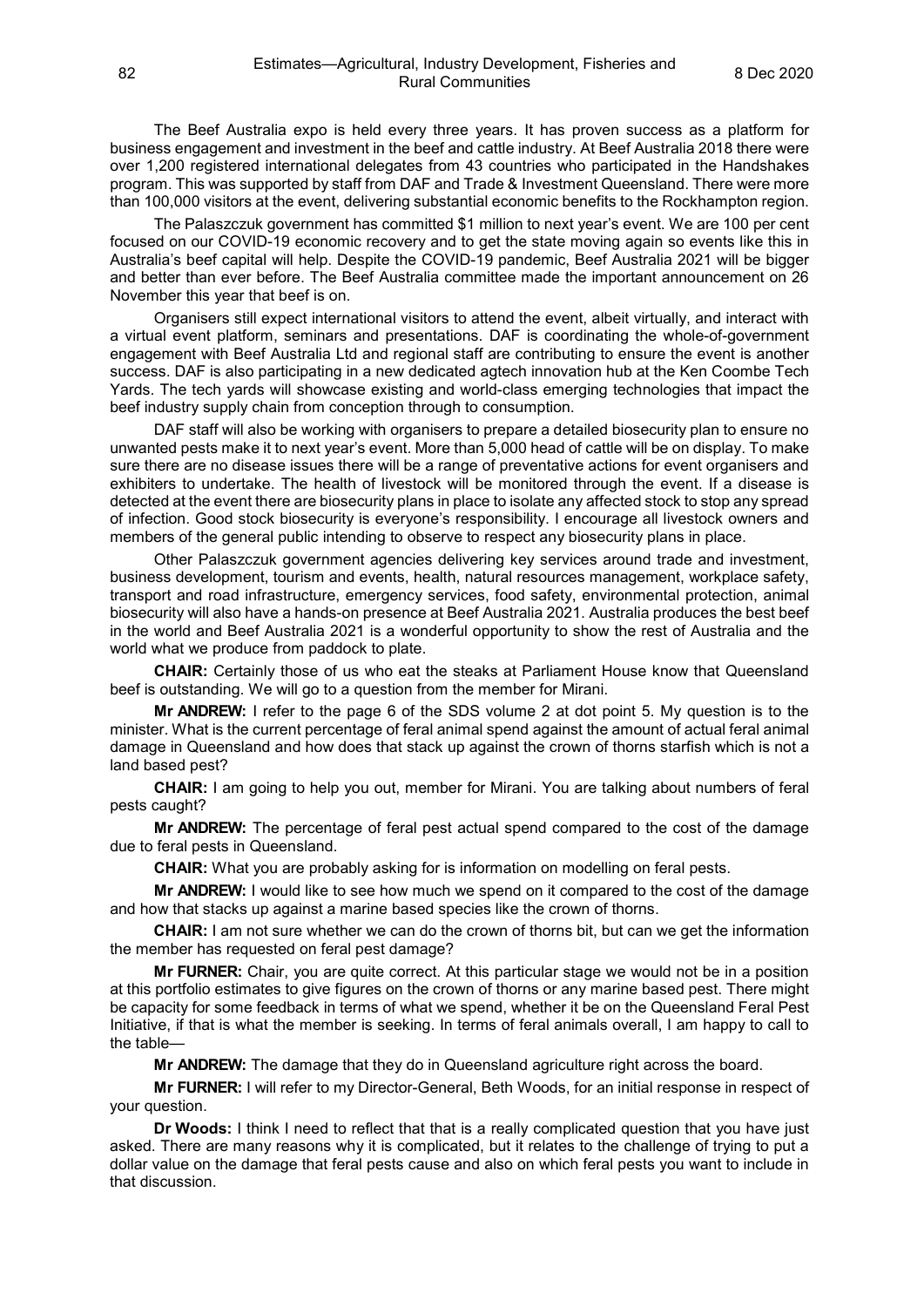**Mr ANDREW:** I would be happy for you to include pigs, if that is okay.

**Dr Woods:** If your focus is on pigs, we can look to provide you with some information on pigs, noting that of course they are just one of many feral pests. In relation to feral pig management—

**Mr McDONALD:** Chair, I have a question.

**CHAIR:** Is it a point of order?

**Mr McDONALD:** The director-general said it is a complicated matter. I am thinking of the time. I am wondering whether the director-general could take it on notice.

**Mr ANDREW:** I am happy for you to take it on notice.

**CHAIR:** If you have the information there, Director-General, and you can provide it within the time constraints, that would be great.

**Dr Woods:** We will need to look at whether we have an estimate of the value of the damage caused by feral pests. I can advise that we have current expenditure in relation to feral pig control which is a project that commenced in 2018 and is funded till 2021. A total of \$921,000 is allocated to fund coordination, aerial control activity, capacity building and equipment costs. I note that that is a research development type of project.

The responsibility for feral pig control activities runs not just across the state government but across local government and across landholders and, in fact, also other major land managers. If I use a specific case in relation to our work on feral pigs on the wet tropical coast where they are particularly important because of their role as a potential spreader of Panama disease, we have other major landholders like National Parks and the military who also expend on feral pest control. That is why I commented that it is not a simple answer. For us to estimate the size of the damage, I think we can probably find a figure, but I have to comment that it will be an estimate and not one that you could bring to any level of precision.

**CHAIR:** Bear in mind those limitations, let us see whether we can get that information at the end of the portfolio session before we finish tonight. I know, member for Burleigh, you are bursting to ask a question.

**Mr HART:** Minister, in March this year the *Gold Coast Bulletin* reported fire ant infestations had appeared in the northern suburbs of the Gold Coast. In July the Gold Coast council said there were 41 instances of fire ants on the Gold Coast. Can the minister advise whether fire ants have reached the southern Gold Coast yet and what the department is doing specifically to stop them crossing the border?

**CHAIR:** I ask the minister to address that in a brief manner before we move on to summing up.

**Mr FURNER:** Following on from the question from the member for Lockyer, we provided an answer in respect of the treatment area. In respect of the area of Lockyer, that is area 1, the western boundary. That has been quite a significant milestone in terms of treating that infestation. Clearance surveillance in that area has demonstrated a residual infestation of ants now—

**Mr HART:** Sorry, Minister—the Gold Coast.

**Mr FURNER:**—in progress only at two per cent of those sites surveyed. We are moving from the west to the east and looking at areas beyond the boundaries as well. It was good to have a briefing last week from the RIFA team in respect of this subject.

**Mr HART:** Anything on the Gold Coast, Minister?

**Mr FURNER:** Once again, it is certainly an area about which I have always offered opportunities for briefings for members. The member for Coomera has probably been the only opposition member who has taken up that opportunity for briefings. I am happy to extend that to the-

**Mr HART:** That is why we have estimates, Minister—Gold Coast.

**Mr FURNER:** Chair, I would like to answer—

**CHAIR:** Please continue.

**Mr HART:** Please do.

**Mr FURNER:**—without being rudely interrupted by the member for Burleigh.

**Mr HART:** It is about the Gold Coast.

**Mr FURNER:** If he wants to carry on the way he does in the House, this is not the time to do that. I thought he would operate in a more professional manner.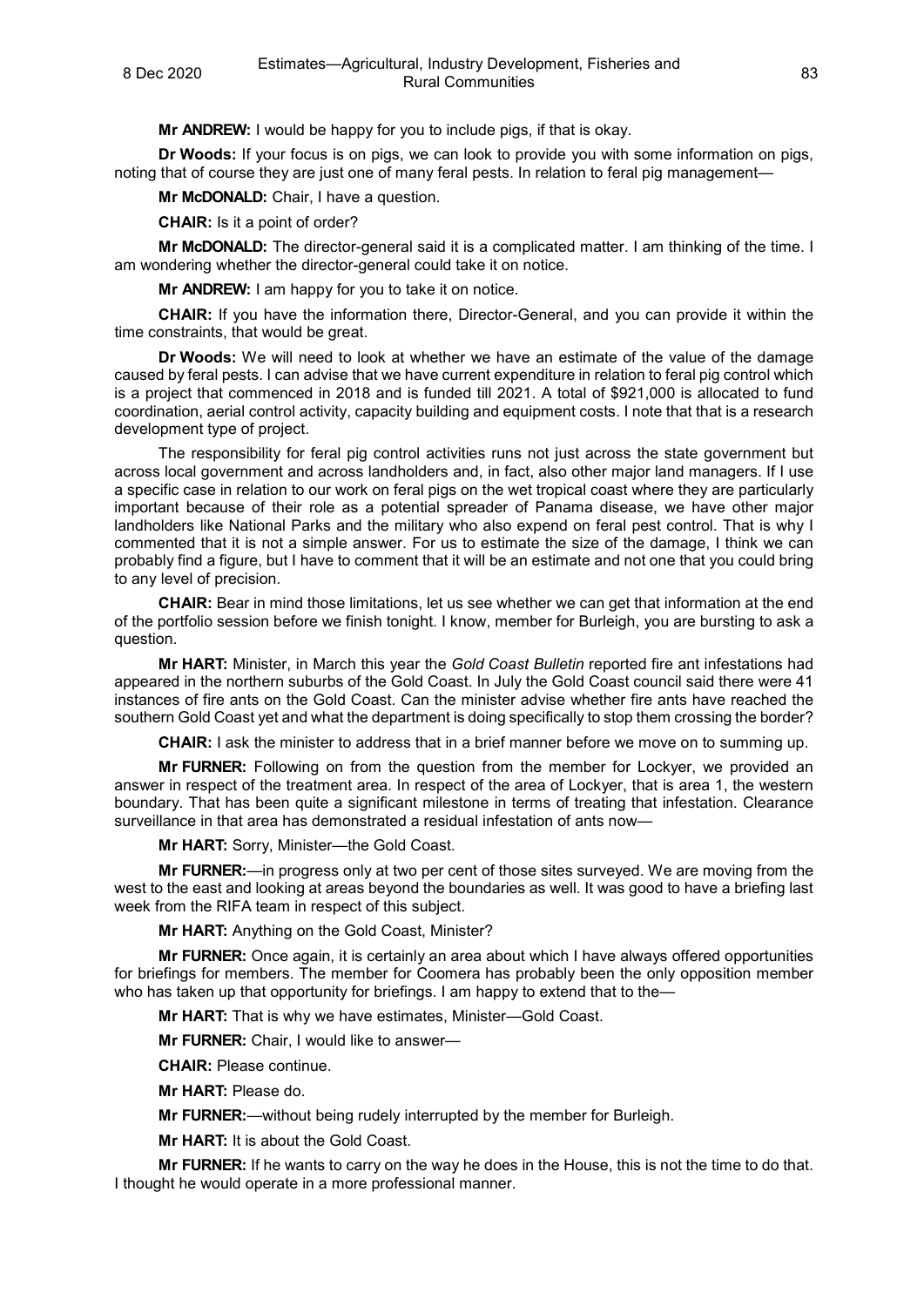**CHAIR:** I understand. I certainly caution the member for Burleigh that we are only prolonging the process. The minister is giving an answer, so please let him finish.

**Mr FURNER:** We have moved out of area 1. We have moved into area 2 now. In response to that, we will focus on those other areas outside the boundaries as well. I did indicate earlier to the member for Lockyer that we are getting some successes in terms of matters that have come out of the Wonder report. We are seeing some outcomes as a result of that.

To be more specific about the areas on the Gold Coast, I have seen those media reports. As I said earlier, it is pleasing to see some of the local council areas now working collaboratively in terms of wanting to be engaged. I will ask the Deputy Director-General and Chief Biosecurity Officer, Mr Malcolm Letts, to explain the specifics of those 41 areas that were reported in the media and referred to in the member for Burleigh's question and explain the specifics around whether that is the case of any actual infestations in that particular area.

**Mr Letts:** The member is correct. There has been an increase in numbers in recent years in relation to the northern Gold Coast with detections. The media report that the minister referred to was incorrect. There have been no nests found in the southern Gold Coast region. However, the three-year strategy has identified, and the steering committee is discussing at the moment the importance of containment of the pests and preventing them from moving further south into the Gold Coast. We are currently looking at our options in relation to increasing some effort in that containment area to the north of the Gold Coast.

In fact, we have had a very successful trial of self-treatment with canegrowers in that northern Gold Coast area which has been very promising. We are looking to do more self-treatment. We are looking at a couple of the urban development zones, talking to the property developers about the potential for them to undertake some treatment themselves. It is of obvious interest to them. They do not want to be stalled in their operations by having infestations of ants in their property development zones. We are doing some constructive and positive work with the property development sector as well in relation to treatment and surveillance of ants.

**Mr HART:** Thank you. That is an answer.

**CHAIR:** Thank you for those comments. Minister, we are running a little bit over time. I am quite happy to give you the five minutes you need to sum up and provide any answers you may have to any of those issues.

**Mr FURNER:** I do not have anything to add. I will compliment Mr Malcolm Letts on his delivery. The RIFA program—the Red Imported Fire Ant Eradication Program—is a national program. The oversight is done nationally. Once again, it is a program that is not purely run out of Queensland or decided upon Queensland's measures. Yes, the bulk of the infestations are in Queensland, but we will continue that engagement as we are locked into an oversight arrangement nationally. We will make sure that we do our very best, as we have done and demonstrated in Biosecurity Queensland, in terms of containment and, where we can, eradication. We will continue doing that, as we have demonstrated in a variety of different incursions right throughout our state. That is why we lead the nation. We are world leaders when it comes to many of our incursions such as Panama TR4 or whatever the case may be. I am very proud and happy to have Biosecurity Queensland do the excellent work they do.

**Mr HART:** I raise a point of order. There is nothing in the standing orders that prevents the opposition from continuing to ask questions in this area in the next section, so we would like to do that.

**CHAIR:** We have fisheries.

**Mr HART:** We would like to continue on agriculture and fisheries in the next section.

**CHAIR:** No, we are doing fisheries.

**Mr HART:** There is nothing in the standing orders, Chair, so I dispute that. We would like to continue—

**CHAIR:** We need to do that in a private meeting. I point out that the schedule has been agreed to by the House as well.

**Mr HART:** There is nothing preventing us from doing that, Chair. We will have a discussion during the break.

**CHAIR:** We will have that discussion. Far be it from me to see a motion passed that contradicts the will of the House.

**Proceedings suspended from 6.20 pm to 6.36 pm.**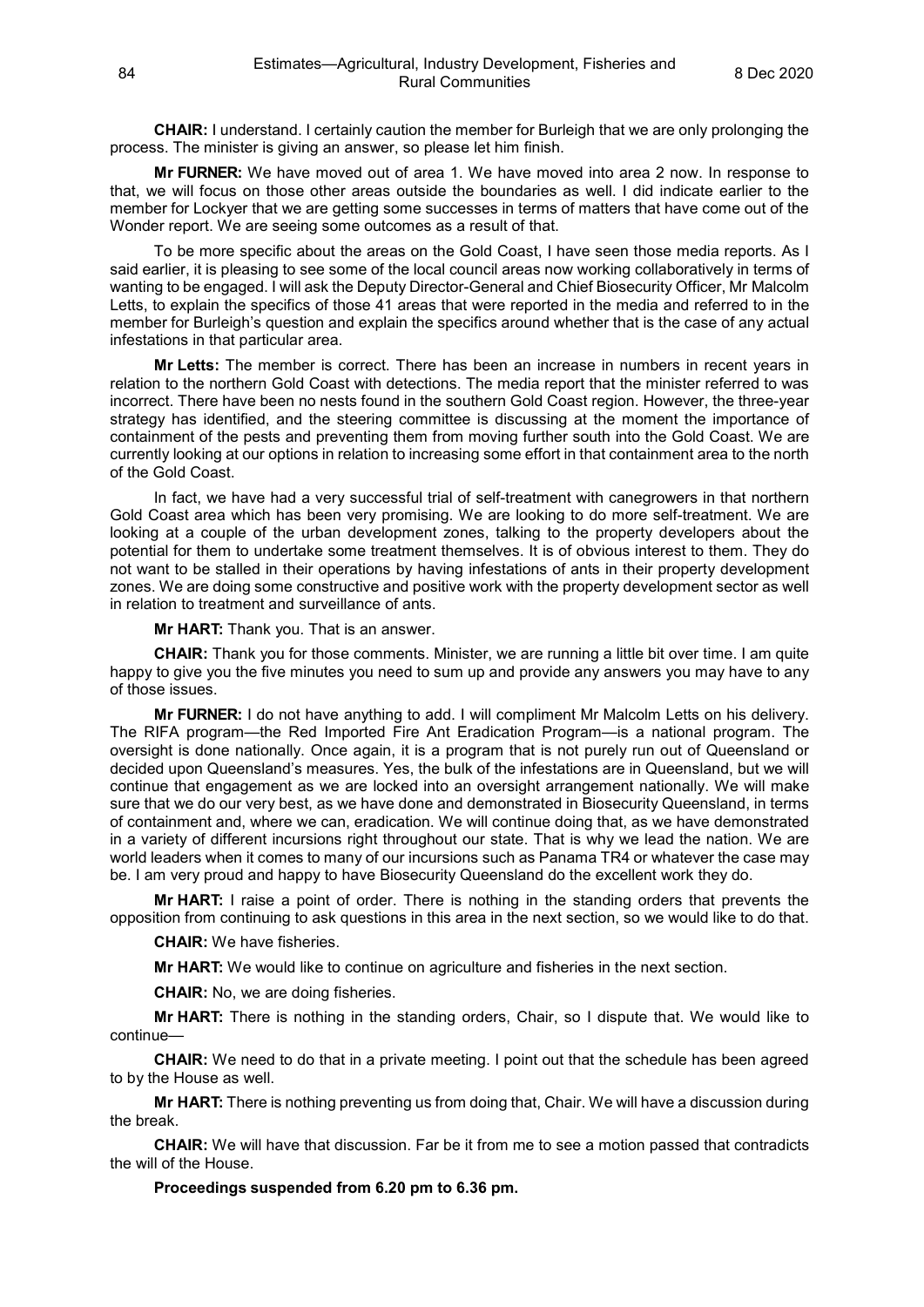**[CHAIR:](http://www.parliament.qld.gov.au/docs/find.aspx?id=0Mba20201208_183654)** During the break the committee held a brief meeting and the motion was defeated. Further advice was sought from the Clerk. The Clerk's advice was on the primacy of the motion of the House, but he also confirmed that questions can be asked of the minister and the minister can deal with it as he sees fit.

Welcome back, Minister and officials. The committee will now examine the proposed expenditure for the minister's portfolio area of fisheries. Minister, if you wish you can make an opening statement of no more than three minutes.

**Mr FURNER:** I thank you and the rest of the committee for the opportunity to appear before you this evening in relation to my portfolio responsibilities of fisheries and forestry. I once again acknowledge the traditional custodians of the land on which we gather and pay my respects to elders past, present and emerging. Once again I am joined by my director-general, Dr Beth Woods, and Dan McIntyre, my chief of staff.

I can indicate that 2020 has been a challenging year for our fishing industry. We have definitely moved quickly to ensure assistance in the early stages of the pandemic. After listening carefully to feedback from the industry we have made adjustments to the assistance available. While business was disrupted, in particular export—especially live exports—our work to implement our sustainable fisheries policy continued despite the efforts of some to derail these important reforms. This culminated in the passing of the second tranche of regulations under the strategy, putting in place important measures to ensure that we can leave a legacy for our children and grandchildren into the future. We will continue to take a hard line on those who believe that the laws protecting our fisheries do not apply to them. The fish stocks we are protecting are too important to Queensland's economy and way of life to let a few bad apples destroy them for illegal profit.

With respect to forestry, the Palaszczuk government will continue to support our timber and forestry industry. The industry has faced challenges that we were all aware of, but we have created a path whereby key stakeholders and exports will identify a sustainable way forward for the industry into the future. The Palaszczuk government is getting on with the job on those important areas of policy and delivering what we promised the people of Queensland. I welcome questions from the committee.

**CHAIR:** We will go straight over to the opposition. Do you have a question?

**Mr McDONALD:** I will hand over to the member for Gympie.

**Mr PERRETT:** My question is for the minister. I refer to page 8 of SDS No. 2 and to 'Fisheries and Forestry 2020-21 service area highlights'. In 2019 the department commenced the implementation of vessel monitoring, which resulted in considerable frustration and angst throughout the commercial fishing industry due to the poor quality and service provided by Option Audio. In September 2020 the Queensland Ombudsman finalised its investigation into the saga and found that the department had not demonstrated it had sufficiently considered the safety risks associated with the implementation of vessel tracking and had failed in its responsibility to ensure the vessel tracking units were fit and proper.

Minister, will you now apologise to the commercial fishers adversely impacted by your department's failings, and what is being done to compensate them?

**CHAIR:** Thank you, member for Gympie. It is a very similar question to one of the ones asked last year. Clearly, you have inferences, imputations and arguments in there. Can you rephrase your question and come straight to the nub?

**Mr PERRETT:** The commercial fishing industry suffered during this period, particularly with the service provided by Option Audio. Minister, will you now apologise to the commercial fishers adversely impacted by your department's failing? What is being done to compensate them?

**CHAIR:** The member for Bundaberg has a point of order.

**Mr SMITH:** I have a point of order in terms of requesting an apology. I wonder if that is asking the minister to express an opinion and if there are inferences and imputations in there as well.

**CHAIR:** It does. You cannot connect that to the SDS. You can probably attempt another version of this question, member for Gympie. You have requested an apology. Perhaps there is another question specifically you want to ask about this issue.

**Mr PERRETT:** In September 2020 the Ombudsman finalised his investigations into the saga and found that the department had not demonstrated it had sufficiently considered the safety risks associated with the implementation of vessel tracking and had failed in its responsibility to ensure that vessel tracking units were fit for purpose. What is being done to rectify this problem?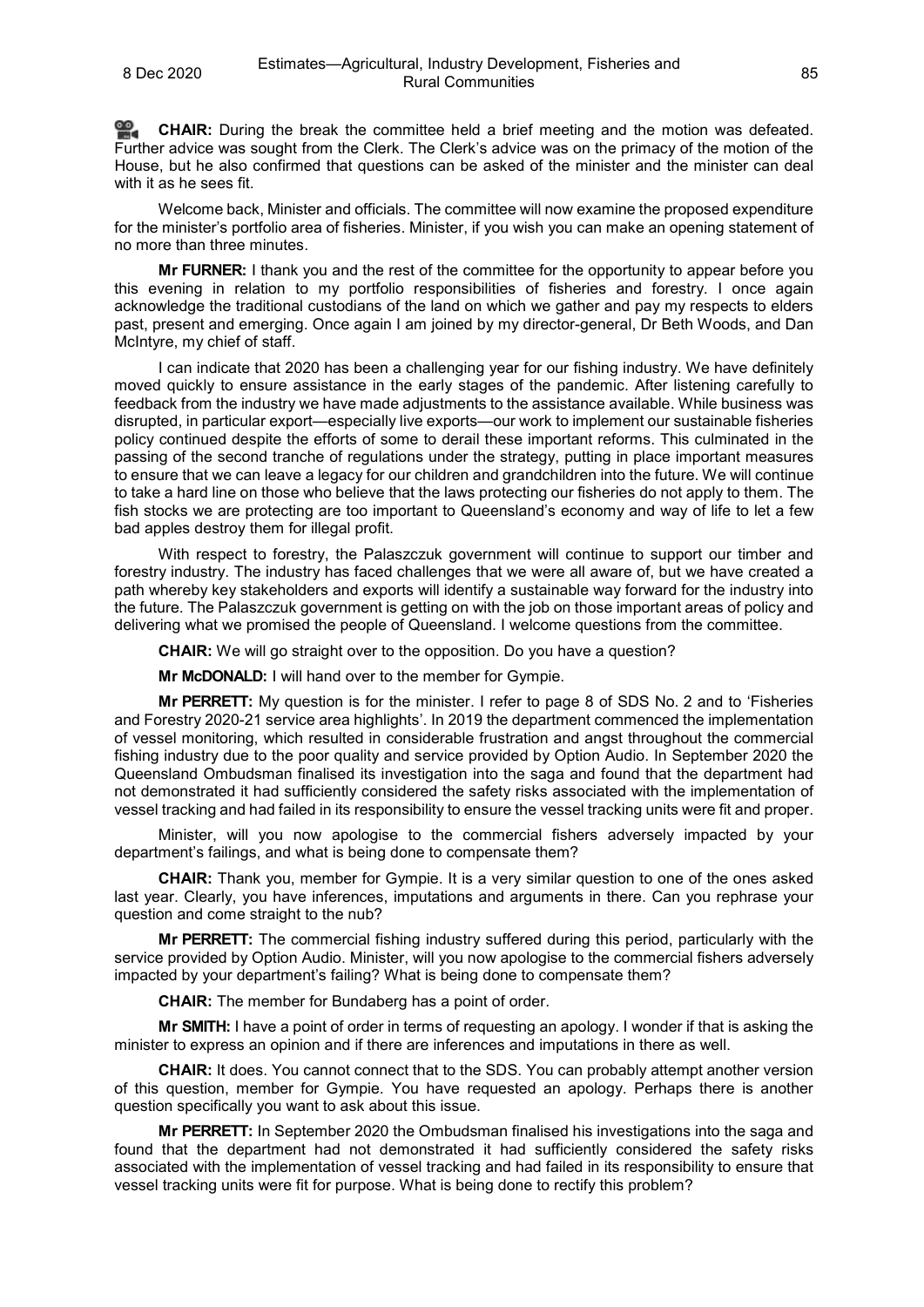**Mr FURNER:** I thank the member for his question. No doubt the member would be able to possibly reflect on where sustainable fisheries all came about. The nexus of that was essentially the start of the MRAG report that the then LNP government lacked the intestinal fortitude to table. However, on that basis, when we came into government in 2015 we tabled the MRAG report and then proceeded with a green paper on sustainable fisheries. Part of the MRAG report no doubt focused on vessel monitoring. No doubt there are various fisheries right throughout this nation that do have a variety of different vessel monitoring processes, but I will go directly to in particular some of the point of the question that the member made.

It is important, however, to note that there are fisheries within our waters—like the east coast trawl fisheries—that has had vessel tracking for more than 15 years. Certainly, many of the commercial fishers praise the use of vessel tracking, stating that the technology helps demonstrate their sustainability of their fisheries, particularly when operating in the World Heritage areas. We led with a program assisted by QRIDA in the implementation of that—\$3 million in fact—to assist industry with the implementation and purchase of those vessel tracking units. The scheme has been extended until 30 June 2022.

Fisheries Queensland respects the privacy of commercial fishers' data as well and treats that with respect and confidentiality. Individual information that is collected is used for internal fisheries management purposes and is shared only with compliance and search and rescue partners under strict conditions. To give confidence that data will be protected, Fisheries Queensland has engaged PricewaterhouseCoopers to audit those safeguards that are in place and recommend any necessary improvements. PwC completed that assurance report and found that the control measures in place were suitably designed and operating effectively. Throughout that implementation phase of the vessel tracking, the Queensland Boating and Fisheries Patrol did not immediately issue fines if fishers did not have a working vessel tracking unit in the first instance. The focus was on education and awareness of them to assist them in their fisheries sector.

Fishers have been able to continue to operate if they have taken reasonable steps and allowed reasonable time to order, receive and install a vessel tracking unit. Approximately 1,700 vessel tracking units are now in operation on commercial fishing boats in Queensland, making this the largest commercial fishing fleet utilising this technology in Australia.

A number of issues raised by industry in 2019 related to delays with the delivery of the tracking units, refunds and warranty claims, as well as concerns about installation costs and suitability in installation of the units and throughout implementation. These issues have been investigated and progressed and have been addressed. These complaints have also been raised with the Queensland Ombudsman, who has suggested these issues be considered as part of a planned post implementation review. I am pleased to indicate to the committee that in December of this year the post implementation review of Fisheries Queensland vessel tracking implementation and administration will commence. The review will address the issues raised by industry and provided to the Queensland Ombudsman.

This has already been debated in the House and should not be politicised with any pointscoring. I might ask the Deputy Director-General of Fisheries and Forestry, Mr Graeme Bolton, to add anything I have left out in my answer to that question.

**Mr Bolton:** In addition to what the minister was saying, we have been working very closely with the Ombudsman about the issues and concerns raised, and we have also been working very closely with the fishers to help case manage any concerns they have. On 16 September 2020, the Assistant Ombudsman wrote to the complainants and advised that the Ombudsman was discontinuing the investigation. That was on the undertaking that we were going to address the concerns raised through the post implementation review. We will commence that review this month.

**Mr PERRETT:** I have a follow-up question to that. What is the time frame for that review? Have there been some parameters set around that, Deputy Director-General?

**CHAIR:** Hang on. That has to go through the DG or the minister.

**Mr PERRETT:** Well, it is relevant to this portfolio.

**CHAIR:** I know but you cannot ask him directly.

**Dr Woods:** I am happy to refer that question to the deputy DG.

**Mr Bolton:** A high-level project plan has been provided through to the Ombudsman's office and we are working through the finalisation of that. That will be announced and put on the department's website early in the new year. It sets out the project plan, including time frames for that review.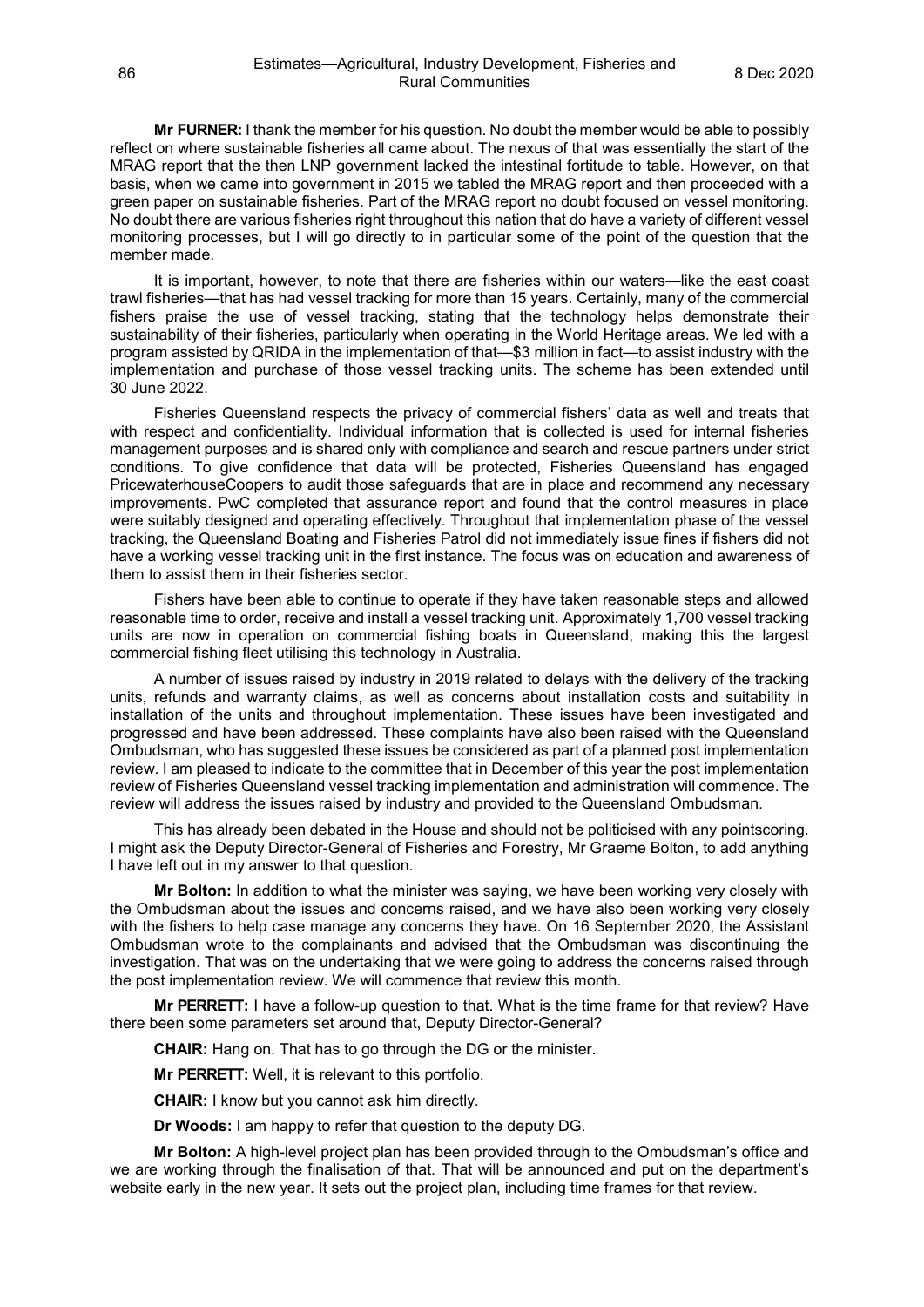**CHAIR:** Before we go on, I notice that the member for Burdekin, Mr Dale Last, has joined us. I ask the member for Gympie to continue.

**Mr PERRETT:** In the interests of time, Chair, I am going to move onto another subject in the short term dealing with forestry and that part of the minister's portfolio. My question is to the minister. With reference to page 8 of volume 2 of the SDS and the fisheries and forestry 2020-21 service area highlights, in November 2019 it was announced by the Premier that DAF would establish a native timber advisory panel. Will the minister advise why this panel has not been selected after more than a year? When exactly will the state's \$3.8 billion forestry industry be able to get on with the long-term certainty it deserves?

**CHAIR:** Member for Gympie, I would usually say it obviously needs to be connected to the SDS but there have been a number of questions about meetings of advisory groups. I will let the minister answer that in the way that he sees fit.

**Mr FURNER:** I do acknowledge the member for Gympie's interest in this particular area, and it is a very important area. I note his shared-chairing and involvement in friendship of forestry along with the member for Maryborough but, as the member would realise, that native timber industry supports employment and investment throughout regional and rural Queensland and in particular areas around the member's electorate of Gympie. We did indicate that there will be development of a native timber action plan, and that has been developed to support these industry jobs. The plan will deliver some immediate decisions; however, there is still work to be done to achieve a long-term, sustainable future for the native timber industry that balances those jobs and the environment.

Certainly, without labouring the response, once again here is a demonstration of how COVID-19 has affected the process in having this group come together. Notwithstanding that, we will bring key stakeholders together through a native timber advisory panel and we will be responsible in overseeing and making plans for the future of this particularly important industry. That panel will provide advice to the government on policy options and also on the implications of moving forward to a sustainable future. It will consider native forestry on state owned and privately owned land, conservation outcomes, economic impacts and on opportunities for regional communities. As people would realise, views about native forestry are wideranging. The panel will include representations from a cross-section of stakeholders to ensure these views are heard, fully ventilated and understood. The approach allows for open engagement and provides real opportunities for input in the policy development process.

Those initial steps are the foundations of a long-term commitment to deliver a native forest and timber industry that balances commitments to the environment and jobs. As I indicated, the establishment of the native timber advisory panel was delayed as a result of COVID-19 but we will get on the job and form that group very soon.

**CHAIR:** Does the member have a brief question before I go to the member for Traeger?

**Mr PERRETT:** Just a follow-up, yes. I am pleased to hear that that panel will be established. Will the minister provide a date when that native timber advisory panel will be established so it can get to work, given some pressing issues in the industry?

**Mr FURNER:** Obviously, chair—and I thank the member for the question—that is a government decision. The date I will provide will be 2021.

**CHAIR:** Okay, all right. Member for Traeger?

**Mr KATTER:** Thank you, chair. Minister, Queensland has a strong commercial seafood sector but the majority of produce consumed is imported from overseas. Will the minister advise his intentions with regard to making this requirement mandatory, or will he support a push for dining venues to declare their product's origin—including barramundi, prawns and calamari—to help stimulate the domestic seafood industry in Queensland?

**Mr FURNER:** Thank you, chair, and I thank the member for Traeger for his question. I am sure I am like him. I love my seafood. It is a great question. When it comes to country of origin labelling of seafood sold in restaurants and cafes, it has been the subject of several reviews and parliamentary inquiries across Australia in recent years. Most food sold in retail, including seafood, is required to be labelled with its country of origin under the Australian consumer law; however, this requirement does not extend to labelling for ready-to-eat food sold at food service venues.

The Palaszczuk government is not at this time considering a mandatory seafood labelling scheme for the food service sector, but food service businesses can already choose to identify the origin of seafood on their menus. Under Australian consumer law, claims about the origin of food sold must not be false or misleading. We see that quite often these days not just in seafood but in other types of food which Queensland loves to promote.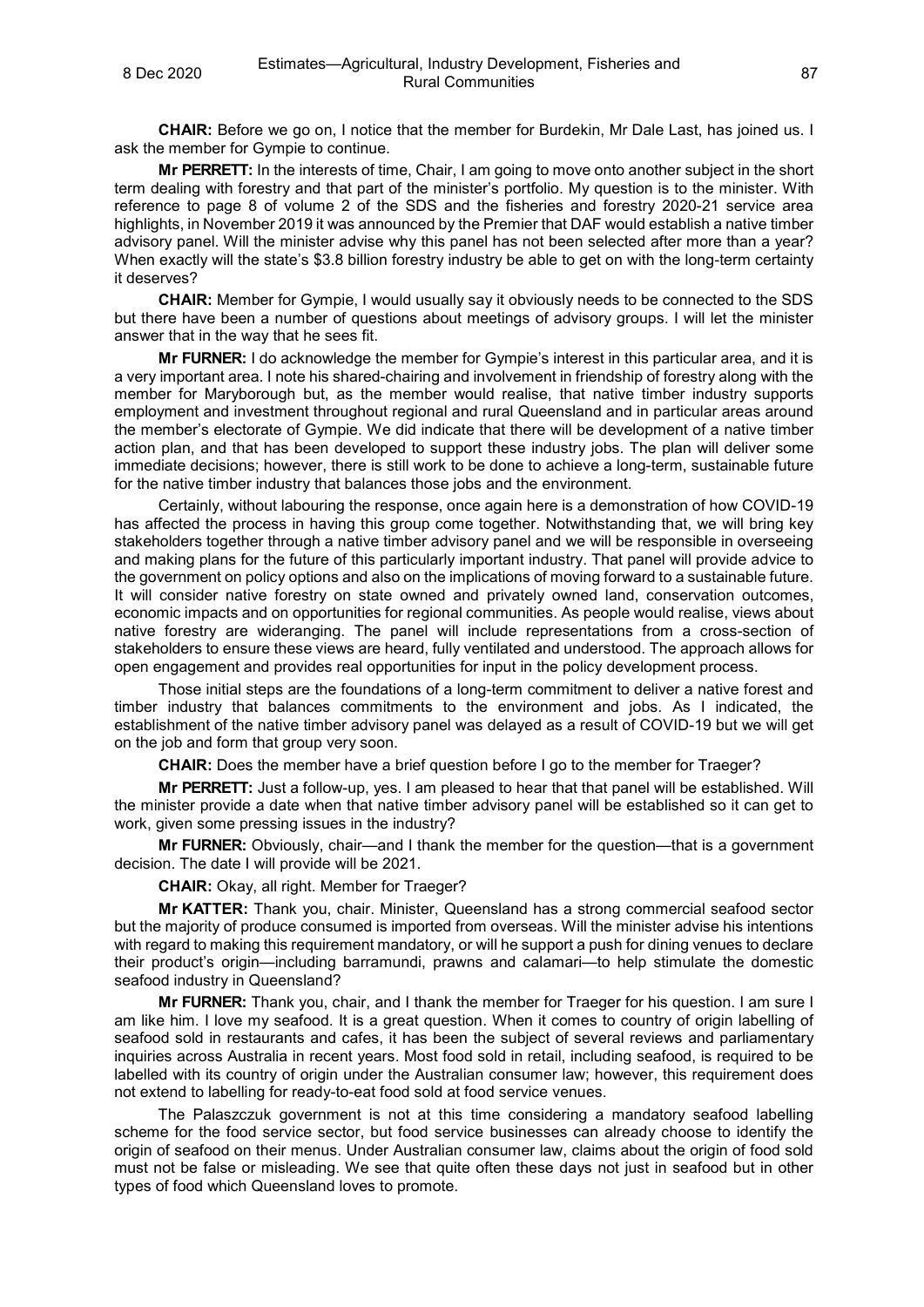I know that the Queensland Seafood Marketers Association is a strong supporter in promoting Queensland seafood. The government assists it in that process on a regular basis. One of the areas where we can promote not only seafood is through our online promotion through #eatqld. We have definitely recognised many people in the seafood industry and in other areas of food service and agriculture right across the board in calling them as #eatqld champions. There are plenty of examples where we have done that. Obviously we work with industry as well, like Woolworths, the RNA and the Brisbane Convention Centre, to promote that through that process. There are other ways of doing that, but I would be happy to have further discussions with the member for Traeger about this particular subject as well.

**Mr KATTER:** I have one last question, chair, that relates to the previous portfolio but probably just as much to seafood. There was an undertaking some years ago by the state government to progress multi-peril insurance following the Rural Debt and Drought Taskforce. Can the minister update the committee on how that is progressing?

**Mr FURNER:** Once again, this is outside the portfolio measures we are examining in this part of the consideration of fisheries and forestries, but I am happy to give some basic summary.

**Mr KATTER:** I felt it could still apply to fisheries, so I thought I would still ask. Sorry, minister.

**Mr FURNER:** No, you are right. Once again, yes, that was an election commitment in 2017 by the Palaszczuk government to consider the feasibility of removing stamp duty—insurance duty—on agriculture insurance products and reducing that reliance of primary producers on government assistance for climate risks such as drought and natural disasters. Obviously, if asked, it can still apply to fisheries. I am responding to the member for Traeger on that basis.

To meet that understanding, DAF engaged consultants through KPMG to conduct an analysis. That report is available. It definitely involved close consultation with industry and has been delivered to the government and industry. We have been briefed on its contents. The insurance duty is currently set at nine per cent of the cost of the policy. Industry groups have repeatedly called for the abolition of this insurance duty as has occurred in New South Wales as well as Victoria and recently in South Australia.

To repeal the insurance duty requires legislative amendments in Queensland. The current uptake of that insurance on agriculture production risks through products such as multi-peril crop insurance is very low both in Queensland and the rest of Australia, including those states with a stamp duty exemption. The draft report concludes that the removal of stamp duty is feasible. The report also states that its removal is unlikely to make such difference in the uptake of agriculture insurance. The report also notes that other factors act as a disincentive for farmers to adopt products such as multi-peril crop insurance, including the higher risk of premiums and the higher risk of insurers offering such products. By contrast, the insurance products covering specific risks such as hail and frost are well-established, because the probability of such events occurring is reasonably foreseeable and therefore a lower risk than multi-risk products. This government is considering its response to that KPMG report. Once again, this is still under consultation, but we will avail it in the near future.

**CHAIR:** Thank you, minister. I understood that that question was in relation to fisheries. We will go over to government questions now.

**Mr PERRETT:** It was crop insurance.

**CHAIR:** Thank you, member.

**Mr PERRETT:** Could you admit your mistake?

**CHAIR:** I do not need comments or impressions from those on my left, thank you. Minister, with reference to volume 2, page 8, of the SDS, can you update the committee on how the government is supporting the aquaculture industry in Queensland?

**Mr FURNER:** Thank you, chair. I thank you for that question. Aquaculture is one of my passions. We have seen a substantive growth in Queensland through the Palaszczuk government's involvement with a variety of areas. Certainly, as the minister for fisheries, I have continually shared my vision for Queensland to be the aquaculture capital of the world, a vision to which I and this government remain fully committed.

As aquaculture is the fastest growing food industry globally, it is as important as ever that we do anything and everything we can as a government to tap into this potential. When we support the aquaculture industry in Queensland, we support local jobs and the opportunity for Queenslanders to enjoy more quality Queensland seafood. I have often articulated my vision for Queensland to become the aquaculture capital and to drive private sector aquaculture investment in our state. I am so proud to say that we have delivered continually on this. Aquaculture is a multimillion dollar industry providing jobs for over 600 Queenslanders and a lot more on the way.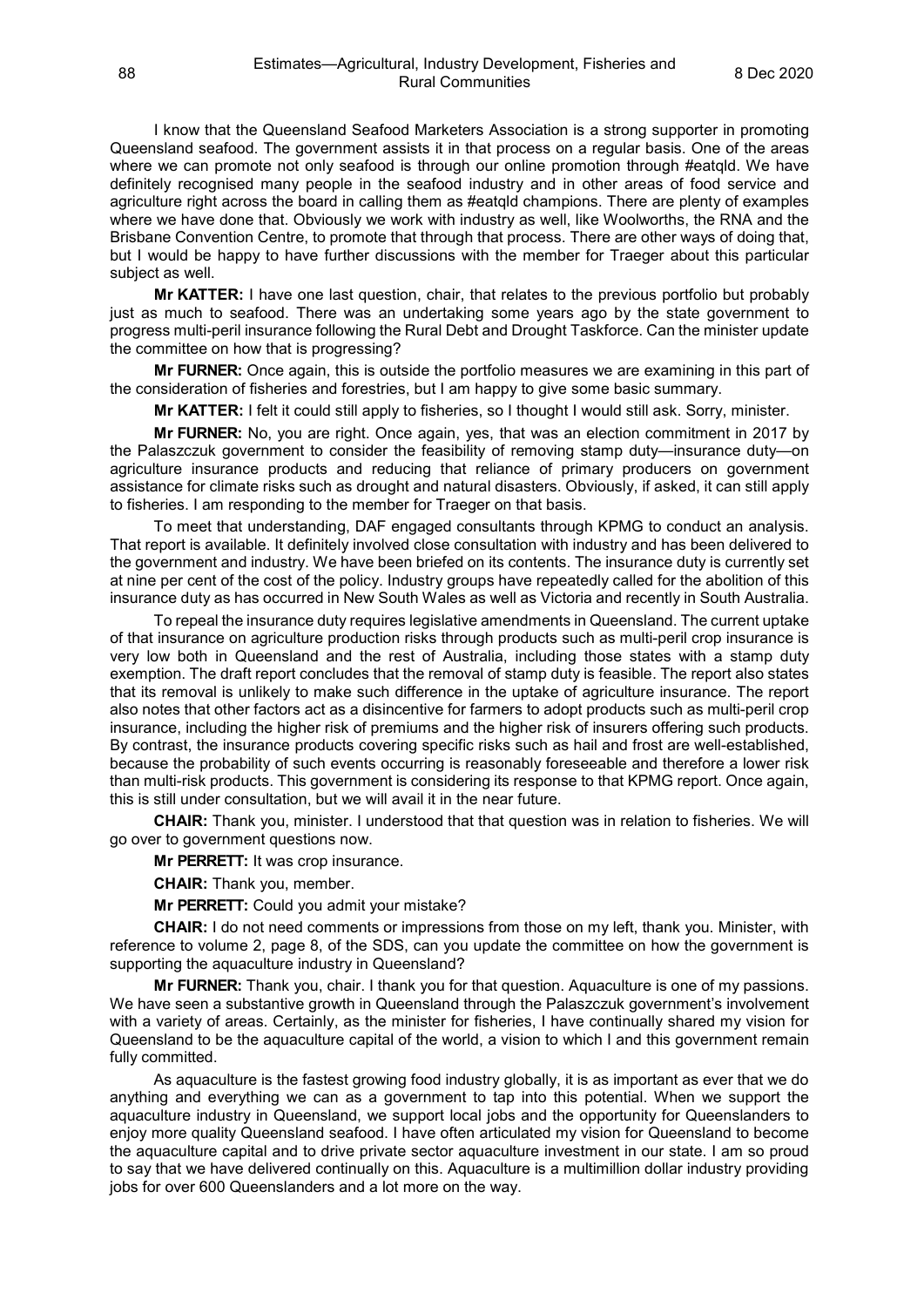I know that the COVID-19 pandemic has made it tough for a lot of businesses and communities. That is why we have assisted them through government support measures such as Rural Economic Development Grants of up to \$250,000 to fund the expansion of their businesses. MainStream Aquaculture at Mourilyan Harbour is one of the 14 businesses to receive this grant. It has subsequently expanded to produce 3,000 tonnes of four-kilogram barramundi fish a year, grow its workforce and develop a hub of production and processing to create maximum value in the Cassowary Coast region. MainStream Aquaculture will use this funding for a project to design, construct and commission an intensive barramundi nursery system to provide a million high-quality juvenile barramundi to support the expansion of land based pond grow-out farms threefold. For this project eight new construction jobs and another six indirect jobs will be supported. These are direct jobs that ensure long-term employment in the local area.

We are also seeing well-established companies moving into the Sunshine State to seize the opportunity and take up positions as leaders in our brilliant regional economies by investing and opening new markets that grow hundreds of jobs. One such company is Tassal, which continues to show its confidence in investing in our state through an \$85 million expansion program.

The Palaszczuk government remains as committed as ever to working with the private sector to grow industries that will create jobs for Queenslanders. As we continue with our economic recovery we are well placed to drive a global boom in aquaculture and attract millions of dollars worth of investment and jobs for hundreds of Queenslanders. I encourage all members to support this growing industry and the hundreds of jobs and the boost to exports and local supply that come with it.

**Mr SMITH:** With reference to page 2-8 of the SDS, will the minister outline how the Sustainable Fisheries Strategy will assist the economic recovery of the commercial fishery sector in Queensland?

**Mr FURNER:** I thank the member for Bundaberg for his question. As Minister for Fisheries I have always been clear about my goal: to leave a legacy of sustainable fisheries for our children and our grandchildren. Queenslanders have called for what the Palaszczuk government is delivering. That is articulated in great detail in the Sustainable Fisheries Strategy 2017-2027, our 10-year road map to delivering a world-class fisheries management system for Queensland.

The major fisheries regulation changes delivered under the strategy are an important measure to support the industry through economic recovery while protecting the state's export approvals under the federal government's sustainability requirements. The coronavirus pandemic health restrictions earlier this year impacted seafood markets for the fishing industry and significant economic hardships continue to face the industry.

Through meeting the conditions of Commonwealth government environmental and trade approvals, exports will continue for nearly a dozen of our key fisheries, supporting nearly 1,400 businesses and more than 4,000 regional jobs. Further discussions are underway with the federal government and industry to reinstate approvals in respect of the components of the East Coast Inshore Fin Fish Fishery that are reliant on export markets. These reforms commence in September 2021 and have been welcomed by key industry stakeholders such as the Queensland Seafood Marketers Association, which has long been calling for strategy reforms that define the future.

As a result of the completion of these reforms, investment warnings that have been in place since 2011 will be able to be removed for fisheries with a harvest strategy, and a more positive investment environment for economic recovery, business resilience and diversification will be created. Harvest strategies outline pre-agreed rules for managing the harvest of all sectors and adjusting catch limits to ensure sustainable harvests over time.

Industry has told me time and time again that Queensland needs more responsive decision-making while providing certainty about what would happen under different fishery performance conditions. Commercial fishers want to continue to provide seafood to local and international markets, and recreational fishers want to be able to catch fish when they drop a line in the water. Aboriginal and Torres Strait Islander Queenslanders want to maintain traditional customs through fishing and have a strong interest in stocks being healthy, resilient and abundant in the future.

These goals are achievable. You only need to look at the LNP's record on this matter as a reminder of just how far we have come. The LNP cut 28 per cent of fisheries staff and in doing so drove our fisheries management back a generation. They undid the good work of public servants, industry members and recreational fishers who made genuine contributions to fisheries management. They buried their own independent expert report into fisheries management which recommended these significant reforms back in 2014. It is the Palaszczuk government that walks the walk on delivering meaningful reforms, and our 10-year strategy is showing significant progress.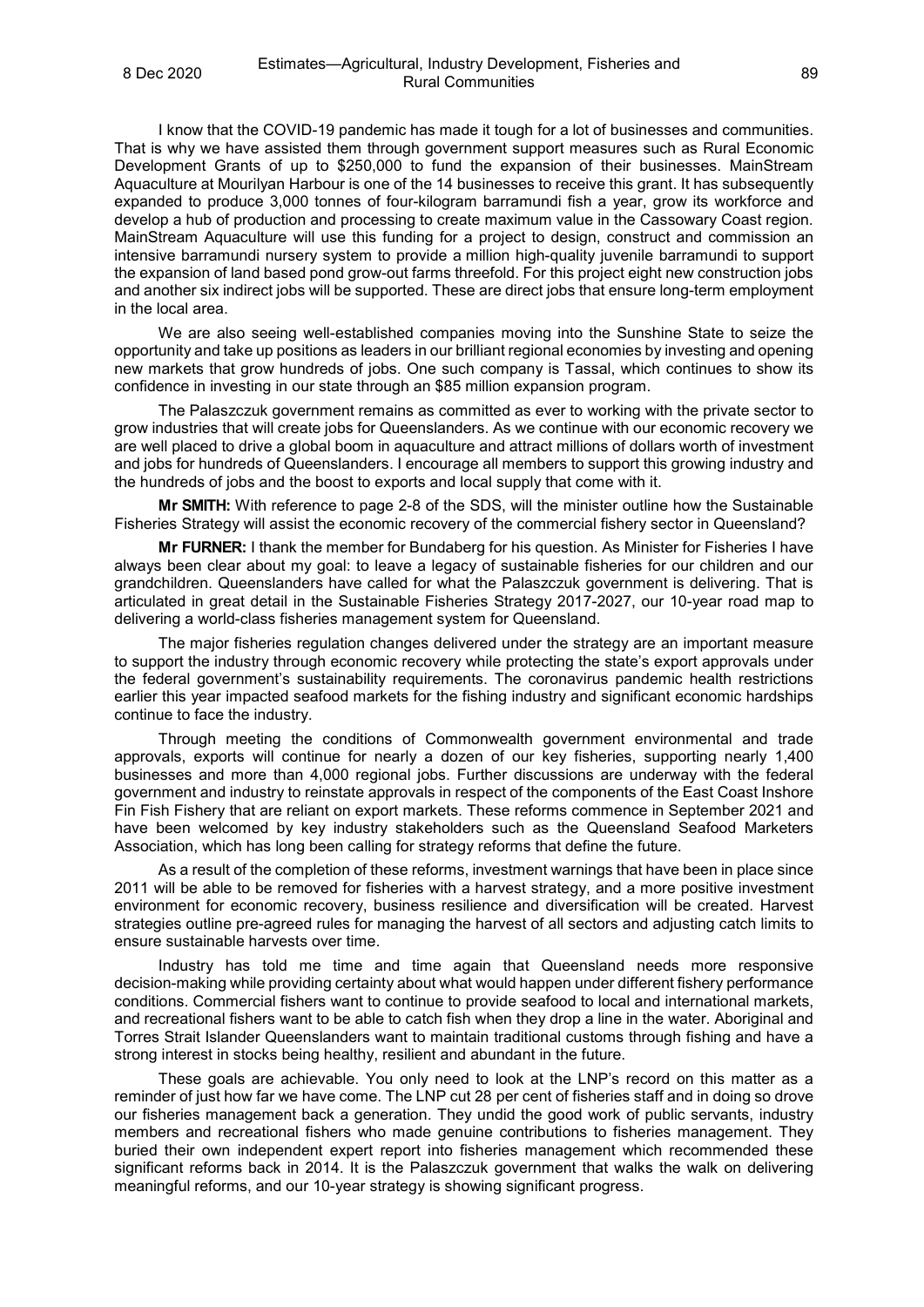**Mr MADDEN:** My question to the minister relates to page 8 of volume 2 of the Service Delivery Statements. Will the minister update the committee on how the government is promoting recreational fishing in regional Queensland?

**Mr FURNER:** I thank the member for Ipswich West for his question. The Palaszczuk government knows that Queenslanders love to go out fishing when the opportunity presents itself. That is very rare for most of us in this room. About 940,000 Queenslanders recalled going fishing during the 2018 year. I am so proud that the Palaszczuk government recognises and supports our love for the great outdoors, enjoying our state's natural beauty. We have seen the implementation of net-free zones and the promotion of recreational fishing tourism throughout regional Queensland.

The Stocked Impoundment Permit Scheme is another way we provide recreational fishing opportunities in areas that would otherwise be lacking, supporting regional communities and related jobs. In recent years SIPS permits have generated approximately \$1 million in revenue, with at least 75 per cent of all revenue going directly to community based volunteer stocking groups for maintaining and improving freshwater fisheries. The government expanded this program to include an extra 31 dams and weirs across the state in 2016, bringing the total number to 63 impoundments. Fees were simplified and fixed for a five-year period, until 30 June 2021. These fees remain at \$10 for a weekly permit, \$50 for a yearly permit and \$36 for a concessional permit.

The year 2019-20 was a challenging year for SIPS and freshwater fish stocking more generally, with low rainfall and reduced dam levels affecting stocking across much of the state. COVID-19 also impacted on fishing tourism and recreational activities, resulting in a further decrease in revenue and stocking activities. Despite these challenges, several important steps were completed during 2019-20 including production of a fish stocking action plan, development of and consultation on a draft policy for fish stocking in Queensland, promotion of SIPS through social media challenges and increased compliance activities by the Queensland Boating and Fisheries Patrol. Thankfully, conditions are expected to improve in 2020-21, with a favourable weather outlook and strong participation in SIPS following the easing of COVID-19 restrictions.

I take this time to thank all volunteer stocking group members who make the Queensland stock program and SIPS the success they are. There are currently 67 active stocking groups releasing more than three million juvenile fish or fingerlings annually into waterways across Queensland. It would not be possible to deliver the program without our volunteer stocking champions.

**Mr SMITH:** With reference to page 2-2 of the SDS, will the minister outline the government's response to protecting Queensland's fisheries industry during the COVID-19 pandemic?

**Mr FURNER:** I thank the member for Bundaberg for his question. This year has been like no other. As was the case for other economies around the world, the COVID-19 pandemic hit Queensland businesses hard. As we continue to manage the health response well, we continue to deliver Queensland's plan for economic recovery. Commercial fishers and aquaculture businesses lost significant markets both here in Australia and overseas, while charter operations were forced to close due to social distancing measures.

The Palaszczuk government understands the need to work with these businesses to increase their resilience by diversifying into new markets and, in turn, contributing to regional economic growth and jobs. That is why I was proud to rollout grants of up to \$7,500 for things like equipment purchases, staff training, marketing and promotion, with the successful applications contributing at least 25 per cent of the project's total cost. Some 108 applications for market diversification and resilience grants were received from Queensland. Competition for the funding was very strong and many deserving applications were received.

The grants assessment panel processed applications and approved funding of \$306,968 to 49 aquaculture or fisheries based businesses—businesses like Mackay's Ultra Coral Australia located in the heart of the Great Barrier Reef. Before the pandemic struck, they collected and supplied premium live coral to countries all over the world. While international wholesale trade closed, domestic retail orders opened dealing directly with retailers, meaning an increase in the number of orders processed and shipped. The MDRG meant that they were able to spend up the packaging chain by purchasing a new clipping machine to automate the packaging of water-filled bags of live coral.

Another successful business was Product North Pty Ltd, a small family-run fishing operation with 11 employees that exported most of its annual catch of up to 45,000 kilograms of live coral trout before the coronavirus pandemic. With a \$44,000 project grant for vessel modifications, Product North installed a dual purpose storage tank which allowed them to easily change from live export product to fresh or frozen, depending on what the market is doing.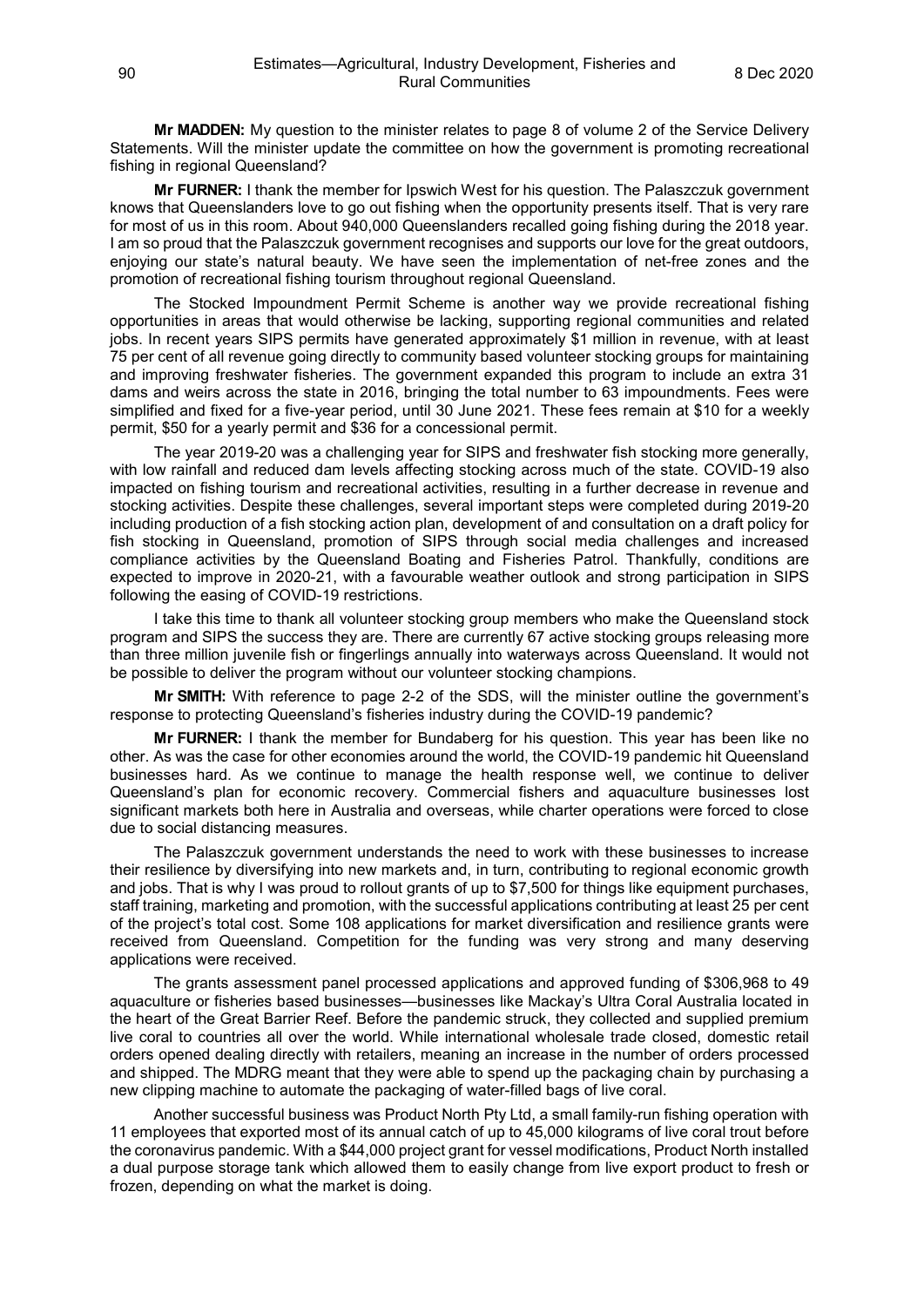These are just two examples of how the Palaszczuk government worked closely with industry on the economic recovery of the agriculture and fisheries sector, including agribusiness exporters who support thousands of jobs. The Palaszczuk government is a government that always listens. As minister I listened to the feedback about the eligibility criteria and the government responded by providing a second round of MDRG grants especially for fishers who were not previously eligible as they did not export their products. The Palaszczuk government remains committed to working with commercial charter and aquaculture fishing businesses from Cape York to the Gold Coast to grow even bigger long after we recover.

**CHAIR:** We will now go to some opposition questions. I believe the member for Burdekin has a question.

**Mr LAST:** Minister, having regard to the budget documents, can you point me to the line item outlining the budget and staff allocated to your portfolio of rural affairs?

**CHAIR:** Member for Burdekin, it is a question on expenditure on—sorry, what did you say, rural affairs?

**Mr LAST:** It forms part of the minister's portfolio and responsibility. He is the Minister for Rural Communities.

**CHAIR:** Rural communities; okay. I think the best way to approach it, Minister, is outlining your duties and what you are doing as Minister for Rural Communities.

**Mr LAST:** Mr Chair, I raise a point of order. It was a very specific question. I am asking the minister to outline to me in the budget documents where the line item is regarding a budget and staff allocated to that portfolio.

**CHAIR:** Member for Burdekin, we understood your question. I am helping you here. I am helping craft your question so that the minister can answer it. I understand that you want him to point to the exact line, which he may or may not do, but I am asking the minister to answer that question.

**Mr FURNER:** I thank the member for his question. Chair, you quite rightly point out that it is not 'community affairs'; it is 'rural communities'. I once again refer the member and anyone else to my charter letter which lists my responsibilities as the Minister for Rural Communities which includes working with the health, regional development, manufacturing and water ministers and also delivering for rural Queensland, which comes under the portfolio of Minister Butcher, and also to assist in the facilitation of the regional community forums so that our rural communities have a direct line of engagement with government.

I want to put on record that the Palaszczuk government will continue to deliver for rural communities through my portfolio with our one-stop shop. That is continuing to assist the facilitation of new developments. I used the example earlier this evening about Tassal. That is a great example of how the one-stop shop complements those arrangements of new development and new businesses coming to Queensland whilst also supporting rural communities throughout this drought as well as ensuring our on-farm sustainability with QRIDA loans for new and existing farmers. Those opposite should remember that Labor was born out of rural Queensland through those days in Barcaldine, so we will continue supporting rural Queensland and rural communities under my title under the portfolio.

**CHAIR:** I point out to the member for Burdekin that we dealt with agricultural industry development and rural communities in the last session, which, if he had been here, would have been a better time for him to ask these questions then. Do you have any questions regarding fisheries and forestry?

**Mr LAST:** I have a follow-up question, Mr Chair.

**CHAIR:** No. You can ask it, but the minister may or may not choose to answer that.

**Mr LAST:** Thank you, Mr Chair. Minister, since 2015 there has been a combined 7.4 per cent decline of population in Queensland's 22 local government areas defined as outback Queensland. All but one, that being Doomadgee, of the 22 local government areas have suffered considerable population declines under this Labor government. There have also been considerable increases in rural unemployment from 2015 to 2020 including—and I will give you three examples—Carpentaria from 8.4 per cent to 22.4 per cent, Mornington from 8.5 per cent to 22.3 per cent and Mount Isa from two per cent to 6.9 per cent. Minister, where in this budget are these issues being addressed and what are you doing as Minister for Rural Communities to address these issues?

**CHAIR:** Member for Burdekin, I am going to rule that out of order. That is way out of line for this particular session. Do you have another question?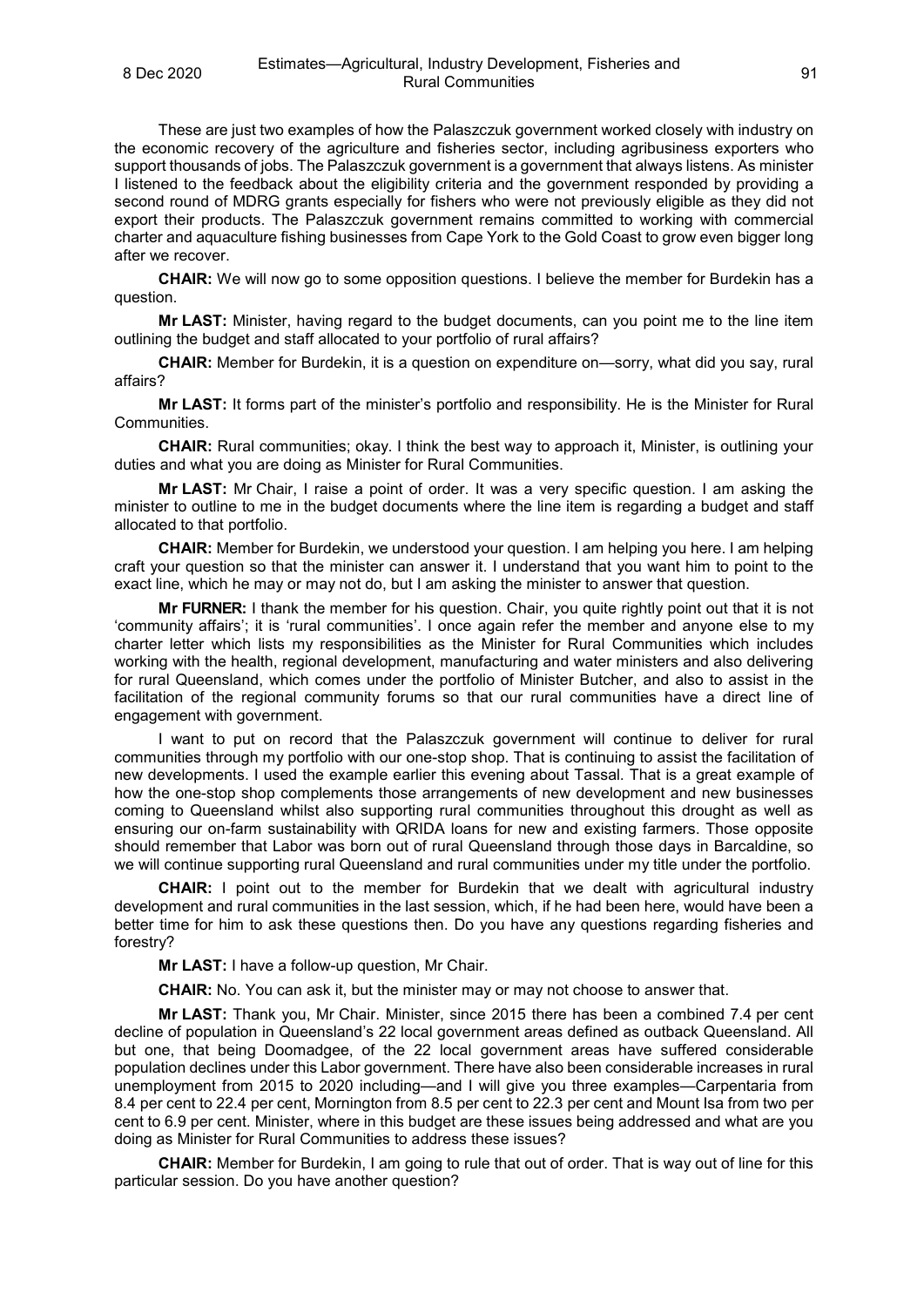**Mr LAST:** No, it is up to the minister to—

**Mr HART:** I raise a point of order, Mr Chair.

**CHAIR:** Who wants a point of order first?

**Mr McDONALD:** Thanks, Chair.

**CHAIR:** Member for Lockyer.

**Mr McDONALD:** Chair, as we have just been given guidance after our discussion in private about this issue, it is a matter for the committee to ask questions of the minister and it is up to the minister to be able to respond. He does not need your protection.

**CHAIR:** The minister has never needed my protection, that is absolutely for sure. I point out that we have a resolution of the House that was very specific in what we do in which sessions. That particular question went across a range of areas that were pertinent to the first session for the minister, so I have ruled that question out of order.

**Mr HART:** I raise a point of order, Mr Chair.

**Mr LAST:** So, Mr Chair, can I just clarify: you are not permitting any questions regarding rural communities in this session; is that the case?

**CHAIR:** I permitted questions on agricultural industry development and rural communities in the first session.

**Mr HART:** I raise a point of order, Mr Chair.

**CHAIR:** Yes, member for Burleigh.

**Mr HART:** Mr Chair, the member for Traeger asked about stock insurance. The member for Gympie asked about the timber industry. They received answers. Are we now saying that the opposition questions are out of order completely, or leaving it to the minister?

**CHAIR:** I will come back to that, but first the member for Bundaberg has a point of order.

**Mr SMITH:** Thank you, Chair. The minister did take the member for Traeger's question in relation to fisheries. He did make that very clear that he brought it back to fisheries.

**Mr HART:** What does that have to do with stock insurance?

**CHAIR:** We have a point of order here.

**Mr SMITH:** I would suggest, as was the ruling by the Clerk, that if any questions with regard to agriculture are put forward in this session it is with the knowledge that the minister may not have the relevant staff here to answer the question and therefore does not have to answer it and I feel as though we should move to another question.

**Opposition members** interjected.

**CHAIR:** No comments please. I am dealing with this point of order.

**Opposition members** interjected.

**CHAIR:** Order on my left!

**Mr SMITH:** I raise another point of order. Under standing order 251, a member speaking shall not be interrupted.

**CHAIR:** That is one of my favourite standing orders. I point out that we have a unique situation this time as the House has passed a motion outlining what we are to deal with and it is very specific. If the member for Burdekin did not read that and did not turn up when he could have asked that question specifically, that cannot be blamed on this committee. However, bearing in mind the direction that we have had that the questions can come forward, the minister can see fit to not answer that because it should have been dealt with at a previous session. I am going to allow the question, but I am going to counsel the minister on whether he actually answers it.

**Mr HART:** A further point of order, before you move on? This is a different subject.

**CHAIR:** Member for Burleigh?

**Mr HART:** Mr Chair, I give notice that I shall be writing to the Speaker about the member for Bundaberg just revealing a private conversation of the committee and seeking that he be referred to the Ethics Committee.

**CHAIR:** Member for Burleigh, it has always been the practice of this committee, once we do come back from a meeting, to detail what happened in that meeting. If you write to them you are going to have to complain about me, too, because I reported to everyone what we had actually decided.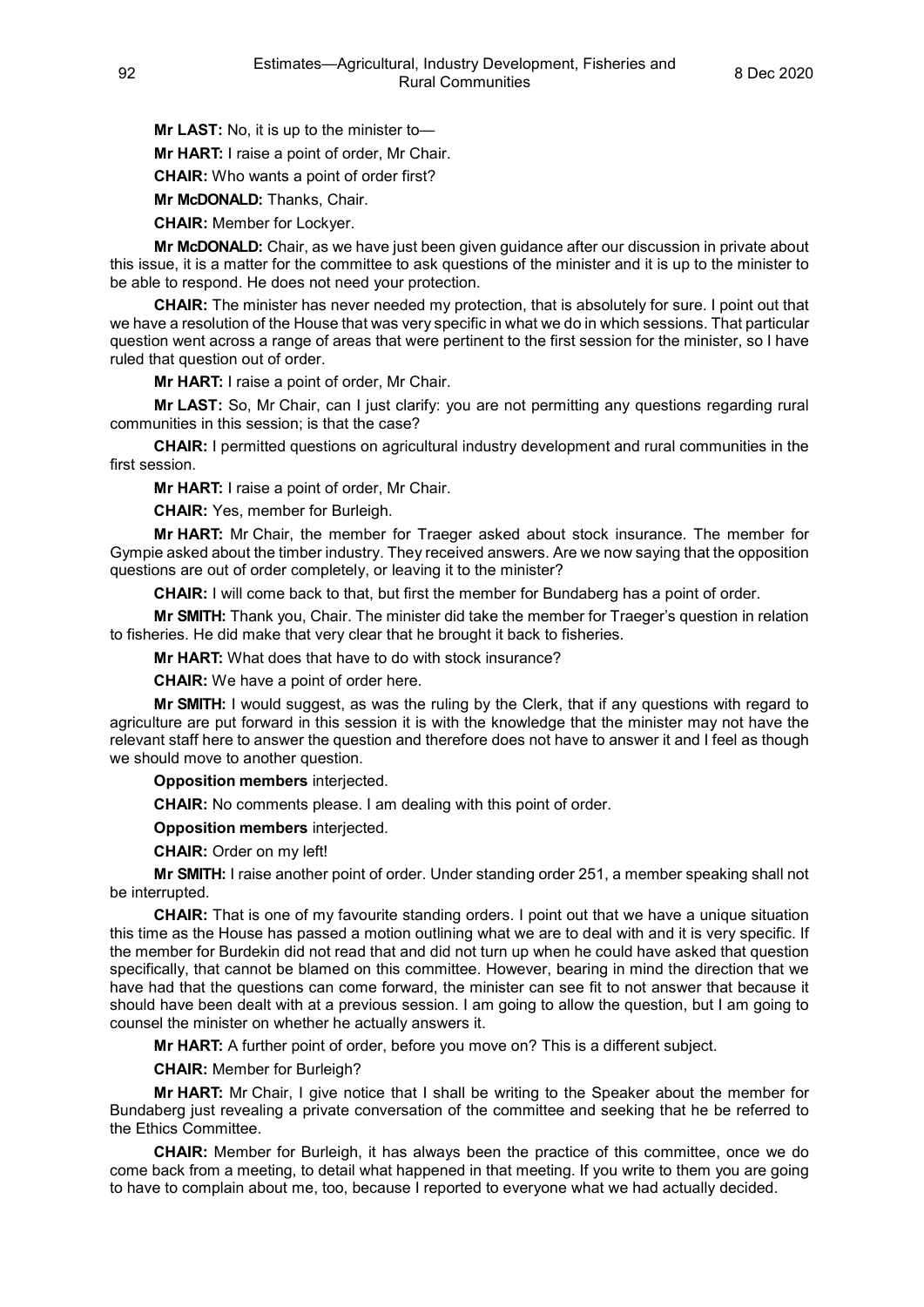**Mr HART:** I shall do, Mr Chair.

**Mr McDONALD:** I have a comment that might help the committee. The question that the shadow minister is referring to is actually content of a pre hearing question on notice 8 that the minister answered.

**CHAIR:** Thank you very much for that, member for Lockyer. What we have arrived at is that that question can be asked but the minister can answer that as he sees fit, bearing in mind the motion of the House and what we have previously decided. Minister?

**Mr FURNER:** Thank you, Chair. Obviously it was far-reaching in terms of the question that the member sought, but I want to refer to something in particular that certainly under this portfolio has demonstrated a proud record of delivering to rural communities right across Queensland, and that is the Rural Economic Development Grants. That is administered by QRIDA and provides grants of up to \$250,000 per recipient. We have seen the expansion of employment—up to 1,800 jobs created—right across Queensland as a result of those Rural Economic Development Grants, providing employment in many places throughout Queensland as a result of that funding.

That is \$10 million over the past period of three years, strengthening agriculture in those rural communities and also those eligible activities that complement and are included in new investments such as new markets, establishing training facilities and developing the agriculture supply chain or other measures that value-add to transform primary production. Those eligible entities included medium sized businesses, fewer than 200 employees; primary producers; higher education institutions; local governments; associations incorporated under the Queensland Associations Incorporations Act 1981; corporations registered under the Corporations (Aboriginal and Torres Strait Islander) Act 2006, a Commonwealth act; cooperatives registered under the Cooperatives Act 1997; and entities established to represent primary producers and primary production enterprises.

Once again, that was three rounds of RED grants which were offered and there were 15 projects successful in receiving further funding in round 3 who were notified in September of this year prior to us going into caretaker mode. It is estimated 90 direct jobs were created in the short term as a result of that funding. There were 251 jobs created after project completion and 346 indirect jobs created from a total of 687 jobs. Across the three rounds, as I indicated, more than 1,800—in fact 1,897—jobs have been created or will be created. I have been fortunate enough to attend some of those businesses and one can see the growth and the explosion of those jobs in those regional communities right across Queensland. It is another example—and there are plenty of them in this portfolio—of the Palaszczuk government delivering in terms of growing regional Queensland.

**CHAIR:** Next question. Please make it about fisheries and forestry.

**Mr LAST:** How many regional community forums has your department organised to date and what is the target number you intend on delivering over this term?

**CHAIR:** Member for Burdekin, we do not want to rehash the same argument, but can I point out once again we are in fisheries and forestry. You can ask the question. The minister is not obliged to answer that or he can answer that in whichever way he sees fit.

**Mr FURNER:** I thank the member for his question. Once again this is an area that fits within my charter letter of making sure that great program of regional forums continues. The member to your right is a fantastic chair of the western regional forum and certainly there have been at least two if not three community forums that we have been involved in. We are seeing the fruits of those engagements with rural Queensland and those rural communities.

I once again refer the member to my charter letter and I will continue the facilitation of those arrangements through rural communities. Once again I remind the member of their cuts to agriculturemore than 600 jobs right across the breadth of this wonderful portfolio.

**Mr LAST:** How many have you delivered?

**Mr FURNER:** This is certainly something they should not be proud of in respect to that legacy.

**Mr LAST:** How many?

**Mr PERRETT:** He hasn't delivered many.

**CHAIR:** Order, members to my left!

**Mr FURNER:** Not a proud legacy to come to this estimates hearing and start quoting—

**Mr PERRETT:** He has not caught up.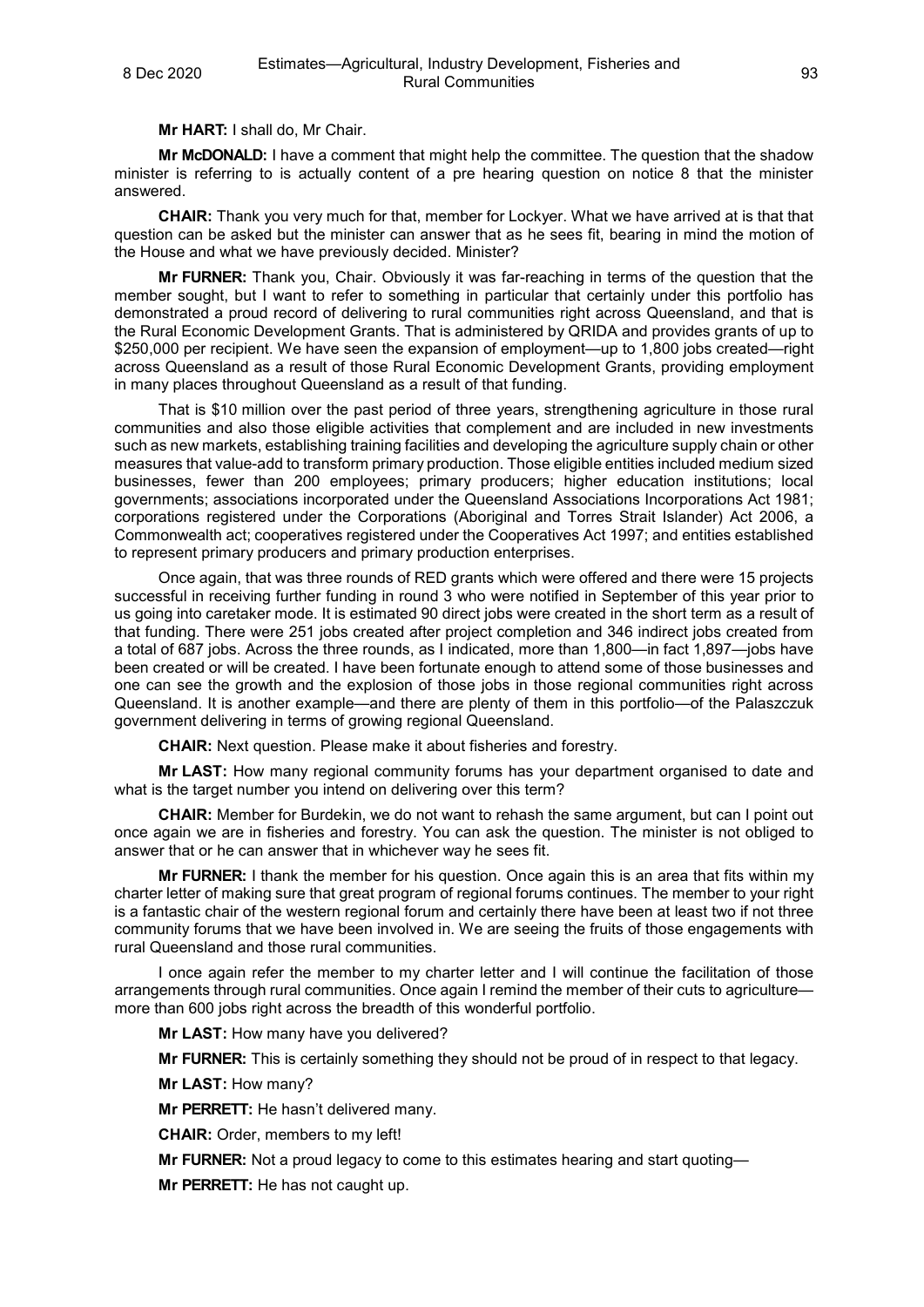**CHAIR:** Order, members to my left. Order! I have called for order three times. Usually what would happen if we were in the House is you would be warned under standing orders. I will not do that this time. If I call for order I need order. Sorry, Minister, back to you.

**Mr FURNER:** The member would have been best served had he been here yesterday asking questions of the Premier. Maybe the Department of the Premier and Cabinet would have been the best place to have that question directed in terms of the operations of regional forums. My role under the charter letter is to merely facilitate the operations for the continuance of that. That is a commitment that is provided in our charter letter and, as clearly demonstrated by the Palaszczuk government in our last term, we have been rolling those forums out and getting traction; we have been getting involvement and consultation through our engagement right throughout Queensland.

**CHAIR:** Member for Traeger, do you have a question?

**Mr KATTER:** I am all done.

**CHAIR:** We will go back to government questions.

**Mr ANDREW:** Chair?

**CHAIR:** Thank you, member for Mirani. We will come to you. I have not forgotten. I will throw first to the member for Ipswich West.

**Mr MADDEN:** Thank you, Chair. I refer to pages 2 to 15 of the Service Delivery Statements. Will the minister outline any financial assistance available to commercial fishers to help improve the viability of their business?

**Mr FURNER:** Thank you, member for Ipswich West, and a great question, because as Minister for Fisheries I am passionate about creating sustainable fisheries for our children and grandchildren. Crucial to that is having a sustainable commercial fishing sector. One way commercial fishers can create a sustainable business is through the Primary Industry Productivity Enhancement Scheme, PIPES. I have talked about the PIPES program before this committee and in parliament previously. For the benefit of the members, PIPES is administered by QRIDA, the Queensland Rural and Industry Development Authority, and there have been two components of concessional interest-first start loans available to those wanting to get into the agriculture sector. Sustainable loans are available to those already in the industry but wanting to make improvements to their enterprise so that it is more sustainable.

Not many are aware, but sustainability loans are actually also available to commercial fishers, not just farmers. Finance of up to \$1.3 million is on offer to help enhance sustainability and minimise the impact of fishing activities on the environment, improve systems and practices to mitigate against things like climate and market risk but also biosecurity and the long-term viability of commercial wildcatch fishing.

Under the previous LNP government the PIPES program was set at a maximum of \$60 million annually. Farmers and fishers told us that was not enough. It was the Palaszczuk government that actually listened and decided; that is why we needed to increase the annual cap to \$100 million. We recognised the importance of the role that PIPES played in giving producers and fishers a helping hand in the industry. The Palaszczuk government will back fishers who want to secure the long-term future of their businesses.

If fishers look after their business and make it more sustainable, it means fish for the future for all Queenslanders. I encourage any commercial fisher who is looking for assistance to make their business more sustainable and profitable to contact QRIDA. They are a great organisation and they deliver. There is \$100 million worth of loans available through this financial year and 2021-22. That cap will increase yet again to \$120 million as part of our election commitment to agriculture and fisheries.

**Mr SMITH:** With reference to page 2-8 of the SDS, will the minister please update the committee on fish attracting devices and how they are supporting regional economies?

**Mr FURNER:** This is a great question and a great initiative that we implemented in the budget of our last term. The Palaszczuk government believes that sustainable fisheries are about thinking smarter about fishing and looking at new ways to manage our resources and pressure on stocks. That is why the government continues to invest in fish aggregating devices across Queensland, in conjunction with the other reforms we are rolling out.

Last year I said that we would be developing a design and installation plan for fish aggregating devices, in consultation with stakeholders. That is exactly what we have done. Since November last year we have deployed 25 fish aggregating devices in the south-east, from Fraser Island to the Gold Coast, to improve fishing experiences and reduce fishing impacts on low stocks of snapper and pearl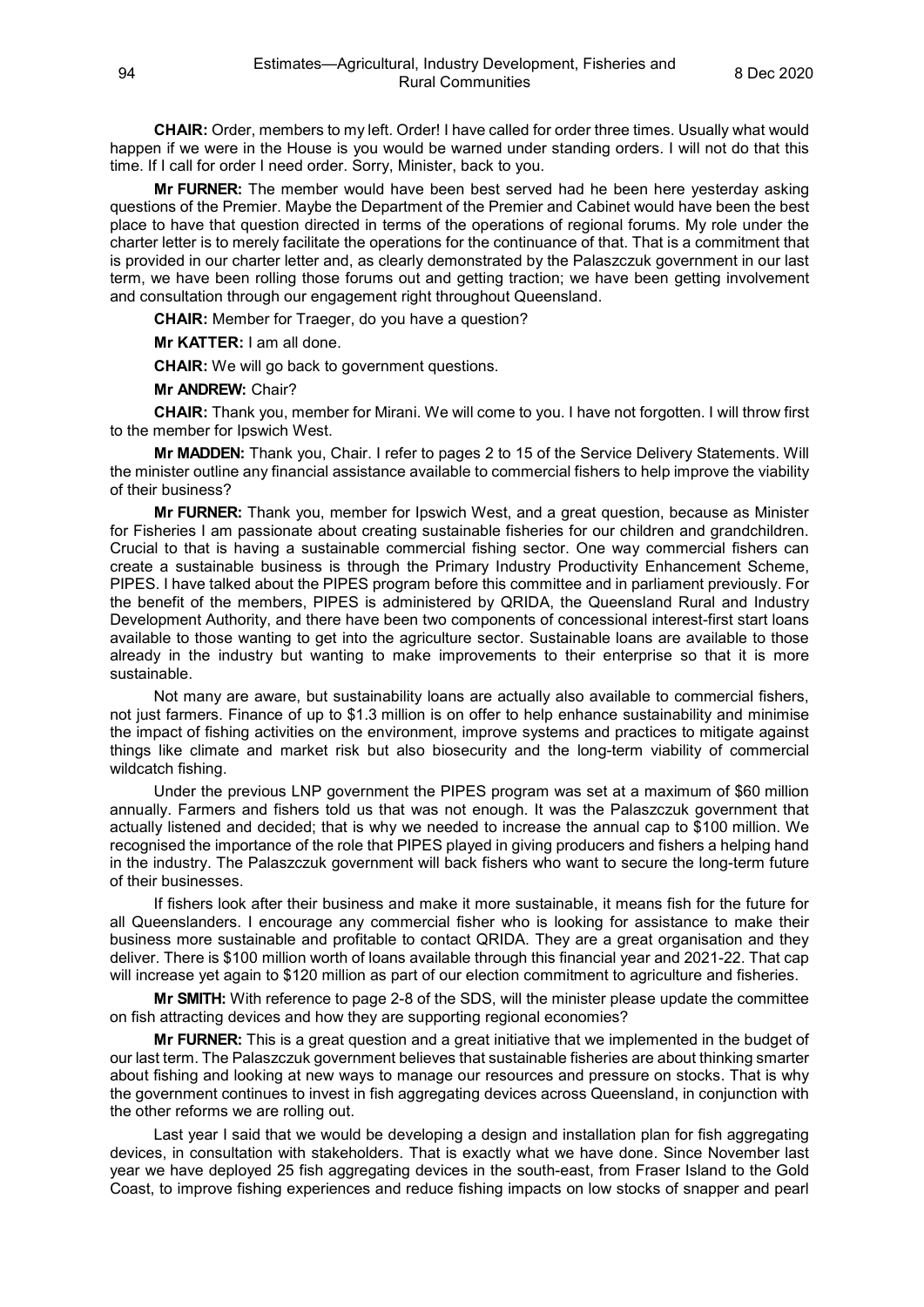perch, which are currently heavily targeted and in some cases overfished or are very low in stock. The FADs are proving popular with charter and recreational fishers who have reported good catches of mahi-mahi, while some commercial line fishers have also used the devices for fishing during COVID-19. In September the Palaszczuk government installed four new FADs off Weipa in the far north. That has the potential to create jobs though local fishing and tourism.

The Palaszczuk government's ongoing investment in the FADs program is timely for businesses affected by COVID-19. Our economic recovery plan recognises the importance of growing our regions, starting with a strong base in traditional sectors, and attracting new and exciting opportunities. Thanks to our strong health response, we are now able to support and foster local tourism destinations and encourage tourists to visit areas throughout Queensland that have been impacted by the pandemic.

The FADs program is about building a long-lasting legacy of sustainable fisheries for our children and our grandchildren. Planning is well underway for the next stage of the FADs program, which will also provide a sustainable fishing option and help secure jobs in the fishing industry across the charter sector, tackle providers, boat builders and marine service centres. This plan ensures our reputation as a great place to drop in a line, which means more jobs for regional economies throughout our great state.

Since coming into government in 2015, the Palaszczuk government has continued to strengthen world-class recreational fishing in Queensland while providing species under threat, such as snapper and pearl perch, an opportunity to rebuild stocks. It is very clear that fish aggregating devices are not a passing fad. I look forward to keeping the committee informed of future developments.

**CHAIR:** With reference to pages 6 and 7 of the SDS, will the minister advise the committee on the role that forestry has played in supporting regional and rural Queensland?

**Mr FURNER:** The Palaszczuk government acknowledges the important contribution that the forest and timber industry makes to jobs in rural and regional Queensland. The industry has an annual turnover of around \$3.8 billion and includes the growing and processing of timber products, including the manufacture of pulp and paper. It directly employs 8,800 employees and provides significant employment in the Gympie region, on the Fraser Coast, and in the South Burnett, North Burnett and Maranoa regions. In those regions Queenslanders are employed in timber harvesting as well as secondary processing, including the manufacture of products such as trusses and frames.

Our forestry estate in Queensland is characterised by large highly productive softwood plantations and extensive areas of relatively slow growing native forests, comprising both hardwoods and cypress pine. In fact, the softwood plantation sector makes the biggest contribution to the Queensland economy, accounting for 80 per cent of the locally grown timber processed by the industry. HQPlantations continues to manage, harvest and regrow most of our plantation timber under the 99-year plantation licence issued by government in 2010. These plantations primarily consist of southern pine, which is used for structural timber in building and construction, and native hoop pine, which is used for appearance-grade products such as lining boards, finishing mouldings and joinery.

Further, our native forestries supply about 18 per cent of Queensland's domestic sourced timber, of which around one-third is cypress pine and two-thirds is native hardwood. As the largest producer of native cypress pine in Australia, accounting for around three-quarters of the national production of native cypress, Queensland also produces a range of appearance-grade native hardwood products, with flooring and decking being significant. We can be proud of our spotted gum, which is the nation's largest supply and dominates the quality timber flooring and decking market. Cypress pine structural timber contributes to the framing market, offering natural termite resistance. It is also used for a range of flooring and panelling applications.

With strong supporting research and technical capabilities, we are very well positioned to meet the growing demand for innovation in engineering wood products, creating circular economies and also carbon sequestration to deliver structural, environmental and performance benefits. You only need to visit UQ's Future Timber Hub and 25 King Street, to see a local example of the international resurgence of timber for use in large-scale commercial buildings. Timber sourced from Queensland is the building block of the future and that future is very bright indeed, providing the jobs of tomorrow today.

**Mr SMITH:** With reference to page 2-8 of the SDS, will the minister update the committee on how the government is ensuring fisheries compliance?

**Mr FURNER:** Certainly since becoming minister for fisheries in 2017, I have had the privilege of working alongside our proud and professional women and men of the Queensland Boating and Fisheries Patrol who ensure compliance. Together we have made this a key priority, particularly in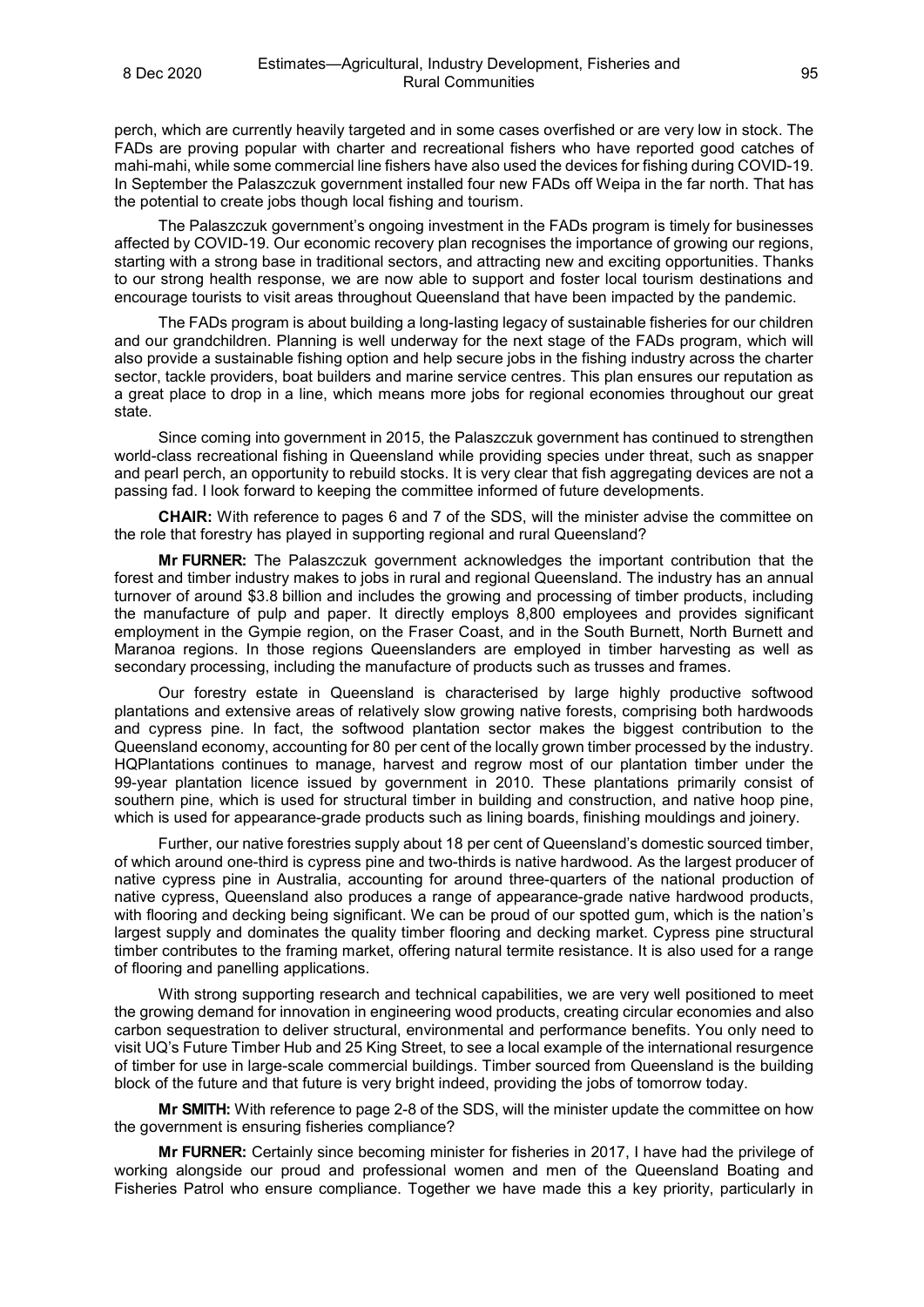regional, offshore and isolated fishing grounds. We have been able to do this through making sure our officers have the training, the support and the technology they need to target individuals and organised groups that cause the most harm, as well as promoting overall compliance with fisheries laws. As a key action of the sustainable fisheries strategy, the Palaszczuk Labor government has invested and improved every part of our fisheries system. We have provided the support that our front-line officers need, as well as providing them with the data they need to do their jobs well.

Fishers who do the wrong thing will be caught and face severe penalties. In September this year a fisher who concealed illegal mud crabs in a wheelie bin to avoid inspection by Fisheries officers on the Gold Coast was fined \$9,000 and the man's nephew was fined \$6,000 under the Fisheries Act. What we saw in that instance was a recreational crabber showing complete disregard for Queensland's fisheries laws by obstructing Fisheries officers, failing to sort or measure his catch and using excess and unmarked apparatus. The rules and regulations for recreational fishing in Queensland include crabbing to protect and conserve stocks. All fishers need to know the rules and follow them to ensure that our valuable fisheries resources are sustainable for future generations to enjoy. A further two fishers from Brisbane where charged with a total of 10 offences under the Fisheries Act, both pleading guilty to charges in court.

While crabbing is one of Queensland's most popular forms of fishing, the problem of unmarked, abandoned and lost crab pots continues to occur across the state. In Far North Queensland 70 unmarked crab pots were pulled from Dicksons Inlet, Mowbray River and Mossman River across two days. Crab pots left in the water and not being used can often become lost and may continue to ghost fish, catching crabs, fish and other non-target marine animals including turtles, which become trapped and die.

When the fish and crab stocks are depleted by illegal fishing equipment, it is bad for local fishing jobs. We continue to provide our plan for economic recovery. We need to protect Queensland jobs, and processes like crab pot clean-ups help us to do that by providing our officers with the tools, technology and information they need to drive intelligence based compliance. They are well positioned to work in conjunction with other compliance agencies and marine conservation groups. While the LNP has continually opposed these measures that provide our officers with efficiency to do their jobs well, the Palaszczuk government has stood up for them time and time again.

Our government bolstered compliance by recruiting officers to coastal inland areas across Queensland when the LNP wanted to make their jobs more difficult by giving black marketers a five-day head start by requiring a warrant for a simple inspection. They continue to compromise our officers and get in their way. Thankfully, in this government, they have the support they need to carry out their jobs well. It is only the Palaszczuk government that understands the importance of a sustainable fishery for all of Queensland.

**Mr MADDEN:** Through you, Chair, my question relates to volume 2, page 8 of the Service Delivery Statement. Will the minister update the committee on how the government is supporting economic opportunities for Aboriginal and Torres Strait Islander communities?

**Mr FURNER:** The Palaszczuk government understands that Aboriginal and Torres Strait Islander people throughout Queensland want more economic opportunities around fishing, particularly in their own sea country. The Queensland Sustainable Fisheries Strategy 2017-2027 supports these opportunities by providing more flexible pathways for communities to enter or take part in fishing related businesses through an Indigenous fishing permit. It also clarifies that harvest strategies will set aside a sustainable allocation based on each species' status to ensure access and provide opportunities for economic development. For example, the draft mud crab harvest strategy provides that up to 10 tonnes can be sustainably harvested under Indigenous fishing permits each year. These opportunities could include permitting the catch and sale of fish to local communities or initiatives that support training to participate in commercial fisheries.

Since this policy was finalised in July of this year, three Indigenous fishing permits have been issued to three Indigenous families to trial commercial fishing. This is separate to traditional fishing and native title fishing rights. It is preserved under state and federal legislation which allows for fish to be taken for traditional use by Aboriginal and Torres Strait Islanders, but it cannot be sold.

The Palaszczuk government recognises the rights and aspirations of Aboriginal and Torres Strait Islanders in relation to fishery sources in Queensland. That is why we continue to invest in cultural liaison officers within the Queensland Boating and Fisheries Patrol to work with Aboriginal communities and traditional owners to understand and address issues around traditional fishing. This includes three Indigenous identified field officer positions based in Weipa, Townsville and Hervey Bay.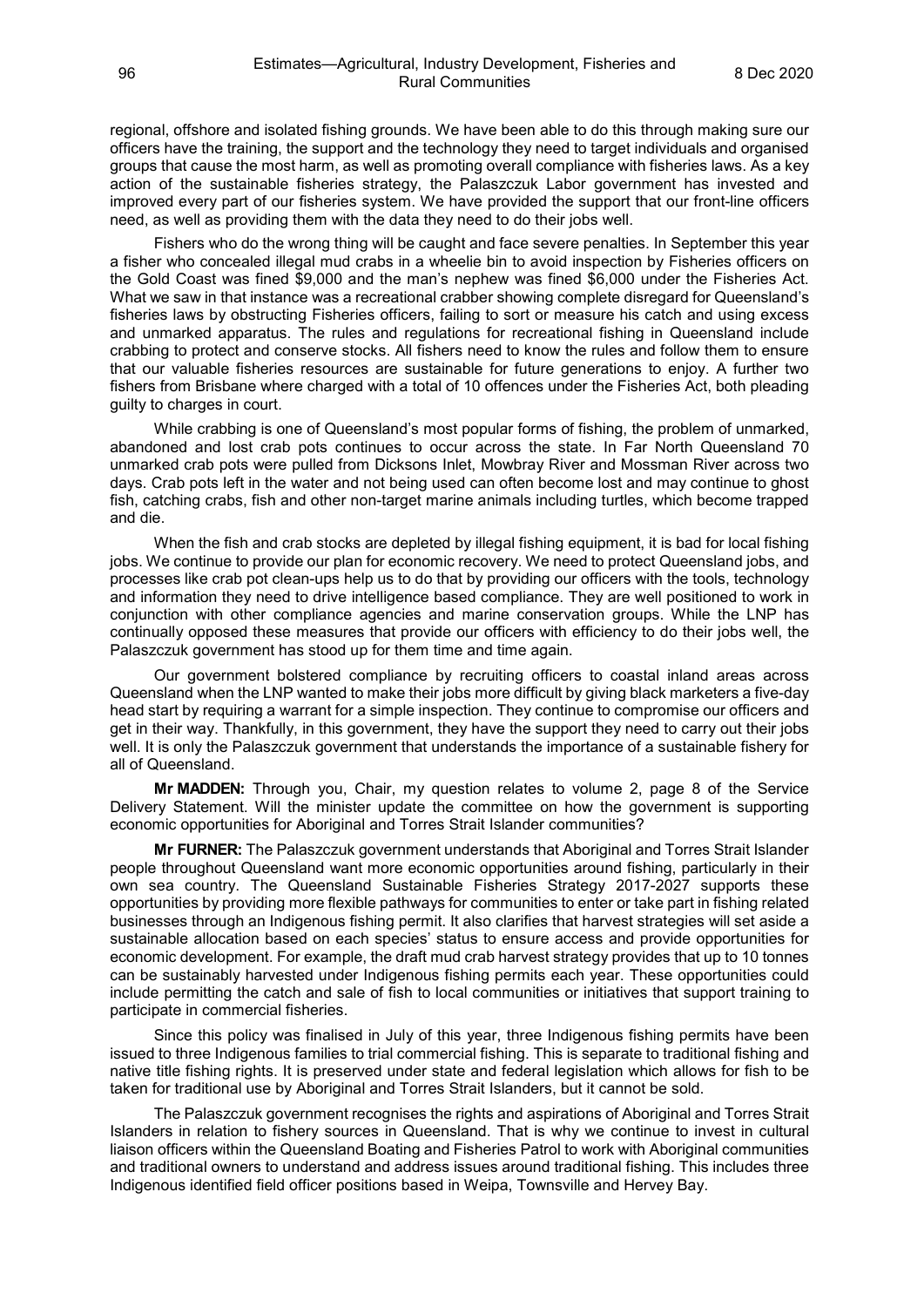We have already seen efforts of at least one MP to paint our support as secret plans for a fishing tax, in a cynical and diverse attempt to thwart this opportunity for Indigenous industry development. They should be ashamed of themselves.

**Mr McDONALD:** Point of order.

**Mr FURNER:** I am proud to say that the Palaszczuk government remains committed to improving engagement with both Indigenous and non-Indigenous stakeholders.

**CHAIR:** One moment, minister. Relevance?

**Mr McDONALD:** Point of order—relevance.

**CHAIR:** I am finding it is relevant. He has only been a minute or two into this one as well. The minister will finish as he sees fit.

**Mr FURNER:** Once again, I am very proud to say the Palaszczuk government remains committed to improving engagement with both Indigenous and non-Indigenous stakeholders to raise awareness and understanding of different types of fishing by Aboriginal and Torres Strait Islander people in Queensland. Furthermore, recreational fishing grants this year have been extended to include traditional fishing projects such as signs explaining sea country or education on traditional fishing activities.

I am proud to be the Minister for Fisheries in a government that supports the deep culture of spiritual connection that many First Peoples have with their waters and marine resources, whether it be salt or fresh water.

**Mr ANDREW:** Chair, through you, in relation to SDS, volume 2, page 8, dot point 3, currently in Queensland, Minister, there is a 200-tonne coral take for fishers. Has the department ever given any permits to corporations, universities or research organisations, and how many tonne has that increased that effort?

**Mr FURNER:** Through you, Chair, can I get some clarity around the initial part of the question? Was it coral trout?

**Mr ANDREW:** Coral fishery. Currently there is a 200-tonne take, and I was asking if there were any additional permits given for corporations, universities and research organisations to take extra tonnage.

**Mr FURNER:** I will refer that question to my Deputy Director-General of Fisheries and Forestry, Graeme Bolton.

**Mr Bolton:** That is correct. There is a 200-tonne take for the harvest fishery for corals and there are additional general fisheries permits issued for research purposes, but that is in addition to the 200 tonne of commercial take, and it is very low volume. The research permits are quite low in terms of the volume. We do not have an exact tonnage that they would take.

**Mr ANDREW:** Are they specifically targeted at a certain coral group?

**Mr Bolton:** It would be limited to specific species.

**Mr ANDREW:** I have one follow-up question. I refer to volume No. 2, page 8, dot point 6, the establishment of Native Timber Advisory Panel. I would like to know the percentage of actual stakeholders in the industry that will be part of that panel, and will that cross over into the harvesters of hardwoods and forestry softwoods as well—will they be part of that panel?

**Mr FURNER:** Once again, that is a matter that I responded to earlier in answer to a previous question with regards to getting that panel together. We will be broad in our consultation of appropriate stakeholders on that panel. It will obviously pick up people that are relevant to the interests of that panel. I am more than happy at any stage leading up to the discussions around the formation of that panel to share and also have discussions with you. If you have people in mind, I would be more than pleased to take any reference from you on the appropriateness of those panel members. It does not include softwood.

**Mr PERRETT:** My question is to the minister, and it relates to page 8 of SDS, volume 2. Minister, Timber Queensland has publicly raised concerns around the increase in the amount of native timber logs that are exported, resulting in the erosion of local milling and manufacturing jobs. One of the reasons given for this is the insufficient enforcement of the forestry code by the department and, in doing so, not properly monitoring what is being sent out. What is the combined volume of whole timber logs exported last financial year and what percentage of these were from state forests?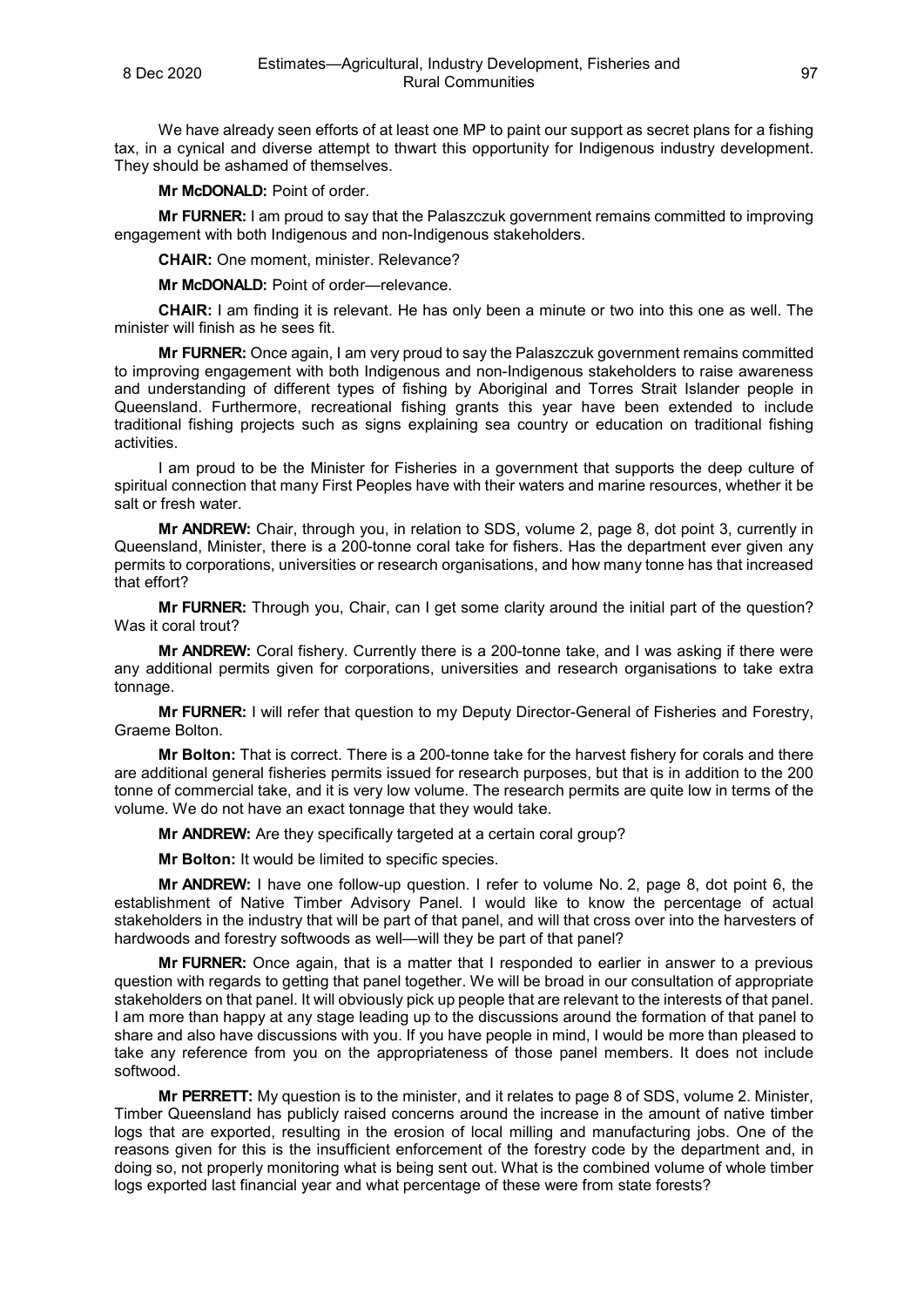**CHAIR:** Just before we take an answer, member, you said 'one of the reasons given' and you detailed that. Is that in the SDS or is there another source of information for that?

**Mr PERRETT:** It is in the SDS.

**CHAIR:** You are saying the reasons why this has not happened?

**Mr PERRETT:** I was quoting Timber Queensland relating to that particular page of the SDS.

**CHAIR:** Can you rephrase that with leaving that bit of information out?

**Mr PERRETT:** Minister, Timber Queensland has publicly raised concerns around the amount of native timber logs that are exported, resulting in the erosion of local milling and manufacturing jobs. What is the combined volume of whole timber logs exported last financial year and what percentage of that was from state owned forest?

**Mr FURNER:** Once again, similar to previous answers I have provided today in respect of trade, there is an overarching issue here as well in respect of what is happening with these alleged trade barriers that have been put in place. I am familiar with some decisions that were made in October of this year to suspend the receipt of logged timber exported from Queensland. There was certainly that ban in place in Victoria in early November 2020 as well, so these decisions have reportedly been due to detection of certain untreated pests, noting that Chinese trade restrictions are currently being experienced across many parts of Australia's agriculture sector.

The issue at hand here is unprocessed native log exporting that has been raised numerous times by industry members. I was in discussions with Mick Stevens concerning this matter last week. The federal government is responsible for authorising those exports, which takes into account other relevant considerations such as the federal government's competition and trade legislation and various free trade agreements. I will defer to my Deputy Director-General for Fisheries and Forestry, Graeme Bolton, to elaborate on the specifics of your question.

**Mr Bolton:** We do not capture or record any volumes of market. We capture the volumes that are harvested from state forests or leasehold land. Once it leaves the estate and goes to the millers we do not track the logs thereafter. That information would be available through the federal Department of Agriculture, Water and the Environment.

The other part of the question you raised was around compliance. I can confirm that we do undertake compliance. Compliance matters are quite complex and we do have a number of activities ongoing. As at 30 November 2020, we have six matters under active investigation relating to the alleged unauthorised interference or removal of state owned forest products or quarry material. We still have a further seven matters that are not finalised due to court action. We also have a number of staged payments of moneys owed to the state.

**Mr PERRETT:** You have no ability to track whole logs that come off state land and go into export markets?

**CHAIR:** There is an imputation and argument in that question. If you have a question about compliance, I think it has already been answered. Did you want to rephrase the question about tracking?

**Mr PERRETT:** I would like to know the volumes that go from state land into whole log export?

**Mr Bolton:** We do not record that information. We know the approximate value, based on export figures, is about \$160 million, but we do not know, record or capture the volumes.

**Mr PERRETT:** I have a follow-up question to the minister.

**CHAIR:** Bear in mind these are going through the director-general and not to the DDG.

**Mr PERRETT:** I am going back to the minister. What countries was the timber exported to? Can you provide a country by country breakdown including the percentage?

**Mr FURNER:** Like many aspects of our trade exports, that would be a question that the federal government would be best placed to answer. I am happy to assist the member in facilitating, if possible, inquiries like that through the measures that are possible. My deputy director-general may be able to inform you of anything that otherwise might be relevant to your question on that subject.

**Mr Bolton:** Unfortunately, that is all federal government data. You would need to get that information from them. Once it leaves the estate it is private choice based on market forces and market demand. The harvesters and millers will then make decisions based on where they believe they can get the best value for that.

**CHAIR:** This will be the last question.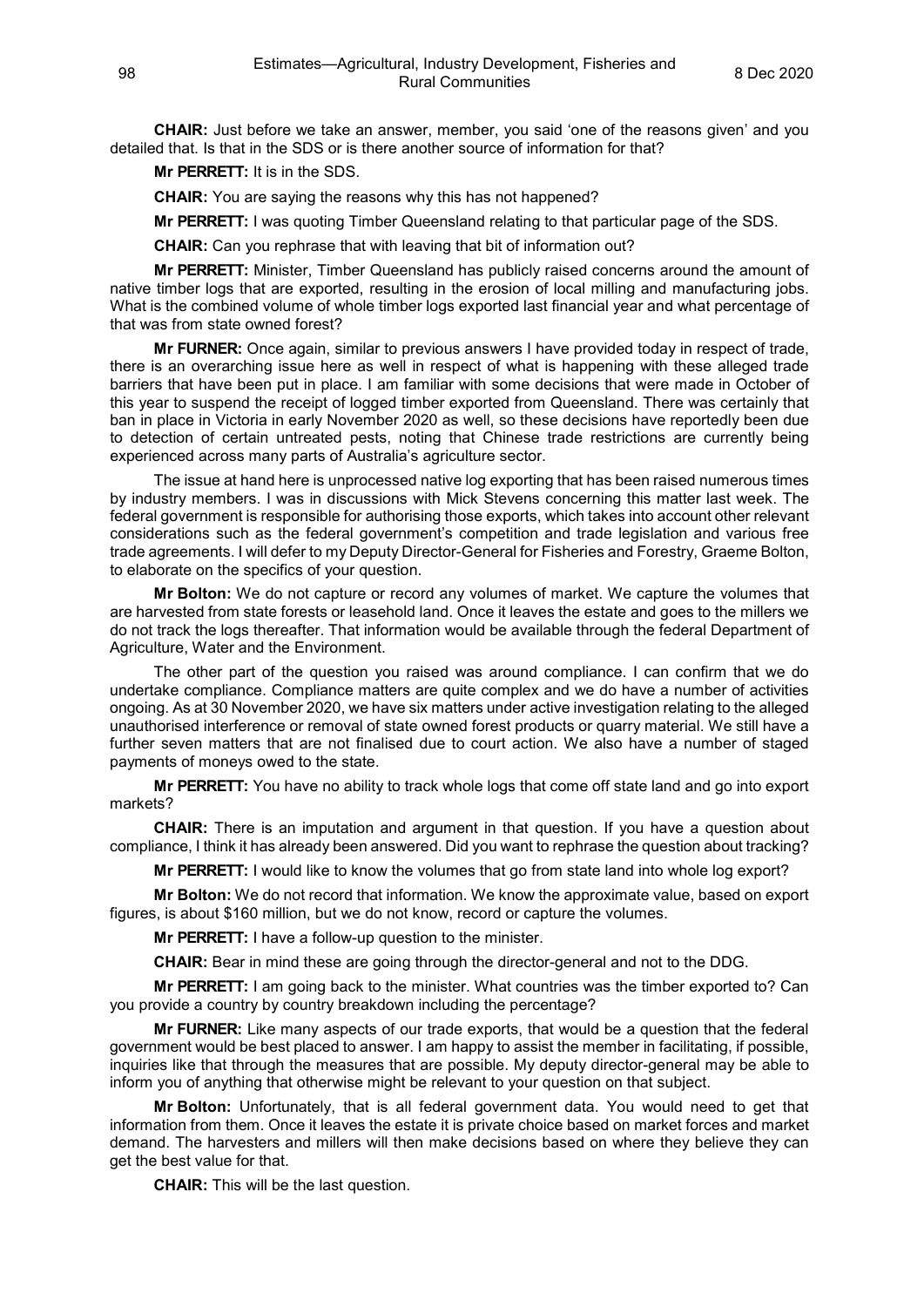**Mr PERRETT:** I will go back to a previous area of questioning. Once again it relates to timber, but it refers to the advisory panel. Will the minister provide the timber industry with an assurance that when the native timber advisory panel is established it will include regional forest agreements as a matter of priority of government to resolve?

**CHAIR:** It is hard to see how giving assurances is connected to the SDS.

**Mr PERRETT:** I can give you a reference, Chair.

**CHAIR:** Wait until I finish.

**Mr PERRETT:** You are questioning the relevance of my question.

**CHAIR:** Clearly RFAs are in the SDS. The minister will answer that in the way he sees fit.

**Mr FURNER:** Once again, it is a process we will work through in terms of the persons on that panel. We will make decisions based on appropriate criteria for those people who will form the basis of that panel.

**CHAIR:** We will do some quick wrapping up. There are a couple of outstanding issues. One was regarding the number of graduates. That question was asked by the member for Gympie.

**Mr FURNER:** I will refer to my director-general to respond to what is required.

**Dr Woods:** In relation to the graduate program, I need to correct my answer. It is the Department of Environment and Science that runs the greater graduate program which is not running this year due to COVID-19. The Department of the Premier and Cabinet's program is called the Policy Futures Graduate Program. We have nominated two graduates to that program—one in fisheries and one in forestry. In addition, the Department of Communities, Housing and Digital Economy runs the Digital and ICT Graduate Program and we have nominated to take four graduates from that program. I have answers for a number of other questions we took on notice. Would you like me to proceed?

## **CHAIR:** Yes, please.

**Dr Woods:** In relation to the question in reference to page 4 of the SDS related to RD&E projects, I provided a figure off the top of my head for rent income. I can now advise a more precise figure. The research infrastructure rent relief in 2019-20 was \$171,000 and in 2020-21 for the first quarter, which is the only one we have finalised figures for, it was \$218,000.

In relation to the question of the numbers of meetings where the minister or the department met with AgForce and QFF and industry groups on the implementation of drought reforms, you will remember that the minister answered his part of that question, but I took on notice to check how many times the department had met. We have had 10 industry working group meetings specifically concerning drought reform after the release of the review and an extensive consultation process that followed that discussion. Most recently, the group met on 2 September 2020. Invitations for the next industry working group to meet prior to Christmas will be issued shortly. It is expected the group will meet again in the new year as often as required prior to the implementation of the reforms.

In relation to the question on notice about the estimated cost of damage caused by feral pigs, the only figure that we have been able to find on that is an estimate that feral pigs cause approximately \$106.5 million worth of direct economic cost to the agriculture sector in Australia each year. Estimates of feral pig damage in Queensland alone range considerably. A natural resource management group in North Queensland estimated back in 2013 that feral pigs at that stage cost North Queensland more than \$80 million in the previous financial year. The actual figure is difficult to estimate as feral pig numbers fluctuate depending on the season, availability of food sources and because they have wide-ranging impacts, including damage to almost all crops—sugar cane, grain crops and vegetable crops.

Finally, there is clarification in relation to the DRAS allocation and the fact that the funds are held centrally. The funds have been held centrally now for a number of seasons because the demand for DRAS is highly variable due to the variability of the seasons and that makes it difficult to budget properly. In recent years, centrally holding the funds has proved more efficient, drawing funds quarterly as expended. I can report that in the last financial year we needed to draw more funds than had been budgeted because that was what the demand was as the drought conditions escalated through the latter part of the last financial year. The government has committed to maintaining drought assistance as required while this drought lasts.

**CHAIR:** We are approaching the end of the time allocated for the consideration of estimates of expenditure for the portfolio areas of the Minister for Agricultural Industry Development and Fisheries and Minister for Rural Communities. Minister, do you want to sum up before we finish?